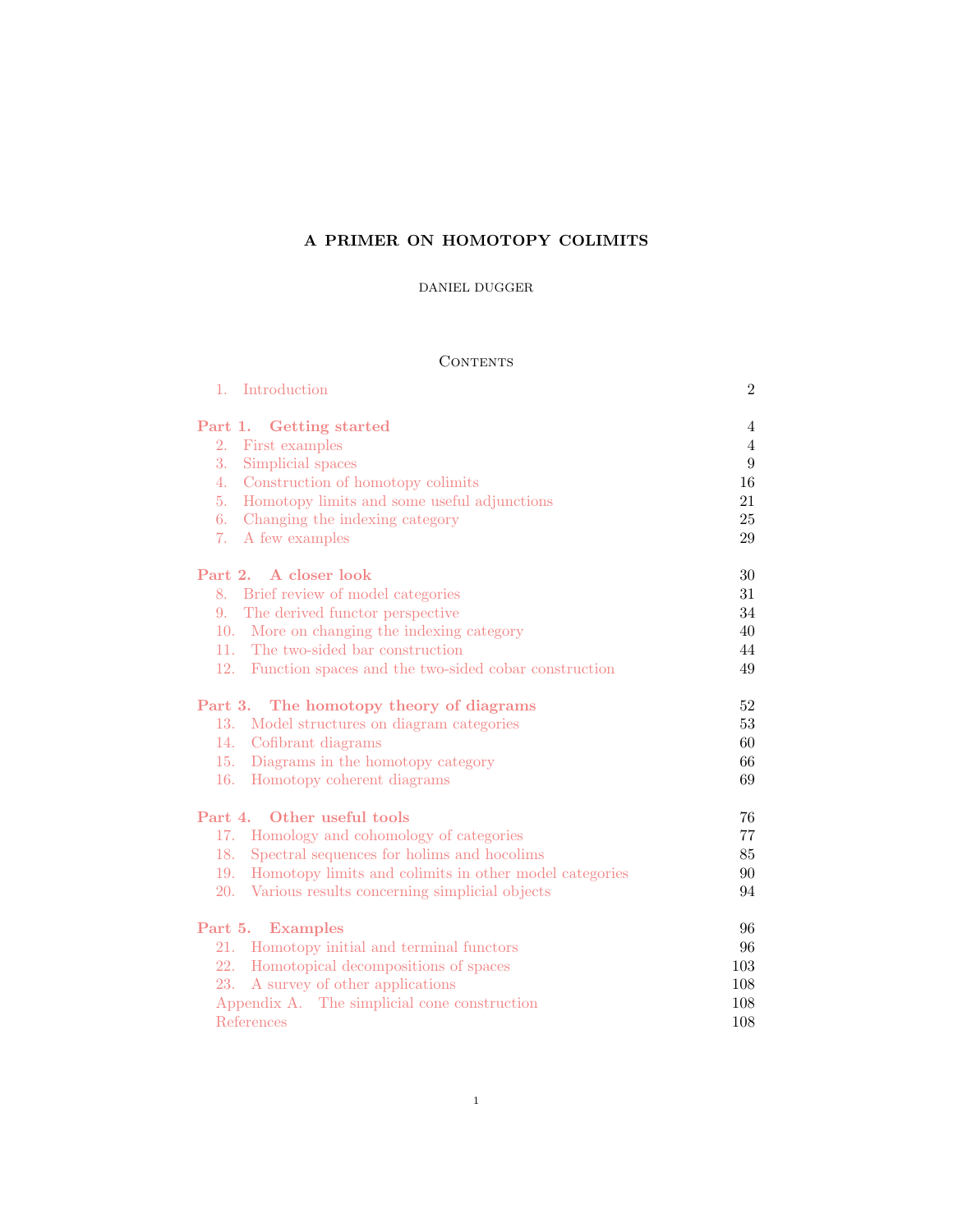#### <span id="page-1-0"></span>2 DANIEL DUGGER

### 1. INTRODUCTION

This is an expository paper on homotopy colimits and homotopy limits. These are constructions which should arguably be in the toolkit of every modern algebraic topologist, yet there does not seem to be a place in the literature where a graduate student can easily read about them. Certainly there are many fine sources:  $[BK]$ , [\[DwS\]](#page-108-0), [\[H\]](#page-108-1), [\[HV\]](#page-108-2), [\[V1\]](#page-108-3), [\[V2\]](#page-108-4), [\[CS\]](#page-107-4), [\[S\]](#page-108-5), among others. Of these my favorites are [\[DS\]](#page-108-6) and [\[H\]](#page-108-1), the first as a general introduction and the second as an excellent reference work. Yet [\[H\]](#page-108-1) demands that the student absorb quite a bit before reaching homotopy colimits, and  $[DwS]$  does not delve deeply into the topic. The remaining sources mentioned above present other difficulties to readers encountering these ideas for the first time.

What I found myself wanting was a relatively short paper that would start with the basic ideas and then proceed to give students a 'crash course' in homotopy colimits—a paper which would survey the basic techniques for working with them and show some examples, but not weigh the reader down with too many details. That is the aim of the present document. Like most such documents, it probably fails to truly meet its goals—as one example, it is not very short!

Many proofs are avoided, or perhaps just sketched, and the reader is encouraged to seek out the complete proofs in the above sources.

1.1. Prerequisites. The reader is assumed to be familiar with basic category theory, in particular with colimits and limits. [\[ML\]](#page-108-7) is a fine reference. Some experience with simplicial sets will be helpful, as well as some experience with model categories. For the former we recommend  $[C]$ , and for the latter  $[DwS]$ .

Almost no model category theory is used in the first eight sections, where we keep the focus mostly on topological spaces. Readers will only have to know that a cellular inclusion is the main example of a cofibration, and that a CW-complex is the main example of a cofibrant object. "Weak equivalence" means weak homotopy equivalence—that is to say, a map inducing isomorphisms on all homotopy groups.

In Sections 7–10 model category theory is much more prevalent. Although one can state the basic properties of homotopy colimits and limits without using model categories, the most elegant proofs all use model category techniques. So it is very useful to become proficient in this way of thinking about things.

What we have just outlined is something like the 'minimum basic requirements' assumed in the paper. In reality we have assumed more, because we assume throughout that the reader has a certain amount of experience with many basic homotopy-theoretic constructions (classifying spaces, spectral sequences, etc.) Hopefully students with just one or two years experience past their first algebraic topology course will find the paper accessible, though.

1.2. Organization. Part 1 of the paper (Sections 2–6) develops the basic definition of homotopy colimits and limits, as well as some foundational properties. Everything is done in the context of topological spaces, although the entire discussion adapts more or less verbatim to other simplicial model categories.

Parts 2 and 3 of the paper (Sections 7–12) concern more advanced perspectives on homotopy colimits and limits. We develop spectral sequences for computing some of their invariants, explain how to adapt the constructions to arbitrary model categories, and in Part 2 we intensively discuss the connection with the theory of derived functors.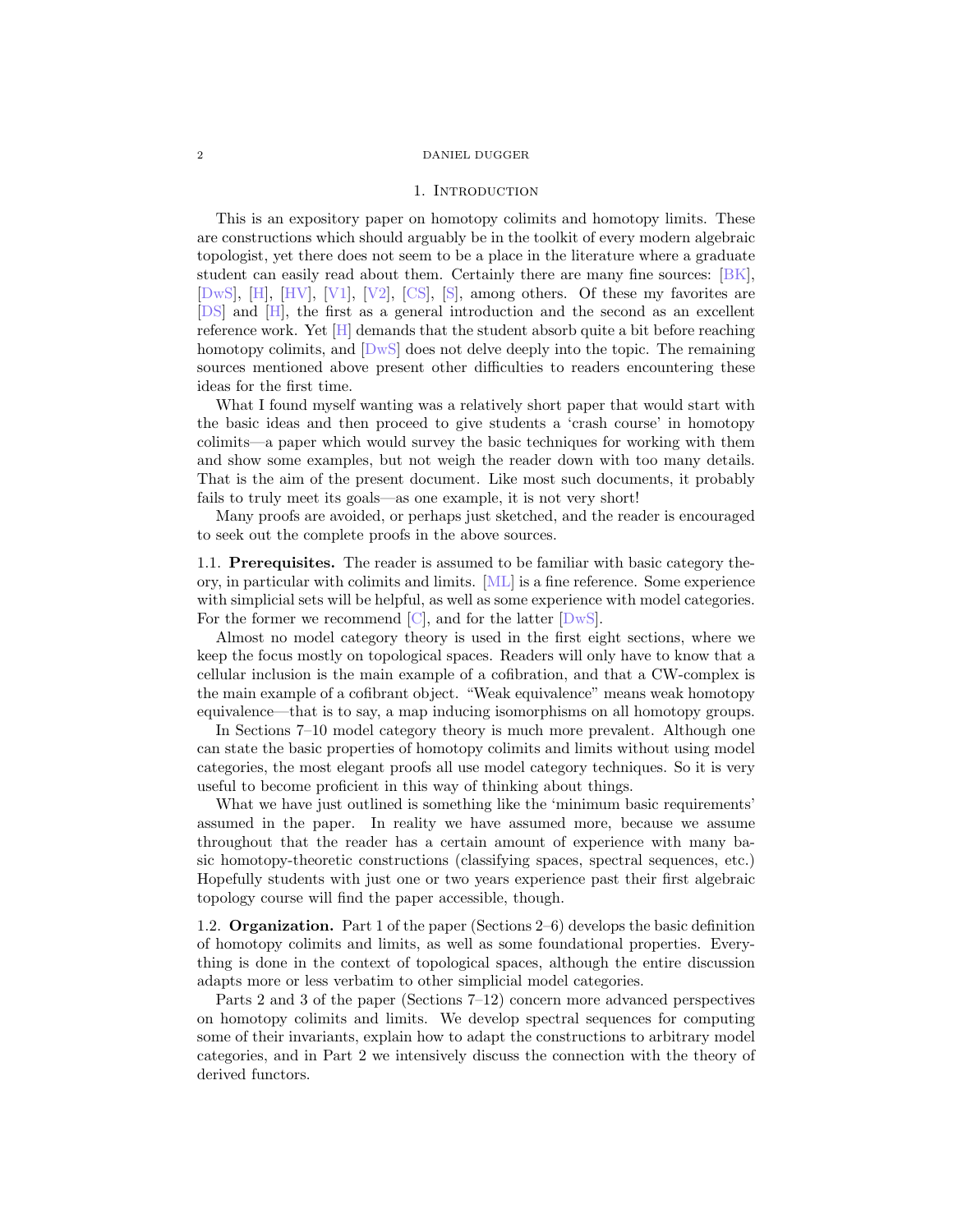To conclude the paper we have Part 4, concerning examples. Most of the material here only depends on Part 1, but every once in a while we need to use something more advanced. Most readers will be able to understand the basic ideas without having read Parts 2 and 3 first, but will occasionally have to flip back for complete details.

<span id="page-2-0"></span>1.3. Notation. If C is a category and X and Y are objects, then we will write  $\mathcal{C}(X, Y)$  instead of Hom<sub>C</sub> $(X, Y)$ . The overcategory  $(\mathcal{C} \downarrow X)$  is the category whose objects are pairs  $[A, A \rightarrow X]$  consisting of an object A in C and a map  $A \rightarrow X$ . A map  $[A, A \to X] \to [B, B \to X]$  consists of a map  $A \to B$  making the evident triangle commute. Occasionally we will denote an object of  $(C \downarrow X)$  as  $[A, X \leftarrow A],$ depending on the circumstance.

1.4. Acknowledgments. I am grateful to Jesper Grodal, Robert Lipshitz, and Don Stanley for alerting me to errors in an early version, and to Owen Gwilliam for encouraging me to actually finish this manuscript. I would especially like to acknowledge an intellectual debt to Phil Hirschhorn and Dan Kan. Much of my understanding of homotopy colimits was passed down from them, and learning from [\[H\]](#page-108-1) was one of the great pleasures in my early education.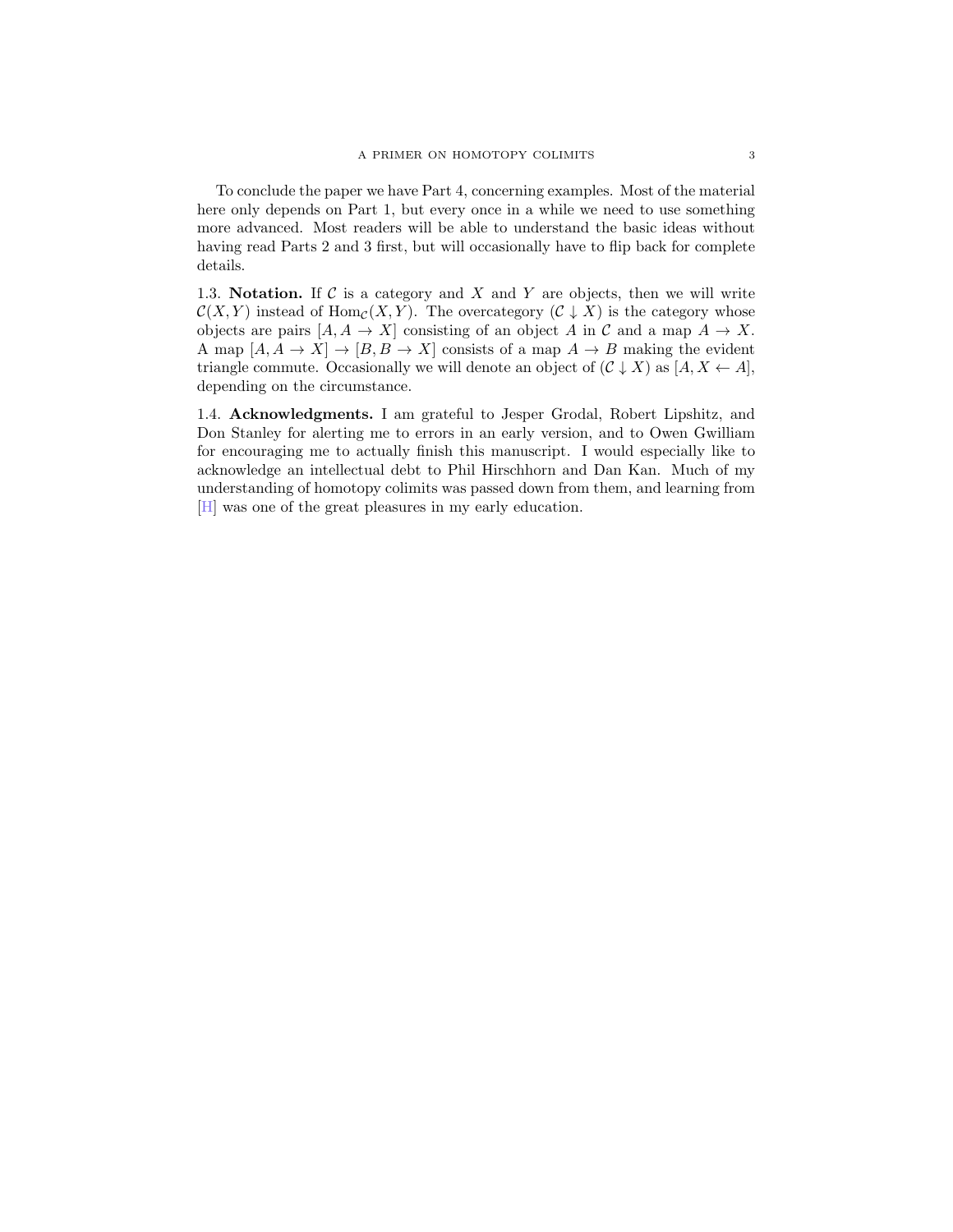## <span id="page-3-0"></span>Part 1. Getting started

## 2. First examples

<span id="page-3-1"></span>The theory of homotopy colimits arises because of the following basic difficulty. Let I be a small category, and consider two diagrams  $D, D' : I \rightarrow \mathcal{T}op$ . If one has a natural transformation  $f: D \to D'$ , then there is an induced map colim  $D \to$ colim D'. If f is a natural weak equivalence—i.e., if  $D(i) \to D'(i)$  is a weak equivalence for all  $i \in I$ —it unfortunately does not follow that  $\text{colim } D \to \text{colim } D'$  is also a weak equivalence. Here is an example:

**Example 2.1.** Let  $I$  be the 'pushout category' with three objects and two nonidentity maps, depicted as follows:  $1 \leftarrow 0 \rightarrow 2$ . Let D be the diagram

$$
* \longleftarrow S^n \longrightarrow D^{n+1}
$$

and let  $D'$  be the diagram

 $* \longleftarrow S^n \longrightarrow *$ .

Let  $f: D \to D'$  be the natural weak equivalence which is the identity on  $S<sup>n</sup>$  and collapses all of  $D^{n+1}$  to a point. Then colim  $D \cong S^{n+1}$  and colim  $D' = *$ , so the induced map colim  $D \to \text{colim } D'$  is certainly not a weak equivalence.

So the colimit functor does not preserve weak equivalences (one sometimes says that the colimit functor is not "homotopy invariant", and it means the same thing). The homotopy colimit functor may be thought of as a correction to the colimit, modifying it so that the result is homotopy invariant.

There is one simple example of a homotopy colimit which nearly everyone has seen: the mapping cone. We generalize this slightly in the following example, which concerns homotopy pushouts.

<span id="page-3-2"></span>**Example 2.2.** Consider a pushout diagram of spaces  $X \xleftarrow{f} A \xrightarrow{g} Y$ . Call this diagram  $D$ . The pushout of  $D$  is obtained by gluing  $X$  and  $Y$  together along the images of the space A: that is,  $f(a)$  is glued to  $g(a)$  for every  $a \in A$ . The homotopy pushout, on the other hand, is constructed by gluing together  $X$  and  $Y$  'up to homotopy'. Specifically, we form the following quotient space:

$$
\text{hocolim } D = [X \amalg (A \times I) \amalg Y] / \sim
$$

where the equivalence relation has

$$
(a, 0) \sim f(a)
$$
 and  $(a, 1) \sim g(a)$ , for all  $a \in A$ .

We can depict this space by the following picture:

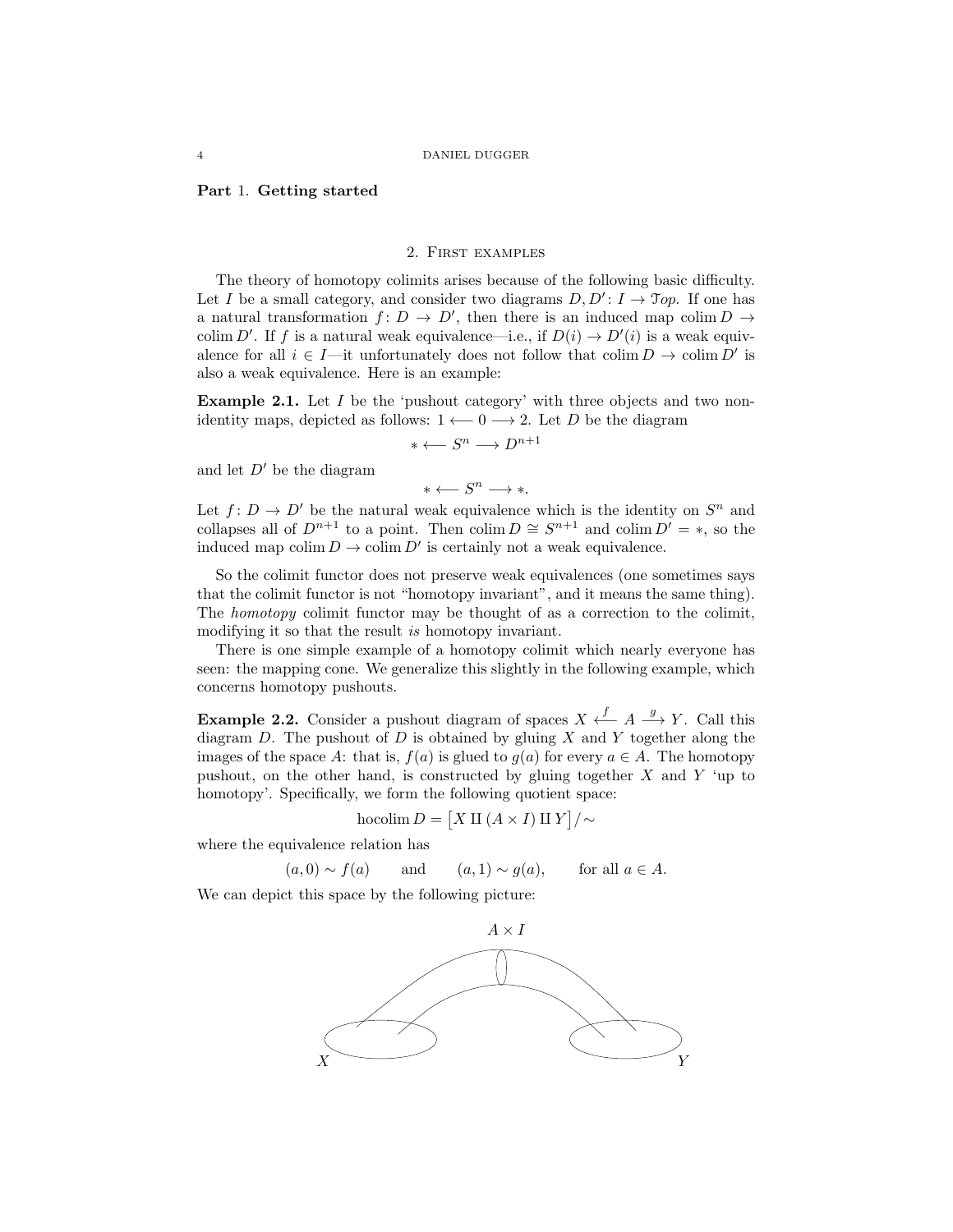Consider the open cover  $\{U, V\}$  of hocolim D where U is the union of X with the image of  $A \times [0, \frac{3}{4})$ , and V is the union of Y with the image of  $A \times (\frac{1}{4}, 1]$ . Note that U deformation retracts down to  $X, V$  deformation retracts down to  $Y$ , and that the map  $A \to U \cap V$  given by  $a \mapsto (a, \frac{1}{2})$  is a homotopy equivalence. The Mayer-Vietoris sequence then gives a long exact sequence relating the homology of hocolim  $D$  with  $H_*(X)$ ,  $H_*(Y)$ , and  $H_*(A)$ . Similarly, the Van Kampen theorem shows (assuming X, Y, and A are path-connected, for simplicity) that  $\pi_1(\text{hocolim } D)$  is the pushout of the diagram of groups  $\pi_1(X) \leftarrow \pi_1(A) \longrightarrow \pi_1(Y)$ . The moral is that the space hocolim  $D$  is pretty easy to study using the standard tools of algebraic topology—in contrast to colim  $D$ , which is much harder.

It is now easy to prove that our construction of hocolim  $D$  preserves weak equivalences. Suppose D' is another pushout diagram  $X' \leftarrow A' \rightarrow Y'$ , and that  $D \to D'$  is a natural weak equivalence. Let  $\{U', V'\}$  be the cover of hocolim D' defined analogously to  $\{U, V\}$ . Note that the map hocolim  $D \to \text{hocolim } D'$  restricts to maps  $U \to U'$ ,  $V \to V'$ , and  $U \cap V \to U' \cap V'$ , and these restrictions are all weak equivalences (because  $U$  and  $U'$  deformation retract down to  $X$  and  $X'$ , and so forth). It then follows from the naturality of the Van Kampen theorem, and of the Mayer-Vietoris sequence, that hocolim  $D \to \text{hocolim } D'$  induces isomorphisms on  $\pi_1$  and on all homology groups with local coefficients. So it is a weak equivalence by the Whitehead Theorem [\[DaK,](#page-107-6) Theorem 6.71??]. (A better proof, that avoids the Whitehead Theorem and gets more to the heart of the matter, follows directly from the little-known but foundational result [\[Gr,](#page-108-8) 16.24]).

Before leaving this example we should relate it to mapping cones. If  $f: A \to X$  is a map, then the quotient  $X/f(A)$  is the pushout of  $* \leftarrow A \rightarrow X$ . The homotopy pushout of  $* \leftarrow A \rightarrow X$ , as defined above, is nothing other than the mapping cone of  $f$ .

There are several things to be learned from the above example, and we will return to it often as we develop the general theory. For now, here are four basic things to notice right away:

- (1) Whereas the colimit of a diagram is obtained by taking the spaces in the diagram and gluing them together, the homotopy colimit will be constructed by "gluing them up to homotopy". Sometimes one says that the homotopy colimit is a "fattened up" version of the colimit. The above example is perhaps misleadingly simple, because the indexing category  $I$  is so simple—for general categories quite a bit more will be involved in encoding the necessary homotopies. Still, this basic idea of 'gluing up to homotopy' is the important one.
- (2) Note that in the above example one has a map hocolim  $D \to \text{colim } D$  obtained by collapsing the homotopy. Specifically, one defines a map

$$
X \amalg (A \times I) \amalg Y \to X \amalg_A Y
$$

by letting it be the natural maps on the X and Y factors, and on the  $A \times I$ factor it is the projection  $A \times I \to A$  followed by the evident map into  $X \amalg_A Y$ . This respects the identifications in the definition of hocolim  $D$ , so we get our map hocolim  $D \to X \amalg_A Y$ .

This situation is typical. When we finally define hocolim  $D$  for general diagrams we will find that there is a natural map hocolim  $D \to \text{colim } D$  obtained by 'collapsing homotopies'.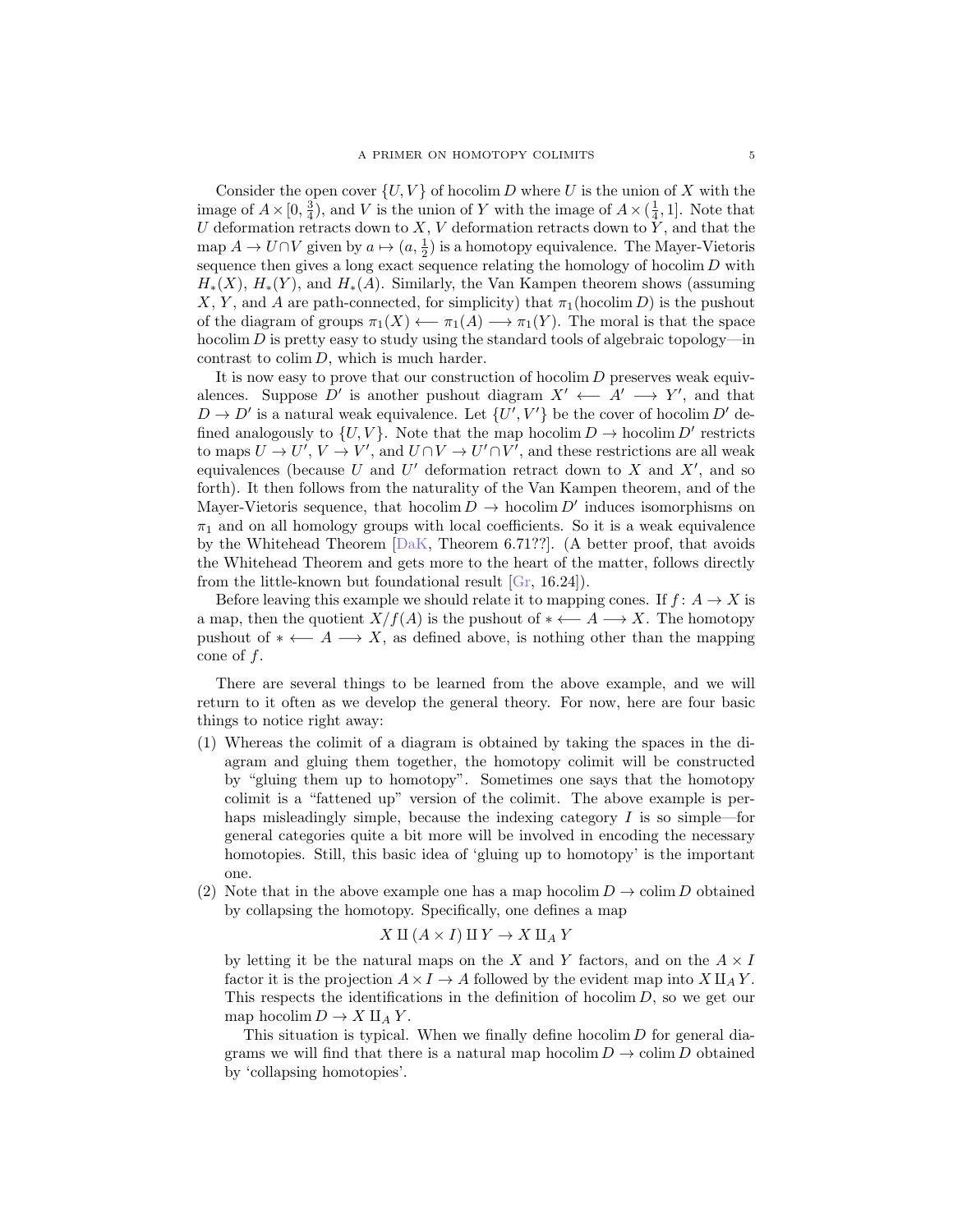#### 6 DANIEL DUGGER

- (3) Many algebraic-topological invariants of the space hocolim D should be computable in terms of the invariants for the  $D_i$ 's. We will see, for instance, that this is true for any cohomology theory  $E^*(-)$  and any homology theory  $E_*(-)$ . This is one of the main ways in which homotopy colimits are better than colimits—they interact in predictable ways with the standard machinery of algebraic topology.
- (4) It is not completely obvious, but it turns out that in our construction of hocolim  $D$  we could have replaced the interval  $I$  by any contractible space Z admitting a cofibration  $\{0,1\} \rightarrow Z$ . So we could have defined hocolim D as  $[X \amalg (A \times Z) \amalg Y ]/\sim$  where  $(a, 0) \sim f(a)$  and  $(a, 1) \sim g(a)$ . This gives a space which is weakly equivalent to the definition we used above. (Even more, we could have replaced  $A \times Z$  with any space B admitting a cofibration  $A\amalg A \rightarrow B$ and a weak equivalence  $B \to A$  coequalizing these two maps  $A \to B$ ). What this is telling us is that there is not really a single homotopy colimit of a diagram; rather, there are lots of different models for the homotopy colimit, all weakly equivalent to each other. The model where we used the interval  $I$  is in some sense more natural than the others, but we don't always want to be tied down to one model.

<span id="page-5-0"></span>2.3. The million-dollar question. Why should one learn about homotopy colimits? How are they useful? These are the kind of questions every student should ask their professors before learning about something. It is often hard to give a simple answer, but here are my attempts:

- (a) As remarked above, it is relatively easy to compute the homology or cohomology of a homotopy colimit ("easy" in the sense that there is a spectral sequence). So if one is studying a space  $X$  and can identify it as being a certain homotopy colimit (or more precisely, weakly equivalent to a certain homotopy colimit), then one has a good chance of computing the homology and cohomology groups of  $X$ .
- (b) Many things that happen in algebraic topology come down, in the end, to showing that two spaces  $X$  and  $Y$  are weakly equivalent. As we will see, there are many techniques for showing that different homotopy colimits are weakly equivalent. So if one can first identify  $X$  and  $Y$  as certain homotopy colimits, there are suddenly a number of tools available for proving that  $X \simeq Y$ .
- (c) Algebraic topology is full of machinery. This word can mean lots of things, but what I mean at the moment is a method for starting with some input data and producing a space or a sequence of spaces. For instance, one can start with a category and produce its classifying space; or start with a symmetric monoidal category and produce a Γ-space, and from the Γ-space get a spectrum. In algebraic K-theory one starts with a ring, considers the exact category of  $R$ modules, and from this data constructs a K-theory space  $K(R)$ . These are only the most obvious examples—a complete list of such 'machines' would probably fill hundreds of pages.

Anyway, the point I want to make is that homotopy colimits (and limits) play an important role in the construction of the output spaces for many of these machines. If you are a student of homotopy theory and haven't yet encountered homotopy colimits, it is only a matter of time.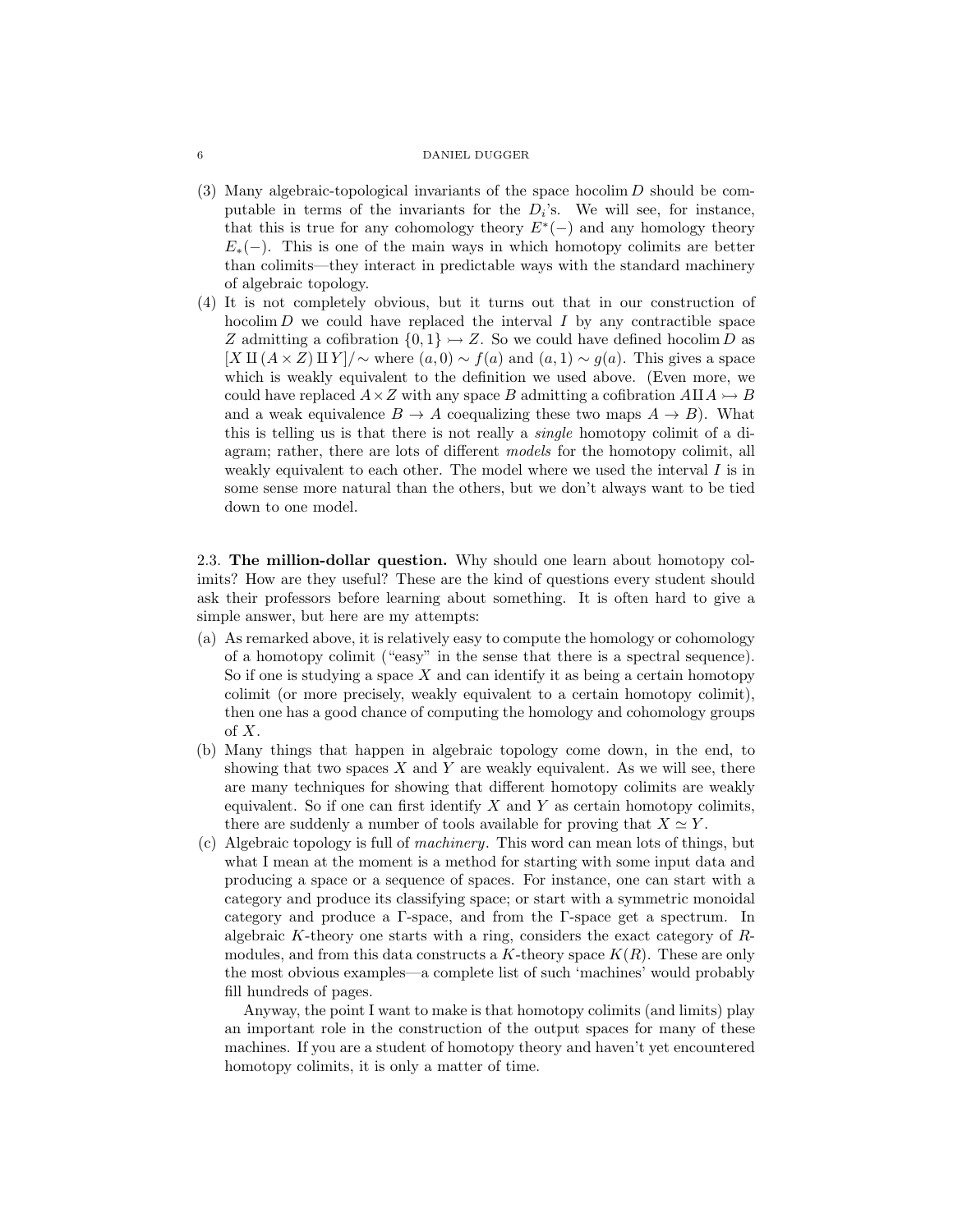<span id="page-6-0"></span>2.4. One more example. Before ending this section we examine another brief example. Consider a diagram of spaces

$$
A \xrightarrow{f} X \xrightarrow{g} Y.
$$

One way to construct the homotopy colimit in this case is as the double mapping cylinder shown below



This is the space  $[(A \times I) \amalg (X \times I) \amalg Y] / \sim$  in which we have identified  $(a, 1) \sim (f(a), 0)$  and  $(x, 1) \sim g(x)$ , for all  $a \in A$  and  $x \in X$ . Note that this space deformation retracts down to Y.

Now consider the following. For the colimit of a diagram D, every map  $f: D_i \to$  $D_j$  in the diagram tells us to glue  $a \in D_i$  to  $f(a) \in D_j$ . In the homotopy colimit we are supposed to glue up to homotopy, and this is what we tried to do in the double mapping cylinder above. But note that we have only done this for  $f$  and  $g$ , whereas there is a third map in our diagram—namely, the composite  $gf!$  Maybe we should glue in a homotopy for that map, too.

This suggests that we should do the following. Start with  $A\,\mathrm{II}\,X\,\mathrm{II}\,Y$  and glue in a cylinder for f, g, and gf. This gives us the following space, which we'll call  $W$ :



Unfortunately  $W$  is clearly not homotopy equivalent to  $Y$ , and therefore not homotopy equivalent to our double mapping cylinder above. But we can fix this as follows.

There is an evident map  $A \times \partial \Delta^2$  into W: we have an  $A \times I$  occuring in the mapping cylinders for f and gf, forming two of the 'sides' of  $A \times \partial \Delta^2$ . The third side comes from the composite  $A \times I \stackrel{f \times id}{\longrightarrow} X \times I \to W$ , where the second map is the cylinder part of the mapping cylinder for  $g$ . What we will do is take  $W$  and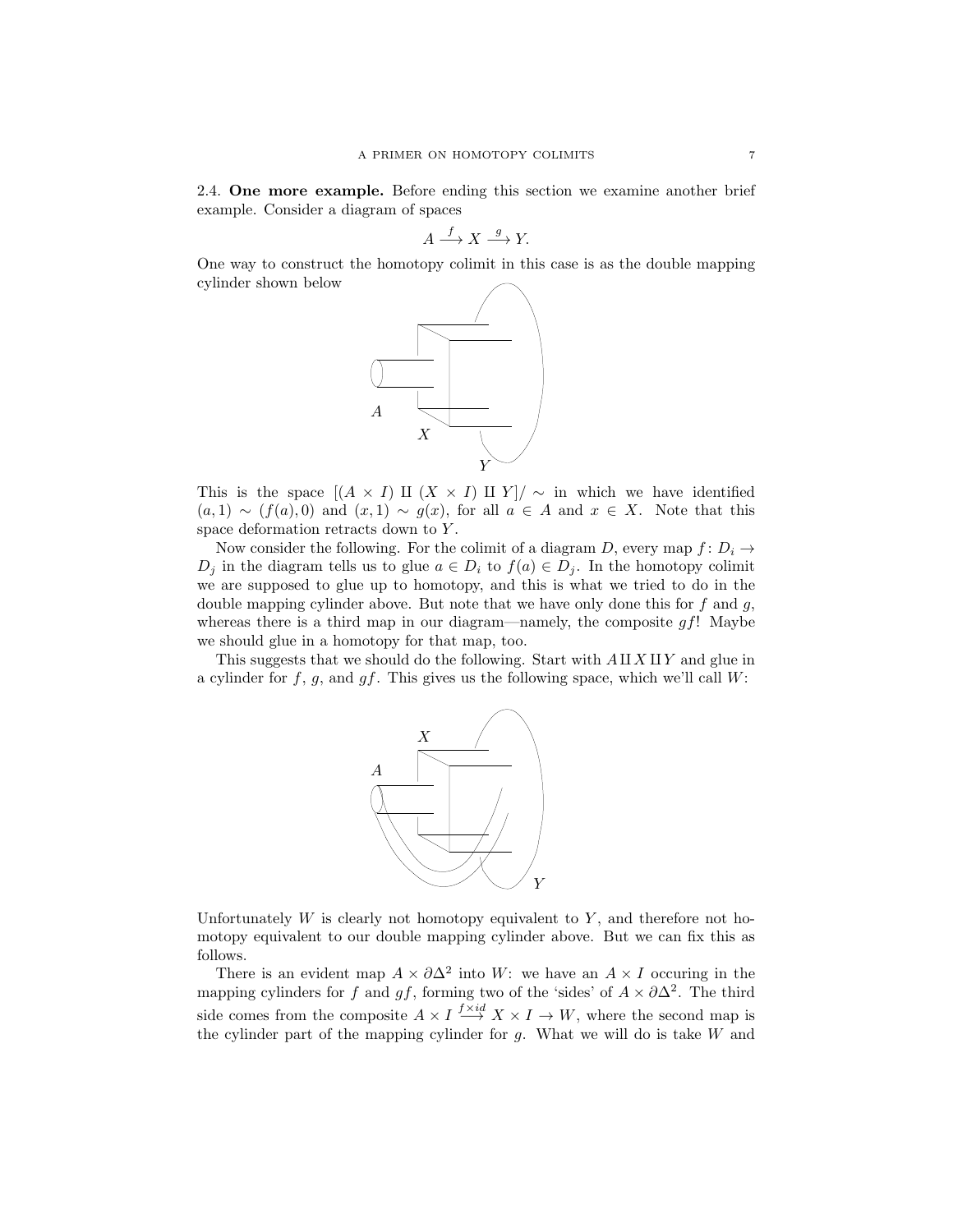attach a copy of  $A \times \Delta^2$  along the image of  $A \times \partial \Delta^2$ ; that is, we form the pushout



It is hard to draw a picture for  $W'$ , but maybe we can try something like this:



This new space  $W'$  is homotopy equivalent to the double mapping cylinder we started with: the cylinder corresponding to  $gf$  can be squeezed down into the double mapping cylinder, via the  $A \times \Delta^2$  piece we just attached. So W' is another model for the homotopy colimit of our diagram

2.5. Summary. The previous example suggests the following. Suppose given a small category I and a diagram  $D: I \to \mathcal{T}_{op}$ . To construct hocolim D we should start with  $\text{II}_iD(i)$ , and then for every map  $f : i \rightarrow j$  in I we should glue in a cylinder  $D(i) \times \Delta^1$  corresponding to f. Then for every pair of composable maps

$$
i \stackrel{f}{\longrightarrow} j \stackrel{g}{\longrightarrow} k
$$

in I we should glue in a copy of  $D(i) \times \Delta^2$ . Continuing the evident pattern, for every sequence of  $n$  composable maps

$$
i_0 \to i_1 \to i_2 \to \cdots \to i_n
$$

we should glue in a copy of  $D(i_0) \times \Delta^n$ . The problem is to figure out how to keep track of all this gluing in an efficent way! We'll begin developing the techniques for this in the next section.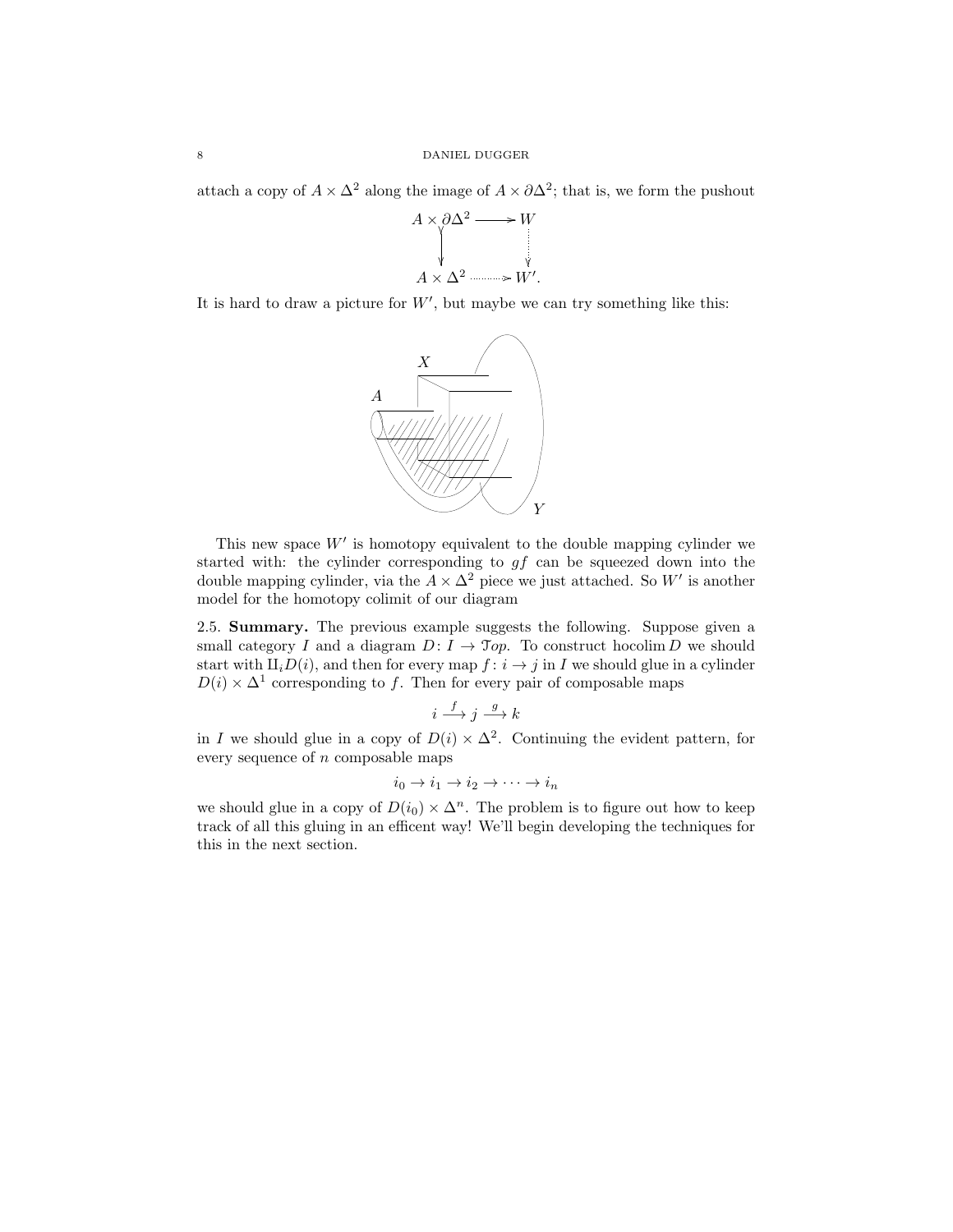### 3. Simplicial spaces

<span id="page-8-0"></span>Before giving a general construction of homotopy colimits we need some preliminary machinery.

Let  $\Delta$  be the cosimplicial indexing category: the objects are the finite ordered sets  $[n] = \{0, 1, \ldots, n\}$  for  $n \geq 0$ , and the maps are the monotone increasing functions. Note that there is an inclusion  $\Delta \hookrightarrow \mathcal{T}\text{op}$  which sends  $[n]$  to  $\Delta^n$  and sends a map  $\sigma: [n] \to [k]$  to the corresponding linear map  $\Delta^n \to \Delta^k$  which coincides with  $\sigma$  on the vertices of  $\Delta^n$ . Sometimes we will blur the distinction between  $\Delta$  and this subcategory of  $\mathcal{T}op$  which is its image; in fact, historically the category  $\Delta$  first arose as this subcategory—the description in terms of ordered sets is really just a modern convenience.

If C is any category, a simplicial object in C is a functor  $X: \Delta^{op} \to \mathcal{C}$ . This is commonly drawn as a diagram consisting of spaces  $X_n = X([n])$  together with 'face' and 'degeneracy' maps between them:

$$
\bigoplus X_2 \stackrel{\scriptstyle\text{def}}{\Longrightarrow} X_1 \stackrel{\scriptstyle\text{def}}{\Longrightarrow} X_0.
$$

The face maps decrease dimension, and the degeneracies increase dimension; we will usually not draw the degeneracies, for typographical reasons. A cosimplicial object in C is a functor  $Z: \Delta \to \mathcal{C}$ , which is a similar diagram with all the arrows going in the other direction.

3.1. Geometric realization. Suppose  $X: \Delta^{op} \to \mathcal{T}_{op}$  is a simplicial space. The geometric realization of X is the space

<span id="page-8-1"></span>(3.2) 
$$
|X| = \text{coeq}\left[\coprod_{[n] \to [k]} X_k \times \Delta^n \rightrightarrows \coprod_n X_n \times \Delta^n\right].
$$

This is a 'coequalizer', which is just another name for a colimit of a diagram consisting of two parallel arrows: so the coequalizer of two arrows  $f, g: S \rightrightarrows T$  is the quotient space  $T/\sim$  in which one identifies  $f(s) \sim g(s)$  for all  $s \in S$ .

To finish explaining the formula in  $(3.2)$ , we should mention that the first coproduct in the coequalizer is taken over all maps in  $\Delta$ . If  $\sigma: [n] \to [k]$  is a map in  $\Delta$  then there are two evident maps from  $X_k \times \Delta^n$  into  $\coprod_i X_i \times \Delta^i$ . The first sends  $X_k \times \Delta^n$  to  $X_n \times \Delta^n$  via the map  $\sigma^* \colon X_k \to X_n$ , and the second sends  $X_k \times \Delta^n$ to  $X_k \times \Delta^k$  via the map  $\sigma_* \colon \Delta^n \to \Delta^k$ . This gives the two parallel maps in the coequalizer diagram.

A little thought shows that the above formula for  $|X|$  can also be written as

$$
|X| = \left(\coprod_n X_n \times \Delta^n\right) \bigg/ \sim
$$

where the equivalence relation has

$$
(d_ix,t) \sim (x,d^it)
$$
 and  $(s_ix,t) \sim (x,s^it)$ .

Here the  $d_i$  and  $s_i$  are the face and degeneracy maps in X, whereas the  $d^i$  and the s<sup>i</sup> are the coface and codegeneracy maps in the cosimplicial object  $\Delta \rightarrow \mathfrak{Top}$ sending  $[n] \mapsto \Delta^n$ .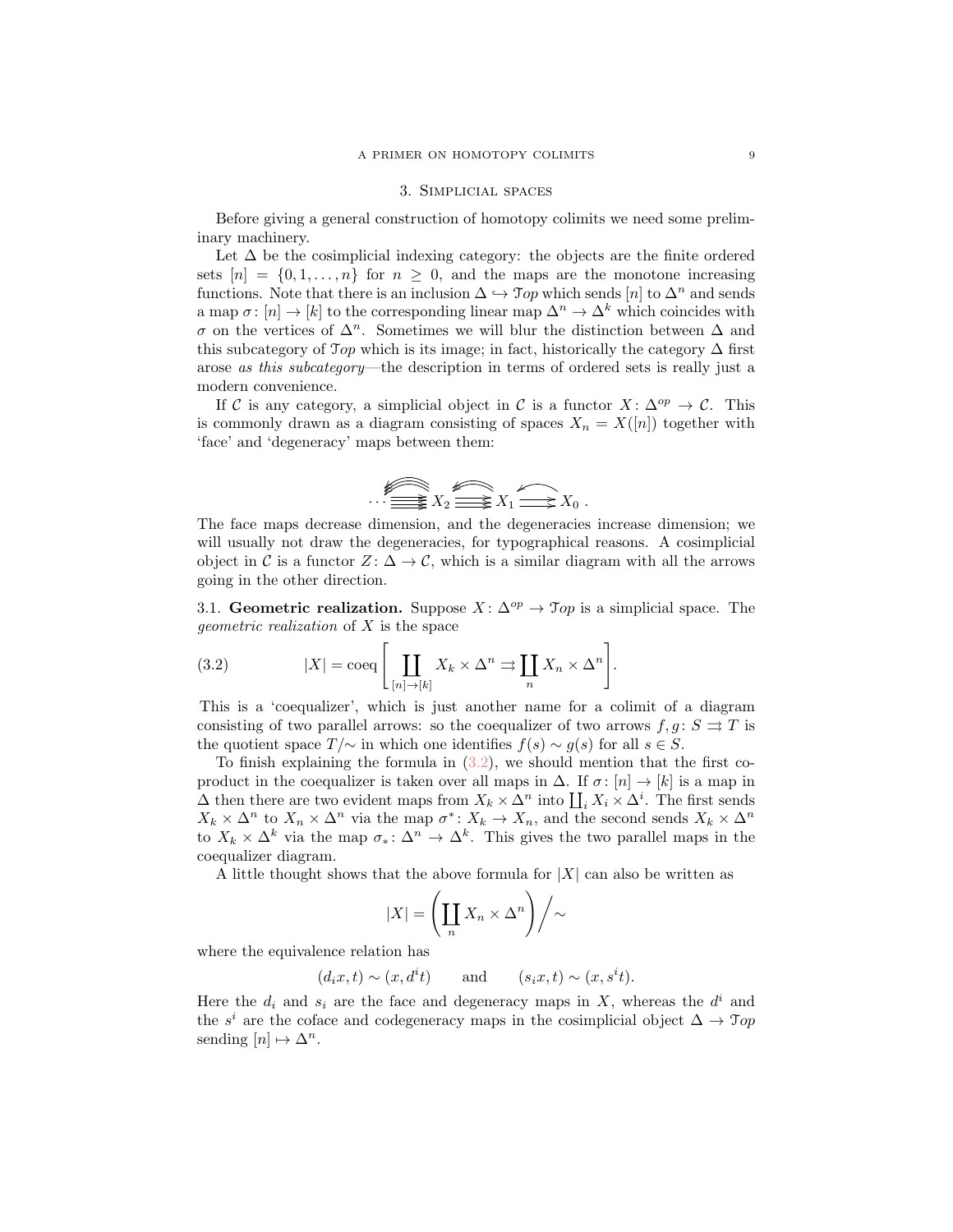**Remark 3.3.** Note that if each  $X_n$  is a discrete space then we can regard X as a functor  $\Delta^{op} \to \mathcal{S}et$  and the above construction is the same as the usual geometric realization of a simplicial set.

<span id="page-9-0"></span>3.4. Homotopy invariance of geometric realization. By a map of simplicial spaces  $X \to Y$  we mean a natural transformation of functors. Such a map is said to be an **objectwise weak equivalence** if  $X_n \to Y_n$  is a weak equivalence of spaces, for all n. It is not quite true that if  $X \to Y$  is an objectwise weak equivalence of simplicial spaces then  $|X| \to |Y|$  is a weak equivalence of spaces. At about the same time, Segal [\[Se\]](#page-108-9) and May [\[M\]](#page-108-10) independently developed conditions under which this is true. We will describe a modern version of such conditions next.

If  $s_i: X_{n-1} \to X_n$  is a degeneracy map,  $0 \leq i \leq n-1$ , then note that one of the simplicial identities is  $d_i s_i = id$ ; so  $X_{n-1}$  is a retract of  $X_n$ . We then have that  $s_i$ is injective, and a point-set-topology argument shows that the topology on  $X_{n-1}$ coincides with the subspace topology on its image. So  $s_i$  is an inclusion. If  $X_n$ is Hausdorff (which is necessarily true if  $X_n$  is cofibrant), more point-set topology shows that  $s_i$  is in fact a closed inclusion.

Define the **nth latching object** of  $X$  to be the subspace

$$
L_n X = \bigcup_{i=0}^{n-1} s_i(X_{n-1}) \subseteq X_n.
$$

The inclusion  $L_n X \hookrightarrow X_n$  is called the *nth* latching map.

The first few latching spaces are easy to picture:  $L_0X = \emptyset$ ,  $L_1X \cong X_0$ , and  $L_2X \cong X_1 \amalg_{X_0} X_1$ . These spaces get more complicated as n grows. For instance,  $L_3X$  consists of three copies of  $X_2$  glued together along three copies of  $X_1$ , all containing a single copy of  $X_0$ .

A simplicial space X is called **Reedy cofibrant** if the latching maps  $L_n X \to X_n$ are cofibrations, for all n. If X is Reedy cofibrant then each  $X_n$  is cofibrant, by an induction starting with the fact that the 0th latching map is  $\emptyset \to X_0$ .

<span id="page-9-1"></span>**Theorem 3.5.** Suppose  $X \to Y$  is an objectwise weak equivalence between two simplicial spaces, both of which are Reedy cofibrant. Then  $|X| \to |Y|$  is also a weak equivalence.

Sketch of proof. Let  $\text{Sk}_n |X|$  denote the subspace of  $|X|$  defined by

$$
Sk_n |X| = coeq \Bigg[ \prod_{\substack{[k] \to [l] \\ k, l \le n}} X_l \times \Delta^k \Rightarrow \prod_{k \le n} X_k \times \Delta^k \Bigg].
$$

Then there is a sequence of closed inclusions

$$
Sk_0 |X| \hookrightarrow Sk_1 |X| \hookrightarrow Sk_2 |X| \hookrightarrow \cdots
$$

and the colimit is  $|X|$ . One shows that there are pushout squares

$$
(L_n X \times \Delta^n) \amalg_{(L_n X \times \partial \Delta^n)} (X_n \times \partial \Delta^n) \longrightarrow Sk_{n-1} |X|
$$
  

$$
\downarrow \qquad \qquad \downarrow
$$
  

$$
X_n \times \Delta^n \longrightarrow Sk_n |X|
$$

for each  $n$ , and our assumption that X is Reedy cofibrant implies that the left vertical map is a cofibration.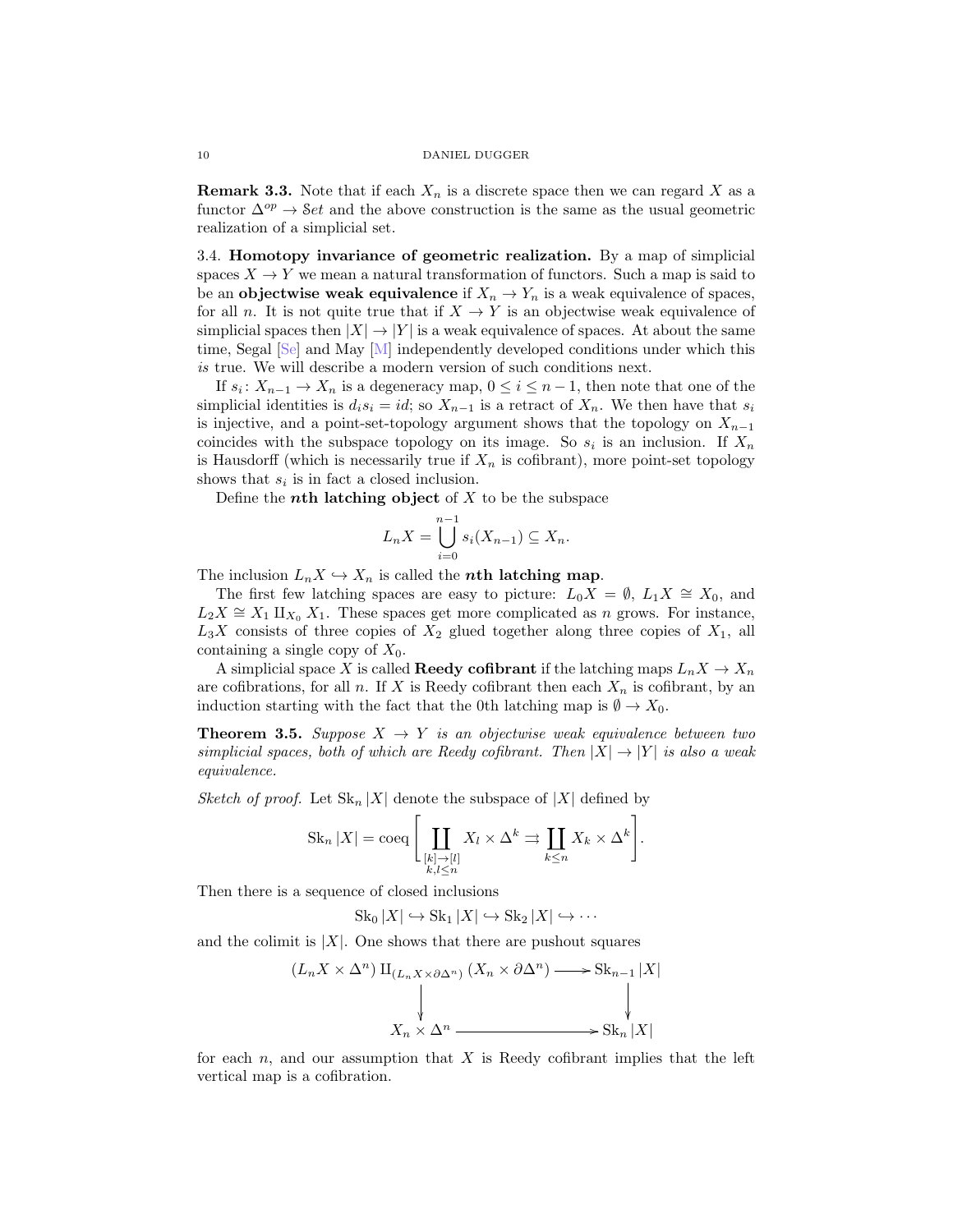Using that  $X \to Y$  is an objectwise weak equivalence, one shows inductively that each  $L_n X \to L_n Y$  is a weak equivalence, and then that each  $\text{Sk}_n |X| \to \text{Sk}_n |Y|$  is a weak equivalence. It then follows that  $|X| \to |Y|$  is also a weak equivalence.  $\square$ 

**Remark 3.6** (The fat realization). Let  $X$  be a simplicial space. Define

$$
||X|| = \text{coeq}\left[\coprod_{[n] \hookrightarrow [k]} X_k \times \Delta^n \rightrightarrows \coprod_n X_n \times \Delta^n.\right]
$$

where the left coproduct runs over all *injections* in  $\Delta$ . Note that this definition completely ignores the degeneracy maps in the simplicial space X. The space  $||X||$ is called the fat realization of X.

The disadvantage of  $||X||$  over  $|X|$  is that the former space is always much bigger and more complicated—in fact, it is always infinite-dimensional! For instance, suppose  $X$  is the simplicial space consisting of one point in every dimension. Then  $|X|$  is just a point, but  $||X||$  is a space consisting of one 0-cell, one 1-cell, one 2-cell, etc. This is because the degenerate stuff in  $X$  hasn't been collapsed, as it was in  $|X|$ .

The advantage of  $||X||$  over  $|X|$  is that this fat construction preserves weak equivalences under much weaker hypotheses. If  $X \to Y$  is an objectwise weak equivalence between simplicial spaces which are cofibrant in each dimension, then  $||X|| \rightarrow ||Y||$  is a weak equivalence. We will see a proof of this in Example [9.15](#page-38-0) below.

<span id="page-10-0"></span>3.7. Collapsing the geometric realization. One often thinks of the  $X_n \times \Delta^n$ pieces in  $|X|$  as 'higher homotopies'. Consider the process of collapsing them, in which one shrinks every  $\Delta^n$  to a point. Thus, we consider the diagram



where the vertical maps come from the projections  $X_k \times \Delta^n \to X_k$  and  $X_n \times \Delta^n \to$  $X_n$ . The coequalizer of the bottom two arrows is precisely colim<sub>∆op</sub> X. Thus, we have a natural map

$$
|X| \to \text{colim } X.
$$

Now, colim  $X$  can be identified with the coequalizer of the first two face maps  $d_0, d_1: X_1 \rightarrow X_0$ . This is an exercise for the reader; clearly there is a map  $\text{coeq}(X_1 \rightrightarrows X_0) \to \text{colim } X$ , and one can prove using the simplicial identities that any map  $X_0 \to Z$  which coequalizes  $d_0, d_1: X_1 \to X_0$  actually induces a map colim  $X \to Z$ . Thus, one gets a map colim  $X \to \text{coeq}(X_1 \rightrightarrows X_0)$ , and one readily sees that the two compositions are the identities. (See also Example [21.1](#page-95-2) below).

Putting everything together, we have shown that there is a natural map

$$
|X| \to \operatorname{coeq} \Big[ X_1 \rightrightarrows X_0 \Big].
$$

**Remark 3.8.** Note that if X is a simplicial set then this coequalizer is just  $\pi_0(X)$ , the set of path components. In this case our map is just the usual one from  $|X|$  to its set of path components (equipped with the discrete topology).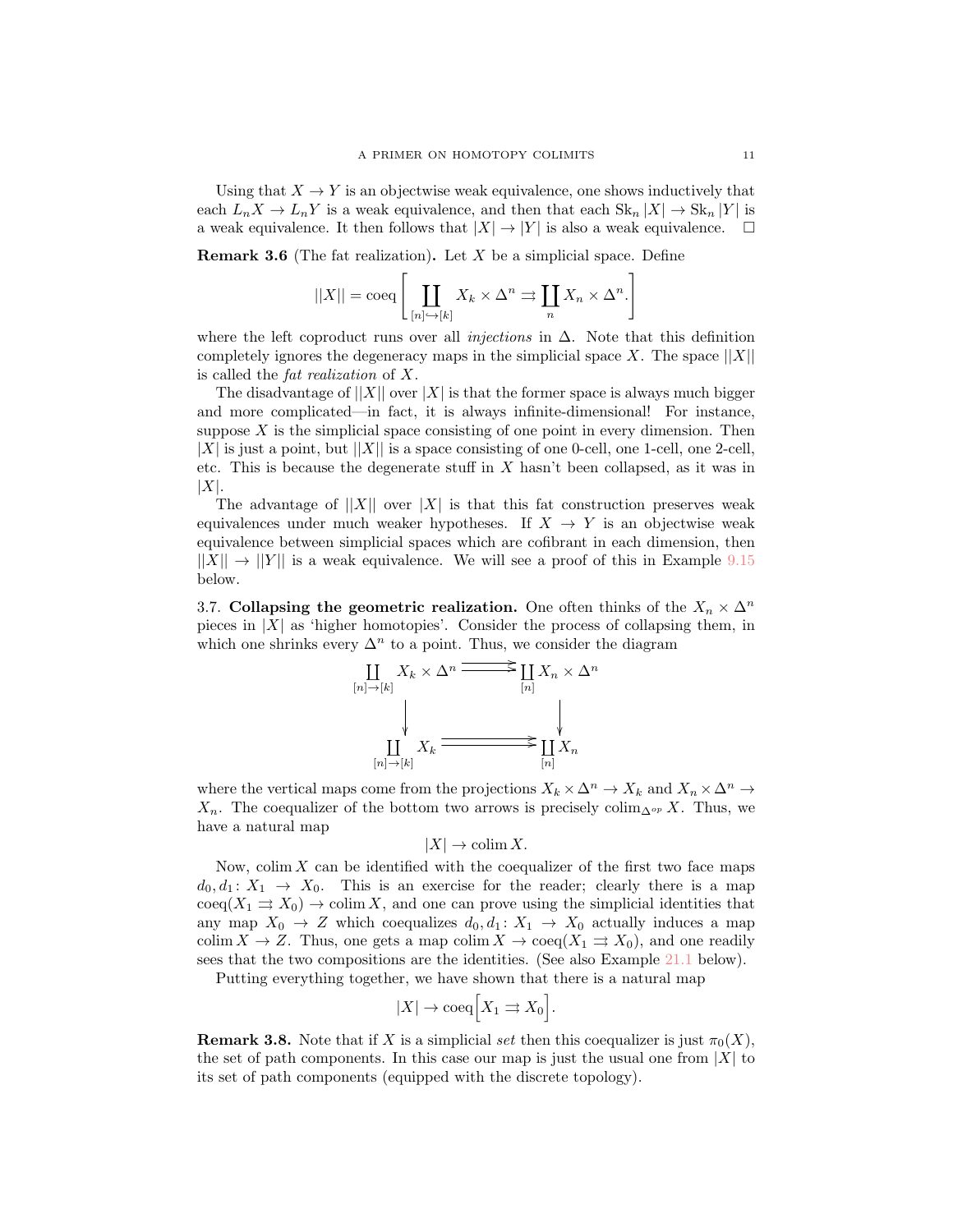<span id="page-11-0"></span>3.9. Degenerate simplicial spaces. A simplicial space  $X$  is degenerate in di**mension q and above** if the maps  $L_k X \to X_k$  are homeomorphisms for all  $k \geq q$ . It follows that the spaces  $X_k$ ,  $k \geq q$ , all get collapsed inside of |X|. The reason is that if  $x \in X_k$  then  $x = s_{i_1} s_{i_2} \dots s_{i_r} y$  for some  $y \in X_{q-1}$  (where  $r = k - q + 1$ ). So for any  $t \in \Delta^k$  we have

$$
(x,t)=(s_{i_1}\ldots s_{i_r}y,t)\sim (y,s^{i_r}\cdots s^{i_1}t)
$$

in  $|X|$ . A little thought shows that in this case we can write

$$
|X| = \text{Sk}_{q} |X| = \text{coeq} \left[ \prod_{\substack{[n] \to [k] \\ n,k \leq q}} X_k \times \Delta^n \right] \Rightarrow \prod_{n \leq q} X_n \times \Delta^n \right].
$$

This observation simplifies the process of computing  $|X|$  in many cases, and we will use it in the next sections when faced with some specific examples.

3.10. Contracting homotopies. Suppose  $X_*$  is a simplicial set and  $*$  is a 0simplex of X. A *contracting homotopy* for X is a collection of combinatorial data which will guarantee that  $|X|$  deformation-retracts down to  $*$ . So we need to deform each  $n$ -simplex of  $X$  down to a point, and the deformations for different simplices need to be compatible. The easiest way to accomplish this is to specify the following data:

- For each 0-simplex a of X, a 1-simplex  $S(a)$  connecting a to  $*$ ;
- For each 1-simplex b of X, a 2-simplex  $S(b)$  whose base is b, whose remaining vertex is ∗, and whose 'sides' are the 1-simplices previously specified;
- And so on—for each *n*-simplex c of X we will need an  $(n + 1)$ -simplex whose base is  $c$ , whose remaining vertex is  $\ast$ , and whose sides coincide with previously specified data.

A contracting homotopy for X will therefore be a collection of maps  $S: X_n \to X_{n+1}$ which are required to satisfy some identities. These identities will take a different form depending on whether we want the simplices  $S(a)$  to point *towards* the simplex ∗ or away from the simplex ∗. We will differentiate these cases by calling them "sinklike" and "sourcelike" contracting homotopies, respectively (reflecting whether the vertex ∗ acts like a sink or source).

Before giving the formal definition it will be useful to generalize somewhat. By an augmented simplicial set we mean a simplicial set  $X$  together with a set  $W$ and a map  $X_0 \to W$  which coequalizes the two maps  $X_1 \rightrightarrows X_0$ . This is the same as having a map of simplicial sets  $X \to cW$ , where  $cW$  is the constant simplicial set having  $W$  in every dimension. A contracting homotopy for an augmented simplicial set  $X_* \to W$  will be a map  $W \to X_0$  such that  $W \to X_0 \to W$  is the identity together with a way of deformation-retracting  $X_*$  down to the image of W in  $X_0$ .

Finally, we wish to generalize our discussion from simplicial sets to simplicial spaces. The basic formalism is the same, and in particular the definition of augmented simplicial space is the same.

<span id="page-11-1"></span>**Definition 3.11.** Let  $X_* \to W$  be an augmented simplicial space. It will be convenient to define  $X_{-1}$  to be W, and to have the map  $X_0 \to W$  be denoted by  $d_0$ . Then a **sinklike contracting homotopy** is a collection of maps  $S: X_n \to X_{n+1}$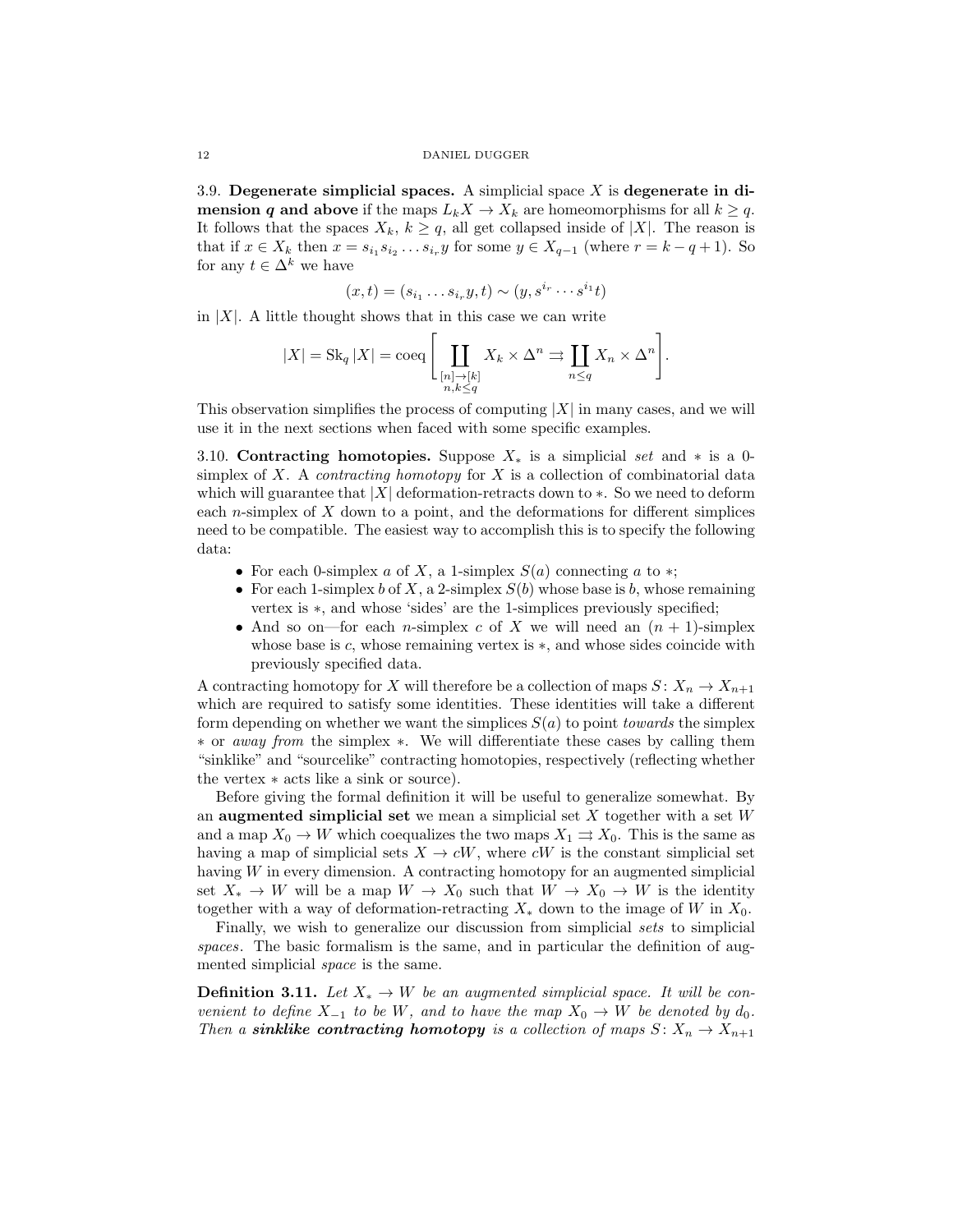for  $n \geq -1$  such that for each  $a \in X_n$  one has

$$
d_i(Sa) = \begin{cases} S(d_i a) & \text{if } 0 \le i \le n \\ a & \text{if } i = n+1 \end{cases} \qquad \text{and} \qquad S(s_i a) = s_i(Sa) \text{ for } 0 \le i \le n.
$$

Likewise, a **sourcelike contracting homotopy** for  $X$  is a collection of maps  $S: X_n \to X_{n+1}$  for  $n \geq -1$  such that for each  $a \in X_n$  one has

$$
d_i(Sa) = \begin{cases} a & \text{if } i = 0 \\ S(d_{i-1}a) & \text{if } 0 < i \le n+1 \end{cases} \qquad \text{and} \qquad S(s_i a) = s_{i+1}(Sa) \text{ for } 0 \le i \le n.
$$

<span id="page-12-2"></span>**Proposition 3.12.** Let  $X_* \to W$  be an augmented simplicial space which admits either a sinklike or sourcelike contracting homotopy. Then  $|X| \to W$  is a homotopy equivalence.

Proof. An easy exercise, or see Appendix [A.](#page-107-1)

$$
\Box
$$

**Example 3.13.** Let X be the simplicial set  $\Delta^n$ . The k-simplices of X are all the monotone increasing sequences of length  $k + 1$  taking values in  $\{0, 1, \ldots, n\}$ . We regard X as augmented by the one-point space, so we set  $X_{-1} = \{*\}$ ; it is useful to think of the element of  $X_{-1}$  as the "empty sequence".

One can define a sourcelike contracting homotopy for  $X$  by having the contraction operator  $S: X_n \to X_{n+1}$  send a sequence  $a_0 \ldots a_n$  to the sequence  $0a_0 \ldots a_n$ . In other words, the contracting homotopy inserts a 0 at the beginning of every sequence. One can also define a sinklike contracting homotopy for  $X$ , by inserting an n at the end of every sequence.

<span id="page-12-0"></span>**Example 3.14.** Let  $f: X \to Y$  be a map of topological spaces, and consider the simplicial space  $\dot{C}(f)$  defined by

$$
[n] \mapsto X \times_Y X \times_Y \cdots \times_Y X \qquad ((n+1) \text{ factors}).
$$

If  $(x_0, \ldots, x_n)$  is an element of  $\check{C}(f)_n$ , then the *i*th face map omits  $x_i$  and the *j*th degeneracy repeats  $x_j$ . This simplicial space is called the **Cech complex** of f. If we forget the topological structure then this is the nerve of a category, where there is one object for every element of  $X$  and a unique map between any two objects which have the same image under  $f$ .

We may regard  $\check{C}(f)$  as being augmented by Y, via the map f. Suppose  $s: Y \to Y$ X is a section of f. Define a sourcelike contracting homotopy for  $\ddot{C}(X)$  by sending the point  $(x_0, \ldots, x_n)$  to  $(s(f(x_0)), x_0, \ldots, x_n)$ . Note that one can also obtain a sinklike contracting homotopy by appending  $s(f(x_n))$  to the end of the tuple. So if f admits a section then  $|C(f)| \to Y$  is a homotopy equivalence.

<span id="page-12-1"></span>Example 3.15. This example will not be needed until Part 2, but we include it here as a titillating exercise. Let  $L: \mathcal{C} \rightleftarrows \mathcal{D}: R$  be adjoint functors between two categories. Recall that such a pair is equipped with natural transformations  $LR(X) \to X$  and  $Z \to RL(Z)$ , which we'll refer to as 'contraction' and 'expansion'. These natural transformations have the property that the two composites  $RX \rightarrow$  $RLR(X) \rightarrow RX$  and  $LZ \rightarrow LRLZ \rightarrow LZ$  (both obtained by first expanding and then contracting in the evident way) are the identities.

For each  $X \in \mathcal{D}$  one can construct a simplicial object  $B_{LR}(X)$  over C having the form

$$
[n] \mapsto (LR)^{n+1}(X).
$$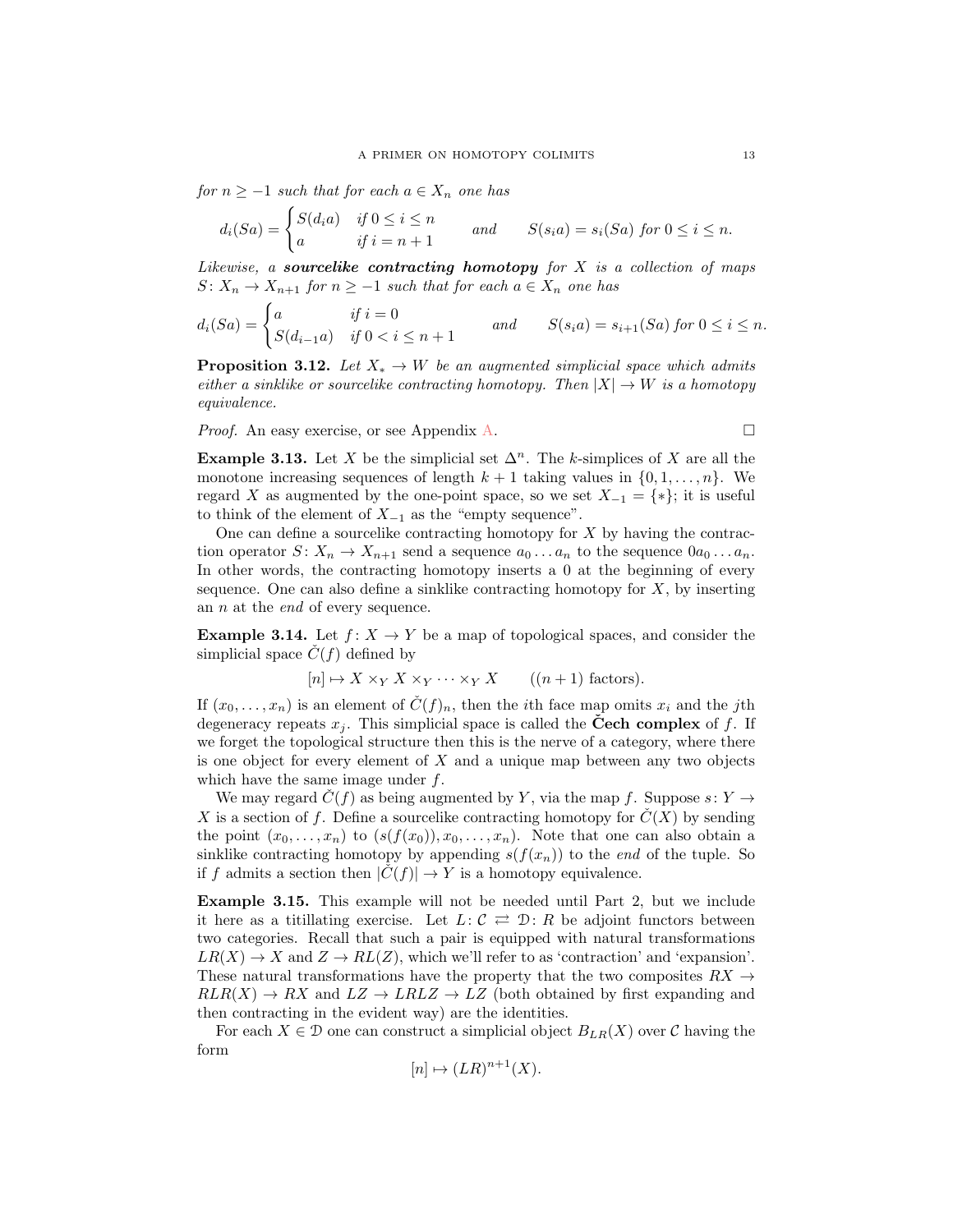If the LR pairs in  $B_{LR}(X)_n$  are labelled as 0 through n (left to right), then the face map  $d_i$  applies contraction to the *i*th LR pair; the *j*th degeneracy  $s_j$  applies an expansion between the L and R of the jth  $LR$  pair. Using only the facts stated in the previous paragraph, one may check that these face and degeneracy maps indeed satisfy the axioms for a simplcial object.

Note that the contraction map  $LR(X) \rightarrow X$  provides an augmentation for  $B_{LR}(X)$ . The simplicial object  $B_{LR}(X)$  is called the **bar construction** on X associated to the adjoint pair  $(L, R)$ . The name comes from a historical precedent described in Example [3.17](#page-13-0) below.

Now apply R levelwise to  $B_{LR}(X)$  to obtain a simplicial object over C. One can check that  $RB_{LR}(X) \to RX$  admits a sourcelike contracting homotopy, where the map  $S: R[B_{LR}(X)]_n \to R[B_{BL}(X)]_{n+1}$  is simply an expansion before the first R—that is, S is the map  $Z \to RL(Z)$  where  $Z = B_{LR}(X)_n$ . It is routine to check that the necessary identities are satisfied.

Likewise, consider the case where  $X = LA$ . The augmented simplicial object  $B_{LR}(LA) \rightarrow LA$  admits a sinklike contracting homotopy, where the map  $B_{LR}(LA)_n \to B_{LR}(LA)_{n+1}$  inserts an expansion between the L and the A.

**Exercise 3.16.** Given a map of topological spaces  $f: X \to Y$ , there are adjoint functors

$$
L: (\mathfrak{Top} \downarrow X) \rightleftarrows (\mathfrak{Top} \downarrow Y): R
$$

where  $L$  is composition with  $f$  and  $R$  is pullback along  $f$ . Check that the bar construction for LR, applied to the terminal object of  $(\mathcal{T}\mathit{op}\downarrow Y)$ , is  $C(f)$ . How do the contracting homotopies of Example [3.14](#page-12-0) relate to the ones in Example [3.15?](#page-12-1)

<span id="page-13-0"></span>Example 3.17. Let G be a finite group, and let GTop denote the category of G-spaces and equivariant maps. There are adjoint functors

$$
\mathfrak{Top} \xrightarrow{\ F\ } \mathop{GTop}
$$

where U is the functor that forgets the G-action and F is the free functor  $F(Y) =$  $G \times Y$ . Note that the counit  $FU(X) \to X$  of the adjunction is the action map  $G \times X \to X$ , and the unit  $Y \to UF(Y)$  is the map  $Y \to G \times Y$  given by  $y \mapsto (e, y)$ .

If X is a G-space then consider the simplicial space  $B_{FU}(X)$  from Example [3.15.](#page-12-1) A little thought reveals that this is the simplicial space

$$
\cdots \equiv G \times G \times G \times X \Longrightarrow G \times G \times X \Longrightarrow G \times X
$$

where the face and degeneracy maps are described as follows. Write a tuple  $(g_0, g_1, \ldots, g_n, x) \in G^{n+1} \times X$  as  $g_0|g_1|g_2| \cdots |g_n|x$ . If the vertical bars are indexed left to right, with the first bar having index 0, then  $d_i$  removes bar i and  $s_i$ inserts "e" after bar j. The use of bars in the above notation is why this simplicial space is called the "bar construction". The element  $g_0|g_1|g_2|\cdots|g_n|x$  is in some contexts denoted  $[g_0|g_1|\cdots|g_n|x]$ ,  $[g_0|g_1|\cdots|g_n]x$ , or  $g_0[g_1|\cdots|g_n]x$ .

Write  $E_{\bullet}(G, X) = B_{FU}(X)$  and  $E(G, X) = |E_{\bullet}(G, X)|$ . The latter is a G-space, and in fact the action is free: this follows immediately from the fact that the Gaction on each level of  $E_{\bullet}(G, X)$  is free. The augmentation  $E_{\bullet}(G, X) \to X$  induces a natural G-equivariant map  $E(G, X) \to X$ . If we forget the G-action then the simplicial space  $E_{\bullet}(G, X)$  has a contracting homotopy (as in Example [3.15\)](#page-12-1) and so  $E(G, X) \to X$  is a weak equivalence.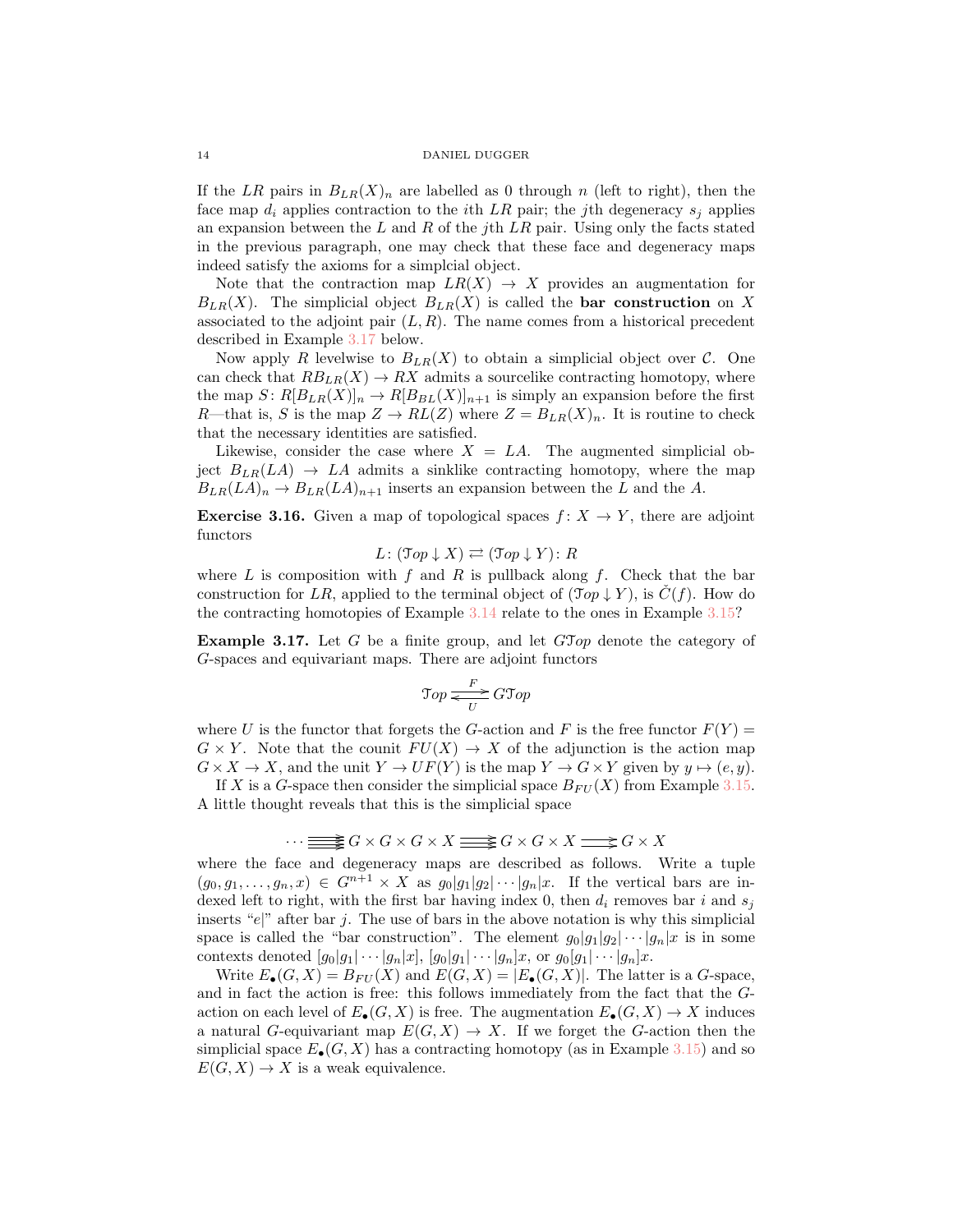When  $X = *$ , the space  $E(G, *)$  is usually just written as EG. It is a contractible space with a free G-action.

There are other models for the space EG. For any set S let  $\pi_S : S \to *$  be the projection, and consider the simplicial set  $\check{C}(\pi_S)$ . This simplicial space depends functorially on S, and the realization  $|\tilde{C}(\pi_S)|$  is contractible by Example [3.14.](#page-12-0) In particular, if S is a G-set then G acts on  $\check{C}(pig)$  (diagonally in each level) and hence on  $|\hat{C}(pis)|$ . When  $S = G$  then the action is free in every level, and so  $|\hat{C}(\pi_G)|$  is a contractible space with a free G-action.

The simplicial spaces  $\check{C}(\pi_G)$  and  $E(G, *)$  are different, as one can readily check. But they are isomorphic: verify that the maps  $G^n \to G^n$  given by

$$
(g_0, g_1, \ldots, g_{n-1}) \mapsto (g_0, g_0^{-1}g_1, g_1^{-1}g_2, \ldots, g_{n-2}^{-1}g_{n-1})
$$

give an isomorphism  $\check{C}(\pi_G) \to E(G,*)$  of simplicial G-spaces (recall tha the Gaction on  $E(G, *)$  is via the leftmost G, whereas G acts diagonally on  $\dot{C}(\pi_G)$ ).

Finally, let us turn back to  $E(G, X)$  for general G-spaces X. This is a simplicial G-space, free in every degree, whose realization is naturally equivalent to  $X$ . The space  $E(G, *) \times X$  (with diagonal G-action on the product) is another such space: and of course they turn out to be isomorphic. Check that the maps  $G^n \times X \rightarrow$  $G^n \times X$  given by

$$
(g_0, \ldots, g_{n-1}, x) \rightarrow (g_0, \ldots, g_{n-1}, g_0g_1 \cdots g_{n-1}x)
$$

give an isomorphism  $E(G, X) \to E(G, *) \times X$  of simplicial G-spaces.

The quotient  $(EG \times X)/G$  is called the **Borel construction** on X, and it appears often in algebraic topology (for more about why, see Section [7\)](#page-28-0). It is often written as  $EG \times_G X$ , and of course it is also  $E(G, X)/G$ . When X is a point the Borel construction is  $EG/G$ , and this is usually denoted  $BG$ . Note that there is a principal G-bundle  $G \to E(G, X) \to E(G, X)/G$ , and  $E(G, X) \simeq X$ .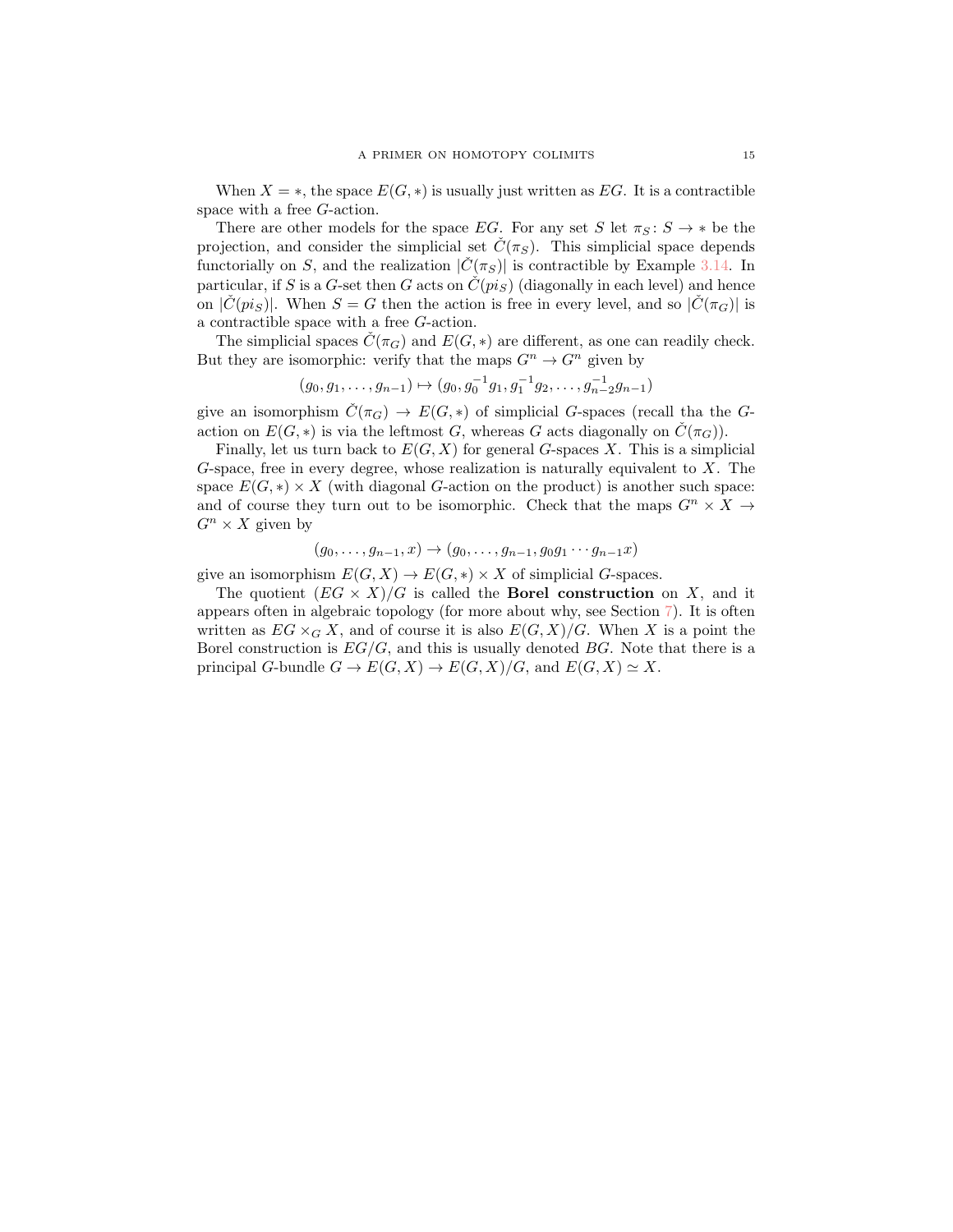#### <span id="page-15-0"></span>16 DANIEL DUGGER

#### 4. Construction of homotopy colimits

Let I be a small category, and let  $D: I \to \mathcal{T}op$  be a diagram. We will now explain how to construct the homotopy colimit of  $D$  (really we should say, "a homotopy colimit of  $D^{\prime\prime}$ ).

The simplicial replacement of  $D$  is the simplicial space

$$
\coprod_{i_0} D(i_0) \leq \qquad \qquad \coprod_{i_0 \leftarrow i_1} D(i_1) \leq \qquad \qquad \coprod_{i_0 \leftarrow i_1 \leftarrow i_2} D(i_2) \leq \qquad \qquad \cdots
$$

We will denote this  $\operatorname{sep}(D)$ . So we have

$$
srep(D)_n = \coprod_{i_0 \leftarrow i_1 \leftarrow \cdots \leftarrow i_n} D(i_n)
$$

where the coproduct ranges over chains of composable maps in I. We must define the face and degeneracy maps. If  $\sigma = [i_0 \leftarrow i_1 \leftarrow \cdots \leftarrow i_n]$  is a chain and  $0 \leq j \leq n$ , then we can 'cover up'  $i_j$  and obtain a chain of  $n-1$  composable maps—call this new chain  $\sigma(j)$ . When  $j < n$ , the map  $d_j$ : srep $(D)_n \to \text{step}(D)_{n-1}$  sends the summand  $D(i_n)$  corresponding to  $\sigma$  to the identical copy of  $D(i_n)$  in srep $(D)_{n-1}$  indexed by  $\sigma(j)$ . When  $j = n$  we must modify this slightly, as covering up  $i_n$  now yields a chain that ends with  $i_{n-1}$ . So  $d_n$ : srep $(D)_n \to \text{step}(D)_{n-1}$  sends the summand  $D(i_n)$ corresponding to the chain  $\sigma$  to the summand  $D(i_{n-1})$  corresponding to  $\sigma(n)$ , and the map we use here is the map  $D(i_n) \to D(i_{n-1})$  induced by the last map in  $\sigma$ .

The degeneracy maps  $s_j$ :  $\text{step}(D)_n \to \text{step}(D)_{n+1}$ ,  $0 \le j \le n$ , are a bit easier to describe. Each  $s_j$  sends the summand  $D(i_n)$  corresponding to the chain  $\sigma =$  $[i_0 \leftarrow i_1 \leftarrow \cdots \leftarrow i_n]$  to the identical summand  $D(i_n)$  corresponding to the chain in which one has inserted the identity map  $i_i \leftarrow i_j$ .

**Example 4.1.** The nerve of a small category  $I$  is the simplicial set  $NI$  which in dimension *n* consists of all strings  $[i_0 \rightarrow i_1 \rightarrow \cdots \rightarrow i_n]$  of *n* composable arrows. The face map  $d_i$  corresponds to 'covering up' the object  $i_j$ , as above. The **classifying** space of I is the geometric realization of the nerve; it will be denoted BI.

The nerve of the opposite category  $I^{op}$  may be identified with the simplicial set which in dimension n consists of all strings  $[i_0 \leftarrow i_1 \leftarrow \cdots \leftarrow i_n]$  of n composable arrows, where the face map  $d_i$  again corresponds to covering up the object  $i_j$ . This is very similar to the nerve of I, but not identical—the order of the faces and degeneracies have been reversed. These simplicial sets are not isomorphic, but they are naturally weakly equivalent.

Suppose  $D: I \to \mathcal{T}\omega p$  is the diagram for which  $D(i) = *$  for all  $i \in I$ . Then  $\text{srep}(D)$  is just the nerve of the category  $I^{op}$ .

Remark 4.2. Note that we have made a choice when defining the simplicial replacement. We could have defined the nth object to be

<span id="page-15-1"></span>(4.3) 
$$
\coprod_{i_0 \to i_1 \to \cdots \to i_n} D(i_0)
$$

and again defined the degeneracy  $d_i$  to be the map associated to 'covering up'  $i_j$ . This is related to the distinction between the nerve of a category  $I$  and the nerve of its opposite. The simplicial space from  $(4.3)$  is not isomorphic to srep(D), although their geometric realizations are homeomorphic.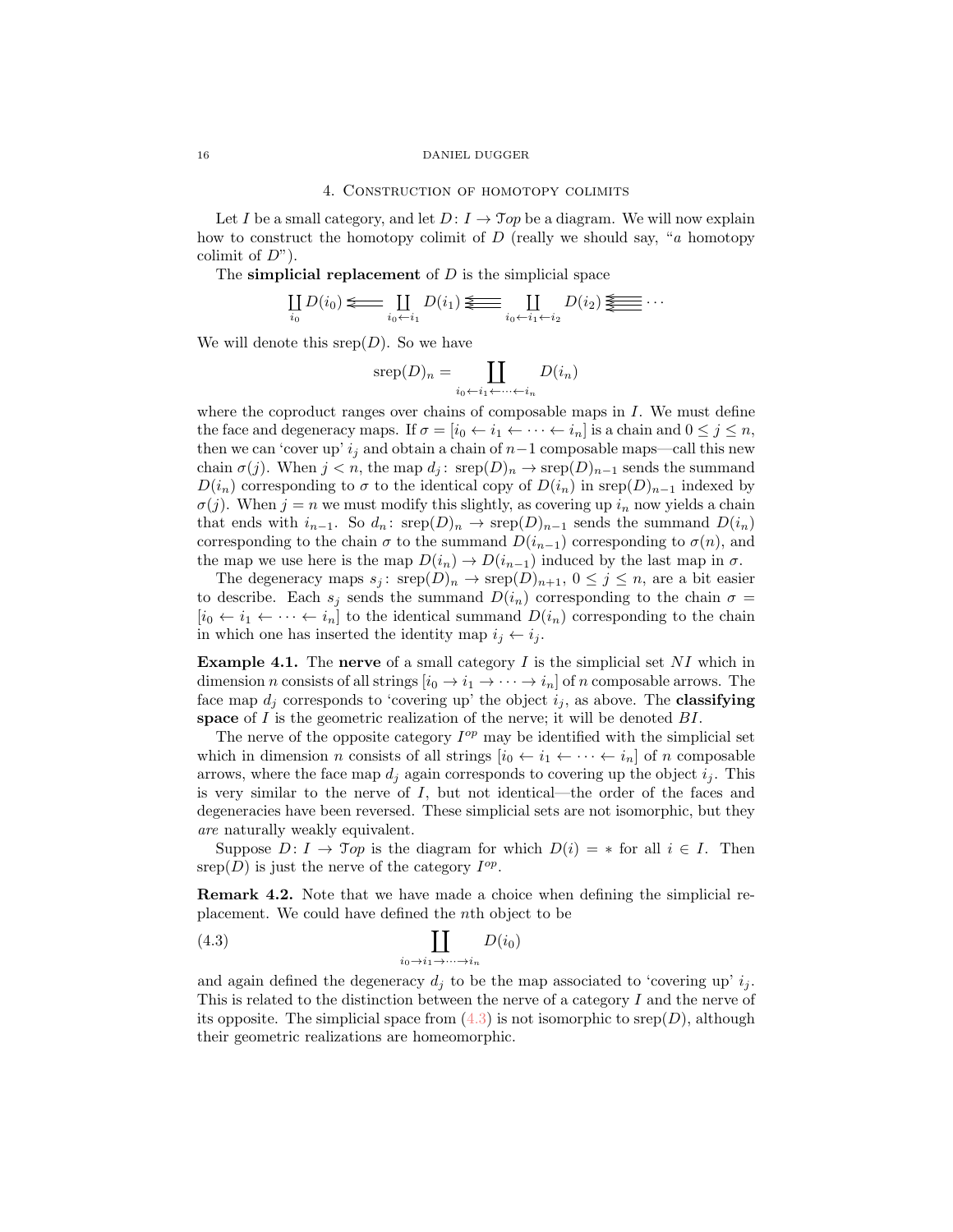So there are two natural definitions of the simplicial replacement (as well as for the nerve of a category), and one is forced to choose. Our choices were made to agree with the conventions in [\[H\]](#page-108-1).

It turns out to be useful to have both definitions around at the same time. They are brought together in the two-sided bar construction which we will talk about in Section [11.](#page-43-0)

**Remark 4.4.** Note that if each  $D(i)$  is a cofibrant space, then the simplicial replacement is automatically Reedy cofibrant (cf. Section [3.4\)](#page-9-0). This is because the nth latching object of srep(D) is just the subspace of  $\text{srep}(D)_n$  consisting of all summands corresponding to chains which have identity maps in them. So the latching object is just a summand inside the whole space, and the complementary summand is cofibrant (being a disjoint union of cofibrant spaces). Thus,  $L_n(\text{step}(D)) \to \text{step}(D)_n$  is a cofibration.

**Definition 4.5.** The **homotopy colimit** of a diagram  $D: I \rightarrow Top$  is the geometric realization of its simplicial replacement. That is,

$$
hocolim D = |\text{step}(D)|.
$$

Sometimes we will write hocolim<sub>I</sub> D to remind us of the indexing category.

4.6. Homotopy invariance of the homotopy colimit.

<span id="page-16-0"></span>**Proposition 4.7.** If  $D, D' : I \rightarrow \mathcal{T}$  op are two diagrams consisting of cofibrant objects and  $\alpha: D \to D'$  is a natural weak equivalence, then the induced map hocolim  $D \to \text{hocolim } D'$  is a weak equivalence.

*Proof.* We get a map of simplicial spaces  $\text{srep}(D) \to \text{srep}(D')$ , and this is an objectwise weak equivalence. Since  $\text{step}(D)$  and  $\text{step}(D')$  are both Reedy cofibrant, it follows from Theorem [3.5](#page-9-1) that the induced map of realizations is also a weak equivalence.

**Remark 4.8.** Note that we could have instead defined hocolim D to be  $\frac{1}{| \text{srep}(D) | |}$ . That is, we could have used the fat realization instead of the usual geometric realization. This would still give a homotopy invariant construction, and would be weakly equivalent to the definition of hocolim  $D$  adopted above. This is further demonstration that there is not really a single homotopy colimit construction; there are many such constructions, all weakly equivalent to each other.

Remark 4.9 (Cofibrancy assumptions). Proposition [4.7](#page-16-0) is perhaps weaker than one would hope for, because of the cofibrancy conditions on the objects of D and  $D'$ . There are two things to say about this. In a general model category, to get the 'correct' homotopy colimit of a diagram D one should first arrange things so that all the objects are cofibrant—for instance, by applying a cofibrant-replacement functor to all the objects of D. Then one can apply specific formulas for the hocolim, such as the one above.

In the category  $Top$ , though, an 'accident' occurs, in that the cofibrancy conditions on the objects are not necessary at all! That is to say, Proposition [4.7](#page-16-0) is true even without these conditions. A proof can be found in [\[DI,](#page-108-11) Appendix]. We will tend to ignore this, however, and continue to state results with the objectwise cofibrant hypotheses in them. This is because we want to state the results so that they generalize to other model categories.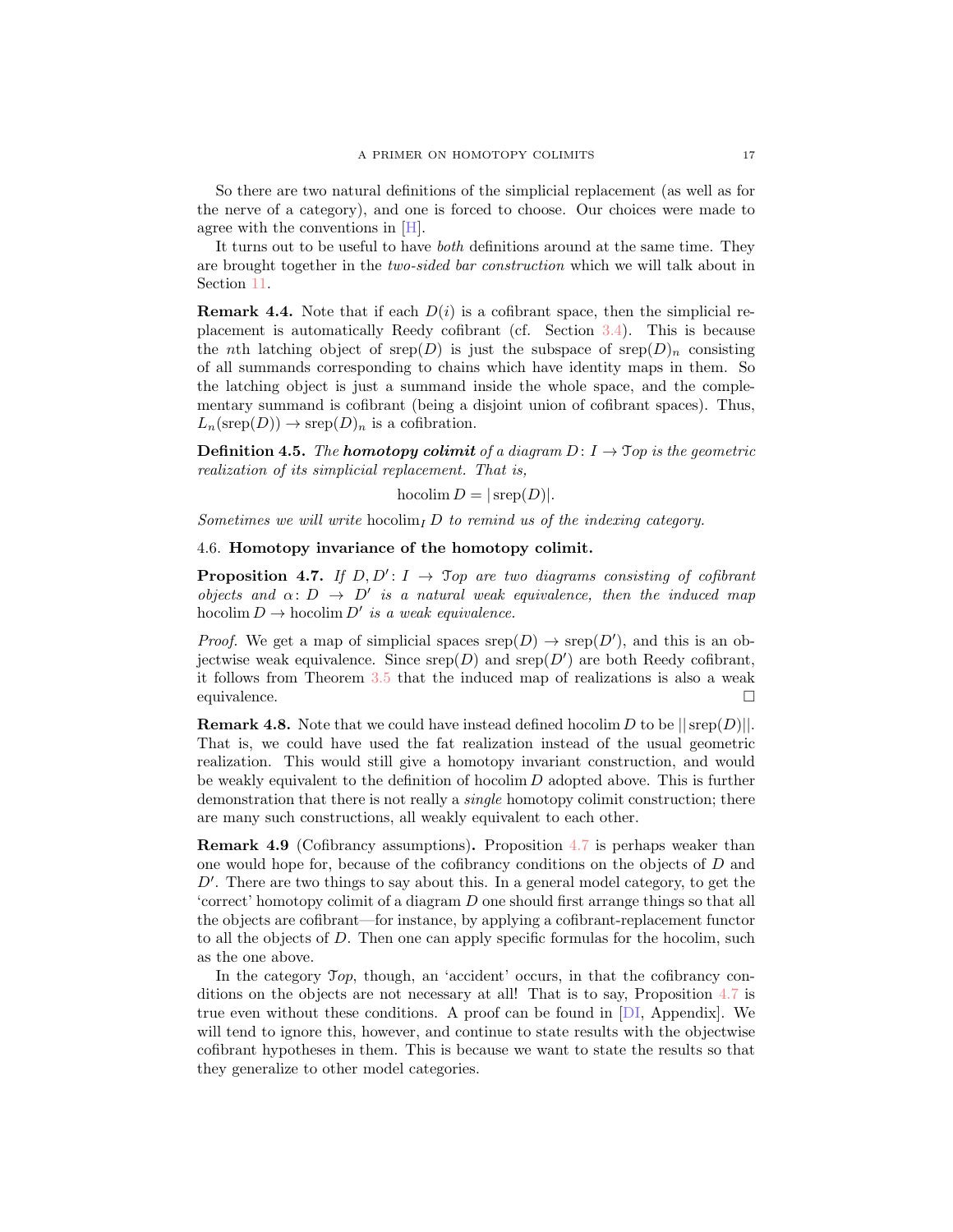4.10. The natural map from the homotopy colimit to the colimit. Note that colim D is the coequalizer of  $d_0$  and  $d_1$  in  $\operatorname{sep}(D)$ : that is, it is the quotient space  $[\Pi_i D(i)]/\sim$  where for every map  $\sigma : i \to j$  in I we identify points  $x \in D(i)$ with  $\sigma_*(x) \in D(j)$ . The canonical map

$$
|\operatorname{srep}(D)| \to \operatorname{coeq}\left[\operatorname{srep}(D)_1 \rightrightarrows \operatorname{srep}(D)_0\right]
$$

from Section [3.7](#page-10-0) therefore can be written as a map hocolim  $D \to \text{colim } D$ .

<span id="page-17-1"></span>**Example 4.11.** Let us return to our most basic example, where  $I$  is the pushout category and D is a diagram  $X \stackrel{f}{\longleftarrow} A \stackrel{g}{\longrightarrow} Y$ . The simplicial replacement has  $X \amalg A \amalg Y$  in dimension 0, and  $X \amalg A \amalg Y$  in dimension 1; everything in dimensions 2 and higher is degenerate. So by the discussion in Section [3.9,](#page-11-0) when forming  $|\text{srep}(D)|$  we only have to pay attention to the spaces in dimensions 0 and 1.

It is perhaps better to write  $\text{step}(D)_1 = X_{id} \amalg A_f \amalg A_g \amalg Y_{id}$ , where we are now keeping track of the maps in I indexing the summands (thus, " $A_f$ " is the copy of A indexed by the map  $f$ ). We see that the X and Y are degenerate, and a little thought shows that  $|\text{step}(D)|$  is the quotient space

$$
[X \amalg A \amalg Y \amalg (A_f \times \Delta^1) \amalg (A_g \times \Delta^1)] / \sim
$$

in which the following identifications are made:

- (1)  $(a,0) \in A_f \times \Delta^1$  is identified with  $f(a) \in X$ , whereas  $(a,1) \in A_f \times \Delta^1$  is identified with  $a \in A$ .
- (2)  $(a,0) \in A_g \times \Delta^1$  is identified with  $g(a) \in Y$ , whereas  $(a,1) \in A_f \times \Delta^1$  is identified with  $a \in A$ .

We thus get something like the following picture (but where the two cylinders do not really intersect except at their ends):



Note that this is homeomorphic to the space from Example [2.2.](#page-3-2)

**Exercise 4.12.** Work through the definition of hocolim  $D$  when  $D$  is the diagram  $A \to X \to Y$ , and check that it is homeomorphic to the space W' from our example in Section [2.4.](#page-6-0)

4.13. A different formula. Here is another formula for the homotopy colimit. Although it looks quite different at first, the space it describes is homeomorphic to that of our previous definition (we will explain why below). The new formula is:

<span id="page-17-0"></span>(4.14) 
$$
\operatorname{hocolim} D = \operatorname{coeq} \left[ \prod_{i \to j} D_i \times B(j \downarrow I)^{op} \right] \supseteq \prod_i D_i \times B(i \downarrow I)^{op}.
$$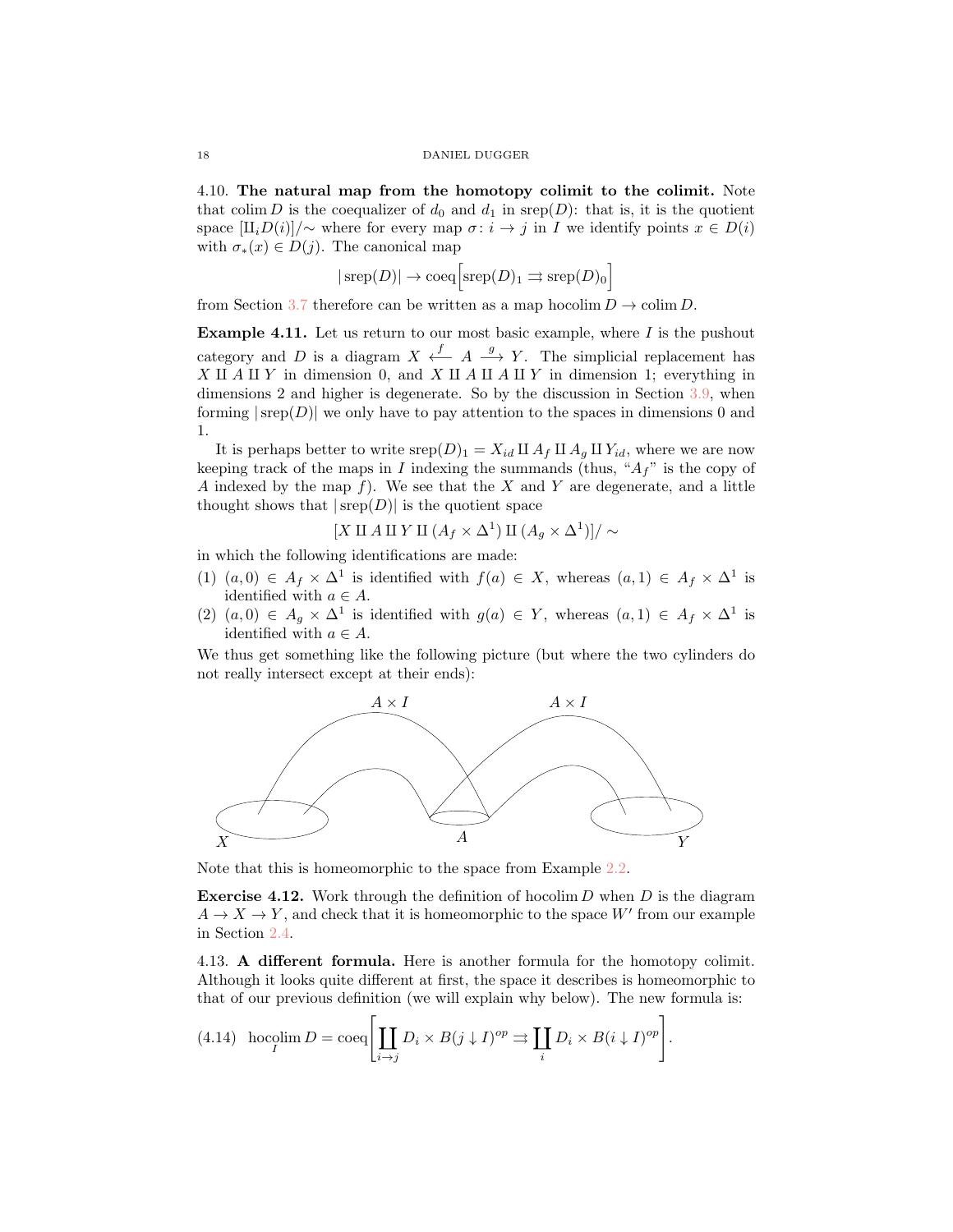There are a few things to say about this formula. If  $\mathcal C$  is a category, then  $BC$ is its classifying space—the geometric realization of its nerve. And  $\mathcal{C}^{op}$  denotes the opposite category. The op's are needed in the above formula only to make it conform with the choices we made in defining the simplicial replacement. The category  $(i \downarrow I)$  is the undercategory of i, defined dually to the overcategories described in Section [1.3.](#page-2-0) Finally, if  $i \rightarrow j$  is a map in I then there is an evident induced map of categories  $(j \downarrow I) \rightarrow (i \downarrow I)$ , and this is being used in one of the maps from our coequalizer diagram.

The formula in  $(4.14)$  gives a more direct comparison between the homotopy colimit and the ordinary colimit. The colimit is, after all, the coequalizer

$$
\operatorname*{colim}_{I} D = \operatorname{coeq}\left[\coprod_{i \to j} X_i \rightrightarrows \coprod_i X_i\right].
$$

One finds a map from the previous coequalizer diagram to this one simply by collapsing the spaces  $B(i \downarrow I)^{op}$  to a point; thus, one gets the map hocolim  $D \rightarrow$ colim D.

Below we will prove rigorously that the space defined in  $(4.14)$  is homeomorphic to the space  $|\text{step}(D)|$ , but let us pause to explain the general idea. In constructing  $|\text{step}(D)|$ , for every chain  $i_0 \leftarrow i_1 \leftarrow \cdots \leftarrow i_n$  we have added a copy of  $D_{i_n} \times \Delta^n$ . So if we fix a particular spot  $D_i$  of the diagram, this means that we are adding a copy of  $D_i \times \Delta^n$  for every string  $i_0 \leftarrow i_1 \leftarrow \cdots \leftarrow i_{n-1} \leftarrow i$ . Such a string gives an *n*-simplex in  $B(i \downarrow I)^{op}$ , corresponding to the chain

$$
[i, i_0 \leftarrow i] \leftarrow [i, i_1 \leftarrow i] \leftarrow \cdots \leftarrow [i, i_{n-1} \leftarrow i] \leftarrow [i, i \leftarrow i]
$$

(which is a chain in  $(i \downarrow I)$ ). In the formula [\(4.14\)](#page-17-0) we are simply grouping all these  $D_i \times \Delta^{n}$ 's together—fixing i and letting n vary—into the space  $D_i \times B(i \downarrow I)^{op}$ . In other words, the space  $B(i \downarrow I)^{op}$  is parameterizing all the ' $D_i$ -homotopies' that are being added into the homotopy colimit.

Here is a simple example:

**Example 4.15.** Consider again the case where I is the pushout category  $1 \leftarrow 0 \rightarrow 2$ and D is a diagram  $X \leftarrow A \rightarrow Y$ . Then  $(1 \downarrow I)$  and  $(2 \downarrow I)$  are both the trivial category with one object, whereas  $(0 \downarrow I)$  is the category  $a \leftarrow b \rightarrow c$  (isomorphic to I again). So  $B(0 \downarrow I)$  is the space consisting of two intervals joined at one endpoint:

The above formula says

$$
\operatorname*{hocolim}\nolimits_{I}D=\left[ X\amalg \left( A\times B(0\downarrow I)^{op}\right) \amalg Y\right] \Big/ \!\!\sim
$$

 $\overline{\phantom{a}}$ 

and one checks that the quotient relations give the same space we saw in Example [4.11.](#page-17-1)

If one is willing to learn some more machinery, there is a very slick proof that our two formulas for hocolim D are naturally homeomorphic. We give this in Section [11.](#page-43-0) For the moment we will be content with an argument which is more longwinded, but requires less background.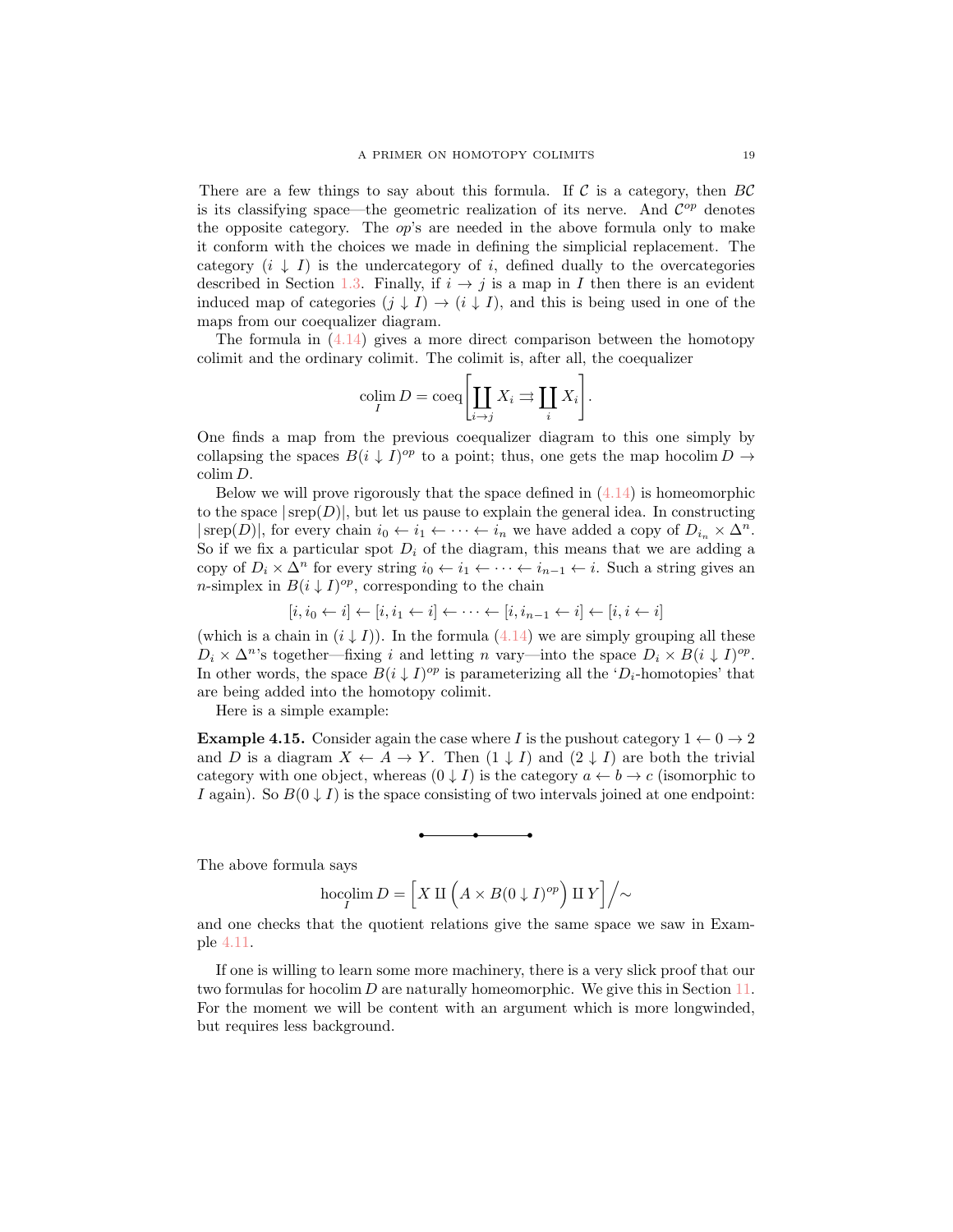Consider the following big diagram:



Each column is a simplicial space. The rightmost column is  $\text{sep}(X)$ , the middle column is  $\prod_i (X_i \times N(i \downarrow I)^{op})$ , and the leftmost column is  $\prod_{i \to j} (X_i \times N(j \downarrow I)^{op})$ .

We have a map of simplicial spaces from the middle column to the right column. In degree *n* this sends the summand  $X_i$  indexed by the string  $[j_0 \leftarrow j_1 \leftarrow \cdots j_n \leftarrow i]$ to the summand  $X_{j_n}$  indexed by  $[j_0 \leftarrow \cdots \leftarrow j_n]$ , via the map  $X_i \rightarrow X_{j_n}$  induced by  $i \rightarrow j_n$ . This is clearly compatible with face and degeneracies.

We have two maps of simplicial spaces from the left column to the middle column. In simplicial degree  $n$ , one map sends the summand  $X_i$  indexed by the string  $[i, k_0 \leftarrow k_1 \leftarrow \cdots \leftarrow k_n \leftarrow j \leftarrow i]$  to the summand  $X_i$  indexed by the string  $[i, k_0 \leftarrow \cdots \leftarrow k_n \leftarrow i]$  (forget about j). The other map sends our summand  $X_i$  to the summand  $X_i$  indexed by  $[j, k_0 \leftarrow \cdots \leftarrow k_n \leftarrow j]$  (forget about i).

Now, it is easy to check that each horizontal level of our diagram is a coequalizer diagram; that is to say, the objects in the right column are the coequalizers of the objects in the other two columns. Geometric realization is a left adjoint, and therefore will commute with coequalizers. So this identifies  $|\text{srep}(D)|$  with the coequalizer of

$$
\coprod_{i \to j} |X_i \times N(j \downarrow I)^{op}| \rightrightarrows \coprod_i |X_i \times N(i \downarrow I)^{op}|.
$$

Finally, observe that if K is a simplicial set than  $X \times |K|$  can be identified with the geometric realization of the simplicial space

$$
[n] \mapsto X \times K_n = \coprod_{K_n} X
$$

(use the fact that both  $|-|$  and  $X \times (-)$  are left adjoints, therefore they commute). So the above coequalizer can instead be written as

$$
\coprod_{i \to j} X_i \times |N(j \downarrow I)^{op}| \rightrightarrows \coprod_i X_i \times |N(i \downarrow I)^{op}|
$$

and this completes the argument.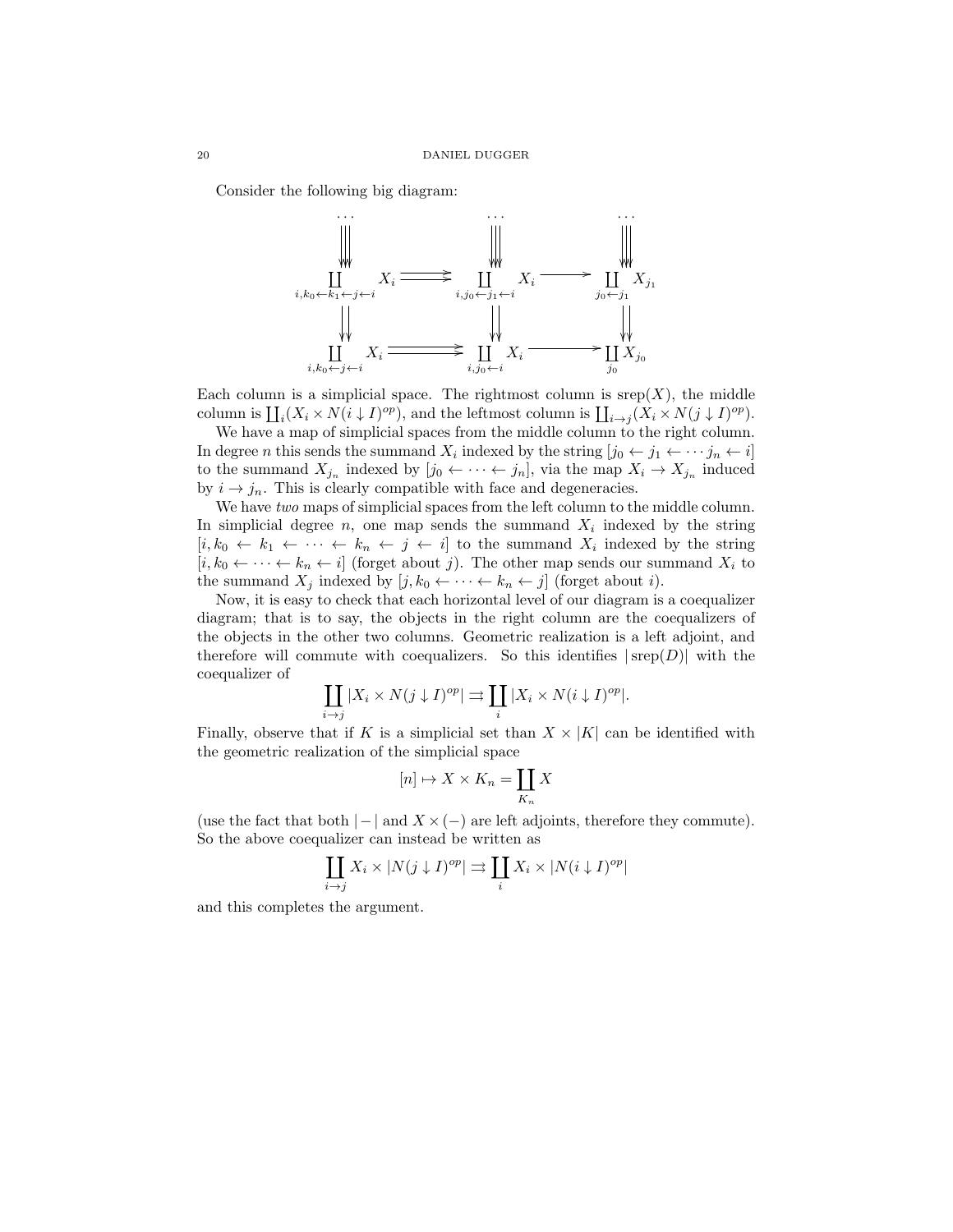### 5. Homotopy limits and some useful adjunctions

<span id="page-20-0"></span>We have not yet talked about homotopy *limits*. The story is completely dual to that for homotopy colimits, the main difference being that the pictures are not quite as easy to draw. We will just outline the basic constructions, accentuating the small differences.

Example 5.1. We again start with the most basic example, generalizing slightly the notion of a homotopy fiber. Let I be the pullback category  $1 \rightarrow 0 \leftarrow 2$ , and let  $D: I \to \mathcal{I}$  be a diagram  $X \stackrel{p}{\longrightarrow} B \stackrel{q}{\longleftarrow} Y$ . A point in the pullback  $X \times_B Y$ consists of a point  $x \in X$  and a point  $y \in Y$  such that  $p(x) = q(y)$ . A point in the homotopy pullback will consist of a point  $x \in X$ , a point  $y \in Y$ , and a path from  $p(x)$  to  $q(y)$ .

Formally, we define holim  $D$  to be the pullback of the diagram

$$
B^{I}
$$
\n
$$
X \times Y \xrightarrow{p \times q} B \times B
$$

where  $B^I$  is the space of maps  $\gamma: I \to B$  and  $B^I \to B$  sends  $\gamma$  to  $(\gamma(0), \gamma(1))$ . It is sometimes useful to depict a point in holim  $D$  via a picture like the following:



Note that if  $X \stackrel{p}{\longrightarrow} B$  is a map and  $* \in B$  is a basepoint, then the homotopy fiber of  $p$ , as classicaly defined, is just the homotopy pullback of the diagram

$$
X\longrightarrow B\longleftarrow \ast .
$$

Generally speaking, if I is any indexing category and  $D: I \rightarrow \mathcal{T}\omega p$  is a diagram, then a point in  $\lim D$  consists of points in each  $D(i)$  which 'match up' as you move around the diagram. A point in holim D will consist of points in each  $D(i)$ , together with paths connecting their images as you move around the diagram, as well as 'higher homotopies' connecting the paths, and paths of paths, etc. It is a bit hard to describe, but here is one more example.

**Example 5.2.** Consider a diagram D of the form  $A \xrightarrow{f} X \xrightarrow{g} Y$ . A point in holim D will consist of points  $a \in A$ ,  $x \in X$ ,  $y \in Y$ , together with the following extra data. First, we need a path  $\alpha$  from  $f(a)$  to x, a path  $\beta$  from  $g(x)$  to y, and a path  $\gamma$  from  $q(f(a))$  to y. Applying q to  $\alpha$  gives a path from  $q(f(a))$  to  $q(x)$ , and so now we have a map  $\partial \Delta^2 \to Y$  consisting of the three paths  $q(\alpha)$ ,  $\beta$ , and  $\gamma$ .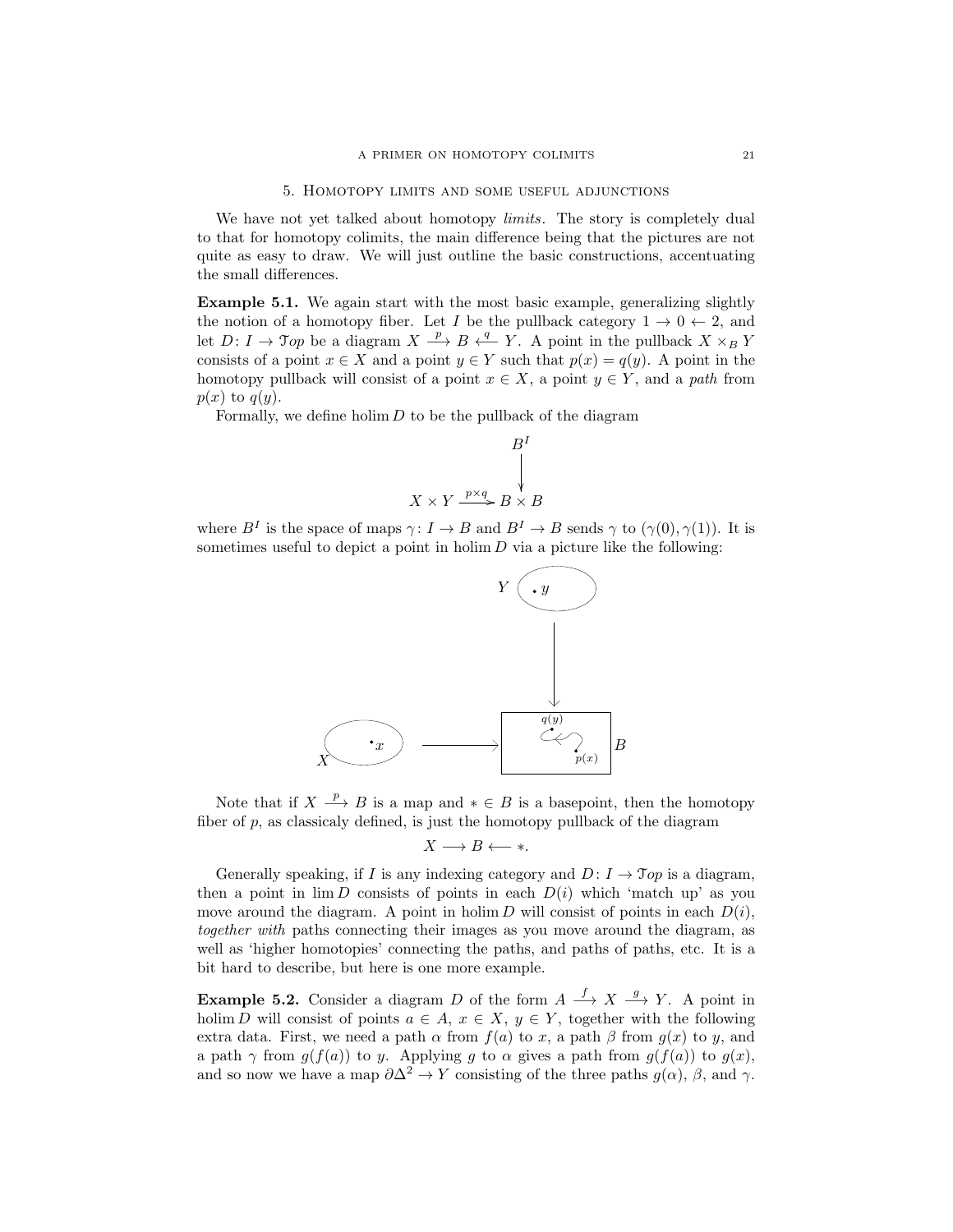Finally, we also require a map  $\Delta^2 \to Y$  extending our map  $\partial \Delta^2 \to Y$ . This is a 'higher homotopy'.

5.3. Tot of a cosimplicial space. A cosimplicial space is a functor  $X: \Delta \to \mathcal{T}\omega p$ , drawn as follows:

$$
X_0 \mathop{\longrightarrow}\limits X_1 \mathop{\longrightarrow}\limits X_2 \mathop{\longrightarrow}\limits X_2 \mathop{\longrightarrow}\limits
$$

(and here we are omitting the codegeneracy maps for typographical reasons). Let  $\Delta^*$  denote the cosimplicial space corresponding to the standard inclusion  $\Delta \hookrightarrow \mathcal{T}_{op}$ . As a cosimplicial space,  $\Delta^*$  is

$$
\Delta^0 \Longrightarrow \Delta^1 \Longrightarrow \Delta^2 \Longrightarrow \cdots
$$

If X is any cosimplicial space we can talk about the space of maps from  $\Delta^*$  to X: the points are the natural transformations  $\Delta^* \to X$ , and they are topologized as a subspace of  $\prod_n X_n^{\Delta^n}$ . This space of maps is sometimes denoted  $\text{Map}(\Delta^*, X)$ , but is more commonly denoted Tot  $X$ . It is called the **totalization** of  $X$ , or usually just "Tot of  $X$ ", for short. We can also describe it as an equalizer:

$$
\operatorname{Tot} X = \operatorname{eq} \left[ \prod_n X_n^{\Delta^n} \right] \xrightarrow[n]{} \prod_{[n] \to [k]} X_k^{\Delta^n} \right].
$$

The two maps in the equalizer can be defined as follows, using that any map  $\sigma: [n] \to [k]$  induces a corresponding map  $\sigma_* \colon \Delta^n \to \Delta^k$ . Given a sequence of elements  $s_n \in X_n^{\Delta^n}$ , one of our maps sends this to the collection  $\sigma \mapsto s_k \circ \sigma_* \in X_k^{\Delta^n}$ . The other map sends the sequence  $s_n$  to the collection  $\sigma \mapsto X(\sigma) \circ s_n \in X_k^{\Delta^n}$ , where  $X(\sigma)$  is the induced map  $X_n \to X_k$ .

In words, a point in Tot X consists of a point  $x_0 \in X_0$ , an edge  $x_1$  in  $X_1$ , a 2-simplex  $x_2$  in  $X_2$ , and so on, which are compatible in the following two ways:

- (1) The two images of  $x_0$  under  $X_0 \rightrightarrows X_1$  are the two endpoints of  $x_1$ ; the three images of  $x_1$  under the maps  $d^0, d^1, d^2 \colon X_1 \to X_2$  are the three faces of the 2-simplex  $x_2$ ; and so on.
- (2) The image of  $x_1$  under the codegeneracy  $X_1 \rightarrow X_0$  is the map  $\Delta^1 \rightarrow X_0$ collapsing everything to  $x_0$ ; the image of  $x_2$  under the two codegeneracies  $X_2 \rightrightarrows X_1$  are the two maps  $\Delta^2 \rightrightarrows \Delta^1 \xrightarrow{x_1} X_1$ , etc.

There doesn't seem to be a particularly simple way to think about all this! Usually I think of a point in Tot X as being a point  $x_0 \in X_0$  plus an edge connecting its two images in  $X_1$ , plus a 2-simplex connecting the three images of this edge in  $X_2$ , and so on, with the proviso that all this data must be compatible under the codegeneracies.

Note that there is an evident map  $eq(X_0 \rightrightarrows X_1) \to \text{Tot } X$  defined as follows. If  $x_0 \in X_0$  is equalized by the two maps to  $X_1$ , then we can choose our 1-simplex  $x_1$ in  $X_1$  to be constant. Then we can also choose our 2-simplex in  $X_2$  to be constant, and so on down the line. All of these choices are automatically compatible under codegeneracies, so we get a point in Tot X.

5.4. Reedy fibrancy. It is not true that if  $X \to Y$  is an objectwise weak equivalence between cosimplicial spaces then Tot  $X \to \text{Tot } Y$  is a weak equivalence. It is true if  $X$  and  $Y$  satisfy some conditions, which we now explain.

Let X be a cosimplicial space and let  $a \in X_n$ . Applying the codegeneracy maps to a gives an n-tuple  $(s^0a, s^1a, \ldots, s^{n-1}a) \in (X_{n-1})^n$ . This is not an arbitrary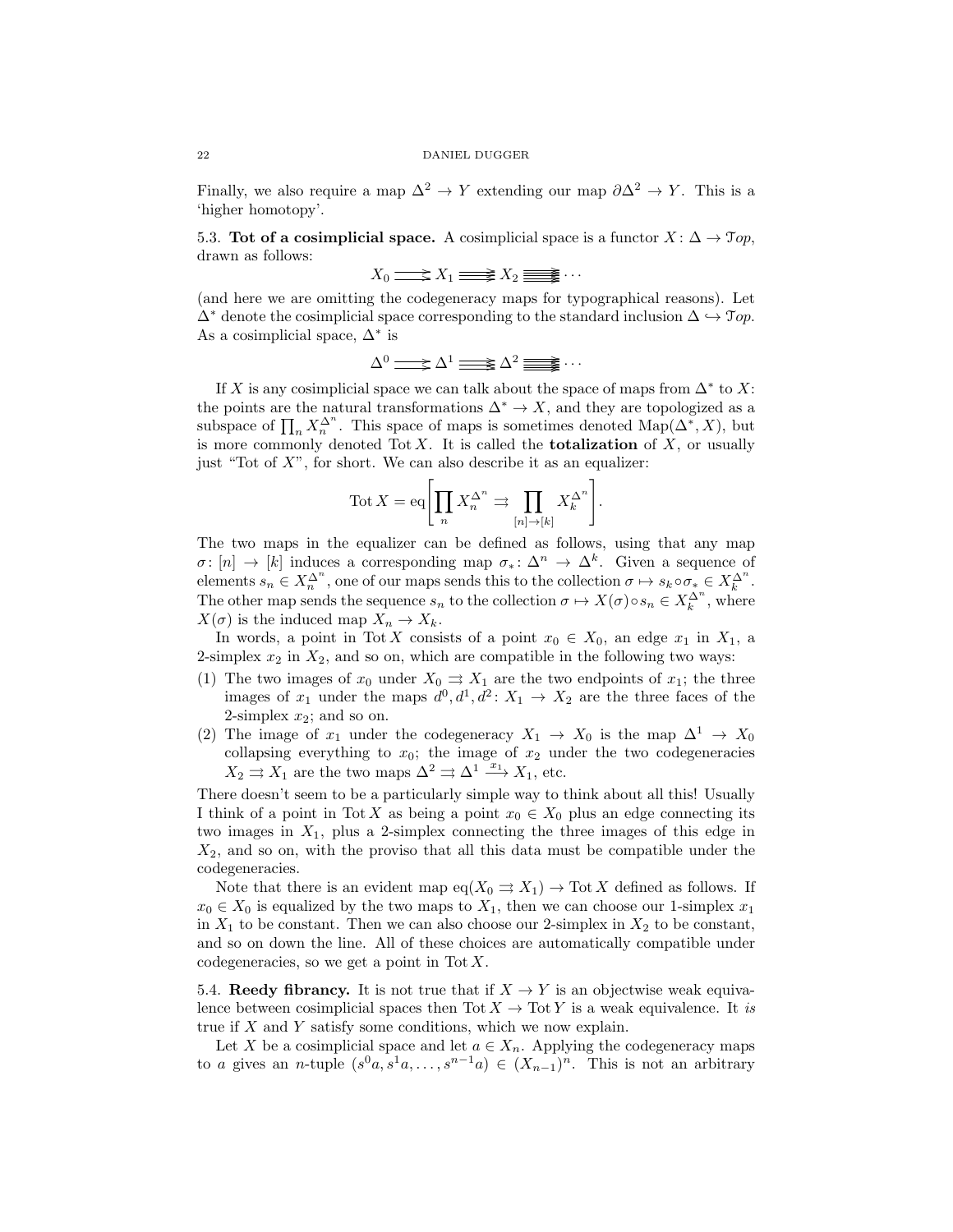n-tuple, as the cosimplicial identities give us some relations among the coordinates. If we relabel this *n*-tuple as  $(x_0, \ldots, x_{n-1})$ , we find that  $s^i x_i = s^i x_{i+1}$  for each i in the range  $0 \le i \le n-2$ . The *n*th matching object of X is the subspace of all n-tuples satisfying these relations; that is,

$$
M_n X = \{ (y_0, y_1, \dots, y_{n-1}) \in (X_{n-1})^n \mid s^i y_i = s^i y_{i+1} \text{ for } 0 \le i \le n-2 \}.
$$

The map  $X_n \to M_n X$  sending a to  $(s^0a, \ldots, s^{n-1}a)$  is called the **nth matching** map.

**Definition 5.5.** A cosimplicial space is **Reedy fibrant** if the associated matching maps  $X_n \to M_n X$  are fibrations, for all  $n \geq 0$ .

<span id="page-22-0"></span>**Proposition 5.6.** Let  $X \rightarrow Y$  be an objectwise weak equivalence between cosimplicial spaces, each of which is Reedy fibrant. Then  $\text{Tot } X \to \text{Tot } Y$  is a weak equivalence of spaces.

*Proof.* See [\[BK,](#page-107-3) ????].

5.7. Construction of homotopy limits. Let  $I$  be a small category and let  $D: I \to \mathcal{T}\omega$  be a diagram. The **cosimplicial replacement** of D is the cosimplicial space  $\text{crep}(D)$  defined as

$$
crep(D)n = \prod_{i_0 \to i_1 \to \cdots \to i_n} D(i_n).
$$

The cofaces and codegeneracies are the evident ones, defined analogously to the case of simplicial replacements.

The cosimplicial replacement of a diagram is always Reedy fibrant, provided that the diagram was objectwise fibrant (which is always true in Top, since all spaces are fibrant). So one defines the homotopy limit of  $D$  by

$$
holim D = \text{Tot}[\text{crep}(D)].
$$

It readily follows from Proposition [5.6](#page-22-0) that this construction is homotopy invariant.

The equalizer of  $crep(D)_0 \rightrightarrows crep(D)_1$  is just lim D; a point in this equalizer consists of choices of points in each  $D_i$  which are compatible as one moves around the diagram. The natural map from this equalizer into  $\text{Tot}(\text{crep}(D))$  gives us a natural map  $\lim D \to \text{holim } D$ .

Just as for homotopy colimits, we can describe holim  $D$  via another formula—this time an equalizer formula:

$$
\text{holim}\,D\cong\text{eq}\Bigg[\prod_i X_i^{B(I\downarrow i)}\rightrightarrows\prod_{i\to j} X_j^{B(I\downarrow i)}\Bigg].
$$

5.8. Adjunctions. If  $D: I \to \mathcal{T}op$  and  $X \in \mathcal{T}op$ , there is a useful adjunction formula

$$
Top(\operatorname{colim}_I D, X) \cong \lim_I Top(D(i), X).
$$

Here  $\mathfrak{Top}(A, B)$  denotes the set of maps from A to B in the category  $\mathfrak{Top}$ . The formula just says that giving a map colim  $D \to X$  is the same as giving a bunch of maps  $D(i) \to X$  which are compatible as i changes. There is a similar formula

$$
\mathcal{T}\mathit{op}(A,\lim_{I} D) \cong \lim_{I} \mathcal{T}\mathit{op}(A, D(i))
$$

which has an analogous interpretation.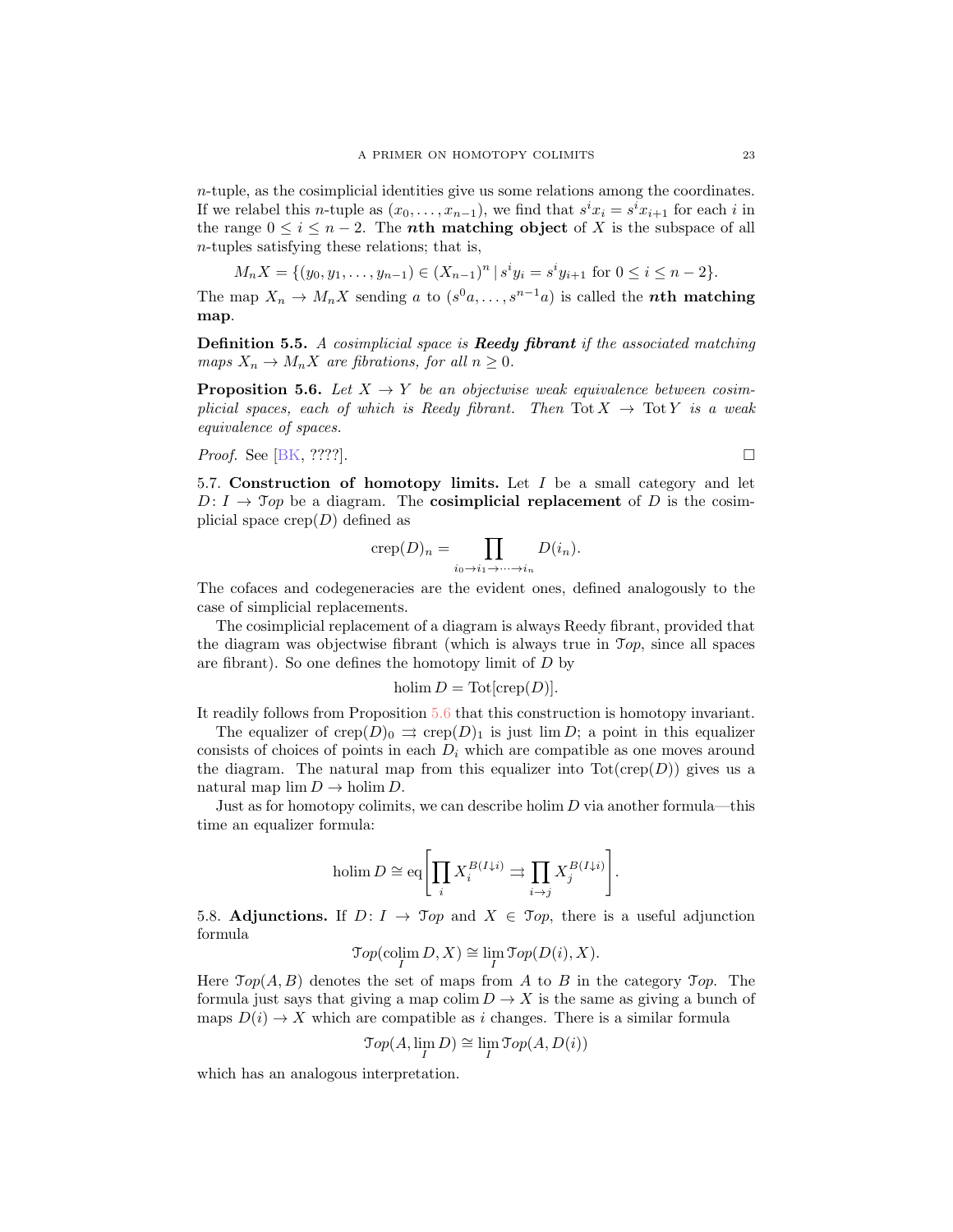#### 24 DANIEL DUGGER

When generalizing to homotopy limits and colimits, the difference is that one replaces the set of maps in  $\mathfrak{Top}$  with the mapping space  $\mathrm{Map}(X, Y)$  (also denoted  $X^Y$ ). For this we need to assume we are working in a 'good' category of spaces where the mapping space is a true right adjoint (like the category of compactlygenerated spaces). We then have natural isomorphisms

<span id="page-23-0"></span>(5.9) Map(hocolin 
$$
D, X
$$
)  $\rightarrow$  h<sub>op</sub><sup>op</sup> Map $(D(i), X)$ 

and

(5.10) Map
$$
(A, \text{holim } D) \to \text{holim } \text{Map}(A, D(i)).
$$

We will only explain the map in  $(5.9)$ , as the other one is similar. Using the description of hocolim  $D$  from  $(4.14)$ , we have maps

$$
\operatorname{Map}(\text{hocolim }D,Z)
$$
\n
$$
\downarrow \cong
$$
\n
$$
\text{eq}\left[\operatorname{Map}\left(\coprod_{i} D_{i} \times B(i \downarrow I)^{op}, Z\right) \right] \xrightarrow{\downarrow \cong} \operatorname{Map}\left(\coprod_{i \to j} D_{i} \times B(j \downarrow I)^{op}, Z\right)\right]
$$
\n
$$
\downarrow \cong
$$
\n
$$
\text{eq}\left[\prod_{i} \operatorname{Map}\left(D_{i} \times B(i \downarrow I)^{op}, Z\right) \right] \xrightarrow{\downarrow \cong} \prod_{i \to j} \operatorname{Map}\left(D_{i} \times B(j \downarrow I)^{op}, Z\right)\right]
$$
\n
$$
\downarrow \cong
$$
\n
$$
\text{eq}\left[\prod_{i} \operatorname{Map}\left(D_{i}, Z\right)^{B(i \downarrow I)^{op}} \right] \xrightarrow{\downarrow \cong} \prod_{i \to j} \operatorname{Map}\left(D_{i}, Z\right)^{B(j \downarrow I)^{op}}\right]
$$
\n
$$
\downarrow \cong
$$
\n
$$
\text{eq}\left[\prod_{i} \operatorname{Map}\left(D_{i}, Z\right)^{B(I^{op} \downarrow i)} \right] \xrightarrow{\downarrow \cong} \prod_{i \to j} \operatorname{Map}\left(D_{i}, Z\right)^{B(I^{op} \downarrow j)}\right]
$$
\n
$$
\text{holim } \operatorname{Map}(D(i), Z).
$$

In the first two maps we are using that  $\text{Map}(-, Z)$  takes colimits to limits, which follows from the adjointness properties. The third map just uses the adjunction, and in the fourth map we have used the identification  $(i \downarrow I)^{op} = (I^{op} \downarrow i)$ .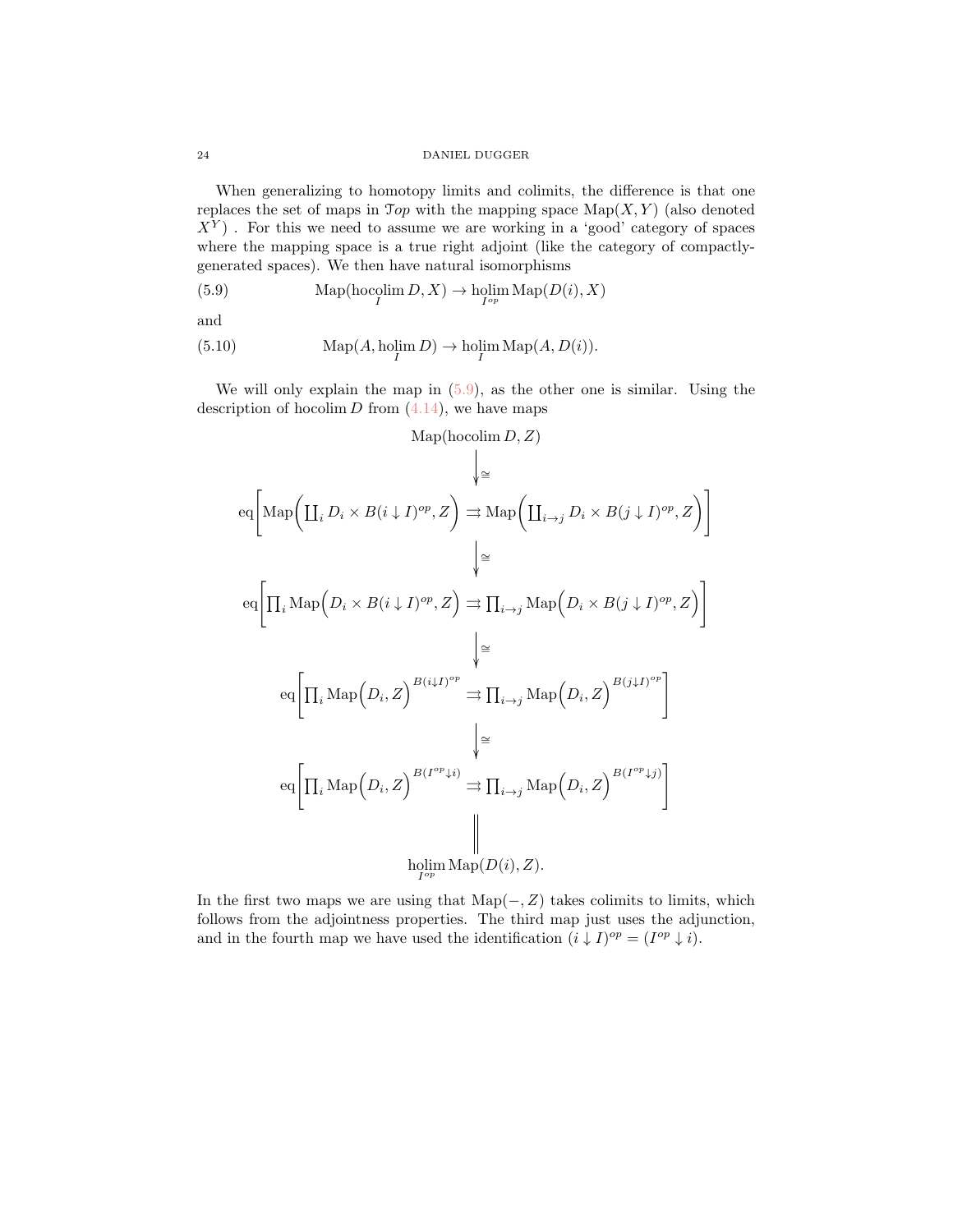## 6. Changing the indexing category

<span id="page-24-0"></span>As mentioned briefly in Section [2.3,](#page-5-0) one is often in the situation of wanting to prove that the homotopy colimits of two different diagrams are weakly equivalent. There are a variety of techniques for this, and we will describe a few in this section. Unfortunately, the proofs of these results require more technology than is yet at our disposal—so we will defer the proofs until Section [10.](#page-39-0)

Let  $\alpha: I \to J$  be any functor between small categories. Then given any diagram  $X: J \to \mathfrak{Top}$ , one obtains a new diagram  $\alpha^* X: I \to \mathfrak{Top}$  by  $\alpha^* X = X \circ \alpha$ . We wish to compare hocolim<sub>J</sub> X with hocolim<sub>I</sub> ( $\alpha^* X$ ). In particular, under what conditions will they be weakly equivalent?

6.1. The classical problem for colimits. The corresponding problem in the case of ordinary colimits is probably familiar. There is a canonical map

$$
\operatorname*{colim}_{I}(\alpha^{*} X) \to \operatorname*{colim}_{J} X
$$

and one wants to know when this is an isomorphism. A common situation is that  $I$ is a subcategory of  $J$ , and one usual definition for  $I$  to be 'cofinal' in  $J$  is something like:

(1) For each  $j \in J$ , there is an  $i \in I$  and a map  $j \to i$ .

(2) For any two parallel maps  $j \implies i$  where  $i \in I$ , there is a map  $i \rightarrow i'$  in I such that the two composites  $j \to i'$  are the same.

This is actually a special case of a much more general definition. Recall that for any  $j \in J$ , the undercategory  $(j \downarrow \alpha)$  is the category whose objects are pairs  $[i, f : j \rightarrow \alpha(i)]$  consisting of an object  $i \in I$  and a map  $f : j \rightarrow \alpha(i)$  in J. A map from  $[i, f]$  to  $[i', f']$  consists of a map  $i \to i'$  in I making the diagram



commute.

**Definition 6.2.** The functor  $\alpha: I \to J$  is **terminal** (or **final**, or **left cofinal**) if for each  $j \in J$  the undercategory  $(j \n\downarrow \alpha)$  is non-empty and connected.

**Theorem 6.3.** If  $\alpha: I \to J$  is terminal then for every diagram  $X: J \to \mathfrak{Top}$ , the  $map \ colim_I(\alpha^* X) \to \ colim_J X$  is an isomorphism.

*Proof.* See [\[ML,](#page-108-7) Thm. IX.3.1].

Remark 6.4. There is a nice way to remember the above definition and theorem. One particularly simple case is when J has a terminal object w, and  $I = \{w\}$  is the subcategory consisting of this single object. In this case it is clear that  $\text{colim}_J X$ should just be  $X(w)$ , which is  $\text{colim}_I(\alpha^*X)$ .

The condition for being a terminal object is that the undercategories  $(j \downarrow \{w\})$ are trivial categories consisting of one object and an identity map. This is a very special case of the connectedness condition above.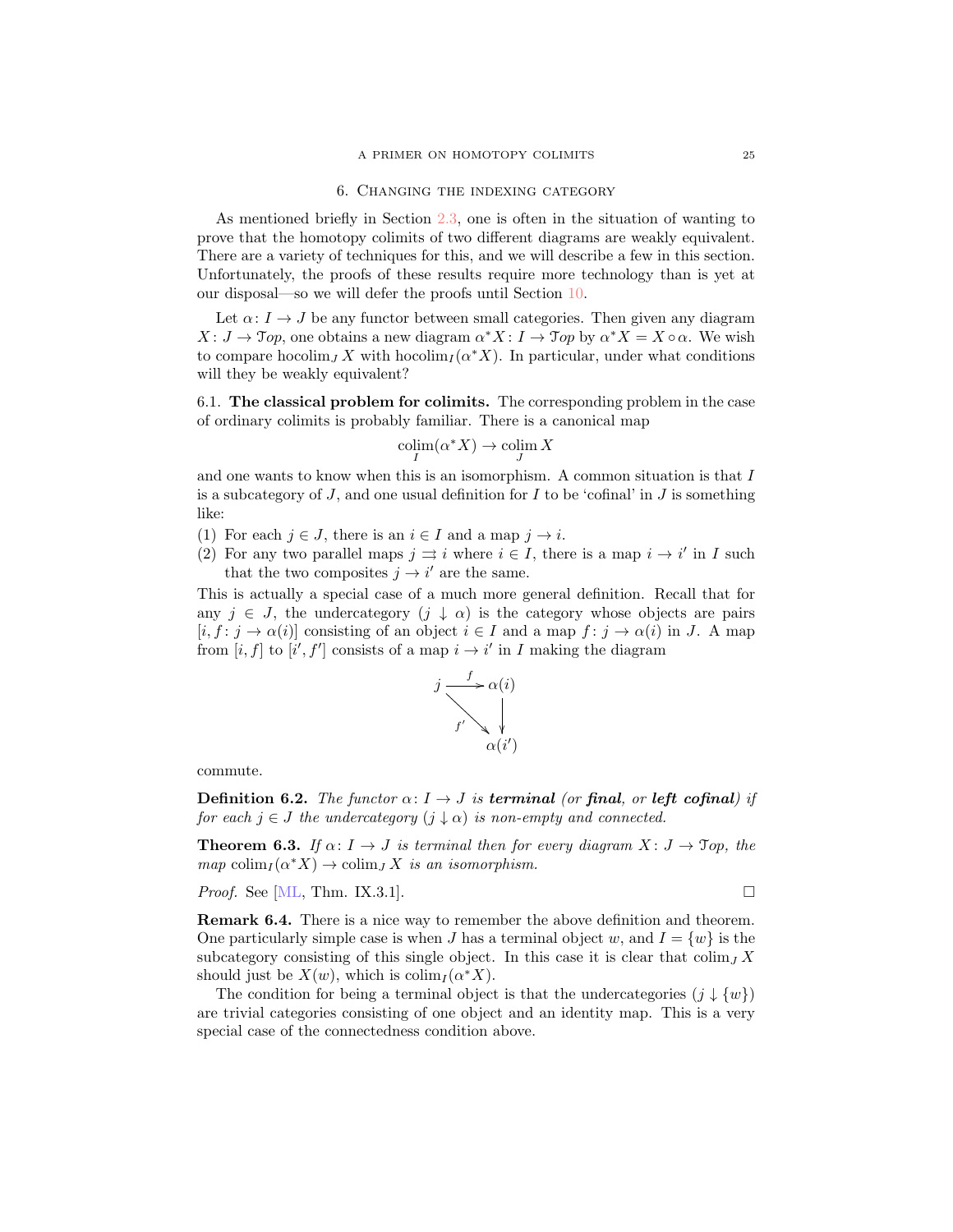6.5. Extension to the case of homotopy colimits. Let  $\alpha: I \to J$  be a functor between small categories. We first note that for any diagram  $X: J \to \mathcal{T}\omega p$  there is a natural map of simplicial spaces

$$
\phi_{\alpha} \colon \operatorname{srep}(\alpha^* X) \to \operatorname{srep}(X).
$$

In simplicial degree  $n$  this is the map

$$
\coprod_{i_0 \leftarrow i_1 \leftarrow \cdots \leftarrow i_n} (\alpha^* X)(i_n) \longrightarrow \coprod_{j_0 \leftarrow j_1 \leftarrow \cdots \leftarrow j_n} X(j_n)
$$

which sends the summand  $(\alpha^* X)(i_n)$  indexed by the chain  $[i_0 \leftarrow \cdots \leftarrow i_n]$  to the summand  $X(\alpha(i_n))$  corresponding to the chain  $[\alpha(i_0) \leftarrow \cdots \leftarrow \alpha(i_n)]$ . Note that  $(\alpha^* X)(i_n) = X(\alpha(i_n))$ , and the map is really just the identity on these summands. This is clearly compatible with the face and degeneracy maps, and so gives a map of simplicial spaces.

Taking realizations gives us a natural map

 $\phi_{\alpha}$ : hocolim  $\alpha^* X \to \text{hocolim } X$ .

Definition 6.6. The functor  $\alpha: I \to J$  is homotopy terminal (or homotopy **final,** or **homotopy left cofinal**) if for each  $j \in J$  the undercategory  $(j \nmid \alpha)$  is non-empty and contractible (meaning that its nerve is contractible).

See Remark [6.13](#page-26-0) for more about the above choices in terminology.

<span id="page-25-0"></span>**Theorem 6.7** (Cofinality Theorem). If  $\alpha$  is homotopy terminal then for every diagram  $X: J \to \mathfrak{Top}$ , the map hocolim<sub>I</sub> $(\alpha^* X) \to \text{hocolim}_J X$  is a weak equivalence.

Proof. See Section [10.6](#page-40-0) for a complete proof, and Section [11](#page-43-0) for a different perspective.

There is one special case of Theorem [6.7](#page-25-0) which we will prove now, both because the proof is simple and because we will need it later.

<span id="page-25-1"></span>**Lemma 6.8.** Suppose that  $J$  has a terminal object  $z$ . Then for every diagram  $X: J \to \text{Top}$ , the map hocolim<sub>J</sub>  $X \to \text{colim}_J X \to X(z)$  is a weak equivalence.

*Proof.* Consider the simplicial space  $\text{step}(X)$ . There is an evident augmentation  $srep(X) \to X(z)$ , and we claim that this augmented simplicial space admits a sourcelike contracting homotopy (see Definition [3.11\)](#page-11-1). The contraction operator S:  $\text{step}(X)_n \to \text{step}(X)_{n+1}$  will send the summand  $X(i_n)$  labelled by  $[i_0 \leftarrow i_1 \leftarrow$  $\cdots \leftarrow i_n$  to the summand  $X(i_n)$  labelled by  $[z \leftarrow i_0 \leftarrow i_1 \leftarrow \cdots \leftarrow i_n]$ . It is routine to check that this satisfies the identities for a contracting homotopy, and therefore by Proposition [3.12](#page-12-2) we find that  $|\text{step}(X)| \to X(z)$  is a homotopy equivalence.  $\square$ 

It is often useful to know how the maps  $\phi_{\alpha}$  behave under composition. Suppose now that  $I_1 \stackrel{\alpha}{\longrightarrow} I_2 \stackrel{\beta}{\longrightarrow} I_3$  are two functors between categories, and that  $X: I_3 \rightarrow$  $\mathcal{T}_{op}$  is a diagram. We have three natural maps of simplicial spaces, forming a triangle which is readily checked to commute:

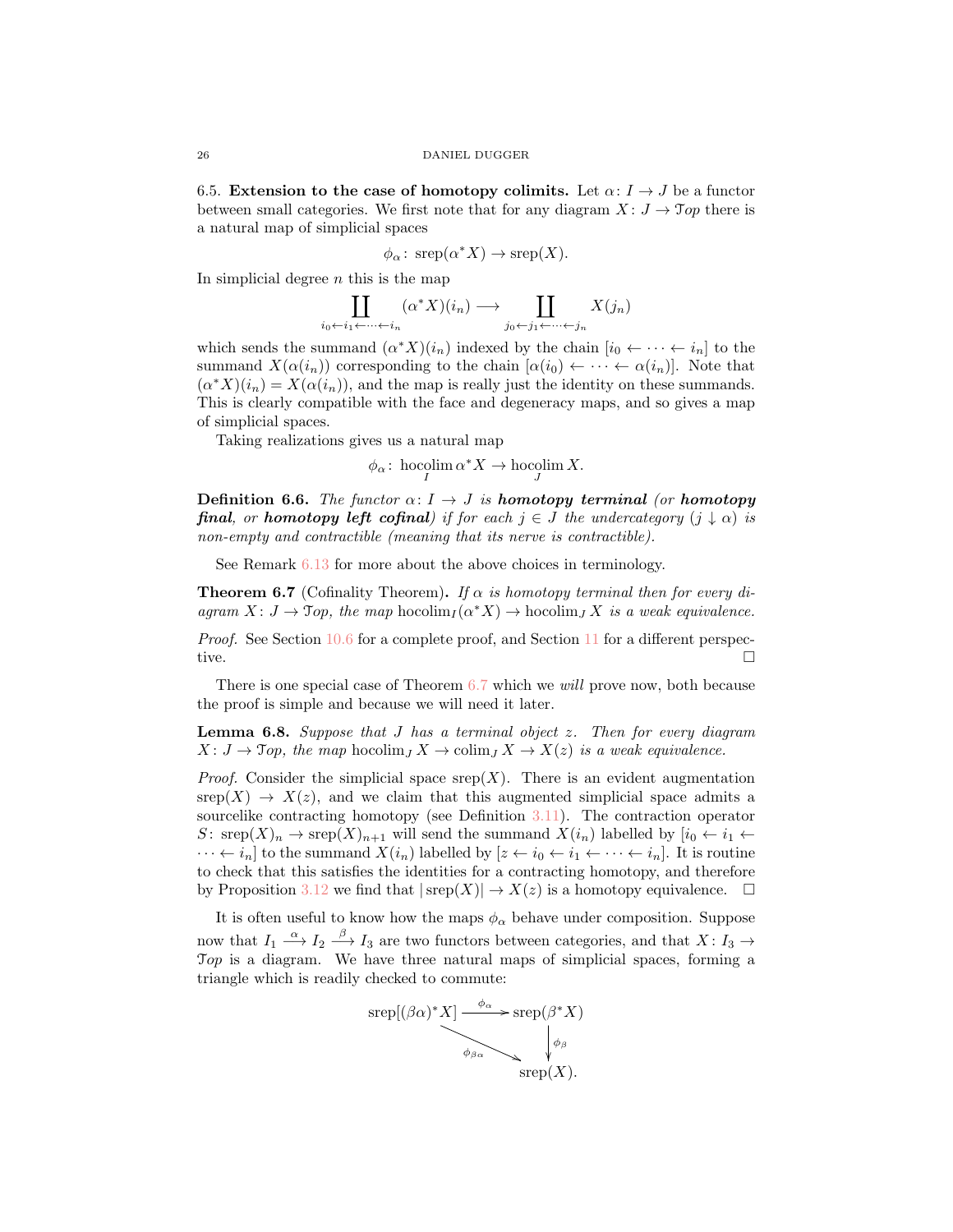This yields a commutative triangle of homotopy colimits:



Here is another result about changing the indexing category. Suppose again that  $\alpha: I \to J$  is a functor and  $X: J \to \mathcal{I}$  op. For each  $j \in J$ , let  $u_j: (\alpha \downarrow j) \to J$  be the map sending  $[i, \alpha(i) \rightarrow j]$  to  $\alpha(i)$ . Notice that there is a canonical map

$$
\operatornamewithlimits{colim}_{(\alpha \downarrow j)} u_j^* X \to X_j.
$$

<span id="page-26-1"></span>**Theorem 6.9.** Let  $\alpha: I \to J$  be a functor, and let  $X: J \to \text{Top}$ . Suppose that for each  $j \in J$  the composite map

$$
\operatornamewithlimits{hocolim}_{(\alpha\downarrow j)} u_j^* X \to \operatornamewithlimits{colim}_{(\alpha\downarrow j)} u_j^* X \to X_j
$$

is a weak equivalence. Then the map hocolim<sub>I</sub>  $\alpha^* X \to \text{hocolim}_J X$  is a weak equivalence.

*Proof.* See Section [10.6.](#page-40-0) □

6.10. Dual results for homotopy limits. Suppose  $\alpha: I \to J$  and  $X: J \to \mathcal{T}\omega p$ . There is a natural map of cosimplicial spaces

$$
crep(X) \to crep(\alpha^*X),
$$

and after taking Tot this gives a map  $\alpha^*$ : holim<sub>J</sub>  $X \to \text{holim}_I(\alpha^* X)$ .

**Definition 6.11.** The functor  $\alpha: I \rightarrow J$  is **homotopy initial** (or **homotopy** cofinal, or homotopy right cofinal) if for each  $j \in J$  the overcategory  $(\alpha \downarrow j)$  is non-empty and contractible (meaning that its nerve is contractible).

The following is the dual version of Theorem [6.7:](#page-25-0)

**Theorem 6.12.** If  $\alpha$  is homotopy initial then for every diagram  $X: J \to Top$ , the  $map$  holim<sub>J</sub>  $X \to \text{holim}_{I}(\alpha^* X)$  is a weak equivalence.

<span id="page-26-0"></span>Remark 6.13. The terms 'final/cofinal' and—even worse—'left/right cofinal' are easily mixed up, and it is also easy to mix up which one goes with colimits and which one goes with limits. The terms 'homotopy initial' and 'homotopy terminal' are better in this regard, as they fit naturally with the notions of initial and terminal object.

If a category has a terminal object, it is easy to compute the homotopy colimit. The condition that a category I has a terminal object  $\omega$  says something about the undercategories  $(i \downarrow \omega)$  for each object i; likewise, the condition that a functor  $\alpha: K \to I$  be homotopy terminal says something about the undercategories  $(i \downarrow \alpha)$ . So the adjective 'terminal' lets one remember how to connect all these concepts (and likewise for 'initial').

One also has the following analog of Theorem [6.9:](#page-26-1)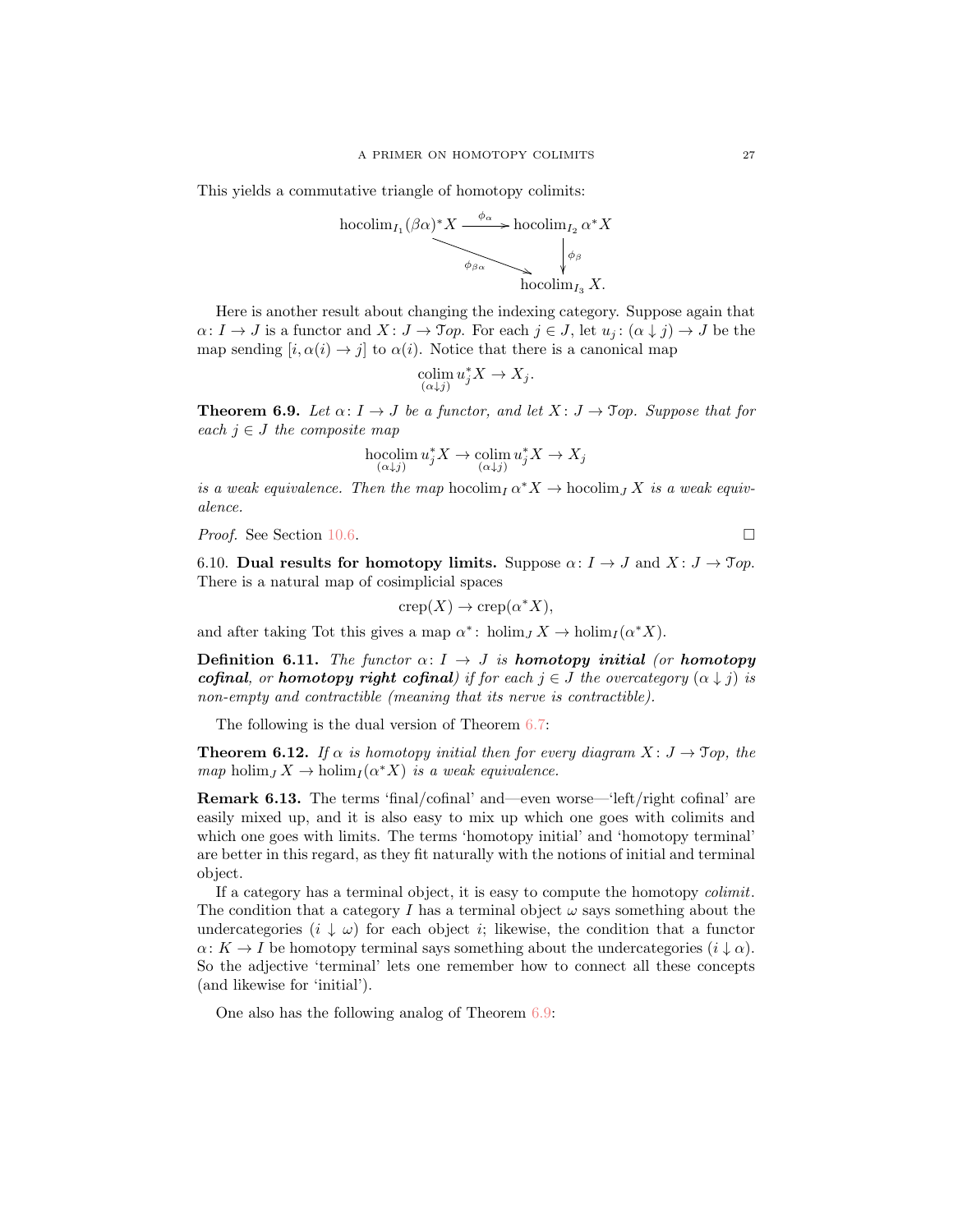**Theorem 6.14.** Let  $\alpha: I \to J$  be a functor, and let  $X: J \to \mathcal{T}$  op. Suppose that for each  $j \in J$  the composite map

$$
X_j \to \lim_{(j\downarrow\alpha)} u_j^* X \to \operatorname{holim}_{(j\downarrow\alpha)} u_j^* X
$$

is a weak equivalence, where  $u_j : (j \downarrow \alpha) \rightarrow J$  is the evident functor. Then the map holim<sub>J</sub>  $X \to \text{holim}_{I} \alpha^* X$  is a weak equivalence.

6.15. Further techniques. We give one more result related to changing the indexing category. We will only state the hocolim version; the holim version is entirely analogous.

Suppose that  $\alpha, \alpha' : I \to J$  are two functors and  $\eta : \alpha \to \alpha'$  is a natural transformation. If  $X: J \to \mathcal{T}_{op}$  then  $\eta$  induces a natural transformation  $\eta_* \colon \alpha^* X \to (\alpha')^* X$ . The following triangle commutes in the homotopy category  $Ho(Top):$ 



**Proposition 6.16.** Let  $\alpha: I \rightarrow J$  be a functor between small categories, and let  $X: J \to \mathfrak{Top}$  be a diagram. Suppose that there is a functor  $\beta: J \to I$  together with natural transformations  $\eta: \alpha\beta \to id_J$  and  $\theta: \beta\alpha \to id_I$  such that the following two conditions hold:

- (1) Applying X to the maps  $\eta(j) : \alpha\beta(j) \to j$  yields weak equivalences, for all  $j \in J$ ; and
- (2) Applying  $\alpha^* X$  to the maps  $\theta(i) : \beta \alpha(i) \to i$  also yields weak equivalences, for all  $i\in I.$

Then the induced map hocolim<sub>I</sub>  $\alpha^* X \to \text{hocolim}_J X$  is a weak equivalence.

Moreover, the same conclusion holds if there are zig-zags of natural transformations between  $\beta\alpha$  and  $id_I$ , and between  $\alpha\beta$  and  $id_J$ , provided each step in the  $zig$ -zags induces weak equivalences after applying X and  $\alpha^*X$ , respectively.

*Proof.* See  $[D,$  Proposition A.4].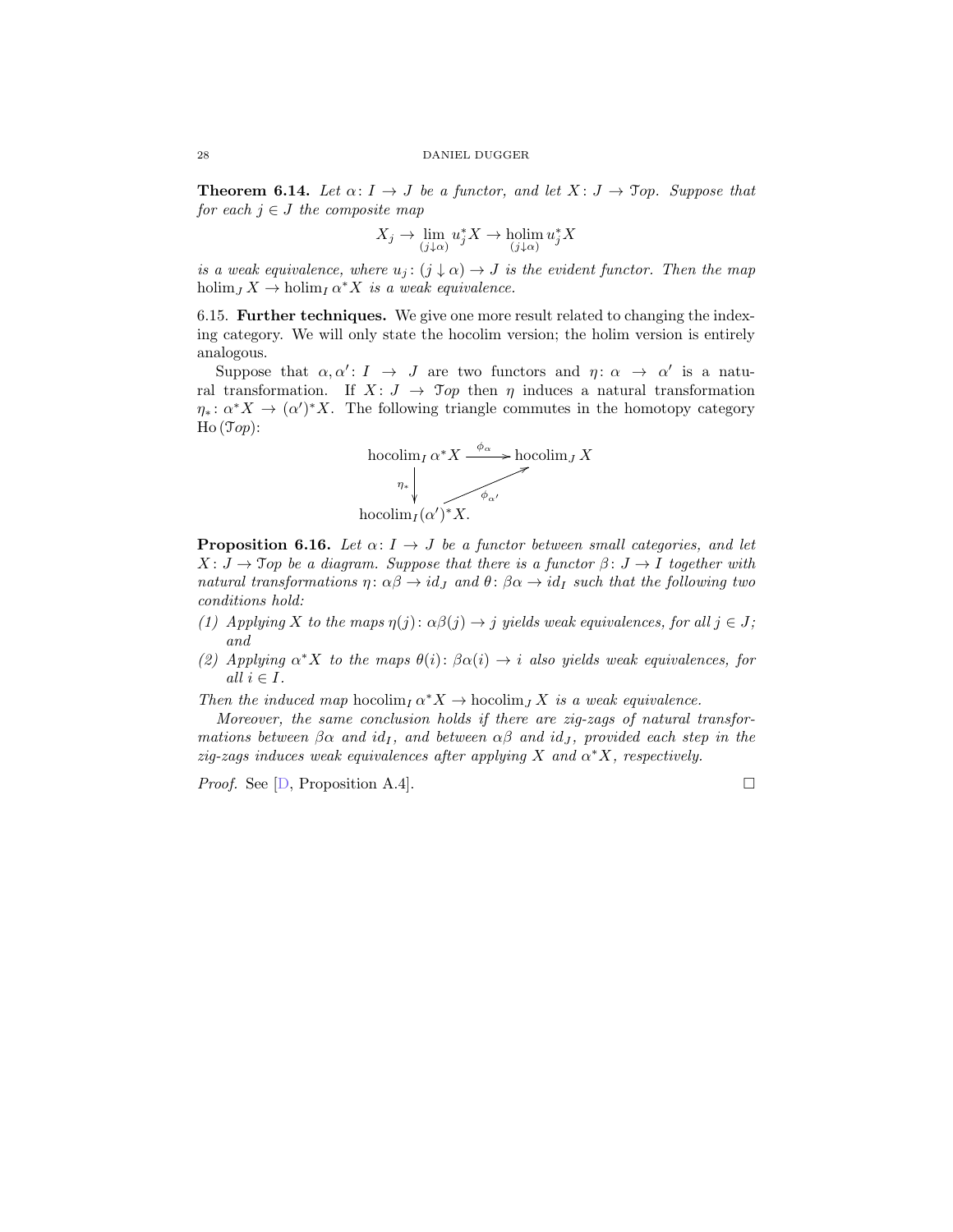## <span id="page-28-0"></span>7. A few examples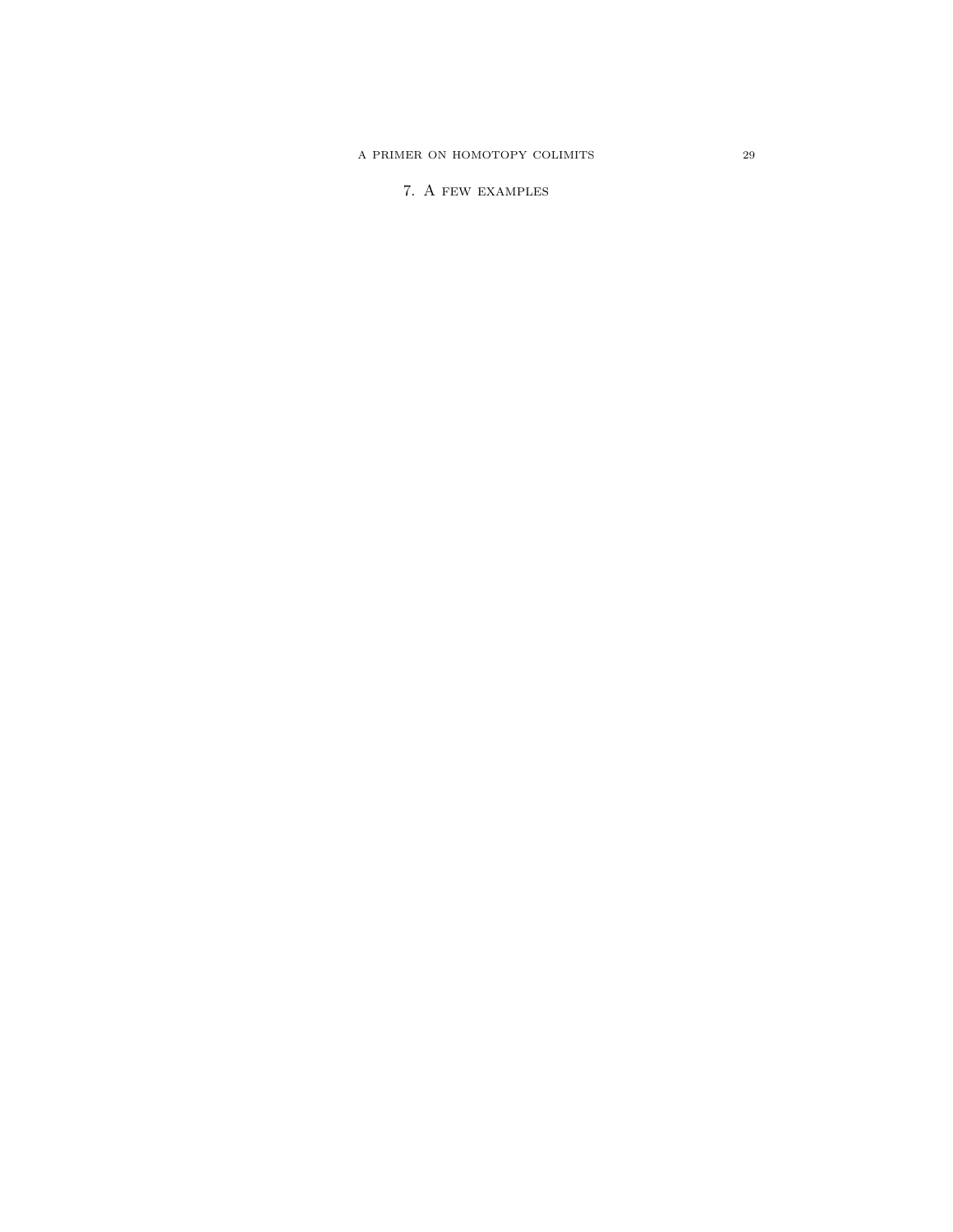## <span id="page-29-0"></span>Part 2. A closer look

So far we have understood the homotopy colimit as a 'fattened up' version of the colimit. Whereas taking a colimit can be thought of as gluing objects together, taking a homotopy colimit amounts to indirectly gluing them together via homotopies and higher homotopies. We saw that this process can be described by a certain formula (the geometric realization of the simplicial replacement), which is not hard to describe but perhaps not so easy to manipulate.

In the next few sections we will take a closer look at this formulaic approach to homotopy colimits, and we will encounter several variations of the main idea. The ostensible goal will be to learn some clever techniques for manipulating these formulas, but along the way we will make discoveries which slowly take us further and further away from the formulaic perspective. In Part 3 we will then take up those discoveries from a more abstract point-of-view.

There is a central theme which drives most of what follows. Given a diagram  $D: I \to \mathcal{I}op$ , there is a way of constructing the homotopy colimit by first replacing D with an 'equivalent' (but nicer) diagram  $QD: I \rightarrow \mathcal{T}\omega p$  (having  $QD_i \simeq D_i$  for each  $i$ ) and then taking the ordinary colimit of  $QD$ . The diagram  $QD$  is in some sense a resolution of D, and this leads us to view the homotopy colimit as a derived functor of the colimit. When we first encounter this idea in Section [9](#page-33-0) it might seem like there is not much content to it—we are just rewriting the old formula for the homotopy colimit in a different way. But the power of homological (or homotopical) algebra comes in realizing that one doesn't have to use the same resolution every time; any nice enough resolution will do the job. So in the end this new way of looking at things will prove very useful.

Here is a good analogy to keep in mind (and it turns out to be more than just an analogy). In homological algebra, one could choose to define Tor and Ext groups by always using the standard resolution (also called the bar resolution) of a module. From a theoretical perspective this is perfectly reasonable, and in some ways very convenient, but it makes computations almost impossible. There are very few instances where one can get enough control over the standard resolution to successfully compute something. But one eventually realizes that Tor and Ext groups are computable, either by using smaller resolutions or techniques that involve patching more manageable pieces of information together. This is what remains in our journey through homotopy colimits: we haved defined them via a "standard resolution", and this is enough to prove some basic properties, but we need different techniques for actually getting our hands on them.

This is probably belaboring the point, but I can't resist one last analogy—again because it goes deeper than it first seems. Imagine teaching the theory of ordinary homology by writing down the singular chain complex on the first day of class. One can do this without too much trouble, and one can maybe even prove some basic results about this theory; but it is nearly impossible to make a computation based on the definition itself. The singular chain complex is huge, and the large size plays out opposing ways: good because it is easy to write down and convenient for proving basic properties, but bad in the sense of allowing for computations. One should think of our initial definition of homotopy colimits in similar terms.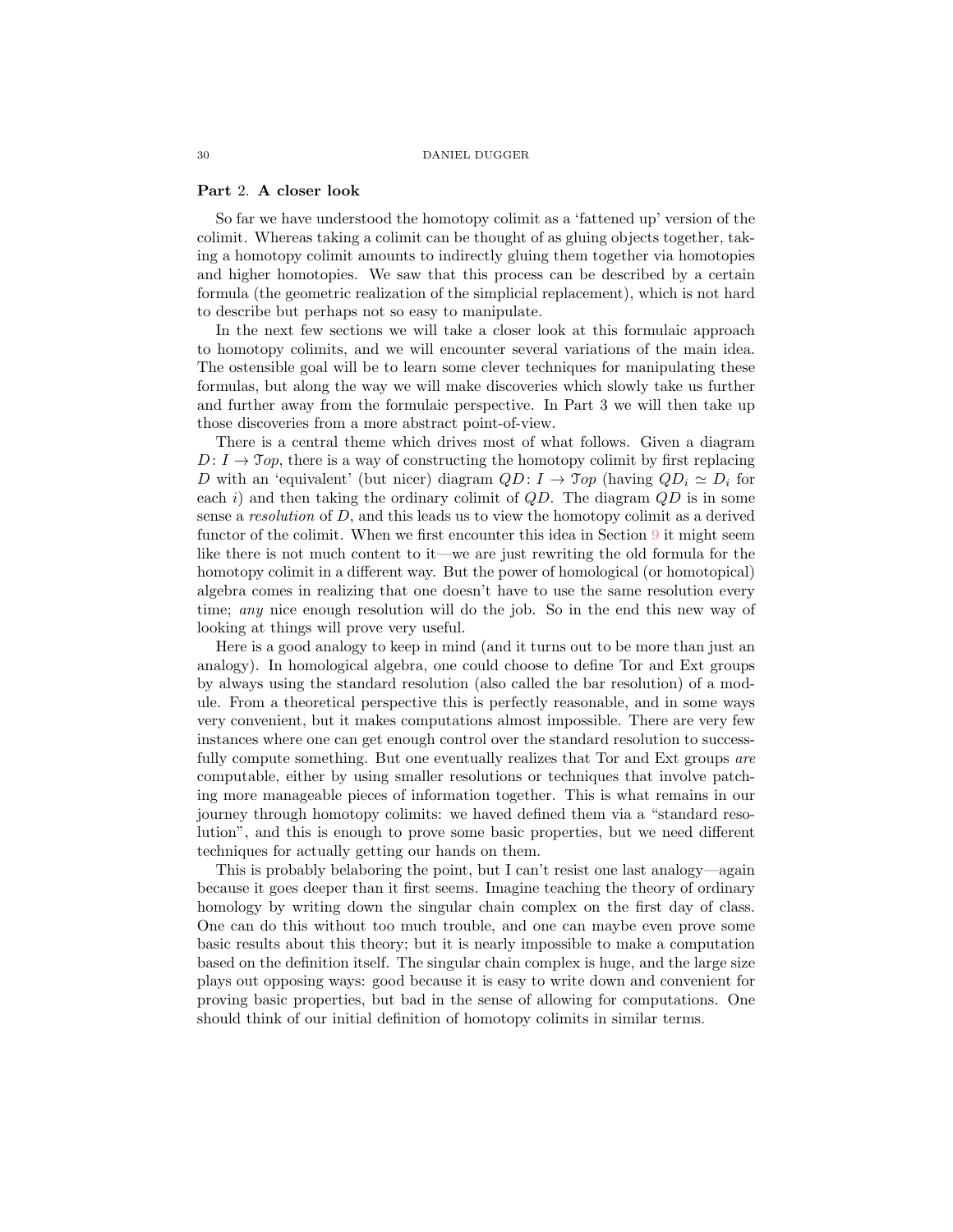#### 8. Brief review of model categories

<span id="page-30-0"></span>Model categories will weave their way in and out of the next few sections. They have proven themselves to be a valuable ally when dealing with derived functors and homotopical algebra.

We will not recall the notion of a model category here. The reader may consult [\[DwS\]](#page-108-0), [\[H\]](#page-108-1), or [\[Ho\]](#page-108-12) for nice overviews. Suffice it to say that a model category M is a category equipped with three collections of maps—the cofibrations, fibrations, and weak equivalences—which are required to satisfy five basic axioms. A map is called a 'trivial cofibration' if it is both a cofibration and a weak equivalence, and similarly for 'trivial fibration'.

The basic examples are as follows:

- (1) Top, where the weak equivalences are weak homotopy equivalences, the fibrations are Serre fibrations, and the cofibrations are retracts of cellular inclusions.
- (2) sSet, where the weak equivalences are the maps which become weak homotopy equivalences after geometric realization. The fibrations are the Kan fibrations, and the cofibrations are the monomorphisms.
- (3)  $Ch_{>0}(R)$ , where R is a ring. This is the category of non-negatively graded chain complexes. We equip it with the so-called projective model category structure: the weak equivalences are the quasi-isomorphisms, the fibrations are maps which are surjective in positive dimensions, and the cofibrations are the monomorphisms which in each level are split with projective cokernel.
- (4)  $Ch_{\leq 0}(R)$ , where R is a ring. This is the category of non-positively graded chain complexes (or cochain complexes, after re-indexing). Here we use the socalled injective model category structure: the weak equivalences are the quasiisomorphisms, the cofibrations are the monomorphisms, and the fibrations are the surjections which in each level are split with injective kernel.

There are many other examples, for instance several different model categories of spectra.

8.1. Quillen functors. If  $M$  and  $N$  are two model categories, a Quillen pair is an adjoint pair

$$
L\colon \mathcal{M}\rightleftarrows \mathcal{N}\colon R
$$

which satisfies the following two equivalent conditions:

- (1) L preserves cofibrations and trivial cofibrations—that is so say, if f is a cofibration (resp. trivial cofibration) in M then  $L(f)$  is a cofibration (resp. trivial cofibration) in N.
- (2) R preserves fibrations and trivial fibrations.

The most familiar example is the adjoint pair

$$
|-|: sSet \rightleftarrows \mathcal{T}op: Sing
$$

where  $|-|$  is geometric realization and Sing is the functor which sends a space X to the simplicial set  $[n] \mapsto \mathfrak{Top}(\Delta^n, X)$ .

One can prove that when  $(L, R)$  is a Quillen pair, L preserves weak equivalences between cofibrant objects and R preserves weak equivalences between fibrant objects. The 'derived functor' of L applied to an object  $A \in \mathcal{M}$  is obtained by choosing a weak equivalence  $QA \rightarrow A$  in which  $QA$  is cofibrant, and then applying L to QA. If  $Q'A \rightarrow A$  is another weak equivalence in which  $Q'A$  is cofibrant, then the model category axioms show that there is a weak equivalence  $QA \rightarrow Q'A$ ; thus,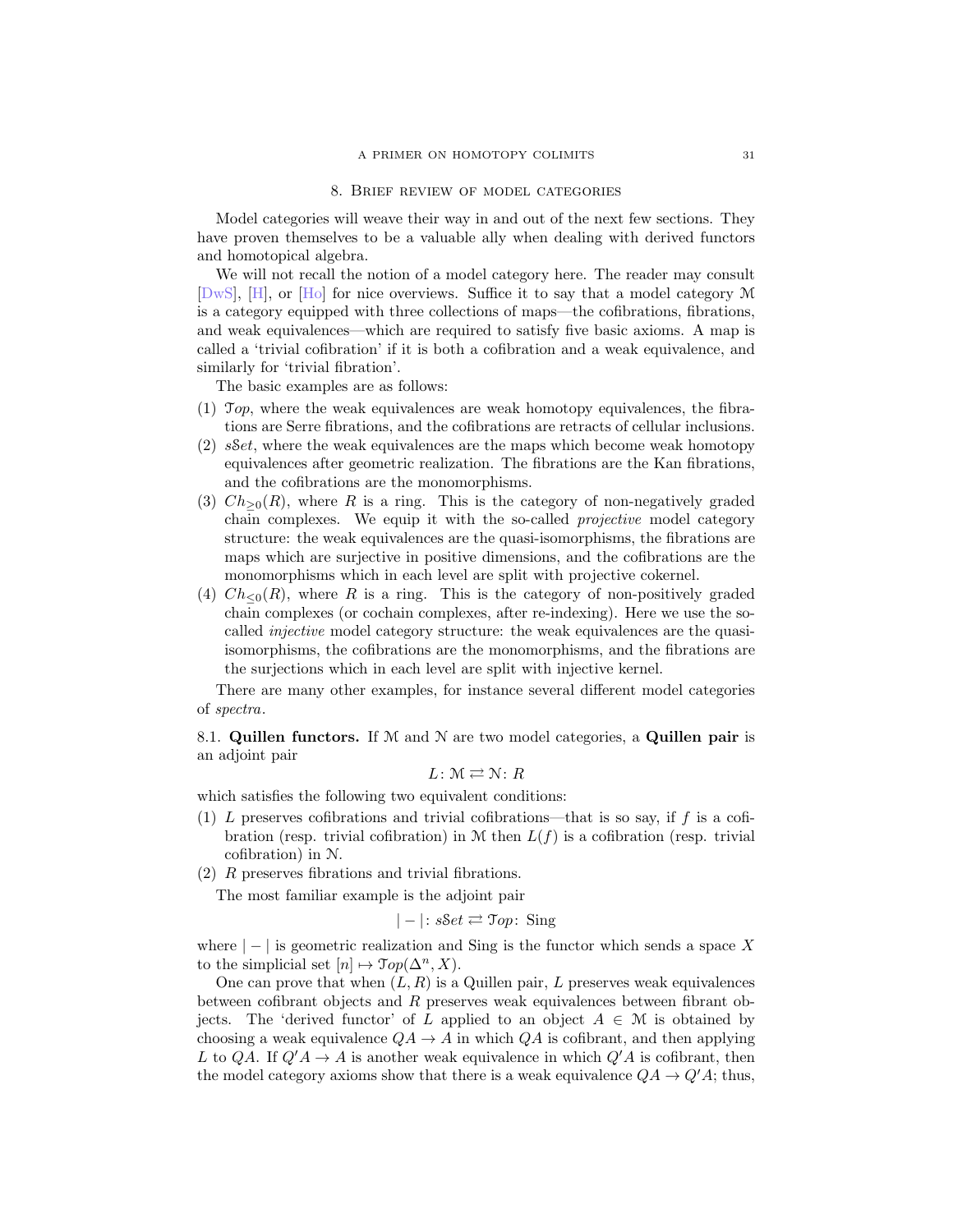$L(QA) \rightarrow L(Q'A)$  is also a weak equivalence. This tells us that the derived functor of L gives a well-defined homotopy type.

Similarly, the derived functor of R applied to an object  $Z \in \mathcal{N}$  is obtained by choosing a weak equivalence  $Z \to FZ$  in which  $FZ$  is fibrant, and then applying R to  $FZ$ .

8.2. Simplicial model categories. We will need this material only rarely in the following, but this is a reasonable place to quickly review it. A model category  $\mathcal M$ is called simplicial if there are bifunctors

 $\otimes$ : sSet × M → M, Map:  $\mathcal{M}^{op}$  × M → sSet, F: sSet<sup>op</sup> × M → M

satisfying the usual adjunctions

 $\text{Map}(K \times X, Y) \cong s\mathcal{S}et(K, \text{Map}(X, Y)) \cong \text{Map}(X, F(K, Y))$ 

where  $sSet(-,-)$  is the simplicial mapping space between two simplicial sets. Associativity and unital properties of ⊗ are also required, and these bifunctors need to be compatible with the model category structure in the sense that the following axiom is satisfied:

**[SM7]** For every cofibration  $j: K \rightarrow L$  in s8et and every fibration  $p: X \rightarrow Y$  in M, the map

 $\mathrm{Map}(L, X) \to \mathrm{Map}(K, X) \times_{\mathrm{Map}(K, Y)} \mathrm{Map}(L, Y)$ 

is a fibration. Moreover, it is a trivial fibration if either  $j$  or  $p$  is a weak equivalence.

The following two conditions are known to be equivalent to SM7:

- (1) For any cofibrations  $j: K \rightarrow L$  in sSet and  $f: A \rightarrow B$  in M, the induced map  $(K \otimes B)$   $\amalg$ <sub>(K⊗A)</sub>  $(L \otimes A) \rightarrow L \otimes B$  is a cofibration, and it is trivial if either j or  $f$  is so.
- (2) For any cofibration  $j: K \rightarrow L$  in sSet and fibration  $p: X \rightarrow Y$  in M, the map

 $F(L, X) \to F(K, X) \times_{F(K, Y)} F(L, Y)$ 

is a fibration, and it is trivial if either  $j$  or  $p$  is.

Example 8.3. The model category  $\mathcal{T}_{op}$  becomes a simplicial model category via

 $K \otimes X = |K| \times X$ ,  $F(K, X) = X^{|K|}$ , and  $\text{Map}(X, Y) = \text{Sing}(Y^X)$ 

where Sing is the usual singular complex functor Sing:  $\mathcal{T}_{op} \rightarrow s\mathcal{S}et$ .

The model category  $sSet$  is a simplicial model category where

 $K \otimes X = K \times X$ ,  $F(K, X) = sSet(K, X)$ , and  $\text{Map}(X, Y) = sSet(X, Y)$ .

These are the two standard examples, and most other examples are model categories that are derived from Top or sSet in some way.

Remark 8.4. While not every model category can be given a simplicial structure, there is a certain sense in which every model category is *almost* simplicial. The Dwyer-Kan theory of framings gives a way of defining  $K \otimes X$ ,  $F(K, X)$ , and  $\mathrm{Map}(X, Y)$  in any model category, but things like the adjunction formula and the associativity of ⊗ only turn out to be true up to homotopy, not on the nose. See ??? for more information.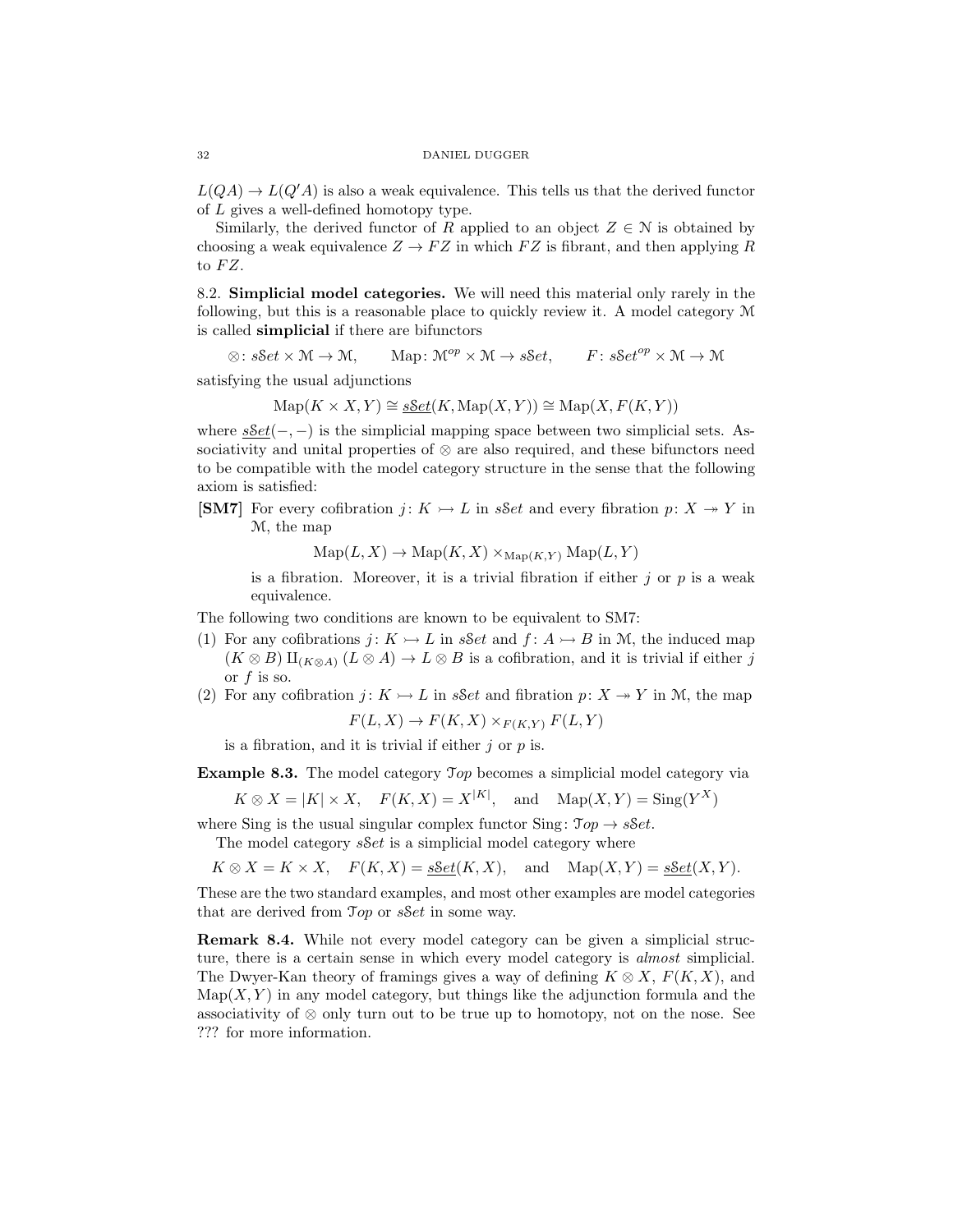Remark 8.5. The theory of homotopy colimits and homotopy limits that we have developed so far adapts more or less verbatim to any simplicial model category. With only slightly more trouble, the theory of framings allows one to also extend the definitions to any model category. We will not need this for a while, but it is good to know right at the start that the theory really does work in a very great generality.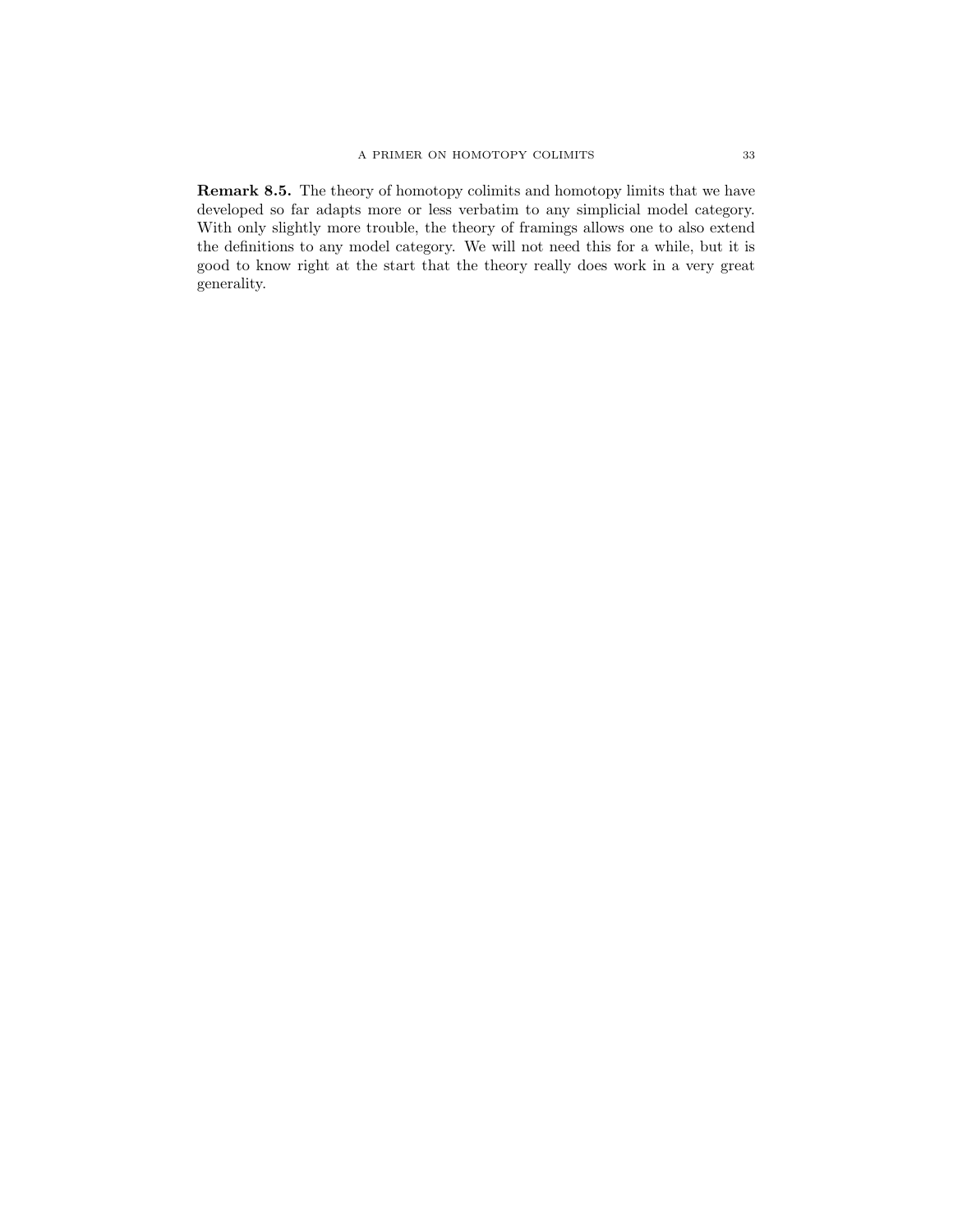#### <span id="page-33-0"></span>34 DANIEL DUGGER

#### 9. The derived functor perspective

In this section we explain a sense in which the homotopy colimit is the derived functor of the colimit functor. We also discuss a universal property (of sorts) enjoyed by the homotopy colimit.

<span id="page-33-2"></span>Example 9.1. To motivate what follows, we return to our basic example of a pushout diagram  $X \stackrel{f}{\longleftarrow} A \stackrel{g}{\longrightarrow} Y$ . Recall that the homotopy pushout consists of a copy of X, a copy of Y, and a cylinder  $A \times I$  in which the two ends of the cylinder have been glued to  $X$  and  $Y$  via the maps  $f$  and  $g$ . We can arrive at this construction in a different way, as follows.

Let  $Cyl(f)$  and  $Cyl(g)$  denote the mapping cylinders of f and q; for example, the former is the quotient space  $[XII(A\times I)]/\sim$  where  $(a, 0) \sim f(a)$ . Let  $i: A \hookrightarrow Cyl(f)$ denote the inclusion  $a \mapsto (a, 1)$ , and let  $j : A \hookrightarrow \text{Cyl}(g)$  be defined similarly. We have the new pushout diagram of the form  $Cyl(f) \stackrel{i}{\longleftarrow} A \stackrel{j}{\longrightarrow} Cyl(g)$ ; let's call this new diagram QD. Note that there is a natural weak equivalence  $QD \rightarrow D$  obtained by collapsing the cylinders, and that the colimit of  $QD$  is a model for hocolim  $D$ .

To summarize, we have found the following prescription for constructing the homotopy colimit. First replace the diagram  $D$  by a new one  $QD$  in which one adds homotopies to the objects in a certain way, without affecting their homotopy type. Sometimes this is called 'fattening up' the diagram D. The homotopy colimit of  $D$  is then just the colimit of the new diagram  $QD$ .

9.2. Construction of  $QX$ . We will next explain how to adapt the above example to the general case. Let  $X: I \to \mathfrak{Top}$  be a diagram. Basically what we want to do is replace each object  $X_i$  with the homotopy colimit of all the objects in the diagram mapping to  $X_i$ . To say this precisely, for each  $i \in I$  consider the overcategory  $(I \downarrow i)$  and the forgetful functor  $u_i \colon (I \downarrow i) \to I$  sending the pair  $[j, j \to i]$  to j. Write

$$
(QX)_i = \operatorname*{hocolim}_{(I\downarrow i)} u_i^* X.
$$

The category  $(I \downarrow i)$  has a terminal object, namely the pair  $[i, id: i \rightarrow i]$ . So there are natural maps

$$
X_i = (u_i^* X)([i, i \to i]) \to (Q X)_i \to \operatorname*{colim}_{(I \downarrow i)} u_i^* X \to X_i
$$

and the composite is the identity. It follows from Lemma [6.8](#page-25-1) that  $(QX)_i \to X_i$  a weak equivalence.

<span id="page-33-1"></span>Note that  $(QX)_i$  is the realization of the following simplicial space:

$$
(9.3) \quad \coprod_{i \leftarrow i_0} X(i_0) \leq \qquad \qquad \coprod_{i \leftarrow i_0 \leftarrow i_1} X(i_1) \leq \qquad \qquad \coprod_{i \leftarrow i_0 \leftarrow i_1 \leftarrow i_2} X(i_2) \leq \qquad \qquad \cdots
$$

Now suppose that we have a map  $f: i \rightarrow j$ , and let  $u_f$  denote the functor  $(I \downarrow i) \rightarrow (I \downarrow j)$  sending  $[k, k \rightarrow i]$  to  $[k, k \rightarrow j]$  (obtained by composing with f). This functor induces a map

$$
(u_f)_* \colon (QX)_i = \operatorname*{hocolim}_{(I\downarrow i)} u_i^* X \to \operatorname*{hocolim}_{(I\downarrow j)} u_j^* X = (QX)_j.
$$

At the simplicial level [\(9.3\)](#page-33-1), this is just the map that composes with  $i \rightarrow j$  in all the indexing strings. If  $i \stackrel{f}{\longrightarrow} j \stackrel{g}{\longrightarrow} k$  are two maps in I then we have a commutative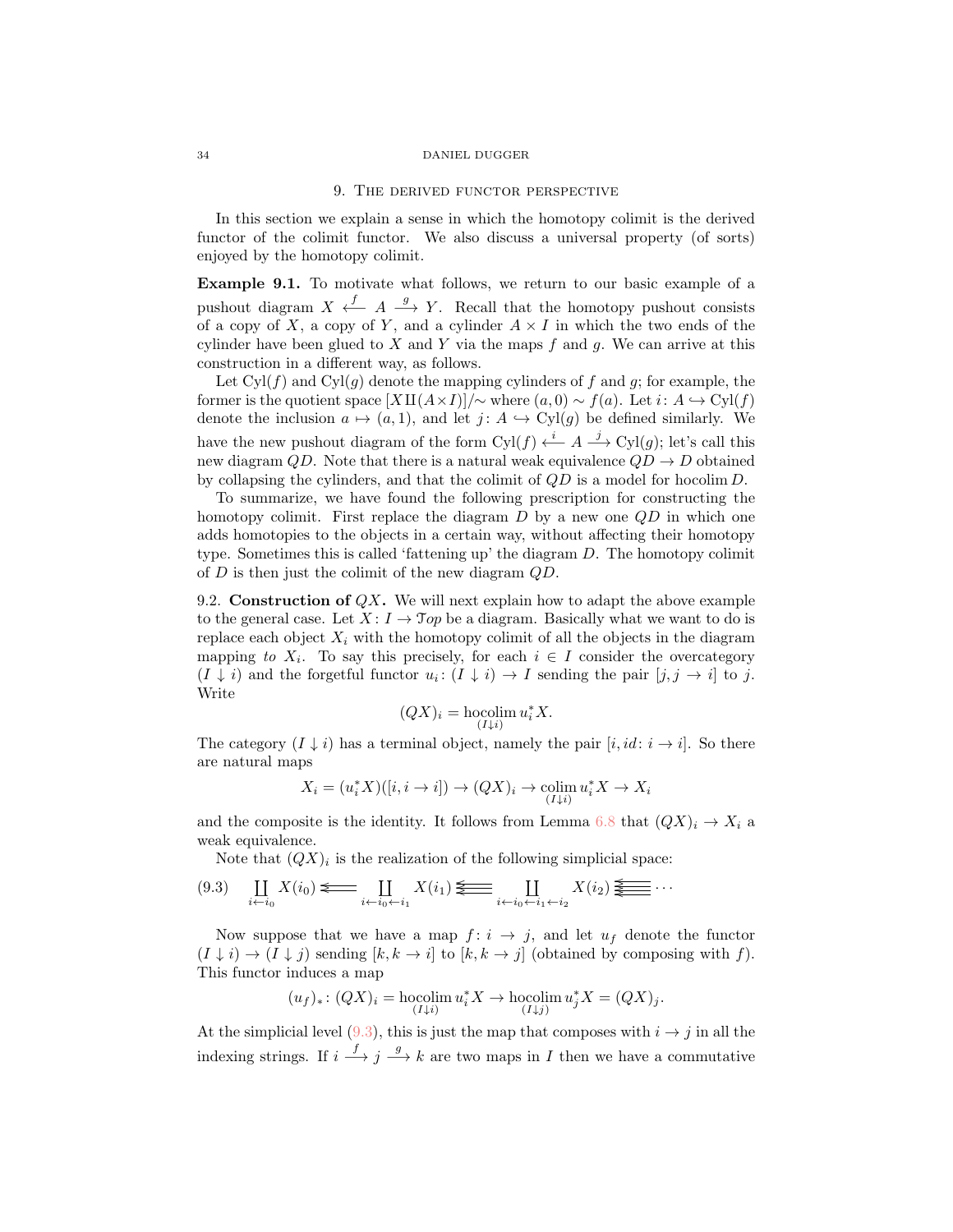diagram



and therefore get a commutative triangle



So  $QX$  is a new diagram  $I \rightarrow \mathcal{T}\!op$ .

The natural maps hocolim<sub>(I↓i</sub>)  $u_i^* X \to \text{colim}_{(I\downarrow i)} u_i^* X \cong X_i$  compile to give a map of diagrams  $QX \rightarrow X$ . By the remarks above, this is an objectwise weak equivalence.

**Remark 9.4.** Note that we also have weak equivalences  $X_i \to QX_i$  coming from the terminal object of  $(I \downarrow i)$ , but these are not compatible as i varies. That is, they do not assemble to give a map of diagrams  $X \to QX$ . See Example [9.1.](#page-33-2)

Our final claim is that  $\text{colim}_I (QX) \cong \text{hocolim}_I X$ . It is not so hard to just think about it and see that this must be true. We will be able to explain it better after a brief detour, though.

9.5. Homotopy coherent maps and the universal property. Suppose that  $X, Y: I \to \mathfrak{Top}$  are two diagrams. A map of diagrams  $X \to Y$  consists of a collection of maps  $X_i \to Y_i$  which are compatible as i varies. A **homotopy coherent** map  $X \to Y$  consists of a collection of maps  $X_i \to Y_i$  (which might not be compatible as i varies), together with the following data:

- (1) For every map  $i \to j$  in I, a homotopy  $X_i \times \Delta^1 \to Y_j$  between the composites  $X_i \to X_j \to Y_j$  and  $X_i \to Y_i \to Y_j$ .
- (2) For every composable pair  $i \to j \to k$ , a map  $X_i \times \Delta^2 \to Y_k$  whose restriction to  $X_i \times \partial \Delta^1$  gives the three homotopies corresponding to the maps  $i \to j$ ,  $i \to k$ , and  $j \to k$ .
- (3) For every chain of n morphisms  $i_0 \to i_1 \to \cdots \to i_n$ , a map  $X_{i_0} \times \Delta^n \to Y_{i_n}$ which extends previous data on the subspace  $X_{i_0} \times \partial \Delta^n$ .

Of course we have been very sloppy in writing down the third condition. We have also left out something: for any chain of maps containing an identity, the corresponding  $\Delta^n$ -homotopy should be an appropriate degeneration of the  $\Delta^{n-1}$ homotopy associated to the smaller chain in which the identity map is omitted. That's quite a mouthful, and pretty intimidating to deal with.

A convenient way to be more rigorous is as follows. One can form a cosimplicial space  $\mathrm{Map}(X, Y)$ 

$$
\prod_i \operatorname{Map}(X_i, Y_i) \longrightarrow \prod_{i_0 \to i_1} \operatorname{Map}(X_{i_0}, Y_{i_1}) \longrightarrow \prod_{i_0 \to i_1 \to i_2} \operatorname{Map}(X_{i_0}, Y_{i_2}) \longrightarrow \dots
$$

with the evident coface and codegeneracy maps, and a homotopy coherent map  $X \to Y$  is precisely a point in Tot of this cosimplicial space. The maps from  $\Delta^n$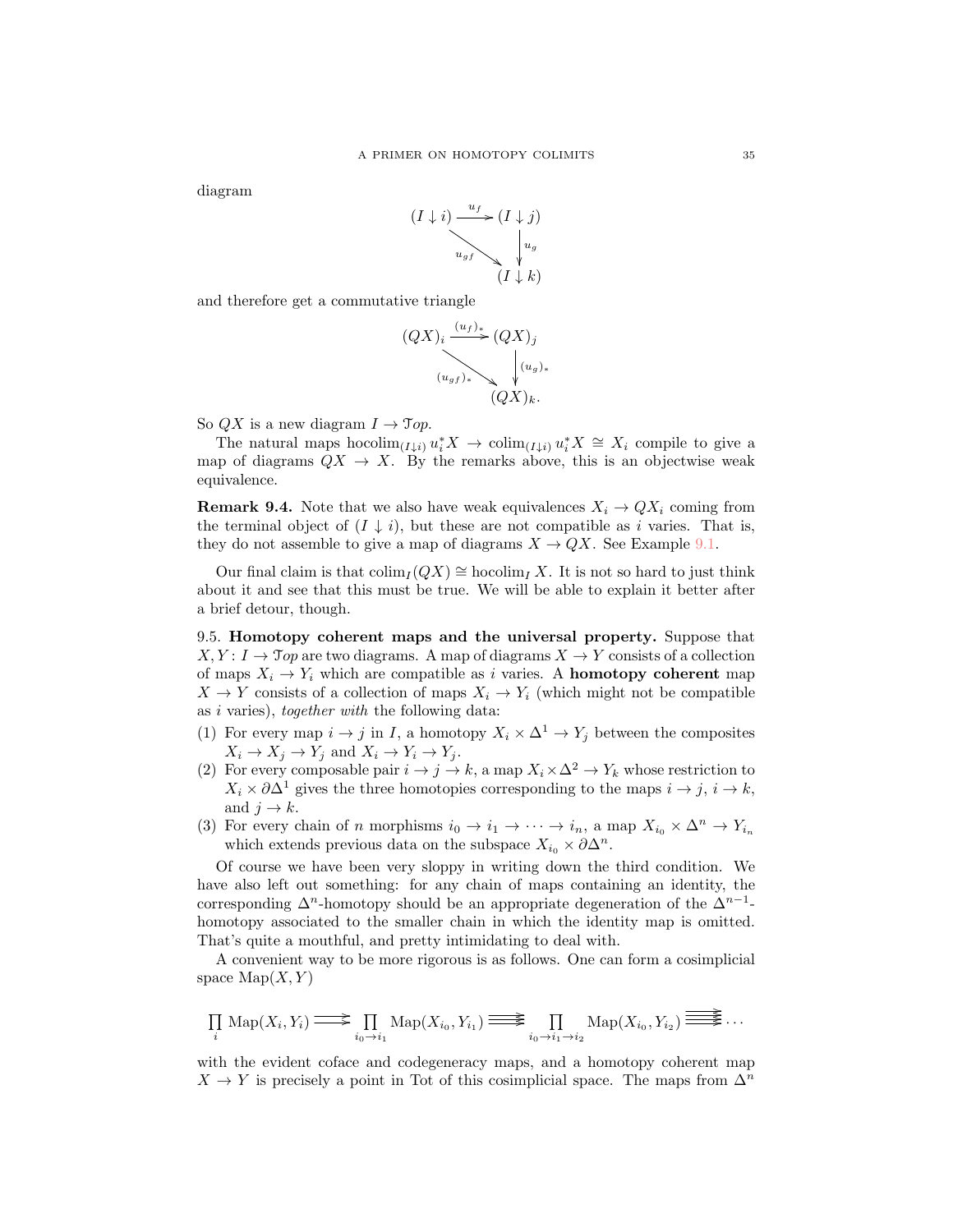#### 36 DANIEL DUGGER

into the nth level are all the n-fold homotopies, compatibility with coface maps is condition (3) from above, and compatibility with codegeneracies is the wordy condition that we initially left out.

The cosimplicial space that appears above is called the two-sided cobar construction. We will explore it in much more detail in Section [12.](#page-48-0)

**Remark 9.6.** Let Z be a space. To give a map colim  $X \to Z$  is equivalent to giving a map of diagrams  $X \to cZ$ , where  $cZ$  is the constant diagram containing Z at every spot (and all identity maps). The reader may check that to give a map hocolim  $X \to Z$  is the same as giving a *homotopy coherent* map of diagrams  $X \to cZ$ . This can be thought of as the 'universal property' for homotopy colimits.

Let  $\mathfrak{Top}^I$  denote the category whose objects are functors  $I \to \mathfrak{Top}$ , and where the maps are natural transformations. To distinguish these maps from the homotopy coherent maps, we will occasionally refer to them as "honest maps". If  $X$  and  $Y$ are I-diagrams and we write  $X \to Y$ , this will always denote an honest map.

Let  $\mathrm{hc}(X, Y)$  denote the set of homotopy coherent maps from X to Y. Note that honest maps of diagrams  $X' \to X$  and  $Y \to Y'$  give maps  $\text{hc}(X, Y) \to \text{hc}(X', Y)$ and  $\mathrm{hc}(X, Y) \to \mathrm{hc}(X, Y')$  in the evident way.

Let  $\overline{Q}X$  denote the diagram constructed in the previous section. We claim that to give a map of diagrams  $QX \rightarrow Y$  is the same as giving a homotopy coherent map from  $X$  to  $Y$ :

<span id="page-35-0"></span>**Proposition 9.7.** There is a natural bijection between  $\text{Top}^I(QX, Y)$  and  $\text{hc}(X, Y)$ .

Proof. This is just a matter of chasing through the definitions. If you are willing to wait for more machinery, a slick proof is given in Section [12](#page-48-0) below.  $\square$ 

**Corollary 9.8.** There is a natural isomorphism  $\text{colim}_I QX \to \text{hocolim}_I X$ .

Proof. We first give a handwavy argument that nevertheless offers a bit of intuition. To give a map colim<sub>I</sub>  $QX \to Z$  is to give, for each  $i \in I$ , maps hocolim<sub> $(L|i)$ </sub>  $X \to Z$ which are compatible as i varies. This is the same as giving, for each  $i \in I$ , a homotopy coherent map  $X|_{(I\downarrow i)} \to (cZ)|_{(I\downarrow i)}$ , which are again compatible as i varies. But clearly this is the same thing as just giving a homotopy coherent map  $X \to cZ$ ! Since this is in turn the same as giving a map hocolim<sub>I</sub>  $X \to Z$ , it follows that colim<sub>I</sub>  $QX \cong$  hocolim<sub>I</sub> X.

A cleaner argument goes like this. For any space Z we have a sequence of natural bijections

 $\mathcal{T}op}(\text{colim } QX, Z) \cong \mathcal{T}op^{I}(QX, cZ) \cong \text{hc}(X, cZ) \cong \mathcal{T}op}(\text{hocolim } X, Z),$ 

where the middle bijection is from Proposition [9.7.](#page-35-0) This implies that colim  $QX \cong$ hocolim X.

For future reference we make the following observation.

**Proposition 9.9.** Let  $E \to E'$  be an objectwise trivial fibration of I-diagrams in Top, and let D be an objectwise cofibrant I-diagram. Then  $hc(D, E) \rightarrow hc(D, E')$ is surjective.

Proof. The proof is a straightforward induction. Suppose given a homotopy coherent map from D to E'. The maps  $D_i \to E'_i$  lift to maps  $D_i \to E_i$ . Then for each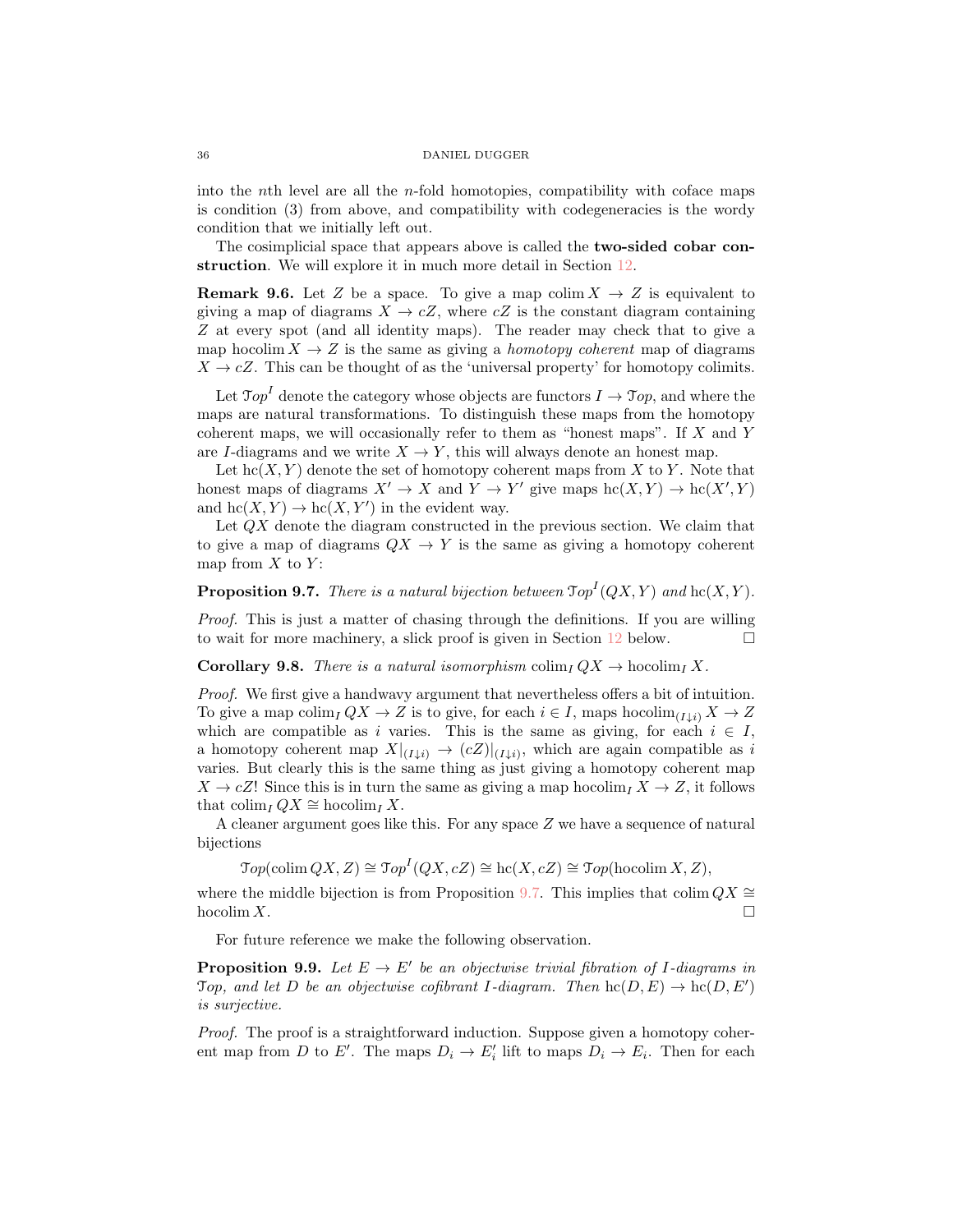map  $i \rightarrow j$  in I we have a diagram



where the top horizontal map consists of the two composites  $D_i \to E_i \to E_j$  and  $D_i \to D_j \to E_j$ . We get a lifting because the left vertical map is a cofibration and the right vertical map is a trivial fibration. When  $i \rightarrow j$  is an identity map we choose the particular lift that is the constant homotopy.

For each composable pair  $i \to j \to k$  in I we now have a diagram

$$
D_i \times \partial \Delta^2 \longrightarrow E_k
$$
  
\n
$$
\downarrow \sim
$$
  
\n
$$
D_i \times \Delta^2 \longrightarrow E'_k
$$

and again we choose a lifting. If either  $i \rightarrow j$  or  $j \rightarrow k$  is an identity map then we choose the explicit lifting given by the constant homotopy.

Proceeding in this way, one inductively constructs a point in  $\text{hc}(D, E)$  that lifts the original point in  $hc(D, E').$ ).

9.10. Model categories of diagrams. Model categories provide a very useful way for understanding the derived functor perspective on homotopy colimits. It turns out that  $\mathfrak{Top}^I$  has a model category structure in which a map  $X \to Y$  is a

(1) weak equivalence if and only if each  $X_i \to Y_i$  is a weak equivalence, and

(2) a fibration if and only if each  $X_i \to Y_i$  is a fibration.

The cofibrations are a bit awkward to describe, but they are the maps with the left-lifting-property with respect to the trivial fibrations. We will talk more about the cofibrant objects in Section ?????.

There are adjoint functors

$$
colim: \mathfrak{Top}^I \rightleftarrows \mathfrak{Top}: c
$$

where  $c$  is the constant diagram functor. Clearly  $c$  preserves fibrations and trivial fibrations, so this is a Quillen pair. To compute the derived functor of colim applied to a diagram X, one first chooses a weak equivalence  $\hat{X} \to X$  where  $\hat{X}$  is cofibrant, and then  $\mathbf{L}\text{colim}(X)$  is just colim X. For this to be useful, we need to be able to find the cofibrant model  $\hat{X}$ :

<span id="page-36-0"></span>**Proposition 9.11.** If  $X: I \rightarrow \mathcal{T}$  *op is objectwise cofibrant then*  $QX \rightarrow X$  *is a*  $cofibrant-replacement$  in  $\mathcal{T}op<sup>I</sup>$ .

*Proof.* We have already remarked that  $QX \rightarrow X$  is an objectwise weak equivalence, so we just need to prove that  $QX$  is cofibrant. Let  $W \to Z$  be an objectwise trivial fibration. Then the map  $\mathfrak{Top}^I(QX,W) \to \mathfrak{Top}^I(QX,Z)$  is isomorphic to  $hc(X, W) \rightarrow hc(X, Z)$ . By Proposition [9.9,](#page-35-0) this is surjective; so we have a lift  $QX \to W$  as desired. We summarize this:

Note that since colim  $QX \cong \text{hocolim } X$ , we have now identified hocolim with the derived functor of colim.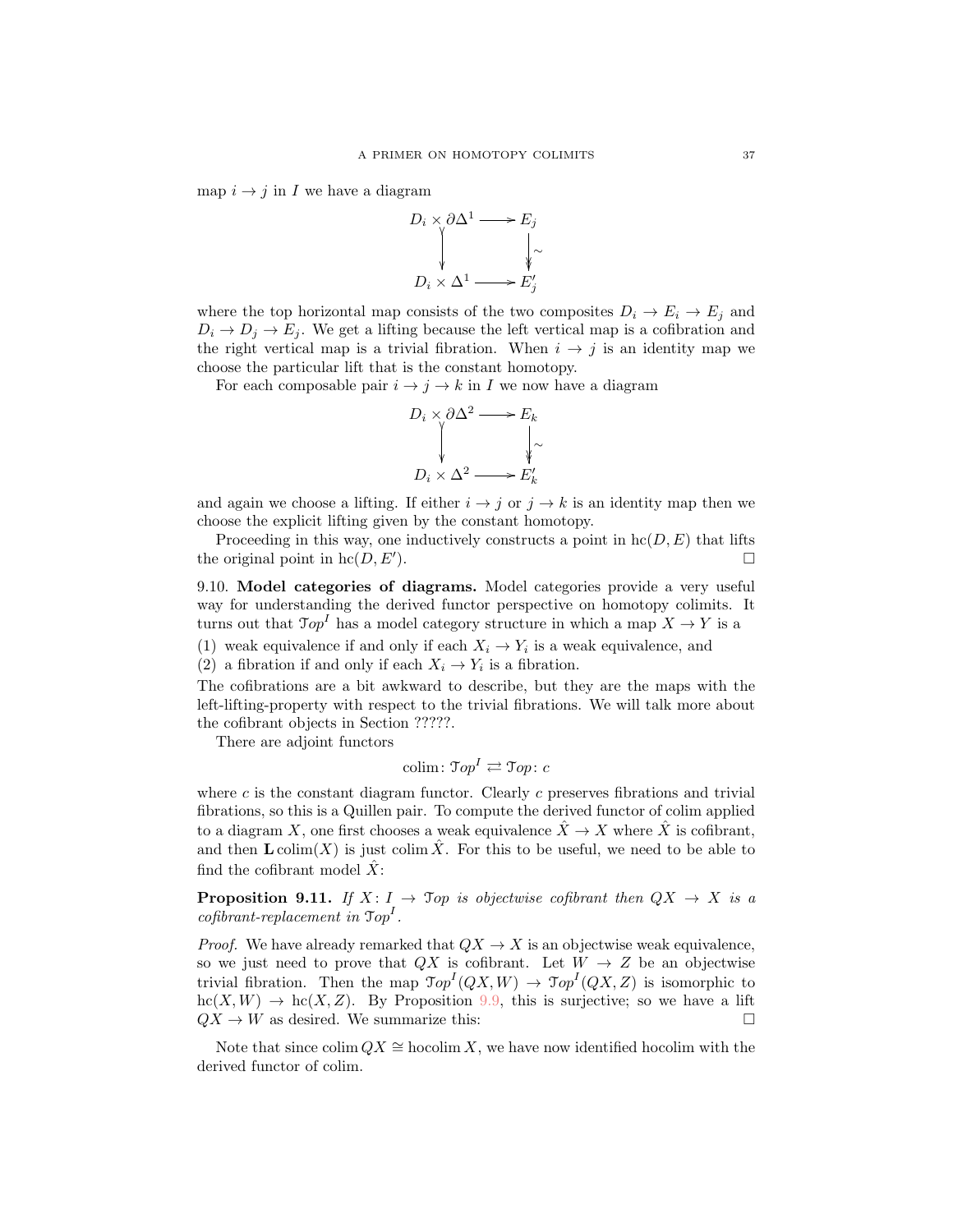<span id="page-37-0"></span>Remark 9.12. Below it will be useful to have a name for a construction parallel to  $QX$ . Namely, if  $X: I \to \mathcal{T}op$  is a diagram let

$$
\operatorname*{hocolim}_{I} X = \operatorname*{coeq}\left[\coprod_{i \to j} X_i \times B(j \downarrow I) \rightrightarrows \coprod_{i} X_i \times B(i \downarrow I)\right].
$$

This is the same formula as  $(4.14)$ , but without the "op" symbols on the overcategories; it can also be described as the realization of the simplicial space

$$
\coprod_{i_0} X(i_0) \Longleftarrow \coprod_{i_0 \to i_1} X(i_0) \Longleftarrow \coprod_{i_0 \to i_1 \to i_2} X(i_0) \Longleftarrow \cdots
$$

Clearly hocolim'<sub>I</sub> X and hocolim<sub>I</sub> X are isomorphic, but this hinges on the fact that reversing the order of the face and degeneracy maps in a simplicial spaces yields an isomorphic geometric realization. At the simplicial level, pre-realization, the two constructions are somewhat different, although they are clearly "doing the same thing".

Let us now define  $Q'X$  to be the diagram

$$
i \mapsto \operatornamewithlimits{hocolim}_{(I\downarrow i)}^{\cdot}(u_i^*X).
$$

Repeating the arguments from above, one finds when  $X$  is objectwise cofibrant that  $Q'X$  is also a cofibrant-replacement for X in  $\mathfrak{Top}^I$ . Note that if  $*$  denotes the constant diagram  $I \to \mathcal{T}\text{op}$  whose value is a single point, then  $Q'(*)$  is the diagram  $i \mapsto B(I \downarrow i)$  whereas  $Q(*)$  is the diagram  $i \mapsto B(I \downarrow i)^{op}$ .

<span id="page-37-1"></span>9.13. Tensor products of diagrams. Suppose  $X: I \to Top$  and  $\Omega: I^{op} \to Top$ are given diagrams. The tensor product  $X \otimes \Omega$  is defined to be

$$
X \otimes \Omega = \text{coeq}\left[\coprod_{i \to j} X_i \times \Omega_j \rightrightarrows \coprod_i X_i \times \Omega_i\right].
$$

This kind of construction is called a coend, and we have seen it several times already.

## Example 9.14.

- (a) A simplicial space is a functor  $X: \Delta^{op} \to \mathcal{T}\!op$ . If  $j: \Delta \hookrightarrow \mathcal{T}\!op$  is the canonical functor, then |X| is just  $X \otimes j$ .
- (b) Recall that  $\Delta_f \hookrightarrow \Delta$  is the subcategory consisting of the face inclusions. If  $X': \Delta_f^{op} \to \mathfrak{Top}$  denotes the restriction of X to  $\Delta_f^{op}$ , and  $j': \Delta_f \to \mathfrak{Top}$  is the restriction of j, then  $||X||$  is  $X' \otimes j'$ .
- (c) Let  $X: I \to \mathfrak{Top}$  be a diagram, and let  $\Omega: I^{op} \to \mathfrak{Top}$  be the diagram such that  $\Omega(i) = *$  for each i. Then  $X \otimes \Omega \cong \text{colim } X$ .
- (d) Let  $X: I \to \mathcal{T}\omega p$  be a diagram. Let  $B(-\downarrow I)^{op}: I^{op} \to \mathcal{T}\omega p$  denote the functor  $i \mapsto B(i \downarrow I)^{op}$ . Then hocolim<sub>I</sub>  $X \cong X \otimes B(- \downarrow I)^{op}$ .

If we fix X, the functor  $X \otimes (-)$  has a nice adjointness property. Namely, it is the left adjoint to the functor  $\mathfrak{I}^{op} \to \mathfrak{I}^{op}$  which sends Z to the diagram  $i \mapsto \text{Top}(X_i, Z)$ . We will call this functor  $\text{Hom}(X, -)$ . Our adjoint pair is therefore

$$
X \otimes (-): \text{Top}^{I^{op}} \rightleftarrows \text{Top}: \text{Hom}(X, -).
$$

Assuming X is objectwise cofibrant, then  $\text{Hom}(X, -)$  takes fibrations to objectwise fibrations, and trivial fibrations to objectwise trivial fibrations. So the above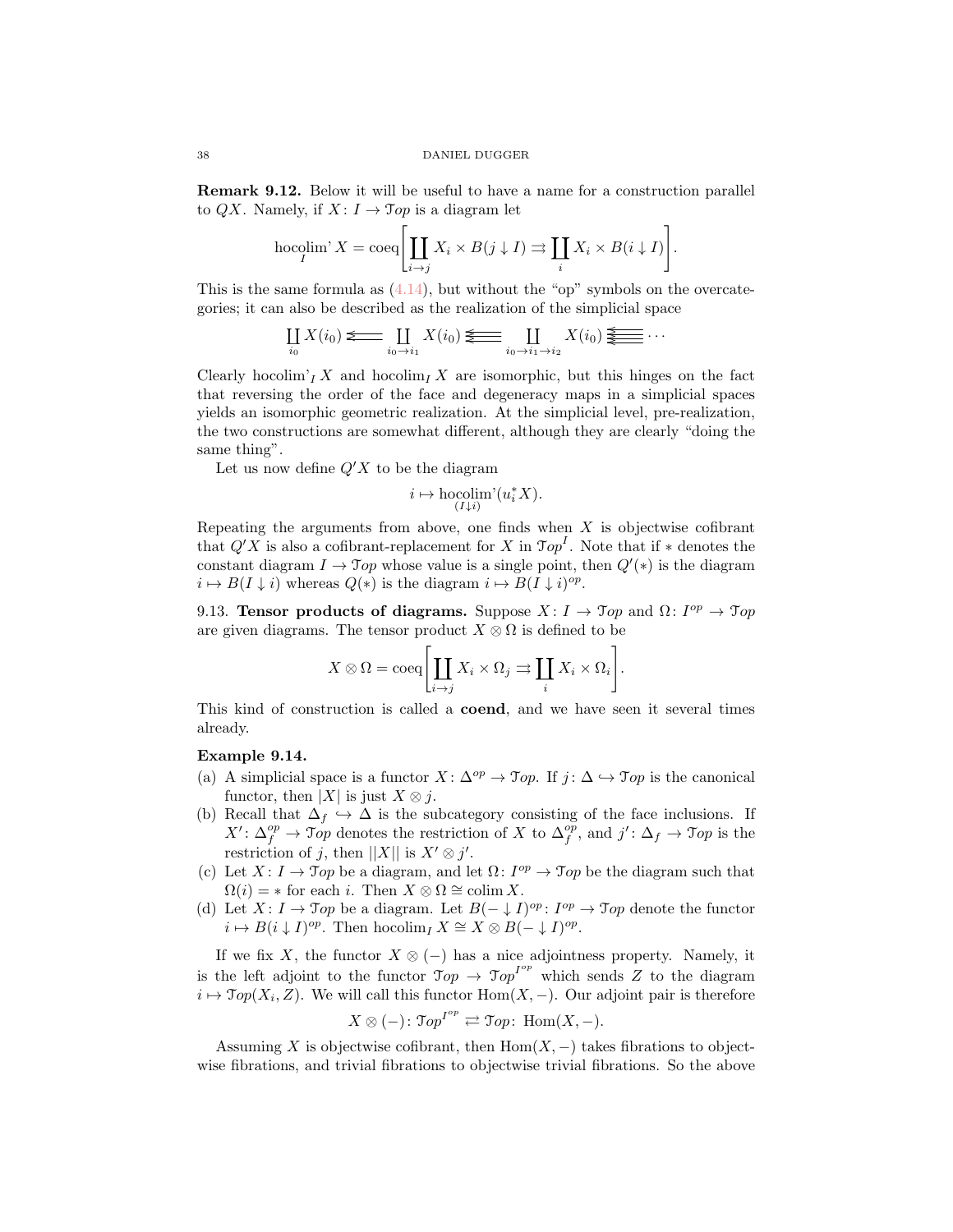is a Quillen pair. One useful consequence is that the left adjoint preserves weak equivalences between cofibrant objects.

Let  $B_I$  denote the  $I^{op}$ -diagram  $i \mapsto B(i \downarrow I)^{op}$ . There is of course a map  $B_I \to *,$ and this is an objectwise weak equivalence because each category  $(i \downarrow I)$  has an initial object and is therefore contractible. What's more,  $B_I$  is actually cofibrant in  $\mathfrak{Top}^{I^{op}}$ . This is because  $B_I$  is none other than the diagram  $Q'(*)$ , where  $*$  denotes the constant  $I^{op}$ -diagram consisting of a point in every spot (see Remark [9.12](#page-37-0) for  $Q'$ ). That is to say, for each  $i \in I$  one has

$$
Q'(*)_i = B(I^{op} \downarrow i) \cong B(i \downarrow I)^{op}.
$$

The second isomorphism is canonical, and so gives an isomorphism of diagrams  $B_I \cong Q'(*)$ . The latter is cofibrant by Proposition [9.11](#page-36-0) (the version that applies to  $Q'$  rather than  $Q$ ).

So now we understand the formula for the homotopy colimit from another perspective: it came from taking a cofibrant approximation to  $*$  in  $\mathcal{T}_{op}^{I^{op}}$ , and then tensoring this with our given diagram. But model category theory now tells us that we could have used any cofibrant approximation to ∗, and we would have gotten something weakly equivalent (since any two cofibrant approximations are weakly equivalent, and  $X \otimes (-)$  preserves weak equivalences between cofibrant objects). This is useful for obtaining other models for homotopy colimits.

Example 9.15. Recall that  $\Delta_f$  denotes the subcategory of  $\Delta$  consisting only of inclusions. Let  $D: \Delta_f \to \mathcal{T}\omega$  denote the diagram  $[n] \mapsto \Delta^n$ , obtained by restricting the canonical diagram  $\Delta \to \mathcal{T}\!op$ . The map  $D \to *$  is obviously an objectwise weak equivalence, and we claim additionally that D is cofibrant in  $\mathfrak{Top}^{\Delta_f}$ . This is easy to see because if  $X \xrightarrow{\sim} Y$  is an objectwise trivial fibration and  $D \to Y$  is a map, then one can inductively product a lifting  $D \to X$ .

So D and  $B_{\Delta_f}$  are both cofibrant replacements for the constant diagram  $*$  in  $\mathfrak{Top}^{\Delta_f}$ . They are therefore weakly equivalent. If  $X: \Delta_f^{op} \to \mathfrak{Top}$  is any objectwise cofibrant diagram then  $X \otimes (-)$  is a left Quillen functor, and so we conclude that  $X \otimes D$  is weakly equivalent to  $X \otimes B_{\Delta_f}$ . That is to say,  $||X||$  is weakly equivalent to hocolim<sub>∆f</sub> X.

This is one way to justify our claim—from way back in Remark [3.6—](#page-10-0)that if  $X \to Y$  is an objectwise weak equivalence between objectwise cofibrant simplicial spaces, then  $||X|| \to ||Y||$  is necessarily a weak equivalence.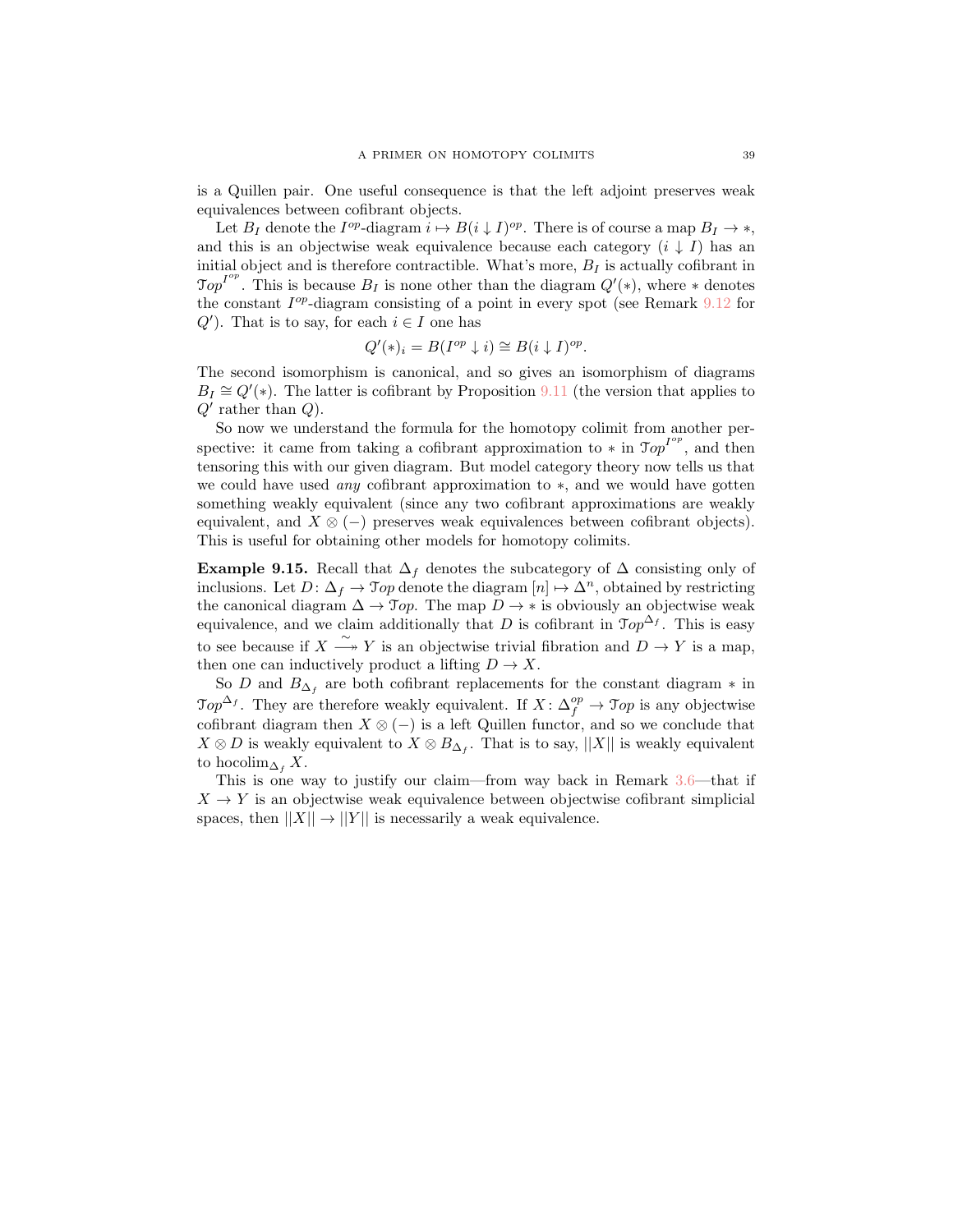### 10. More on changing the indexing category

We discuss relative homotopy colimits (also called homotopy left Kan extensions), and use these to revisit the problem of changing the indexing category. Combining these new ideas with the techniques from the last section, we will be able to give proofs of two results we skipped in Part 1.

10.1. Relative homotopy colimits. Let  $\alpha: I \to J$  be a functor. Denote by  $\alpha^* \colon \mathfrak{I}^{opJ} \to \mathfrak{I}^{opJ}$  the functor sending a diagram  $X \colon J \to \mathfrak{I}^{opJ}$  to the composition  $I \rightarrow J \rightarrow \mathcal{I}$  We call the functor  $\alpha^*$  'restriction along  $\alpha'$ . It has a left adjoint called the **relative colimit** or left Kan extension, denoted  $\text{colim}_{I\rightarrow J}$  or  $\text{colim}_{\alpha}$ . In the case where  $J = *$ , the trivial category, this is the usual colimit functor.

There is a simple formula for  $\text{colim}_{I\rightarrow J}(A)$ , where A is in  $\mathfrak{Top}^I$ . Namely, it is the diagram in  $\mathfrak{I}op^J$  given by

$$
j \mapsto \operatorname*{colim}_{(\alpha \downarrow j)}(u_j^* A)
$$

where  $u_j$ :  $(\alpha \downarrow j) \rightarrow I$  is the forgetful functor. This is a simple exercise using the universal property of colimits.

The adjoint pair

$$
\operatorname{colim}_{I \to J} \colon \mathfrak{T}op^I \xrightarrow{\longrightarrow} \mathfrak{T}op^J \colon \alpha^*
$$

is a Quillen pair, as the right adjoint  $\alpha^*$  clearly preserves fibrations and trivial fibrations. Given  $A: I \rightarrow \mathcal{T}\text{op}$  one defines the **relative homotopy colimit** (or homotopy left Kan extension) to be the J-diagram given by

$$
\operatorname*{hocolim}_{I\rightarrow J}A=\operatorname*{colim}_{I\rightarrow J}QA.
$$

Observe that this is the derived functor of  $\text{colim}_{I\rightarrow J}$ .

We can also give a more explicit description of the relative homotopy colimit:

<span id="page-39-0"></span>**Proposition 10.2.** Fix  $\alpha: I \to J$ . Then for  $A: I \to \mathcal{T}$  op, hocolim<sub> $I \to J$ </sub> A is the J-diagram

$$
j \mapsto \operatornamewithlimits{hocolim}_{(\alpha \downarrow j)}(u_j^*A).
$$

*Proof.* Let  $j$  be an object in  $J$ . Notice that

$$
[\operatornamewithlimits{hocolim}_{I\to J}A]_j=[\operatornamewithlimits{colim}_{I\to J}QA]_j=\operatornamewithlimits{colim}_{(\alpha\downarrow j)}u_j^*(QA)\quad\text{and}\quad \operatornamewithlimits{hocolim}_{(\alpha\downarrow j)}u_j^*A=\operatornamewithlimits{colim}_{(\alpha\downarrow j)}Q(u_j^*A).
$$

So it suffices to prove that  $Q(u_j^*A) = u_j^*(QA)$ . The former is the  $(\alpha \downarrow j)$ -diagram sending

$$
[i,\alpha(i) \to j] \mapsto \operatornamewithlimits{hocolim}_{(\alpha \downarrow j)\downarrow [i,\alpha(i) \to j]} u_j^*A.
$$

One readily checks that the category  $((\alpha \downarrow j) \downarrow [i, \alpha(i) \rightarrow j])$  may be identified with  $(I \downarrow i)$ , and so we are looking at the diagram

$$
[i, \alpha(i) \to j] \mapsto \operatornamewithlimits{hocolim}_{(I\downarrow i)} u_i^* A.
$$

But this is just  $u_j^*(QA)$ , so we are done.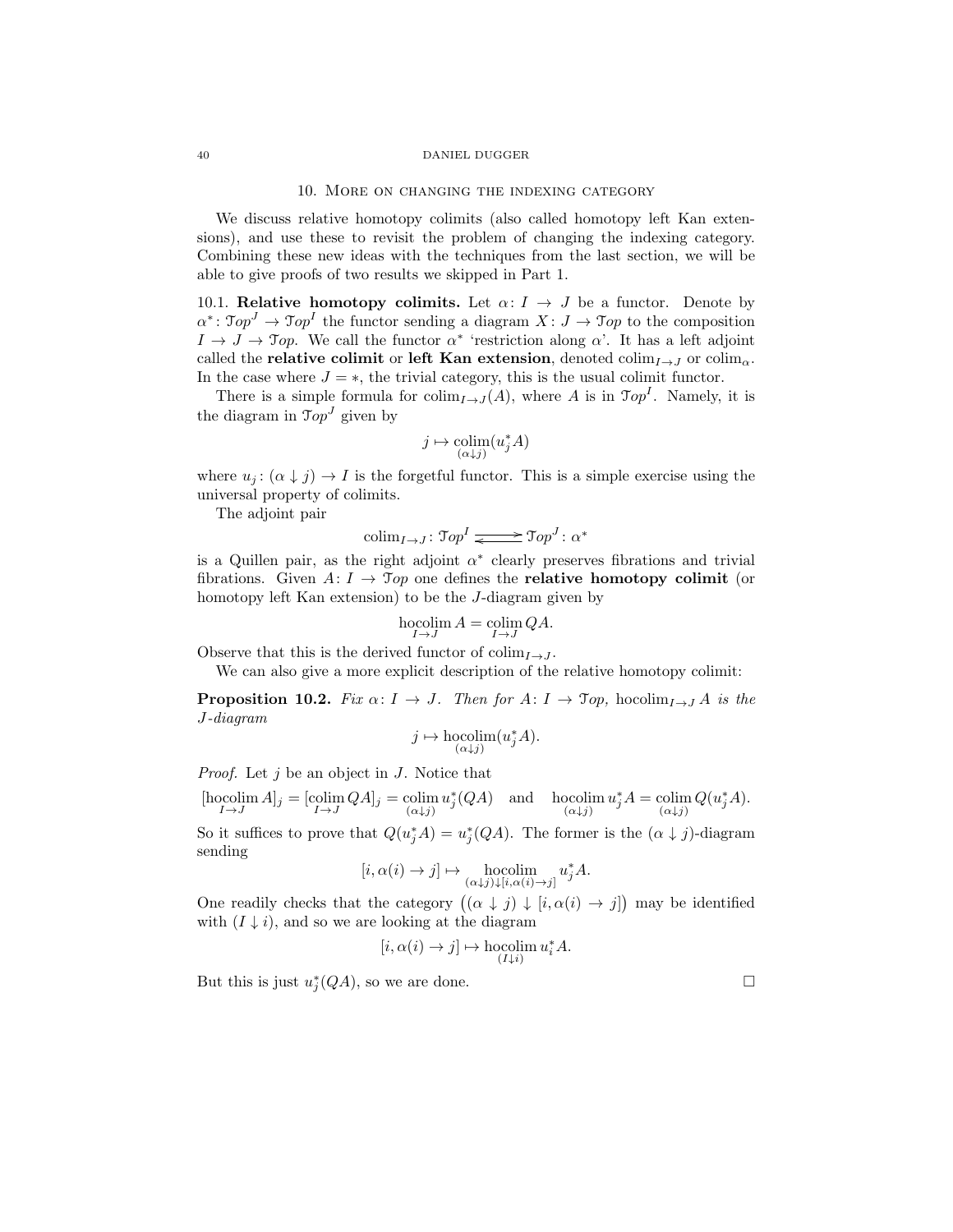10.3. Changing the indexing category. Let  $\alpha: I \to J$  be a functor. Our next goal will be to relate  $h_{\text{o}}$  to relative homotopy colimits; this will then allow us to prove the Cofinality Theorem. Let  $\alpha^{op}$ :  $I^{op} \to J^{op}$  be the associated functor of opposite categories, and let  $B(-\downarrow \alpha)^{op}$  denote the diagram  $J^{op} \to \mathfrak{Top}$ sending  $j \mapsto B(j \downarrow \alpha)^{op}$ .

The following proposition uses the functor  $Q'$  discussed in Remark [9.12.](#page-37-0)

<span id="page-40-0"></span>**Proposition 10.4.** For any  $\alpha: I \rightarrow J$  one has:

- (a)  $B(-\downarrow \alpha)^{op} \cong \operatorname*{colim}_{I^{op}\to J^{op}} Q'(*)$ , where  $*$  is the constant  $I^{op}\text{-}diagram$  whose value is ∗.
- (b)  $B(-\downarrow \alpha)^{op}$  is cofibrant in  $\mathfrak{Top}^{J^{op}}$ .
- (c) For any  $X: I \to \mathcal{M}$ , there is a natural isomorphism hocolim<sub>I</sub>  $X \cong X \otimes_{I^{op}} Q'(*)$ .
- (d) There is a natural isomorphism

$$
X \otimes B(-\downarrow \alpha)^{op} \cong \operatorname{hocolim} \alpha^* X.
$$

Proof. For part (a) we begin by applying Proposition [10.2—](#page-39-0)or more precisely, the analogous result where every hocolim is relaced with hocolim'. This tells us that for every object  $j$  in  $J$ ,

$$
\left[\underset{I^{op}\to J^{op}}{\text{colim}} Q'(\ast)\right]_j \cong \underset{(\alpha^{op}\downarrow j)}{\text{hocolim}}^{\ast} \cong B(\alpha^{op}\downarrow j) = B(j\downarrow \alpha)^{op}.
$$

Part (b) is an immediate consequence of (a), since  $Q'(*)$  is cofibrant in  $\mathfrak{Top}^{I^{op}}$ (see Remark [9.12\)](#page-37-0) and  $\text{colim}_{I^{op}\to J^{op}}$  is a left Quillen functor.

Part (c) is just a restatement of things we have seen before: [\(4.14\)](#page-17-0) says that hocolim<sub>I</sub>  $X \cong X \otimes_{I^{op}} B(-\downarrow I)$ , and  $B(-\downarrow I) \cong Q'(*)$  by Remark [9.12.](#page-37-0)

Finally, part  $(d)$  is an argument with adjunctions. For all spaces  $Z$  we have

$$
\operatorname{Top}\left(X \otimes B(-\downarrow \alpha)^{op}, Z\right) \cong \operatorname{Top}\left(X \otimes \operatorname{colim}_{\alpha^{op}} Q'(*), Z\right)
$$

$$
\cong \operatorname{Top}^{J^{op}}\left(\operatorname{colim}_{\alpha^{op}} Q'(*), \operatorname{Hom}(X, Z)\right)
$$

$$
\cong \operatorname{Top}^{I^{op}}\left(Q'(*), \alpha^* \operatorname{Hom}(X, Z)\right)
$$

$$
= \operatorname{Top}^{I^{op}}\left(Q'(*), \operatorname{Hom}(\alpha^* X, Z)\right)
$$

$$
= \operatorname{Top}(\alpha^* X \otimes Q'(*), Z).
$$

Since these isomorphisms are natural and hold for all spaces  $Z$ , it follows that

$$
X \otimes B(-\downarrow \alpha)^{op} \cong \alpha^* X \otimes Q'(*).
$$

But by (c) the object on the right is precisely hocolim<sub>I</sub>  $\alpha^* X$ .

Remark 10.5. Note that in part (a) we could also have written

$$
B(-\downarrow\alpha)^{op} \cong \underset{I^{op}\to J^{op}}{\text{hocolim}}^*.
$$

10.6. Proof of the cofinality theorem. We can now give two of the proofs we skipped over in Part 1.

*Proof of Theorem [6.7.](#page-25-0)* First note that if  $\alpha: I \to J$  is a functor then there is a map of  $J^{op}$ -diagrams

$$
B(-\downarrow\alpha)^{op}\to B(-\downarrow J)^{op}.
$$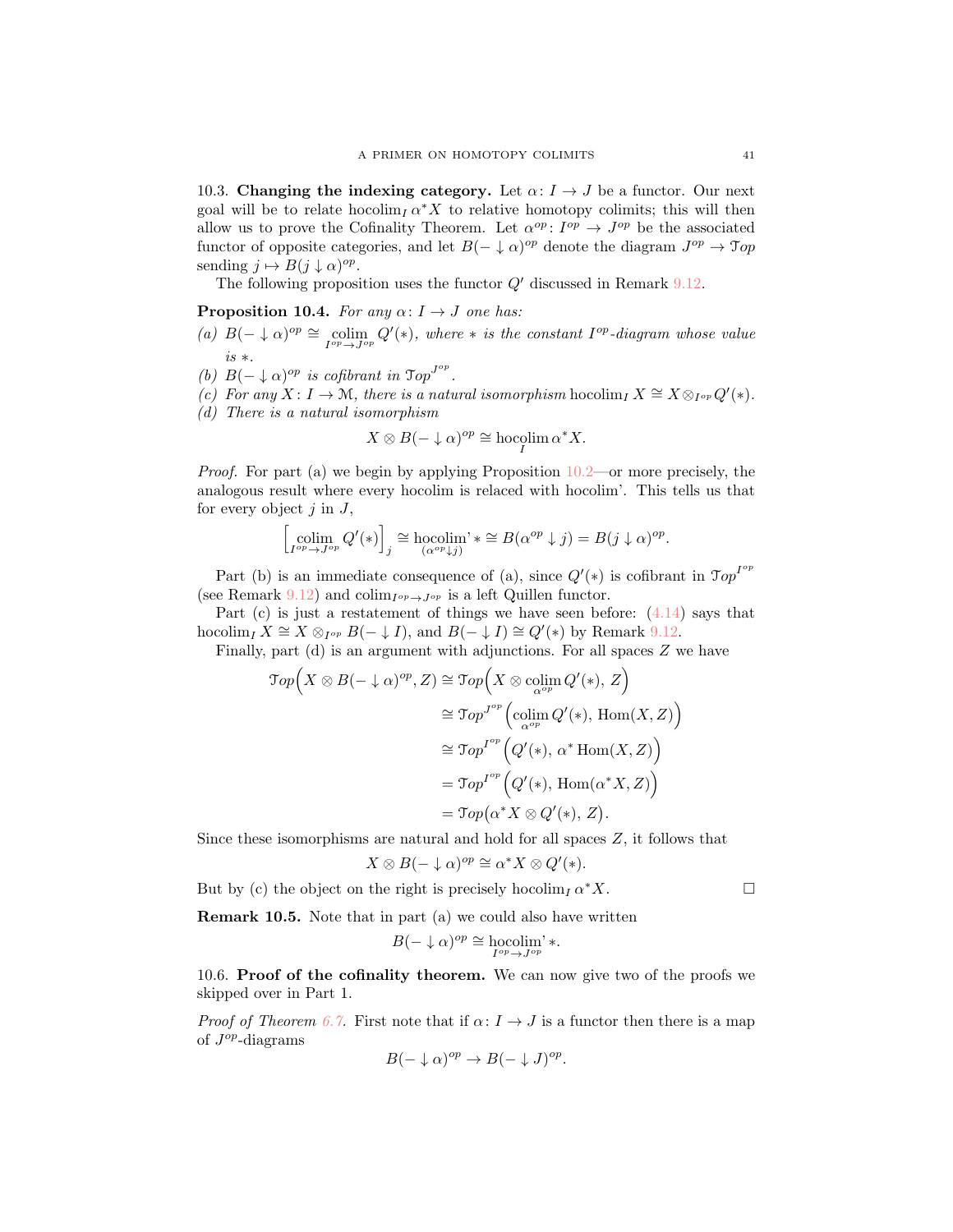So for any diagram  $X: J \to \mathcal{T}_{op}$  there is an induced map

$$
X \otimes B(-\downarrow \alpha)^{op} \to X \otimes B(-\downarrow J)^{op}.
$$

The right object is hocolim<sub>J</sub> X, and by Proposition [10.4\(](#page-40-0)d) the left object is hocolim<sub>I</sub>  $\alpha^* X$ . One checks that the above is the natural map hocolim<sub>I</sub>  $\alpha^* X \rightarrow$ hocolim<sub>J</sub> X.

Suppose now that  $\alpha: I \to J$  is homotopy terminal. This means that for all objects j in J, the space  $B(j \downarrow \alpha)$  is contractible. So the map of  $J^{op}$ -diagrams

$$
B(-\downarrow\alpha)^{op}\to B(-\downarrow J)^{op}
$$

is an objectwise weak equivalence, since both diagrams are objectwise contractible. As  $X \otimes (-)$  is a left Quillen functor, it necessarily preserves weak equivalences between cofibrant objects. So

$$
X \otimes B(-\downarrow \alpha)^{op} \to X \otimes B(-\downarrow J)^{op}
$$

is a weak equivalence of spaces, which is what we wanted.  $\square$ 

*Proof of Theorem [6.9.](#page-26-0)* Recall that  $\alpha: I \to J$ ,  $X: J \to \mathcal{T}op$ , and we assume that for each object  $j$  in  $J$  the composite

(10.7) 
$$
\operatorname*{hocolim}_{(\alpha\downarrow j)} u_j^* X \to \operatorname*{colim}_{(\alpha\downarrow j)} u_j^* X \to X_j
$$

is a weak equivalence. Consider the two adjoint pairs

<span id="page-41-0"></span>
$$
\mathfrak{Top}^I \xrightarrow[\alpha^*]{\text{colim}_{\alpha}} \mathfrak{Top}^J \xrightarrow[\alpha^*]{\text{colim}} \mathfrak{Top}.
$$

The composite of the right adjoints is the constant diagram functor, so the composite of the left adjoints is the colimit functor.

Start by observing that there is a natural diagram



The two diagonal maps are familiar, and are both objectwise equivalences. At a particular object i in I, the horizontal morphism  $\phi$  is the evident map

$$
\operatorname*{hocolim}_{(I\downarrow i)} u_i^*(\alpha^* X) \to \operatorname*{hocolim}_{(J\downarrow \alpha(i))} u_{\alpha(i)}^* X
$$

(induced by  $\alpha$ ). Note that  $\phi$  must also be an objectwise weak equivalence, since the other two maps in the triangle are so.

Apply colim<sub>α</sub> to the above triangle to get



Consider the composite

$$
\operatornamewithlimits{colim}_\alpha Q(\alpha^*X)\to \operatornamewithlimits{colim}_\alpha(\alpha^*X)\to X.
$$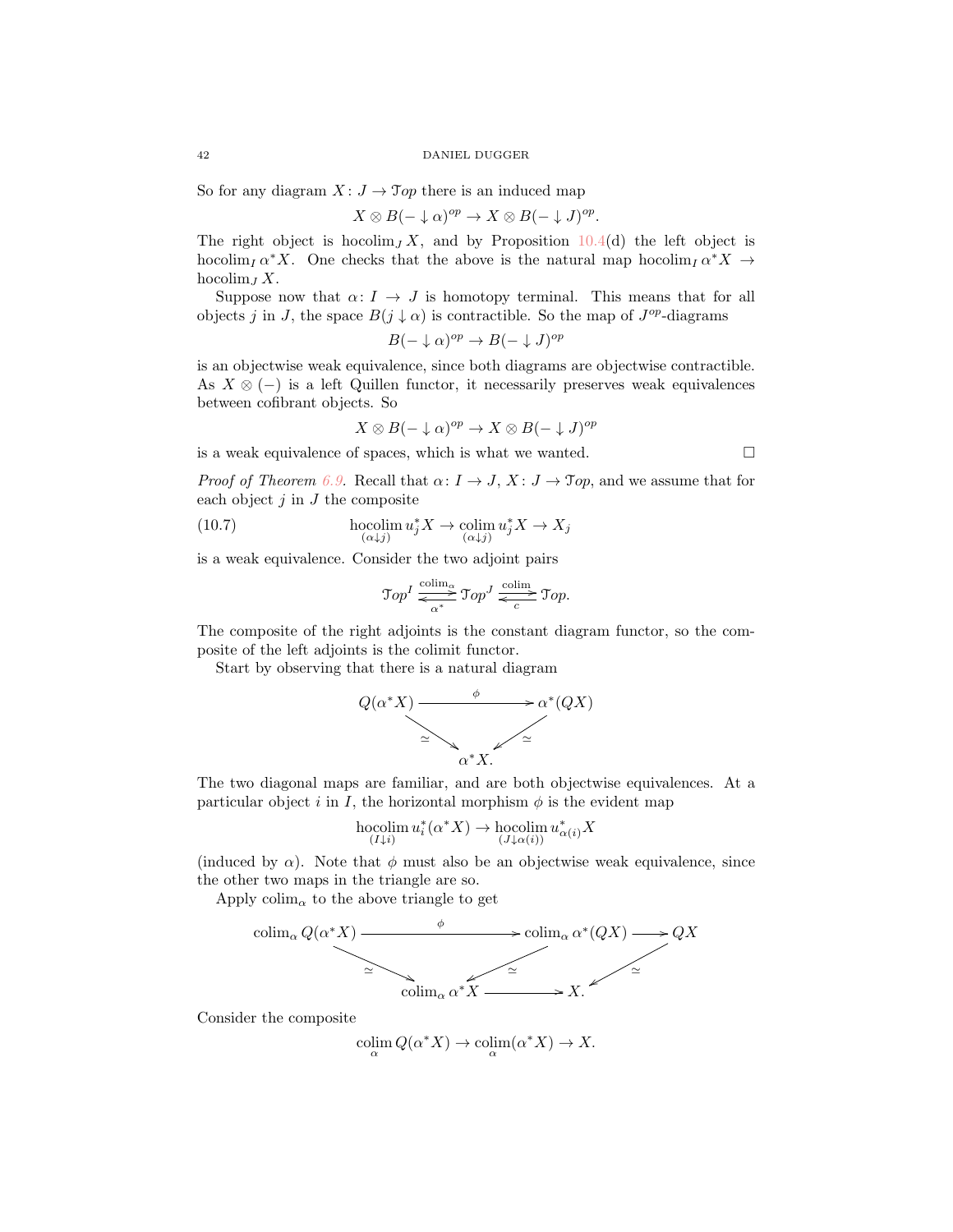This is a map of  $J$ -diagrams, and in spot  $j$  it is precisely the map from  $(10.7)$ . So our hypothesis is precisely that this map is an objectwise weak equivalence. It then follows from the above diagram that

(10.8) 
$$
\underset{\alpha}{\text{colim}} Q(\alpha^* X) \to QX
$$

is also an objectwise weak equivalence.

The diagram  $Q(\alpha^* X)$  is cofibrant in  $\mathfrak{I} op^I$ , by Proposition [9.11.](#page-36-0) So colim<sub>α</sub>  $Q(\alpha^* X)$ is cofibrant in  $\mathfrak{Top}^J$ , as colim<sub> $\alpha$ </sub> is a left Quillen functor. Therefore [\(10.8\)](#page-42-0) is an objectwise weak equivalence between cofibrant diagrams. Applying  $\text{colim}_J$  to this yields

<span id="page-42-0"></span>
$$
\operatornamewithlimits{hocolim}_{I}\alpha^*X\to\operatornamewithlimits{hocolim}_{J}X,
$$

where on the left side we are using that  $\text{colim}_J \circ \text{colim}_\alpha = \text{colim}_I$ . Since left Quillen functors preserve weak equivalences between cofibrant objects, this map is a weak equivalence and we are done.  $\hfill \square$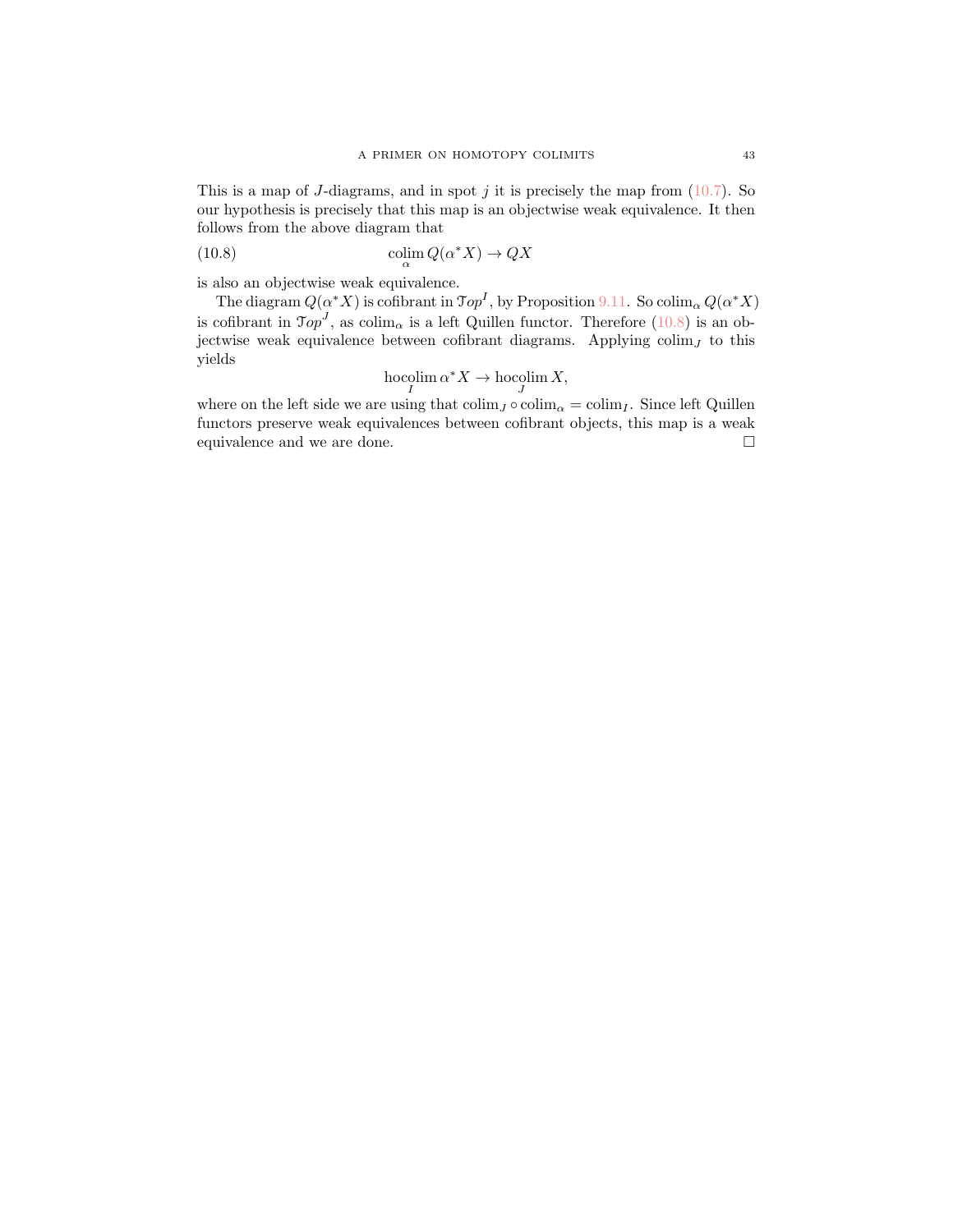### 11. The two-sided bar construction

The material in this section is from the beautiful paper  $[HV]$ . We will see that there is a single construction which unifies almost everything we have talked about so far. Using this, one obtains very slick proofs of most of the main theorems.

11.1. Basic definitions. Let M be a simplicial model category (see Section [8.2\)](#page-31-0).

The reader is free to assume  $\mathcal{M} = \mathcal{T}\text{op}$ , but we have reason for the extra generality. Let I be a small category and let  $X: I \to \mathcal{M}$  and  $W: I^{op} \to \mathcal{M}$ . Define  $B_{\bullet}(W, I, X)$  to be the simplicial object

<span id="page-43-0"></span>(11.2) 
$$
[n] \mapsto \coprod_{i_0 \leftarrow i_1 \leftarrow \cdots \leftarrow i_n} W(i_0) \times X(i_n).
$$

The face map  $d_j$  corresponds to 'covering up  $i_j$ ', with two provisos. In  $d_n: B_n(W, I, X) \to B_{n-1}(W, I, X)$  one must use the map  $X(i_n) \to X(i_{n-1}),$ whereas in  $d_0$  one must use the map  $W(i_0) \to W(i_1)$ . The degeneracies correspond to insertion of identity maps, as we are used to. The simplicial object  $B_{\bullet}(W, I, X)$ is called the two-sided bar construction.

**Example 11.3.** For the case  $W = *$  (the constant diagram) one has  $B_{\bullet}(*, I, X) =$  $srep(X)$ . We can also regard X as a functor  $(I^{op})^{op} \to \mathcal{M}$  and thereby consider the object  $B_{\bullet}(X, I^{op}, *)$ . This is not srep(X) but rather the *other* simplicial replacement that was defined in Remark [4.2.](#page-15-0)

**Remark 11.4.** Note that if S is a set and  $X \in \mathcal{M}$  then the notation  $S \times X$  makes sense: it means the coproduct of copies of X, one for each element  $s \in S$ . Given a map of sets  $S \to T$  and a map  $X \to Y$  in M, there are natural maps  $S \times X \to T \times X$ and  $S \times X \to S \times Y$ . Using this observation, the construction  $B_{\bullet}(W, I, X)$  makes sense if  $X: I \to \mathcal{M}$  and  $W: I^{op} \to \mathcal{S}et$ , or if  $X: I \to \mathcal{S}et$  and  $W: I^{op} \to \mathcal{M}$ . It even makes sense if  $X: I \to \mathcal{S}et$  and  $W: I^{op} \to \mathcal{S}et$ , in which case it produces a simplicial set.

The two-sided bar construction also makes sense if  $X: I \to \mathcal{M}, Y: I^{op} \to s\mathcal{S}et$ , and we replace  $\times$  with  $\otimes$  in the definition (this is the tensor that is part of the simplicial structure on M). We will still write  $B_{\bullet}(W, I, X)$  in this case, as it should always be clear from context what exactly is meant by this notation.

# Example 11.5.  $B_{\bullet}(*, I, *)$  is the nerve of  $I^{op}$ .

Assume again that  $X: I \to \mathcal{M}$  and  $W: I^{op} \to \mathcal{M}$ , but keep in mind that all of our remarks apply to other settings as well. Let  $B(W, I, X) = |B_{\bullet}(W, I, X)|$ . Note that one has a natural map

$$
B(W, I, X) \to \text{coeq}\bigg[B_1(W, I, X) \Rightarrow B_0(W, I, X)\bigg] = W \otimes_I X
$$

(see Section [9.13](#page-37-1) for the tensor product). One thinks of  $B(W, I, X)$  as a fattened up version of the tensor product; or sometimes as the 'homotopy tensor product'. Note that if  $f: X \to X'$  and  $g: W \to W'$  are maps of diagrams then there are induced maps

$$
B(W, I, X) \to B(W', I, X) \quad \text{and} \quad B(W, I, X) \to B(W, I, X').
$$

We would like to claim that if f and g are weak equivalences then both these maps are also weak equivalences, but this requires some additional assumptions.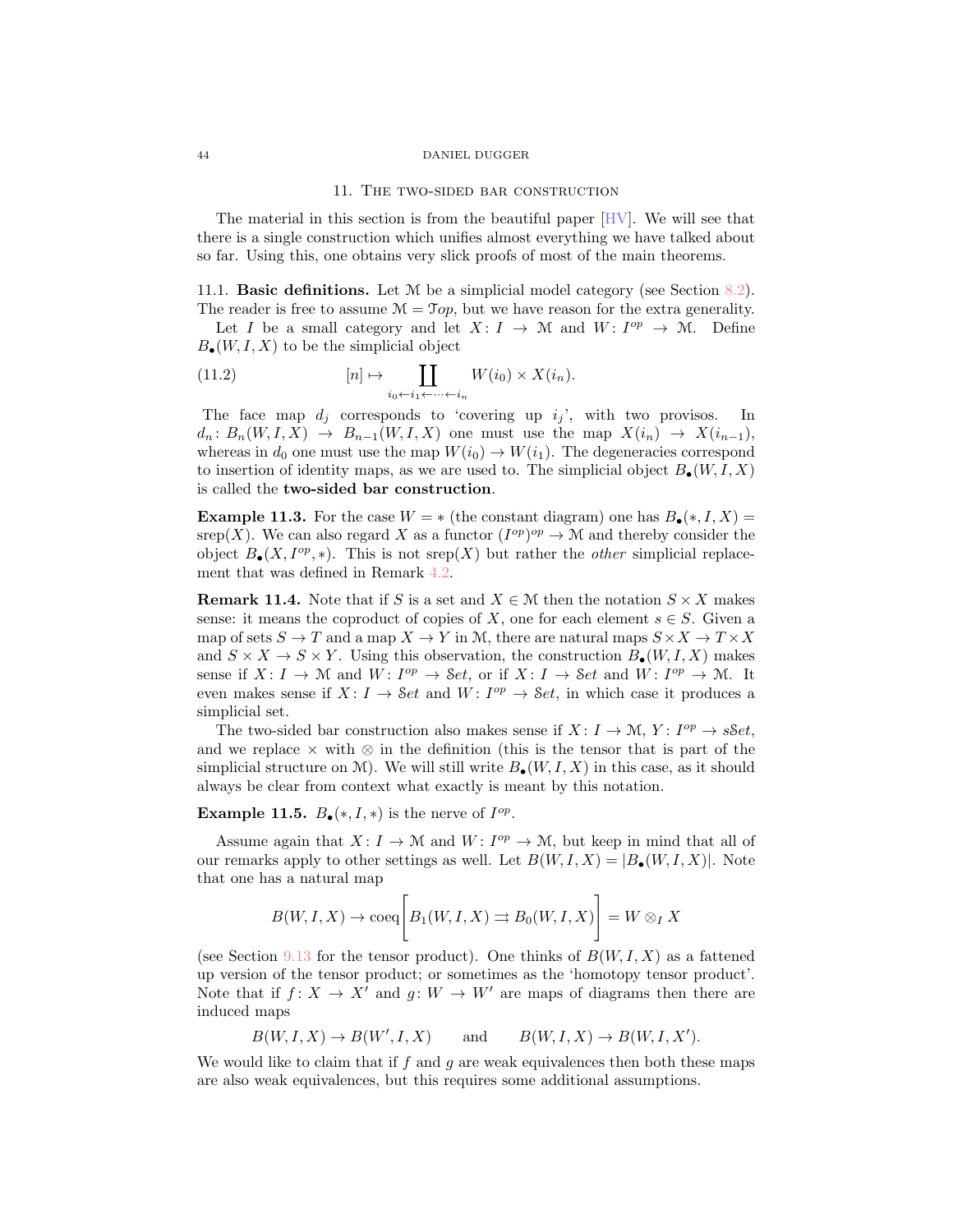**Proposition 11.6.** Suppose that for any cofibrant object  $Z$  in  $M$ , the functor  $(-) \times Z$  preserves weak equivalences between cofibrant objects. Then for any objectwise weak equivalences  $f: X \to X'$  and  $g: W \to W'$  between objectwise-cofibrant diagrams, the two maps  $B(W, I, X) \to B(W', I, X)$  and  $B(W, I, X) \to B(W, I, X')$ are weak equivalences.

*Proof.* The main step is to check that if  $W$  and  $X$  are objectwise-cofibrant diagrams then  $B_{\bullet}(W, I, X)$  is a Reedy cofibrant simplicial object. This is true for basically the same reason as in the case of the simplicial replacement: the nth latching object sits inside  $B_n(W, I, X)$  as a summand of the coproduct. However, there is one extra hitch: we need to know that the summands  $W(a) \times X(b)$  of these coproducts are themselves cofibrant. This is taken care of by the hypothesis on M.

Once the Reedy cofibrancy is established, the result follows immediately from Theorem [3.5.](#page-9-0)

As explained in  $[HV]$ , it is useful to think of the theory of diagrams as being a generalization of the theory of modules. One should think of a diagram  $X: I \to \mathcal{M}$ as a left I-module, and a diagram  $W: I^{op} \to \mathcal{M}$  as a right I-module. This is particularly satisfying if the objects of M are sets with extra structure: for an  $x \in X(i)$  and a map  $f: i \to j$ , write f.x for the image of x under  $X(i) \to X(j)$ ; for  $w \in W(j)$  write w.f for the image of w under  $W(j) \to W(i)$ .

If I is a small category then write Mod−I for the category of right I-modules, i.e. the category of functors  $I^{op} \to \mathcal{M}$ . Likewise, write  $I-\mathcal{M}od$  for the category of left I-modules, i.e. the category of functors  $I \to \mathcal{M}$ . Note that we are leaving out M from the notation, though it should be understood from context.

If I and J are small categories, then an  $\mathbf{I} - \mathbf{J}$  bimodule is a diagram  $I \times J^{op} \to$ M. If W is an  $I - J$  bimodule and X is a  $J - K$  bimodule, then by  $B(W, J, X)$  we mean the  $I - K$  bimodule defined as

$$
(i,k)\mapsto B(W_i,J,X_k).
$$

Here  $W_i$  is the  $J^{op}\text{-diagram } j \mapsto W(i, j)$ , and  $X_k$  is the J-diagram  $j \mapsto X(j, k)$ . Note that the construction of  $B(W, J, X)$  makes sense even if the target of X is Set, or if the target of  $W$  is  $Set$ .

Example 11.7. If I is a category then for each  $i \in I$  we obtain a left I-module  $I(i, -)$  and a right I-module  $I(-, i)$ . These are free modules, in the following sense. For any object  $Z \in \mathcal{M}$ , consider the right I-module  $I(-, i) \otimes Z$  sending  $j \mapsto I(j, i) \otimes Z$ . Then for any right *I*-module X there is a bijection

(11.8) 
$$
\text{Hom}_{\text{Mod-}I}(I(-,i) \otimes Z, X) \cong \text{Hom}_{\mathcal{M}}(Z, X_i)
$$

obtained by restricting to the canonical copy of  $Z$  in the *i*th spot of the diagram. Similarly, there are bijections

<span id="page-44-0"></span>
$$
\operatorname{Hom}_{I-\mathcal{M}od}(I(i,-)\otimes Z,W)\cong \operatorname{Hom}_{\mathcal{M}}(Z,W_i)
$$

for each left I-module W.

An easy adjointness argument now shows that there are natural isomorphisms  $I(-,i) \otimes_I W \cong W_i$  and  $\overline{X} \otimes I(i, -) \cong X_i$ . For example, the former follows from the fact that for any object  $U$  in  $M$  we have the natural bijections

$$
\text{Hom}_{\mathcal{M}}(I(-,i) \otimes W, U) \cong \text{Hom}_{\mathcal{M}od-I}(I(-,i), \text{Hom}(W, U)) \cong \text{Hom}(W, U)_i
$$
  

$$
\cong \text{Hom}_{\mathcal{M}}(W_i, U).
$$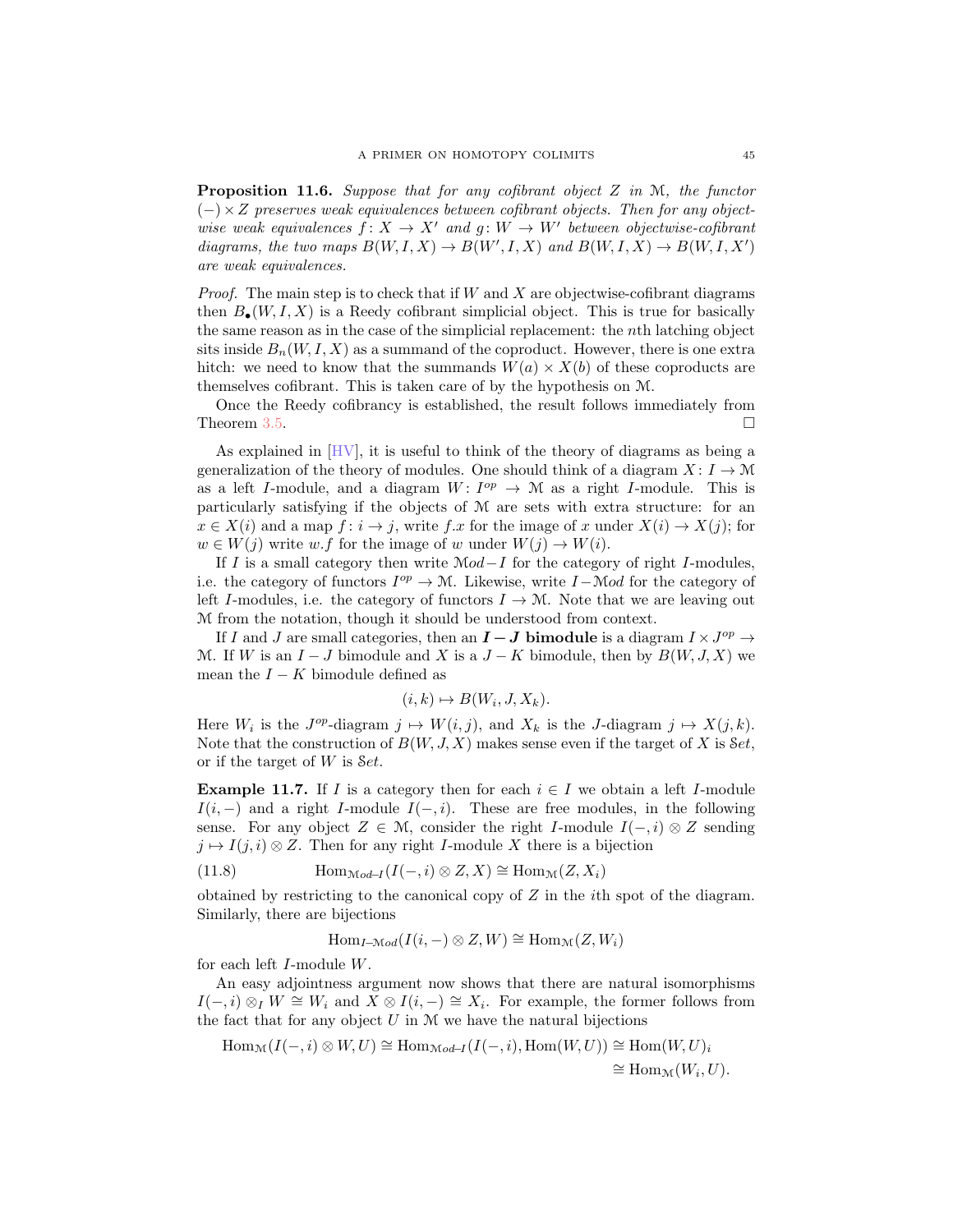Note that at the second stage Mod−I refers to the category of right I-modules with values in Set, and the second isomorphism is an instance of  $(11.8)$  where  $Z = *$ .

**Example 11.9.** Putting the left and right modules  $I(j, -)$  and  $I(-, i)$  together, we have an  $I - I$  bimodule given by the functor  $I \times I^{op} \to \mathcal{S}et$  sending  $(i, j) \mapsto I(j, i)$ . We will call this functor  $I$ , by abuse. The switching in the order of i and j is annoying, but seems unavoidable; the problem is that the notation in mathematics always wants to be right to left, so that to talk about maps from a to b we should really write "Hom $(b, a)$ "; but we don't.

By the above observations, for any left  $I$ -module  $X$  (that is to say, for any diagram  $X: I \to \mathcal{M}$ ) we get a left I-module  $B(I, I, X)$ . Notice that the I in the first slot refers to the bimodule from the preceeding paragraph, whereas the  $I$  in the second slot is the category. Similarly, for any right  $I$ -module  $W$  we get another right I-module  $B(W, I, I)$ . We will see in a moment that these are precisely the diagrams  $QX$  and  $Q'W$  defined in Section [9.](#page-33-0)

**Exercise 11.10.** If  $X: I \to \mathcal{S}et$ , then  $B_{\bullet}(I, I, X)$  is an *I*-diagram of simplicial sets. Check that  $B_{\bullet}(I, I, *)$  is the diagram  $i \mapsto N(I \downarrow i)^{op}$ . Similarly, check that  $B_{\bullet}(*, I, I)$  is the diagram  $i \mapsto N(i \downarrow I)^{op}$ .

<span id="page-45-1"></span>**Exercise 11.11.** Let  $\alpha: I \to J$  be a functor. There there is a functor  $J \times I^{op} \to \mathcal{S}et$ given by  $(j, i) \mapsto J(\alpha(i), j)$ . This is really obtained by starting with the  $J - J$ bimodule J and restricting the right action along  $\alpha$ . We will still call this bimodule J, but now regard it as a  $J - I$  bimodule.

Check that  $B_{\bullet}(J, I, *)$  is the left J-module given by  $j \mapsto N(\alpha \downarrow j)^{op}$ . Similarly,  $B_{\bullet}(*, I, J)$  is the right J-module given by  $j \mapsto N(j \downarrow \alpha)^{op}$ .

<span id="page-45-2"></span>**Exercise 11.12.** Let  $\alpha: I \to J$  be a functor. For any right I-module X, the tensor product  $X \otimes_I J$  is a right J-module. Make sense of this and prove that  $X \otimes_I J = \operatorname{colim}_{\alpha^{op}} X.$ 

11.13. Main properties and applications. The central result of  $[HV]$  is the following:

<span id="page-45-0"></span>**Theorem 11.14.** Let I, J, K, and L be small categories. Suppose given an  $I - J$ bimodule X, a  $J - K$  bimodule Y, and a  $K - L$  bimodule Z. Then there is a canonical isomorphism

$$
B(X, J, Y) \otimes_K Z \cong B(X, J, Y \otimes_K Z)
$$

of  $I - L$  bimodules.

Similarly, if W is an  $H-I$  bimodule then there is a canonical isomorphism

$$
W \otimes_I B(X, J, Y) \cong B(W \otimes_I X, J, Y)
$$

of  $H - K$  bimodules.

Remark 11.15. The above theorem has an open-ended interpretation, as we have not specified the target categories for the bimodules  $X, Y$ , and  $Z$ . For instance,  $X$ and Y could take their values in Set and Z could take its values in M; or X and Z could take their values in  $Set$  and Y could take its values in  $M$ ; or all three functors could take their values in  $Set$ . The isomorphism of the theorem is valid in all these cases.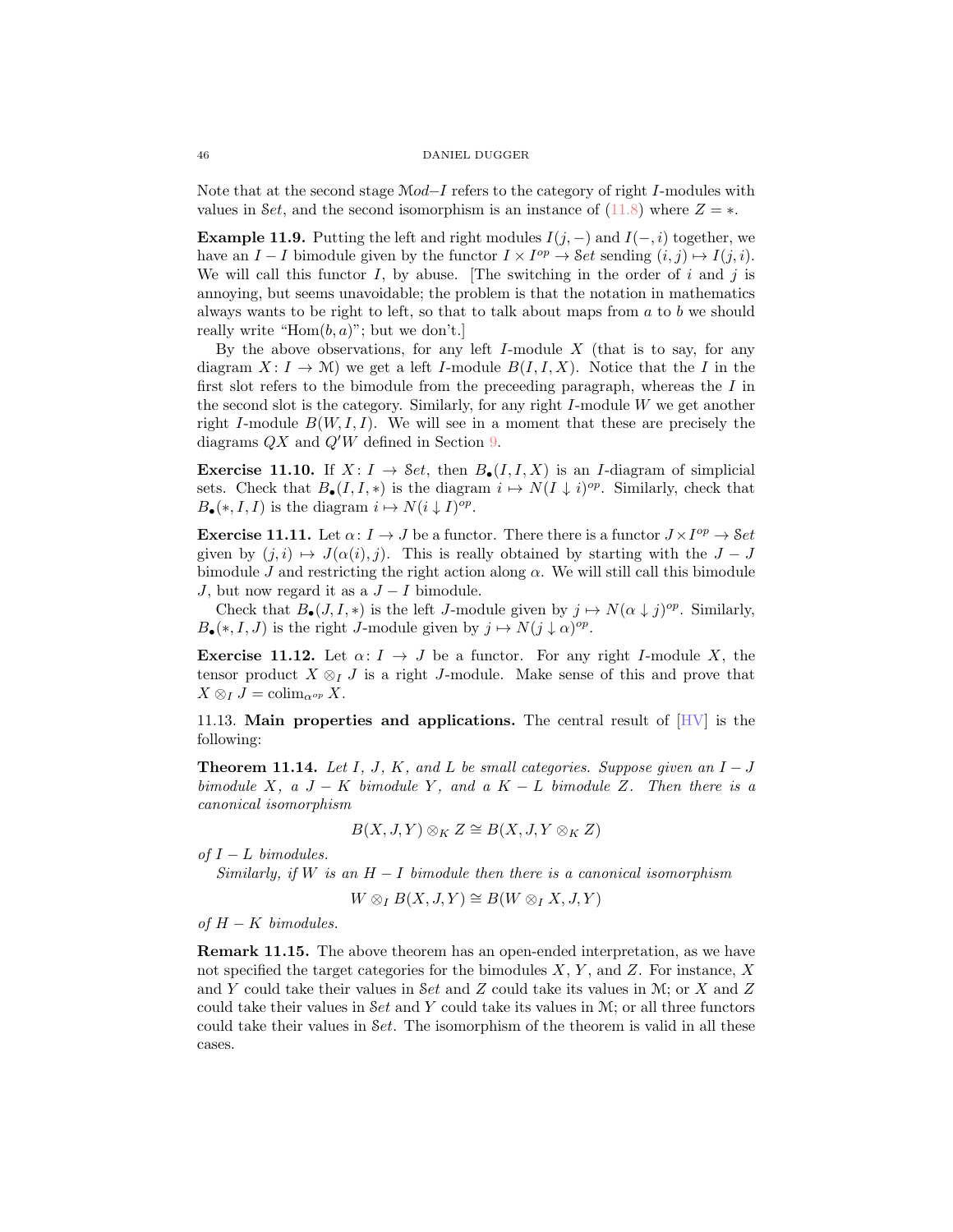The proof of Theorem [11.14](#page-45-0) is a simple exercise in adjoint functors. We will give it at the end of the section. What we will do now is point out that the theorem allows one to give very slick proofs of many of our results about homotopy colimits.

**Example 11.16** (The two formulas for hocolim). Recall that if  $X: I \rightarrow \mathcal{T}op$  then  $B(*, I, X) = |\text{srep}(X)| = \text{hocolim}_{I} X.$  By Theorem [11.14](#page-45-0) we can also write

$$
B(*,I,X)\cong B(*,I,I\otimes_I X)\cong B(*,I,I)\otimes_I X.
$$

But  $B(*, I, I)$  is the diagram  $i \mapsto N(i \downarrow I)^{op}$ , and so the right-most object is the formula from  $(4.14)$ . This seems to be the slickest proof that the two formulas for hocolim  $X$  are isomorphic.

**Example 11.17** (The diagrams QX). Let  $X: I \to \mathcal{M}$  and consider the left Imodule  $B(I, I, X)$ . This is the diagram

$$
i \mapsto B(I(-,i),I,X) = B(I(-,i),I,I) \otimes_I X.
$$

But it is easy to check that  $B_{\bullet}(I(-, i), I, I) = B_{\bullet}(*, I \downarrow i, I)$ . So we are really looking at the diagram

$$
i\mapsto B(*,I\downarrow i,I)\otimes_I X=B(*,I\downarrow i,X)=\operatornamewithlimits{hocolim}_{I\downarrow i}u_i^*X.
$$

Therefore  $B(I, I, X)$  is the *I*-diagram  $QX$  defined in Section [9.](#page-33-0)

Recall that we have a natural map of *I*-diagrams  $B(I, I, X) \to I \otimes_I X = X$ . This is our map  $QX \to X$ . Finally, note that one has

$$
\operatornamewithlimits{colim}_I QX = \operatornamewithlimits{colim}_I B(I,I,X) = \ast \otimes_I B(I,I,X) \cong B(\ast,I,X) \cong \operatornamewithlimits{hocolim}_I X.
$$

This gives a very elegant proof of Corollary [9.8](#page-35-1) that doesn't go through Proposition [9.7.](#page-35-2)

**Example 11.18** (The diagrams  $Q'X$ ). We again start with  $X: I \to \mathcal{M}$ , but now we regard X as a right  $I^{op}$ -module. It is easy to see that  $B_{\bullet}(X, I^{op}, *)$  is the 'other' simplicial replacement for X considered in Remark [4.2;](#page-15-0) and so  $B(X, I^{op}, *)$  is what we called hocolim'  $X$  in Remark [9.12.](#page-37-0)

The object  $B(X, I^{op}, I^{op})$  is a right  $I^{op}$ -module, or equivalently a left I-module; in other words, it is a diagram  $I \rightarrow \mathcal{M}$ . An analysis similar to the one in the previous example shows that this is precisely the diagram  $Q'X$  defined in [\(9.12\)](#page-37-0).

Just as in the previous example, we find that

$$
\operatornamewithlimits{colim}_I Q'X=B(X,I^{op},I^{op})\otimes_I\ast\cong B(X,I^{op},\ast)=\operatornamewithlimits{hocolim}_I X.
$$

**Example 11.19** (Changing the indexing category). Suppose  $\alpha: I \rightarrow J$  is a functor and  $X: J \to M$ . Then we can write

$$
\operatorname*{hocolim}_I \alpha^* X = B(*, I, X) \cong B(*, I, J \otimes_J X) \cong B(*, I, J) \otimes_J X.
$$

Note that the natural map hocolim<sub>I</sub>  $\alpha^* X \to \text{hocolim}_J X$  is the map

$$
\alpha_*\colon B(*,I,J)\otimes_J X\to B(*,J,J)\otimes_J X.
$$

Observe that  $B(*, I, J)$  is the  $J^{op}$ -diagram given by  $j \mapsto N(j \downarrow \alpha)^{op}$  (see Exam-ple [11.11\)](#page-45-1). So the above formula for hocolim<sub>I</sub>  $\alpha^* X$  recovers Proposition [10.4\(](#page-40-0)d).

We can also recover the other parts of Proposition [10.4.](#page-40-0) For instance, let us consider part (a). For any diagram  $X: I \to \mathcal{M}$ , we have already remarked that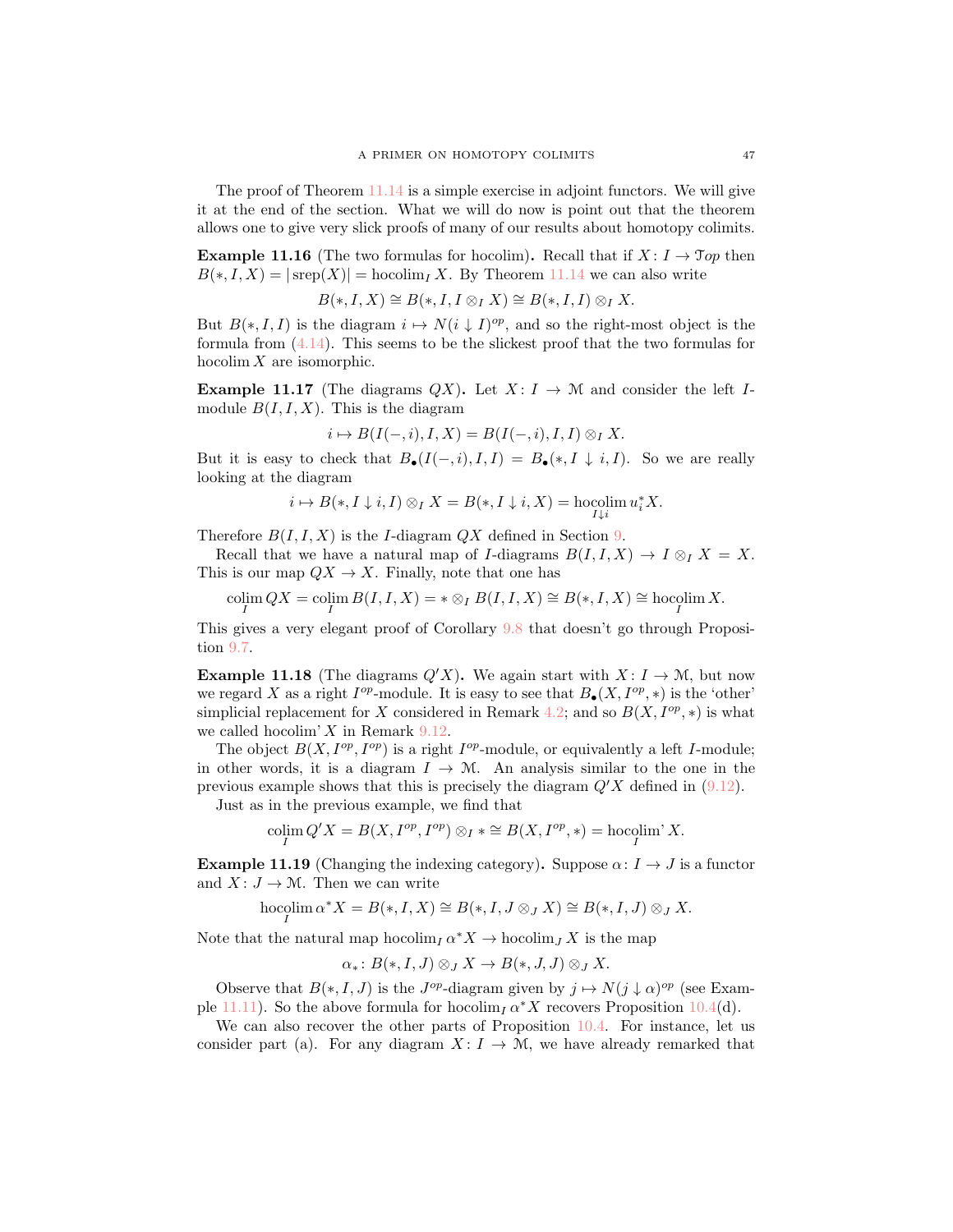$Q'X = B(X, I^{op}, I^{op})$ . So if we want to apply Q' to the constant  $I^{op}$ -diagram whose value is a point, then we have

$$
Q'(*) = B(*, I, I).
$$

It follows that

$$
\operatorname*{colim}_{I^{op}\to J^{op}} Q'(*) = Q'(*) \otimes_I J = B(*, I, I) \otimes_I J = B(*, I, I \otimes_I J) = B(*, I, J),
$$

where in the first equality we are using Exercise [11.12.](#page-45-2) But we have already remarked that  $B(*, I, J)$  is the  $J^{op}$ -diagram  $j \mapsto N(j \downarrow \alpha)^{op}$ , so this proves Proposition  $10.4(a)$  $10.4(a)$ .

This completes our examples. Hopefully they demonstrate the power of learning to manipulate the two-sided bar construction. After proving just a few basic results, many significant corollaries come along almost for free.

For ease of future reference, we now summarize the relations between the twosided bar construction and other objects considered in this paper. In the following,  $I \to J$  is a map of small categories and X is a diagram  $I \to \mathcal{M}$ .

$$
B(*,I,*) = B I^{op}
$$
  
\n
$$
B(I,I,X) = QX = B(I,I,I) \otimes_I X
$$
  
\n
$$
B(X,I^{op},I^{op}) = Q'X = X \otimes_{I^{op}} B(I^{op},I^{op},I^{op})
$$
  
\n
$$
B_{\bullet}(*,I,X) = \text{srep}(X)
$$
  
\n
$$
B(*,I,X) = \text{hocolim } X = B(*,I,I) \otimes_I X
$$
  
\n
$$
B(J,I,X) = \text{hocolim } X = B(J,I,I) \otimes_I X
$$
  
\n
$$
B(X,I^{op},*) = \text{hocolim }_I' X = X \otimes_{I^{op}} B(I^{op},I^{op},*)
$$
  
\n
$$
B(X,I^{op},J^{op}) = \text{hocolim }_{I \to J'}' X = X \otimes_{I^{op}} B(I^{op},I^{op},J^{op})
$$

11.20. Proof of the Hollender-Vogt theorem. We have one last thing to wrap up before closing this section:

Proof of Theorem [11.14.](#page-45-0) ???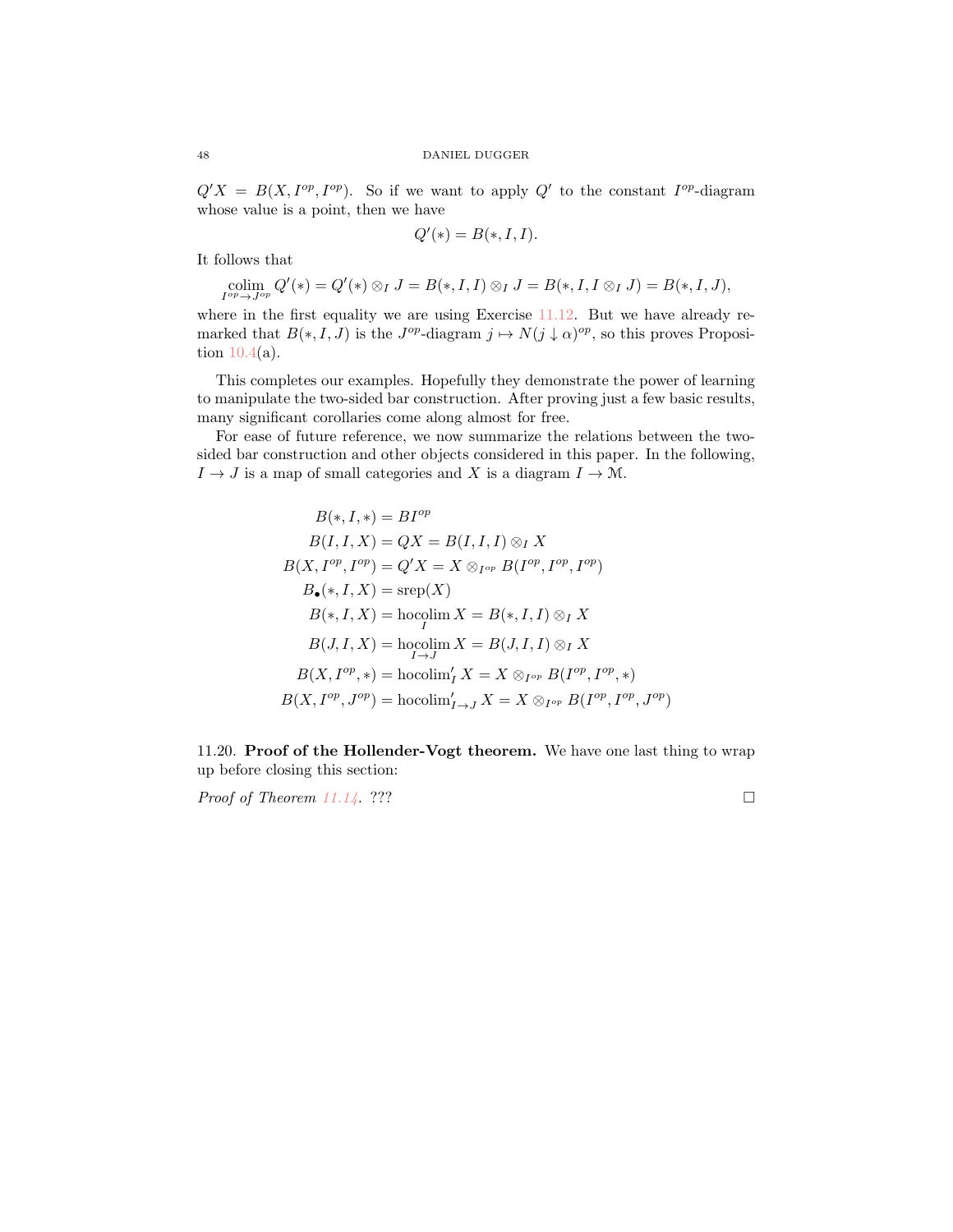## 12. Function spaces and the two-sided cobar construction

This section is a companion to the last one. We saw that the two-sided bar construction is a homotopical version of the tensor product of diagrams. Dually, there is a two-sided "cobar construction" that serves as a homotopical version of the function space between two diagrams.

As in the last section, fix a simplicial model category  $\mathcal M$ . Let I be a small category, and let  $X$  and  $Y$  be left I-modules with values in  $M$ . One defines the function space from  $X$  to  $Y$  to be

$$
F_I(X,Y) = \mathbf{eq}\bigg(\prod_i \mathrm{Map}(X(i), Y(i)) \rightrightarrows \prod_{i \to j} \mathrm{Map}(X(i), Y(j))\bigg).
$$

Note that this is a simplicial set.

If X is an  $I - K$  bimodule, then the natural extension of this definition gives a left K-module  $F_I(X, Y)$  (taking values in sSet). Likewise, if Y is an  $I - L$  bimodule then  $F_I(X, Y)$  is a right L-module.

<span id="page-48-0"></span>**Proposition 12.1.** Let I and K be small categories. Let Z be a left K-module,  $X$  an  $I - K$  bimodule, and Y a left I-module. Then there are natural adjunction isomorphisms

(a) Hom<sub>K-Mod</sub>
$$
(Z, F_I(X, Y)) \cong Hom_{I-Mod}(X \otimes_K Z, Y)
$$
, and  
(b)  $F_K(Z, F_I(X, Y)) \cong F_I(X \otimes_K Z, Y)$ .

*Proof.* An easy argument, left to the reader.  $\square$ 

**Remark 12.2.** Recall that if  $I$  is a small category we have the  $I-I$  bimodule  $i, j \mapsto I(j, i)$ , and this is also denoted by the symbol I. If i is an object of I, an easy adjointness argument using Proposition [12.1\(](#page-48-0)a) and the fact that  $I(i, -) \otimes_I Y \cong Y_i$ shows that  $F_I(I(i, -), Y) \cong Y_i$ . This isomorphism is natural in i, and so can be interpreted as an isomorphism of left I-modules

$$
(12.3) \t\t\t F_I(I,Y) \cong Y,
$$

where the left I-module structure on  $F_I(I, Y)$  is induced by the right I-module structure on I.

Just as the tensor product  $(-)\otimes_I (-)$  can be expanded to a homotopical version  $B(-, I, -)$ , its adjoint  $F<sub>I</sub>(-, -)$  also has a homotopical version which we denote  $\Omega_I(X, Y)$ . We define  $\Omega_I^{\bullet}(X, Y)$  to be the cosimplicial object

<span id="page-48-2"></span>
$$
[n] \mapsto \prod_{i_0 \to i_1 \to \cdots \to i_n} \text{Map}(X(i_0), Y(i_n)),
$$

with the evident coface and codegeneracy operators, and we define  $\Omega_I(X, Y) =$ Tot  $\Omega_I^{\bullet}(X,Y)$ . Note that there is a natural map  $F_I(X,Y) \to \Omega_I(X,Y)$ .

Recall that we have seen the construction  $\Omega_I^{\bullet}(X,Y)$  before, in Section [9.5](#page-34-0) when we discussed homotopy coherent maps between diagrams. For  $X, Y: I \rightarrow \mathcal{T}\!op$  we defined hc(X, Y) to be the underlying set of  $\Omega_I(X, Y)$ .

The following results are dual versions of Theorem [11.14:](#page-45-0)

<span id="page-48-1"></span>**Theorem 12.4.** Let I and K be small categories. Let Z be a left K-module, let X be an I-K bimodule, and let Y be a left I-module. **Hypothesis on** M? There are natural isomorphisms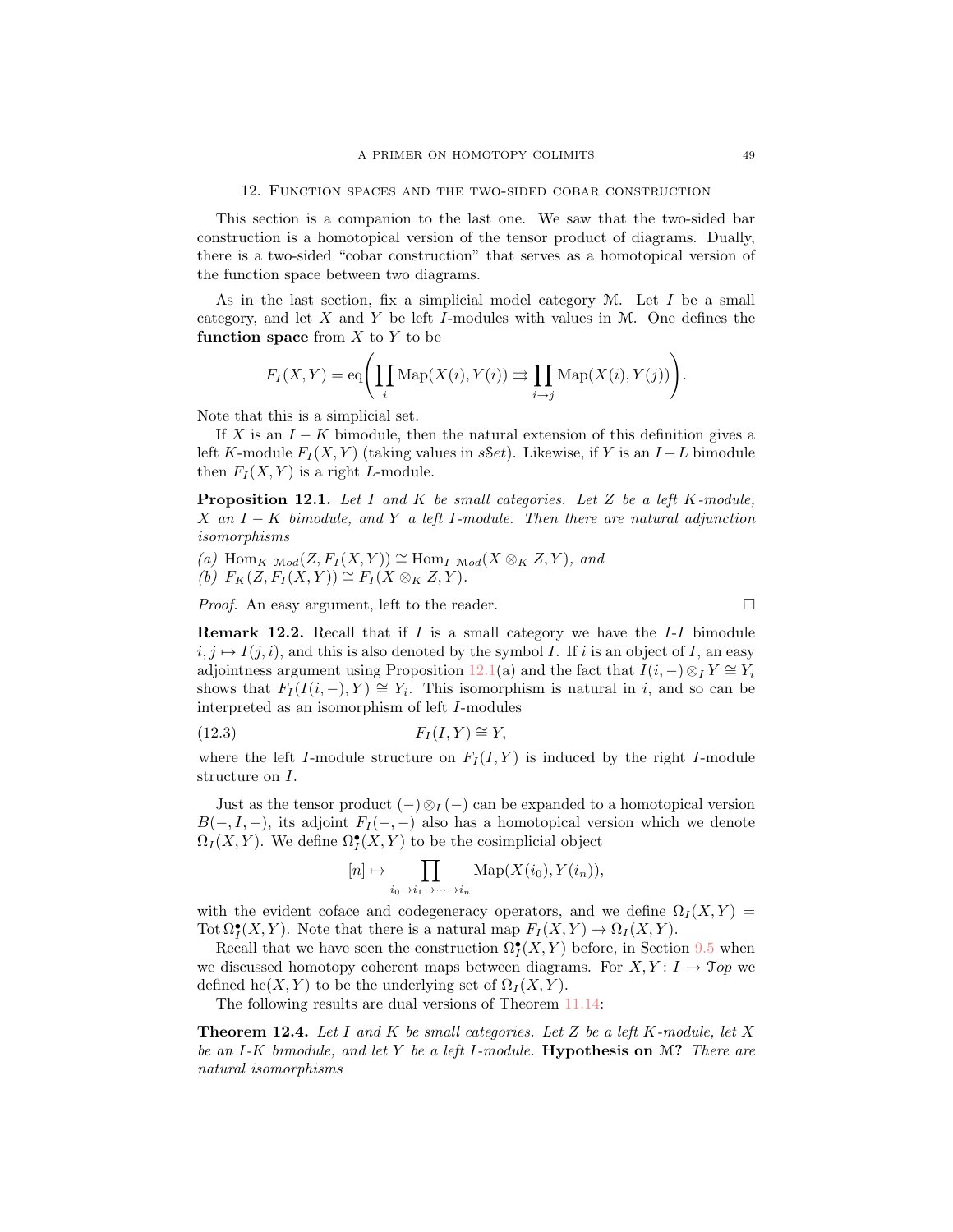(a)  $F_K(Z, \Omega_I(X, Y)) \cong \Omega_I(X \otimes_K Z, Y),$ (b)  $\Omega_K(Z, F_I(X, Y)) \cong F_I(B(X, K, Z), Y)$ , and (c)  $\Omega_K(Z, \Omega_I(X, Y)) \cong \Omega_I(B(X, K, Z), Y)$ .

*Proof.* ???

To demonstrate the power of this machinery we give a very quick proof of a result we encountered back in Section [9.5:](#page-34-0)

Alternate Proof of Proposition [9.7.](#page-35-2) Recall that  $X, Y: I \rightarrow \mathcal{T}\!op$  are two diagrams. Observe that the set  $\mathfrak{Top}^I(X,Y)$  is just the underlying set of  $F_I(X,Y)$ . We simply write

$$
F_I(QX,Y) = F_I(B(I,I,X),Y) = \Omega_I(X,F_I(I,Y)) = \Omega_I(X,Y).
$$

The second equality is by Theorem  $12.4(b)$  $12.4(b)$ , and the third equality uses  $(12.3)$ . Taking underlying sets gives us  $\mathcal{T}op^{I}(QX,Y) = hc(X,Y)$ , as desired.

Notice that  $\Omega_I^{\bullet}(*, Y) = \text{crep}(Y)$  and  $\Omega_I(*, Y) = \text{holim } Y$ . As further practice with the machinery we will develop the dual of the construction  $X \mapsto QX$ . To this end, if Y is a left I-module define  $RY = \Omega_I(I, Y)$ . This is also a left I-module, and it comes with a natural map

$$
Y = F_I(I, Y) \to \Omega_I(I, Y) = RY.
$$

Note that

$$
\lim_{I} RY = F_{I}(*, RY) = F_{I}(*, \Omega_{I}(I, Y)) = \Omega_{I}(I \otimes_{I} * , Y) = \Omega_{I}(*, Y) = \text{holim } Y.
$$

We claim that the natural map  $Y \to RY$  is an objectwise weak equivalence. This is simply because for every object  $i$  in  $I$  the co-augmented cosimplicial space

$$
Y_i \longrightarrow \prod_{i_0} \text{Map}(I(i, i_0), Y_{i_0}) \longrightarrow \prod_{i_0 \to i_1} \text{Map}(I(i, i_0), Y_{i_1}) \longrightarrow \cdots
$$

has a contracting homotopy. To write this down, notice that in level  $n$  we have the product, indexed over all strings  $i \to i_0 \to \cdots \to i_n$ , of  $Y_{i_n}$ . It is convenient, though not technically correct, so imagine the set-theoretic situation and write such an element as a tuple  $(s_{[i \to i_0 \to \cdots \to i_n]} \in Y_{i_n})$ . The contraction (i.e., the extra codegeneracy) sends such a tuple to the assignment

$$
[i \to i_0 \to \cdots \to i_{n-1}] \to s_{[i \to i \to i_0 \to \cdots \to i_{n-1}]}
$$

where of course the map  $i \rightarrow i$  is the identity.

Remark 12.5. There is another way to see the above contracting homotopy. Let  $ob(I)$  be the category with the same objects as I, but where the only maps are the identities. There is a forgetful functor  $U: \mathfrak{I}^{op} \to \mathfrak{I}^{op}^{op(I)}$ , and this has both a left and right adjoint. The right adjoint  $G$  may be readily checked to be the map that sends  $W \in \mathfrak{Top}^{\mathrm{ob}(I)}$  to the diagram

$$
i \mapsto \prod_{i \to i_0} W_{i_0}.
$$

The adjoint pair  $(U, G)$  allows us to write down the (coaugmented) cosimplicial object

$$
Y \longrightarrow GU(Y) \Longrightarrow GUGU(Y) \Longrightarrow \cdots
$$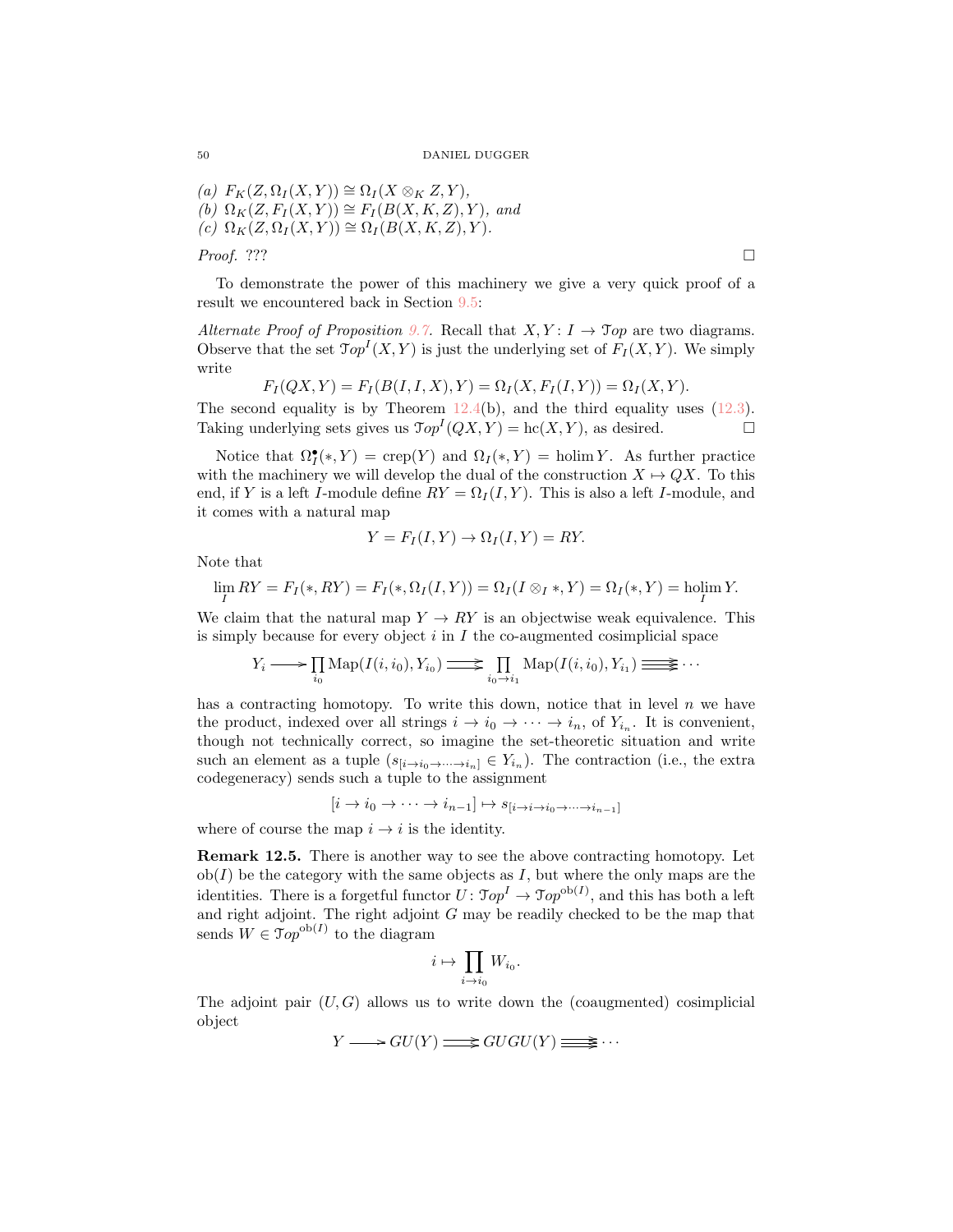We leave the reader to check that Tot of this cosimplicial object is precisely  $RY$ . Applying U everywhere, we pick up a contracting homotopy by the dual of the situ-ation in Exercise [3.15.](#page-12-0) This shows that  $Y \to RY$  is an objectwise weak equivalence.

By analogy with what we saw for  $QX$ , one would expect  $RY$  to be a fibrant replacement for Y in the model category  $\mathcal{M}^I$  and for our conclusion to be that holim<sub>I</sub> (−) is the derived functor of  $\lim_{I}$  (−). This does not quite fit with what we have done so far, though. Notice that the adjoint functors

$$
c\colon \mathcal{M} \mathop{\longrightarrow}\limits^{\textstyle\longrightarrow} \mathcal{M}^I\colon\lim
$$

are not usally Quillen functors. For example, the constant functor  $c$  need not preserve cofibrant objects; likewise, the right adjoint lim typically doesn't preserve fibrations or trivial fibrations.

The trouble here is that the model category structure on  $\mathcal{M}^I$  that was the right one to use for the colimit story is not the right one to use for the limit story. We will talk more about this in the next section  $(???)$ .

12.6. Relative limits and homotopy limits. Let  $\alpha: I \to J$  be a functor between small categories. The restriction functor  $\alpha^*: \mathcal{M}^J \to \mathcal{M}^I$  has a left adjoint that we have used before (the relative colimit), but it also has a right adjoint. Write  $\lim_{\alpha}$ or  $\lim_{I\to J}$  for this right adjoint. If  $X: I \to \mathcal{M}$  then this right adjoint is given by

$$
\left[\lim_{I \to J} X\right]_j = \lim_{(j \downarrow \alpha)} u_j^* X
$$

for each object  $j$  in  $J$ .

Another formula for the relative limit is

$$
\lim_{I \to J} X = F_I(J, X)
$$

where  $J$  is the usual  $J-J$  bimodule, regarded as an  $I-J$  bimodule via restriction along  $\alpha$ . We can see this through the adjunctions

$$
J\text{-}\mathcal{M}od(A,F_I(J,X))\cong I\text{-}\mathcal{M}od(J\otimes_J A,X)\cong I\text{-}\mathcal{M}od(\alpha^*A,X)\cong J\text{-}\mathcal{M}od(A,\lim_{I\to J}X)
$$

where we have used  $J \otimes_J A = A$  (but it equals  $\alpha^* A$  when we restrict and think of it as a left I-module).

We define the relative homotopy limit via

$$
\underset{I \to J}{\text{holim}} X = \underset{I \to J}{\text{lim}} (RX) = F_I(J, \Omega_I(I, X)) = \Omega_I(I \otimes_I J, X) = \Omega_I(J, X).
$$

12.7. Wrap-up. We close by listing relations between the cobar construction  $\Omega$  and other things we have considered in this paper. Here  $I \rightarrow J$  is a functor between small categories, and  $Y: I \to \mathcal{M}$  is a diagram.

$$
\Omega_I^{\bullet}(*, Y) = \text{crep}(Y)
$$

$$
\Omega_I(*, Y) = \text{holim } Y
$$

$$
\Omega_I(X, Y) = \text{hc}(X, Y)
$$

$$
\Omega_I(I, Y) = RY
$$

$$
\Omega_I(J, Y) = \text{holim } Y.
$$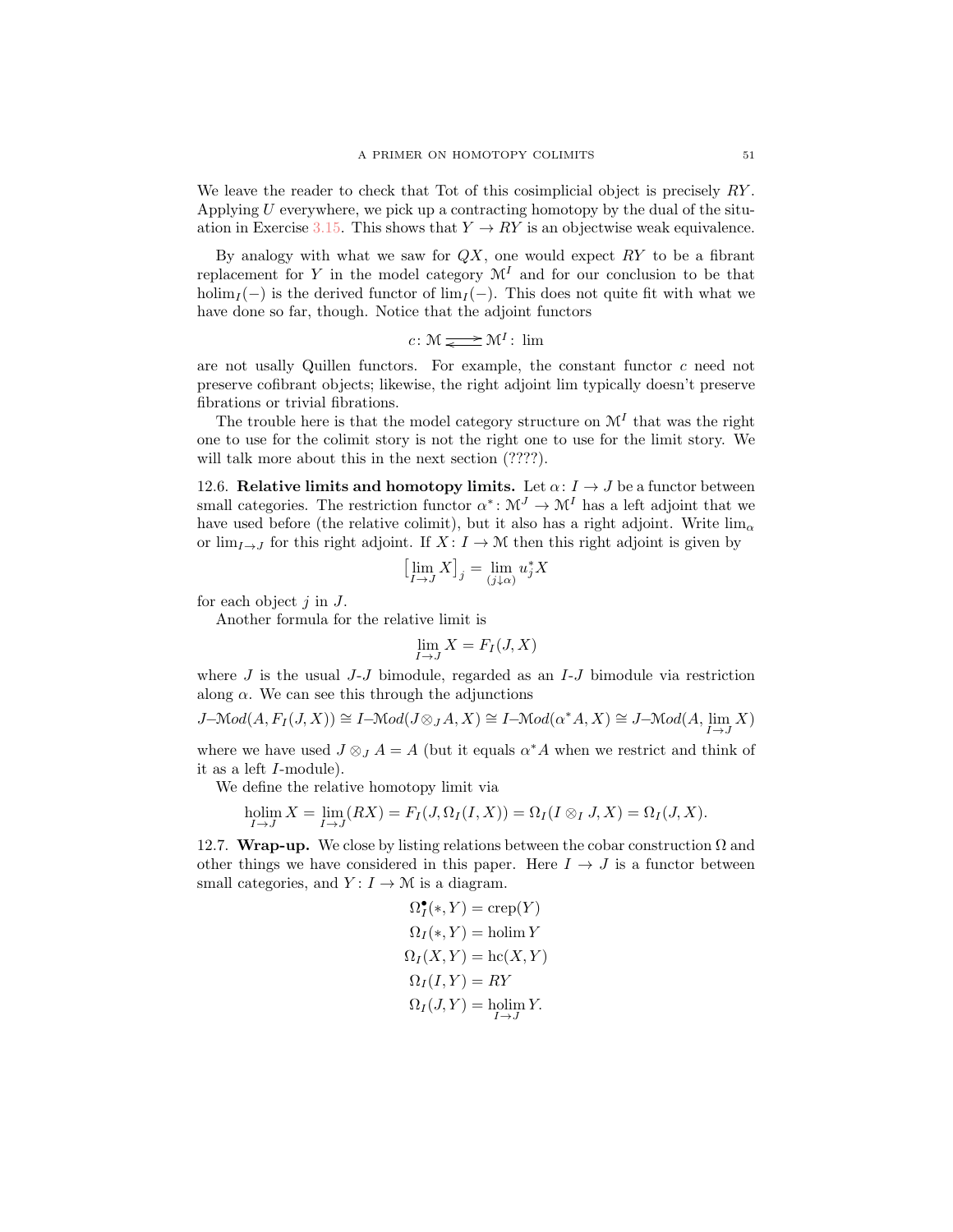## Part 3. The homotopy theory of diagrams

Let I be a small category and consider the category of diagrams  $\mathfrak{I}op^{I}$ . A map of diagrams  $X \to Y$  is defined to be an objectwise weak equivalence if  $X_i \to Y$  $Y_i$  is a weak equivalence for every i in I. Two diagrams are said to be weakly equivalent if they can be connected by a (possibly very long) zig-zag of objectwise weak equivalences. The homotopy category of diagrams, denoted  $\mathcal{H}o(\mathcal{T}\mathit{op}^I)$ , is the localization of  $\mathfrak{I}op^{I}$  with respect to these objectwise weak equivalences. (In general, there are set-theoretic problems in forming such localizations: they can be handled by adopting the axioms of Grothendieck universes if necessary, but they can also be handled by showing that  $\mathfrak{I}op^{I}$  has a model category structure with the aforementioned weak equivalences.)

In general, when  $M$  is a model category then  $\mathcal{H}o(\mathcal{M})$  only encodes a fraction of the homotopical information in  $M$ . Dwyer and Kan showed that for any two objects X and Y in M one can associate a *homotopical mapping space*  $\text{Map}(X, Y)$ (a simplicial set defined up to weak equivalence), where  $\pi_0$  of this mapping space is  $\mathfrak{H}\mathfrak{o}(\mathfrak{M})(X,Y)$ . Appropriate models of these mapping spaces can even be bundled together to give a simplicially enriched category. It gradually became clear that it was somehow this simplicially enriched category, rather than the model category structure, that contained the truly homotopical information from M. Dwyer and Kan gave a construction of this category that only depended on M and the class of weak equivalences, making it clear that the classes of cofibrations and fibrations were not essential—rather, they are just tools to help get at the homotopical information. Kan often advocated for the perspective that a "homotopy theory" was really just a pair  $(C, W)$  consisting of a category C and a subclass W of the morphisms (the "weak equivalences"); but in practice one often accesses this homotopy theory via a model category structure (Kan likened it to accesing a manifold via a choice of coordinate system).

In the last several sections we have already found ourselves working with the homotopy theory of diagrams. We gave ourselves a certain model category structure on  $\mathfrak{Top}^I$  and observed that colim:  $\mathfrak{Top}^I \rightleftarrows \mathfrak{Top}$ : c was a Quillen pair (where c is the constant diagram functor), leading to an adjunction

$$
\mathbb{L}\,\text{colim}\colon \mathfrak{H}\text{o}(\mathfrak{I}\text{op}^I)\rightleftarrows \mathfrak{H}\text{o}(\mathfrak{I}\text{op})\colon \mathbb{R}\text{c}
$$

(note that Rc really is just the evident 'constant diagram' functor). We saw that our hocolim functor was just a particular model for the left derived functor  $\mathbb{L}$  colim, and we began to understand that by "homotopy colimit" one should really mean any model for that derived functor. We also saw the bar and cobar constructions, which can also be interpreted as models for derived functors. For example, if  $X$  is in  $\mathfrak{Top}^I$  then  $B(X, I, -)$  is a model for the derived functor of  $X \otimes (-) \colon \mathfrak{Top}^{I^{op}} \to \mathfrak{Top}$ .

In the next few sections we want to...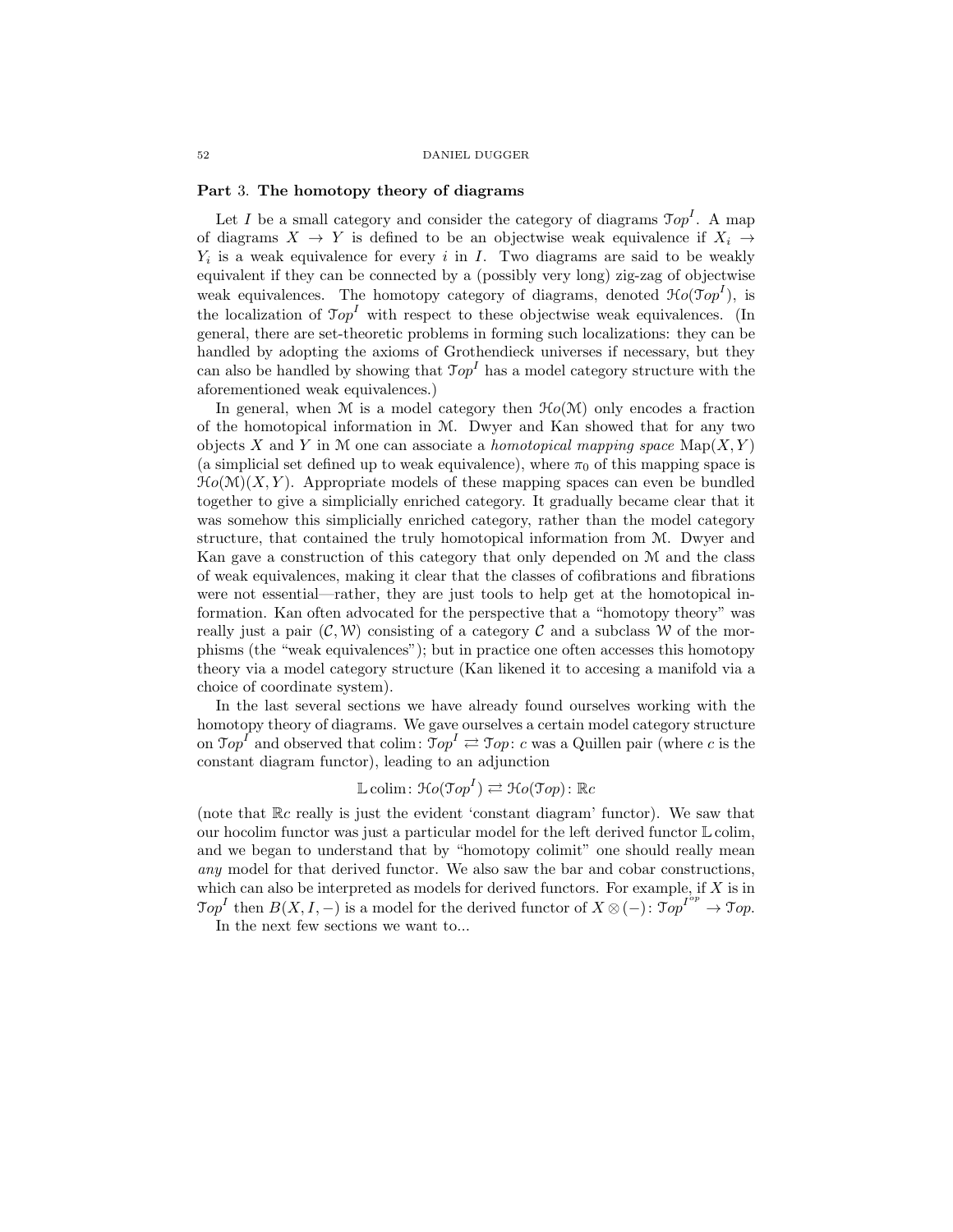### 13. Model structures on diagram categories

Let  $M$  be a model category, and let  $I$  be a small category. If we are lucky then the diagram category  $\mathcal{M}^I$  has a model category structure where the weak equivalences are the objectwise ones induced from M. In some cases it actually has several such model category structures. We give a brief guide to these results:

- (1) If M is cofibrantly-generated, then  $\mathcal{M}^I$  has the so-called **projective model** structure where the weak equivalences are objectwise, the fibrations are objectwise, and the cofibrations are forced to be the maps with the left-liftingproperty with respect to the trivial fibrations.
- (2) If M is combinatorial, then  $\mathcal{M}^I$  has the so-called injective model structure where the weak equivalences are objectwise, the cofibrations are objectwise, and the fibrations are forced to be the maps with the right-lifting-property with respect to the trivial cofibrations.
- (3) If I is a Reedy category then  $\mathcal{M}^I$  has the so-called **Reedy model structure** in which the weak equivalences are objectwise, the cofibrations are maps that induced M-cofibrations on all latching maps, and the fibrations are maps that induced M-fibrations on all matching maps. See ???

For the notion of cofibrantly-generated model category, see [\[H,](#page-108-1) Chapter 11]. A model category is called combinatorial if it is both cofibrantly-generated and its underlying category is locally presentable. Ref??

In the cases where these model structures simultaneously exist, every projectivecofibration is a Reedy-cofibration and every Reedy cofibration is an injectivecofibration. Dually, every injective-fibration is a Reedy fibration and every Reedy fibration is a projective-fibration. This says that the identity maps give Quillen equivalences

$$
\mathcal{M}_{prog}^{I}\stackrel{\sim}{\longrightarrow}\mathcal{M}_{Reedy}^{I}\stackrel{\sim}{\longrightarrow}\mathcal{M}_{inj}^{I}
$$

where the arrows indicate the left adjoints in the Quillen pairs.

13.1. The projective model structure. Recall that if  $L: \mathcal{A} \rightleftarrows \mathcal{B}: R$  is an adjoint pair and  $A$  has a model category structure, then in many cases one can lift this model structure to B by defining a map  $b_1 \rightarrow b_2$  in B to be a weak equivalence (respectively, fibration) if and only if  $Rb_1 \rightarrow Rb_2$  is a weak equivalence (respectively, fibration) in A. The cofibrations in B are defined to be the maps having the left-lifting-property with respect to the trivial fibrations. This produces a model structure when  $\mathcal A$  is cofibrantly-generated and one has enough control in  $\mathcal B$  to be able to perform the small object argument. This is Kan's Recognition Theorem, see [\[H,](#page-108-1) Theorem 11.3.2]. We will apply this principle to obtain the projective model structure on  $\mathcal{M}^I$ , using an appropriate adjoint pair.

Let  $M$  be a category, and let  $I$  be a small category. For any object  $i$  in  $I$ , consider the functor  $ev_i \colon \mathcal{M}^I \to \mathcal{M}$  given by  $ev_i(X) = X_i$ . If M has small coproducts then ev<sub>i</sub> has a left adjoint  $A \to F_i(A)$  where  $F_i(A)$  is the I-diagram given by

$$
[F_i(A)]_j = I(i,j) \otimes A.
$$

Recall that if S is a set and A is an object of M then  $S \otimes A$  denotes a coproduct of copies of A indexed by the set S. We call  $F_i(A)$  the free diagram generated by A at spot i, or sometimes the *i*-free diagram generated by A. The idea is simple enough to remember: if one imagines putting a copy of  $A$  at spot  $i$  and writing down the most general possible diagram derived from this, then at spot  $j$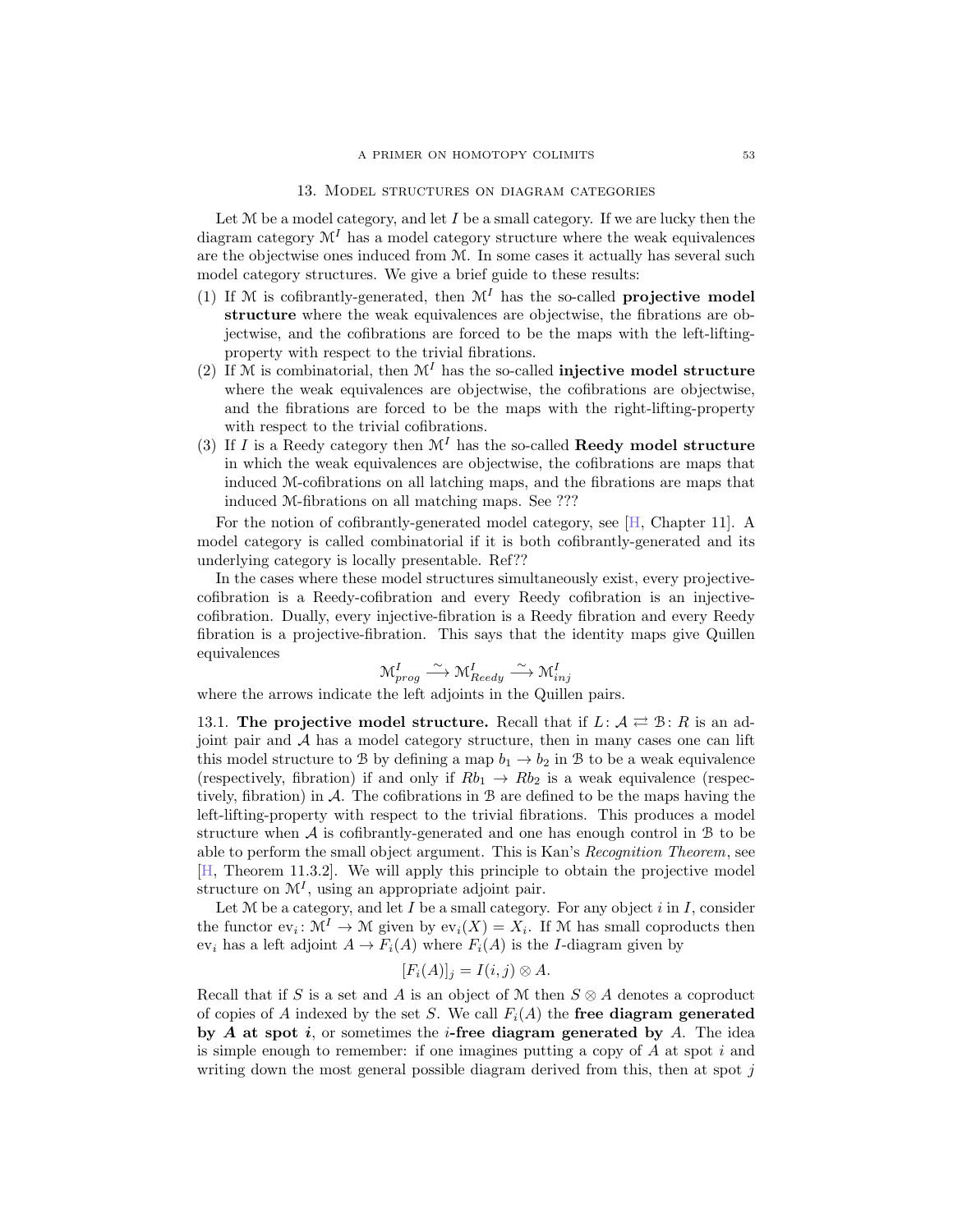we must add one copy of A for every map  $i \rightarrow j$ . Note that this free diagram will typically have *more than* just a single copy of  $A$  at spot  $i$ : indeed, there should be one copy for every element of  $I(i, i)$ .

Similarly, if M has small products then  $ev_i$  has a right adjoint  $A \to CF_i(A)$ given by

$$
[CF_i(A)]_j = A^{I(j,i)}
$$

where if S is a set then  $A<sup>S</sup>$  denotes the product of copies of A indexed by the set S. We call  $CF_i(A)$  the co-free diagram generated by A at spot i. We will not need co-free diagrams in the present section, but they will reappear later.

Of course  $ob(I)$  denotes the set of objects of I, but we will also use this to denote the category having this set of objects and only identity maps. Consider the adjoint pair

$$
\mathcal{M}^{\text{ob}(I)} \xrightarrow{\text{F}} \mathcal{M}^I
$$

where  $U(X)$  is the assignment  $i \mapsto X_i$  (forgetting all the diagram maps  $X_i \to X_j$ ) and  $F({A_i}) = \prod_i F_i(A_i)$ . If M is a model category then  $\mathcal{M}^{ob(I)}$  inherits a model structure in the evident way, and the objectwise weak equivalences (resp., objectwise fibrations) in  $\mathcal{M}^I$  are precisely the maps that become weak equivalences (resp., fibrations) upon applying  $U$ .

If M is cofibrantly-generated with generating cofibrations  $\{A_{\alpha} \rightarrow B_{\alpha}\}\$  and generating trivial cofibrations  $\{I_{\alpha} \stackrel{\sim}{\rightarrow} J_{\alpha}\}\,$ , then the sets

 ${F_i(A_\alpha) \to F_i(B_\alpha) | i \in ob(I)}$  and  ${F_i(I_\alpha) \to F_i(I_\alpha) | i \in ob(I)}$ 

detect the trivial fibrations and fibrations in  $\mathcal{M}^I$ , respectively. That is to say, a map in  $\mathcal{M}^I$  is a trivial fibration if and only if it has the right-lifting-property with respect to all the maps  $F_i(A_\alpha) \to F_i(B_\alpha)$  for all i and  $\alpha$ , and similary for the fibrations. This is a triviality coming out of the adjointness properties. The existence of the projective model structure on  $\mathcal{M}^I$  is a direct application of Kan's Recognition Theorem.

The following properties are trivial, but worth noting:

## Proposition 13.2.

- (a) If  $f: A \rightarrow B$  is a projective-cofibration then f is an objectwise cofibration.
- (b) For any cofibration  $A \rightarrowtail B$  in M and any object i in I, the map  $F_i(A) \rightarrow F_i(B)$ is a projective-cofibration. In particular, if A is cofibrant in M then  $F_i(A)$  is projective-cofibrant.

*Proof.* Let i be an object in I. Let  $X \to Y$  be any trivial fibraion in M, and suppose given a lifting diagram

$$
A_i \longrightarrow X
$$
  
\n
$$
\downarrow \qquad \qquad \downarrow
$$
  
\n
$$
B_i \longrightarrow Y.
$$

By adjointness we get

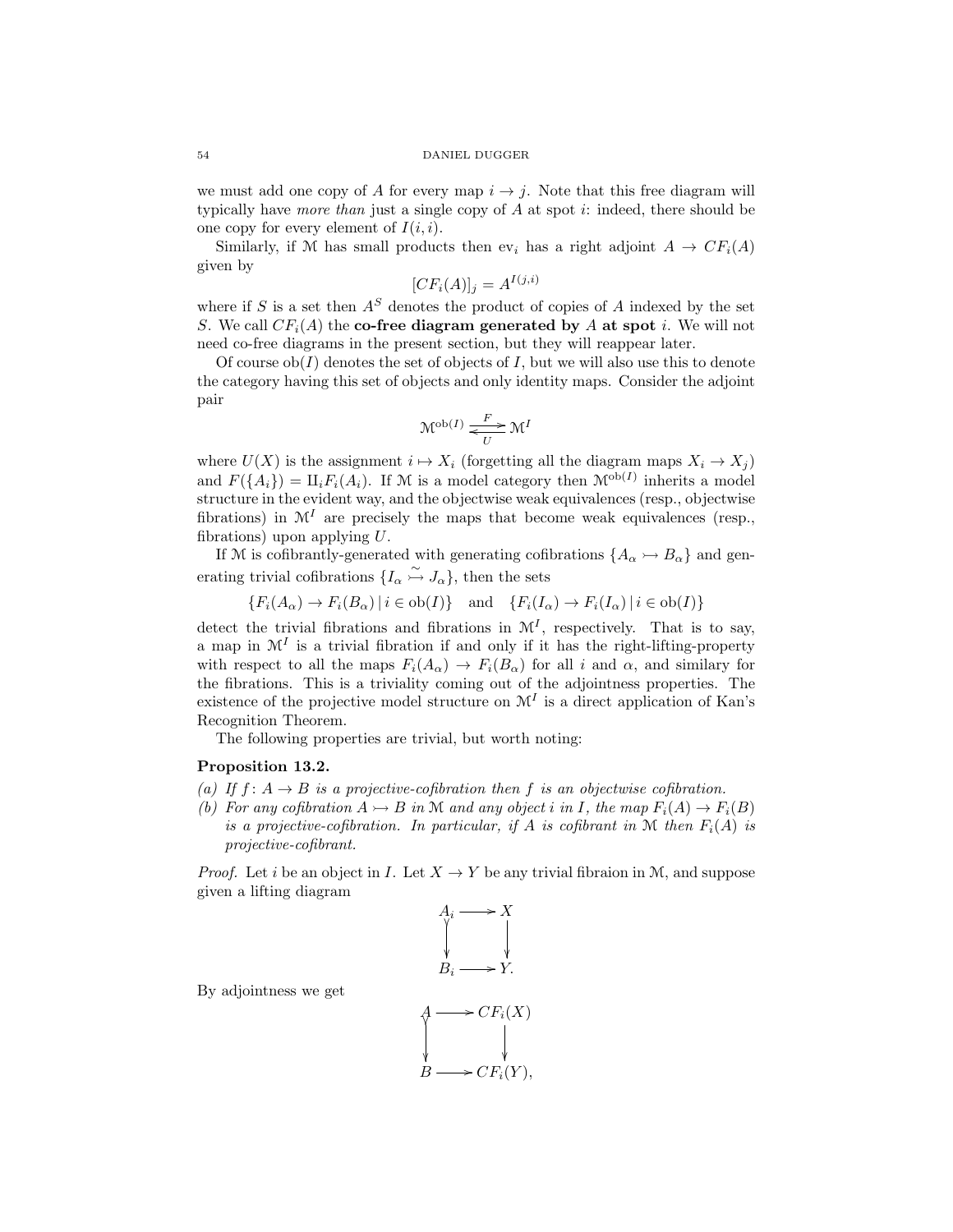and the construction of  $CF_i(-)$  shows immediately that  $CF_i(X) \to CF_i(Y)$  is an objectwise trivial fibration. So a lifting  $B \to CF_i(X)$  exists, and by adjointness this gives a lifting  $B_i \to X$  in the original diagram. Since  $A_i \to B_i$  has the leftlifting-property with respect to all trivial fibrations, it must be a cofibration in M.

Part (b) is also an easy exercise using adjointness, or it comes for free from the fact that  $(F, U)$  is a Quillen pair.

Note that the adjoint pair

$$
\mathcal{M}^I \xrightarrow[c]{\text{colim}} \mathcal{M}
$$

is a Quillen pair, as  $c$  preserves fibrations and trivial fibrations. So if  $X$  is a projective-cofibrant diagram then the natural map hocolim  $X \to \text{colim } X$  is a weak equivalence.

13.3. The injective structure. The projective model structure on  $\mathcal{M}^I$  is a very reasonable construction that fit in naturally with the historical development of model categories. The injective structure, though similar in some ways, is also rather different. The dual theory all works fine, except for the problem that model categories are rarely fibrantly-generated: so at first there seem to be very few examples where the theory applies at all.

The first constructions of the injective model structure on  $sSet^I$  were given by Heller [\[He\]](#page-108-2) and Jardine [\[J1\]](#page-108-3) (Jardine was really concerned with a whole class of model structures on  $sSet^I$ , of which the injective model structure is only one example). The proof for the existence of this model structure is very different than for the projective version: it uses large cardinals and the transfinite version of the small object argument in a crucial way. Jeff Smith later showed that this proof goes through in the general context of combinatorial model categories: the "locally presentable" hypothesis on the underlying category is exactly what one needs to make the transfinite small object argument work out. Some of Smith's ideas were written up by Beke in [\[Be\]](#page-107-0), but the existence of the injective model structure on  $\mathcal{M}^I$ is not explicitly stated there. It can readily be deduced from [\[Be,](#page-107-0) Theorem 1.7 and Propositions 1.15, 1.18] using the accessible functor  $U: \mathcal{M}^I \to \mathcal{M}^{\text{ob}(I)}$ , and there is also some general discussion in [\[Be,](#page-107-0) Section 3]. Additionally, there are some recent sources for the existence of this model structure: it follows easily from [\[BHKKRS,](#page-107-1) Theorem 2.23], and it is addressed explicitly in [\[L,](#page-108-4) Proposition A.2.8.2].

Once one has constructed the injective model structure, it is trivial to check that

$$
\mathcal{M}^I \xrightarrow[C]{} \mathcal{M}^{\mathrm{ob}(I)}
$$

is a Quillen pair, where  $CF({X_i}) = \prod_i CF_i(X_i)$  (the left adjoint U clearly preserves cofibrations and trivial cofibrations). The following properties of the injective model structure are automatic, with proofs that are completely dual to the projective version we already saw:

## Proposition 13.4.

(a) If  $f: X \to Y$  is an injective-fibration then f is an objectwise fibration.

(b) For any fibration  $X \rightarrow Y$  in M and any object i in I, the map  $CF_i(X) \rightarrow$  $CF_i(Y)$  is an injective-fibration. In particular, if X is fibrant in M then  $CF_i(X)$ is injective-fibrant.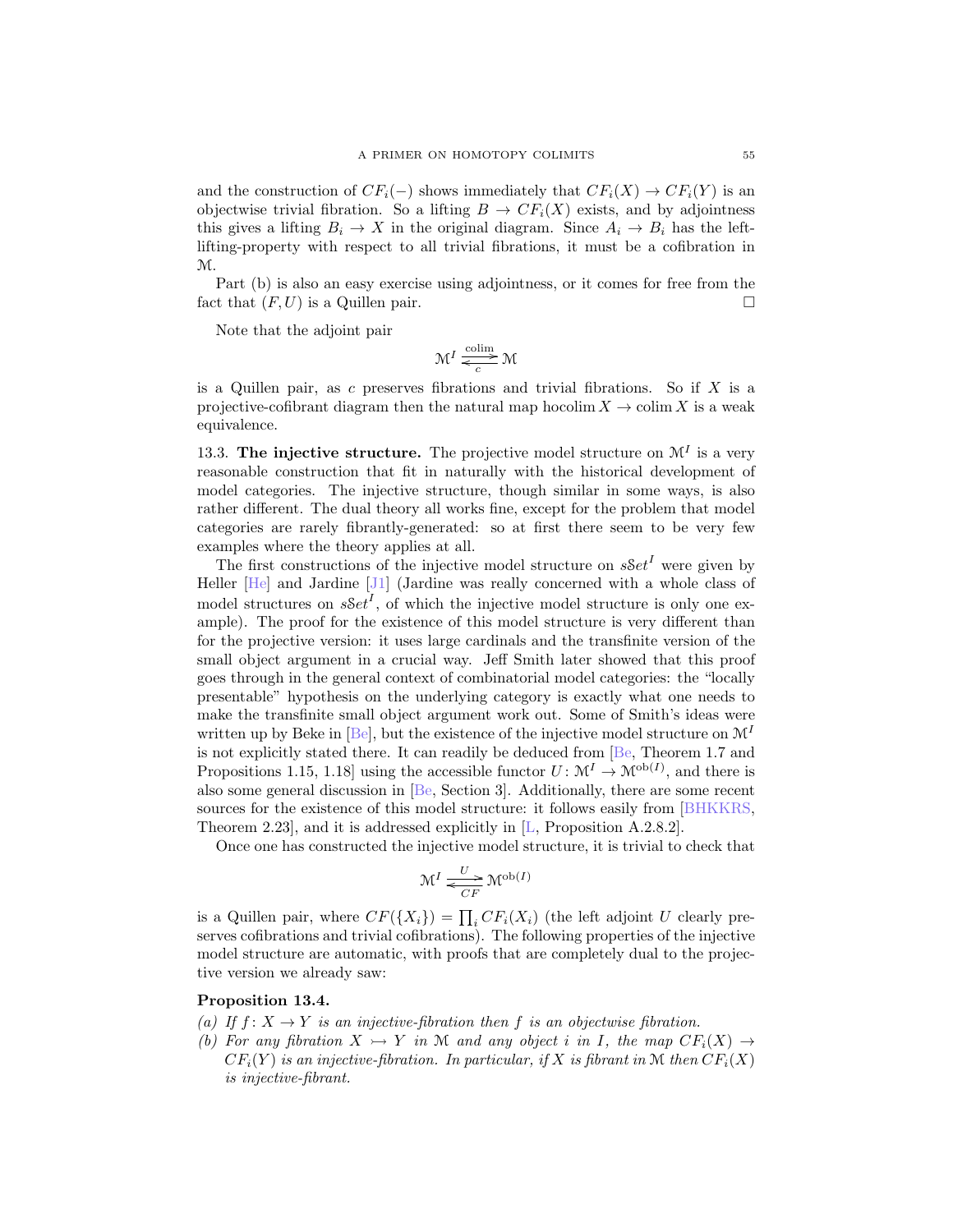Also note that the adjoint pair

$$
\mathcal{M} \xrightarrow[\text{lim}]{c} \mathcal{M}^I
$$

is a Quillen pair, as c preserves cofibrations and trivial cofibrations. So if  $X$  is an injective-fibrant diagram then  $\lim X$  is equivalent to the homotopy limit of X.

13.5. The Reedy structure. If  $X, Y: \Delta \to \mathcal{M}$  then maps of diagrams  $X \to Y$ can be produced inductively: at each level there is an extension problem, where one must produce a map  $X_n \to Y_n$  that is compatible with the previous maps  $X_i \to Y_i$ for  $i < n$ . This compatibility question breaks up into two distinct prices: compatibility with the coface maps and compatibility with the codegeneracies. Specifically, there is a "latching object"  $L_n X$  obtained by taking a colimit of all the coface maps landing in degree n, and a dual "matching object"  $M_nX$  obtained by taking a limit of all the codegeneracies emanating from degree n. The maps  $X_i \to Y_i$  for  $i < n$  induce maps  $L_n X \to L_n Y$  and  $M_n X \to M_n Y$ , and the extension problem is indicated in the diagram below:



Bousfield-Kan [\[BK\]](#page-107-2) figured out how to put a model category structure on cosimplicial spaces so that the notions of cofibration/fibration interact well with the above extension problem. Later Reedy, in an unpublished preprint, determined how to do something similar for simplicial (rather than cosimplicial) objects, and he did this over any model category. Many years later Kan isolated what makes this work and generalized it into the notion of a Reedy category. Very briefly, a category is Reedy if the objects can be assigned an N-grading and the maps can all be decomposed into "special up-maps" and "special down-maps" that are subject to certain conditions. The conditions are precisely those that allow for the inductive arguments to go through. This material first appeared in [\[H,](#page-108-1) Chapter 15].

We are going to give an extremely quick overview of Reedy model categories, since there already exists a very nice and thorough discussion in [\[H\]](#page-108-1).

Definition 13.6. A Reedy category is a small category I together with two subcategories  $I^{up}$  and  $I^{dn}$ , both of which are required to contain all the objects of I, such that there exists a function deg:  $ob(I) \rightarrow \mathbb{N}$  such that

- (i) Every non-identity map in  $I^{up}$  raises degree;
- (ii) Every non-identity map in  $I^{dn}$  lowers degree;
- (iii) Every map g in I has a unique factorization  $g = g^{up} \circ g^{dn}$  where  $g^{up}$  is in  $I^{up}$ and  $g^{dn}$  is in  $I^{dn}$ .

A directed Reedy category is a Reedy category in which either  $I^{up}$  or  $I^{dn}$  consists only of identity maps; in the former case we call it an upwards-directed Reedy category, and in the latter we call it a downwards-directed Reedy category.

## Example 13.7.

(a) Let  $\Delta^{up}$  denote the subcategory of injections and  $\Delta^{dn}$  denote the subcategory of surjections. The degree function  $\deg([n]) = n$  shows that  $(\Delta, \Delta^{up}, \Delta^{dn})$  is a Reedy category.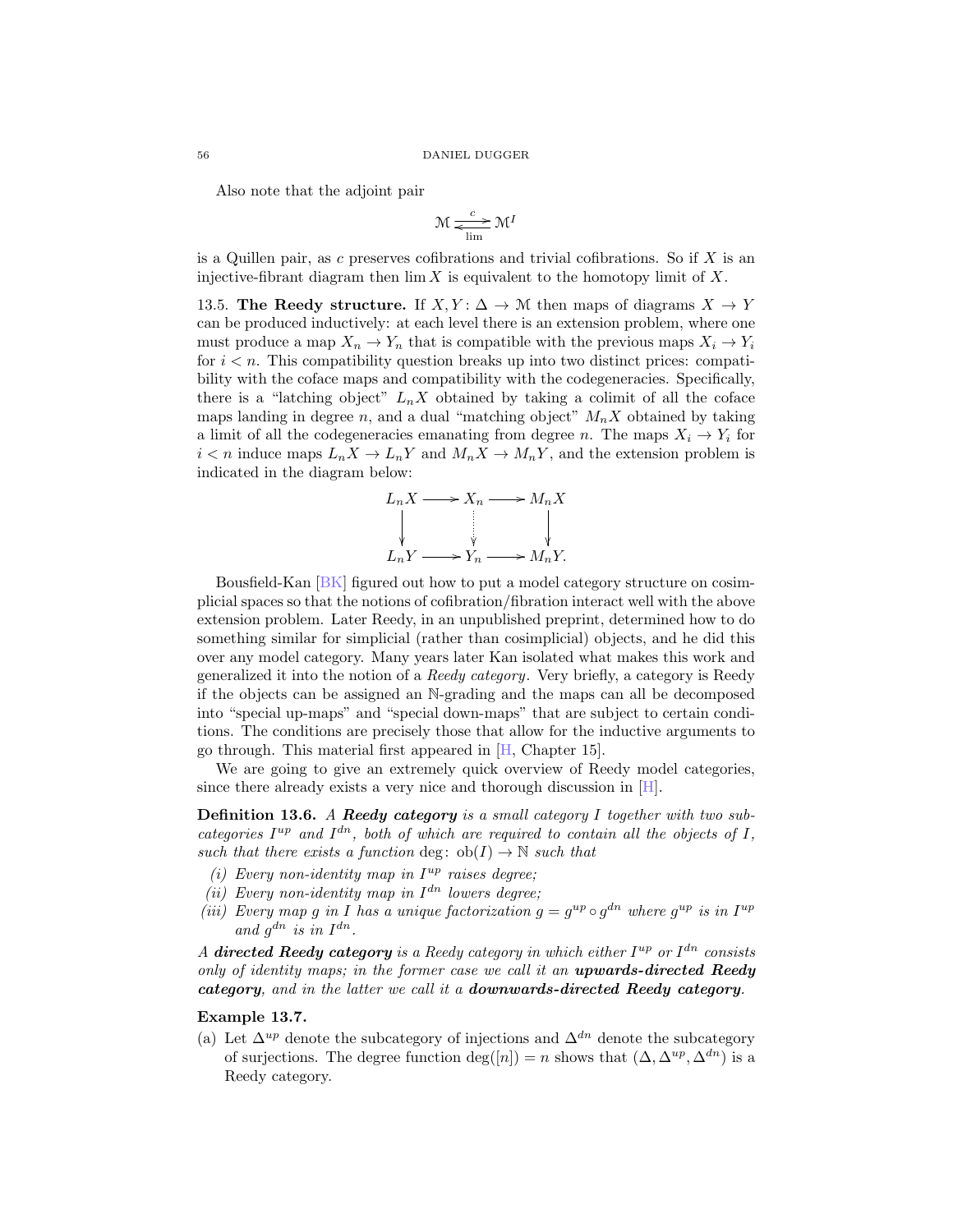- (b) Let  $(\Delta^{op})^{up}$  denote the subcategory consisting of maps that are opposites of surjections, and let  $(\Delta^{op})^{dn}$  denote the subcategory whose maps are the opposites of injections. The degree function  $deg([n]) = n$  again shows that  $(\Delta^{op}, (\Delta^{op})^{up}, (\Delta^{op})^{dn})$  is a Reedy category.
- (c) Generalizing the previous example, it is easy to check that if  $(I, I^{up}, I^{dn})$  is a Reedy category then so is  $(I^{op}, (I^{dn})^{op}, (I^{up})^{op}).$
- (d) Let I be a category for which there exists a function deg:  $ob(I) \rightarrow \mathbb{N}$  having the property that every non-identity morphism raises degree. Then  $(I, I, ob(I))$ is an upwards-directed Reedy category. Similarly, if there exists a function deg:  $ob(I) \rightarrow \mathbb{N}$  such that every non-identity morphism lowers degree then  $(I, ob(I), I)$  is a downwards-directed Reedy category.

For the rest of this section we assume that  $(I, I^{up}, I^{dn})$  is a Reedy category and that M is a given model category.

**Definition 13.8.** Let  $X: I \to \mathcal{M}$  be a diagram, and let i be an object in I.

- (a) Let  $\partial(I^{up} \downarrow i)$  be the full subcategory of  $(I^{up} \downarrow i)$  containing all objects except the identity map at i. This is called the **latching category** of  $I$  and  $i$ .
- (b) Let  $\partial(i \downarrow I^{dn})$  be the full subcategory of  $(i \downarrow I^{dn})$  containing all objects except the identity map at i. This is called the **matching category** of  $I$  at  $i$ .
- (c) Define the **latching object** of  $X$  at i to be

$$
L_i X = \operatorname*{colim}_{\partial(I^{up}\downarrow i)} X.
$$

The natural map  $L_i X \to X_i$  is called the **latching map** of X at i.

(d) Define the **matching object** of  $X$  at i to be

$$
M_i X = \lim_{\partial(i \downarrow I^{dn})} X.
$$

The natural map  $X_i \to M_i X$  is called the **matching map** of X at i.

Let deg be a chosen degree function for the Reedy category  $I$ . Let  $A, B, X, Y: I \to \mathcal{M}$ , and consider a lifting problem



Imagine a situation in which a partial lifting  $\lambda$  has been produced up through degree  $n-1$ , and we wish to extend to degree n. We leave it to the reader to check that this is equivalent to producing, for each  $i \in ob(I)$  of degree n, a lifting in the M-diagram



(where all the solid-arrow maps are the evident ones induced by those in the original lifting diagram). This is the key observation behind the following result:

Theorem 13.9 (Kan). Let I be a Reedy category, and let M be a model category. Then there is a model category structure on  $\mathcal{M}^I$  where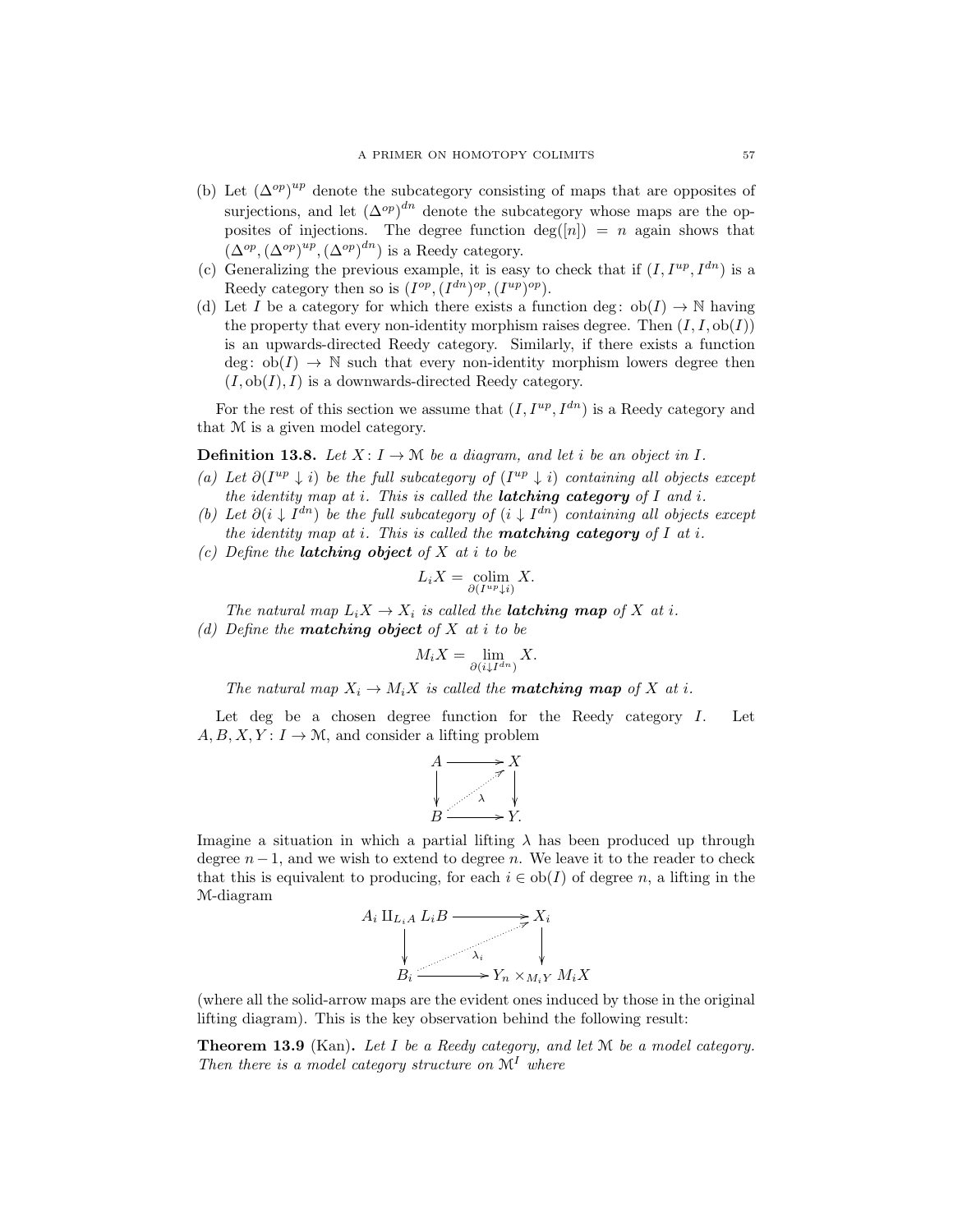- (a) The weak equivalences are the objectwise weak equivalences;
- (b) A map  $A \to B$  is a cofibration if and only if the maps  $A_i \amalg_{L_iA} L_iB \to B_i$  are M-cofibrations, for all objects i in I.
- (c) A map  $X \to Y$  is a fibration if and only if the maps  $X_i \to Y_i \times_{M_i} Y M_i X$  are M-fibrations for all objects i in I.

*Proof.* See [\[H,](#page-108-1) Theorem 15.3.4] or do it yourself as an easy exercise.

The following proposition shows, in particular, that Reedy cofibrations are objectwise cofibrations with some extra conditions; and likewise Reedy fibrations are objectwise fibrations with some extra conditions.

**Proposition 13.10.** Let I be a Reedy category and  $\mathcal M$  be a model category. Then (a) If  $A \to B$  is a Reedy cofibration in  $\mathcal{M}^I$  then both  $A_i \to B_i$  and  $L_i A \to L_i B$  are

- M-cofibrations, for every object i in I.
- (b) If  $X \to Y$  is a Reedy fibration in M<sup>I</sup> then both  $X_i \to Y_i$  and  $M_i X \to M_i Y$  are M-fibrations, for every object i in I.

*Proof.* See [\[H,](#page-108-1) Proposition 15.3.11].

Corollary 13.11. Let I be a Reedy category.

- (a) If M is a cofibrantly-generated model category then the identity maps give a Quillen pair  $\mathcal{M}_{proj}^I \rightleftarrows \mathcal{M}_{Reedy}^I$ , where the top map is the left adjoint.
- (b) If M is a combinatorial model category then the identity maps given a Quillen pair  $\mathcal{M}_{Reedy}^I \rightleftarrows \mathcal{M}_{inj}^I$ , where the top map is the left adjoint.

In both parts, the given Quillen pairs are in fact Quillen equivalences.

Proof. In (a), the right adjoint preserves fibrations and trivial fibrations. In (b), the left adjoint preserves cofibrations and trivial cofibrations. In both parts, the given Quillen functors induced the identity maps on the homotopy categories. But any Quillen pair that induces an equivalence on homotopy categories is a Quillen equivalence  $[H_0,$  Proposition 1.3.13.

In some cases the Reedy model category structure coincides with either the projective or injective structure:

<span id="page-57-0"></span>**Proposition 13.12.** Let I be a small category and let  $M$  be a model category.

- (a) If I is an upwards-directed Reedy category then the Reedy and projective model structures on  $\mathcal{M}^I$  are equal.
- (b) If I is a downards-directed Reedy category then the Reedy and injective model structures on  $\mathcal{M}^I$  are equal.

Proof. In (a), all the matching categories are empty and so the matching objects for any I-diagram are all equal to the terminal object. Consequently,  $X \to Y$  is a Reedy fibration if and only if  $X_i \to Y_i$  is an M-fibration for every i in I. The weak equivalences and fibrations in  $\mathcal{M}_{Ready}^{I}$  and  $\mathcal{M}_{proj}^{I}$  are therefore equal, hence the cofibrations are also equal. The proof for (b) is the same.  $\square$ 

Note that the adjoint functors colim:  $\mathcal{M}^I \rightleftarrows \mathcal{M}: c$  do not, in general, give a Quillen pair when  $\mathcal{M}^I$  is equipped with the Reedy model structure. It is not true in general that if  $X$  is a fibrant object of  $M$  then  $cX$  is Reedy-fibrant. Similar remarks hold for the dual pair  $c: \mathcal{M} \rightleftarrows \mathcal{M}^I$ : lim. But this does happen in some situations, and they were completely identified by Hirschhorn: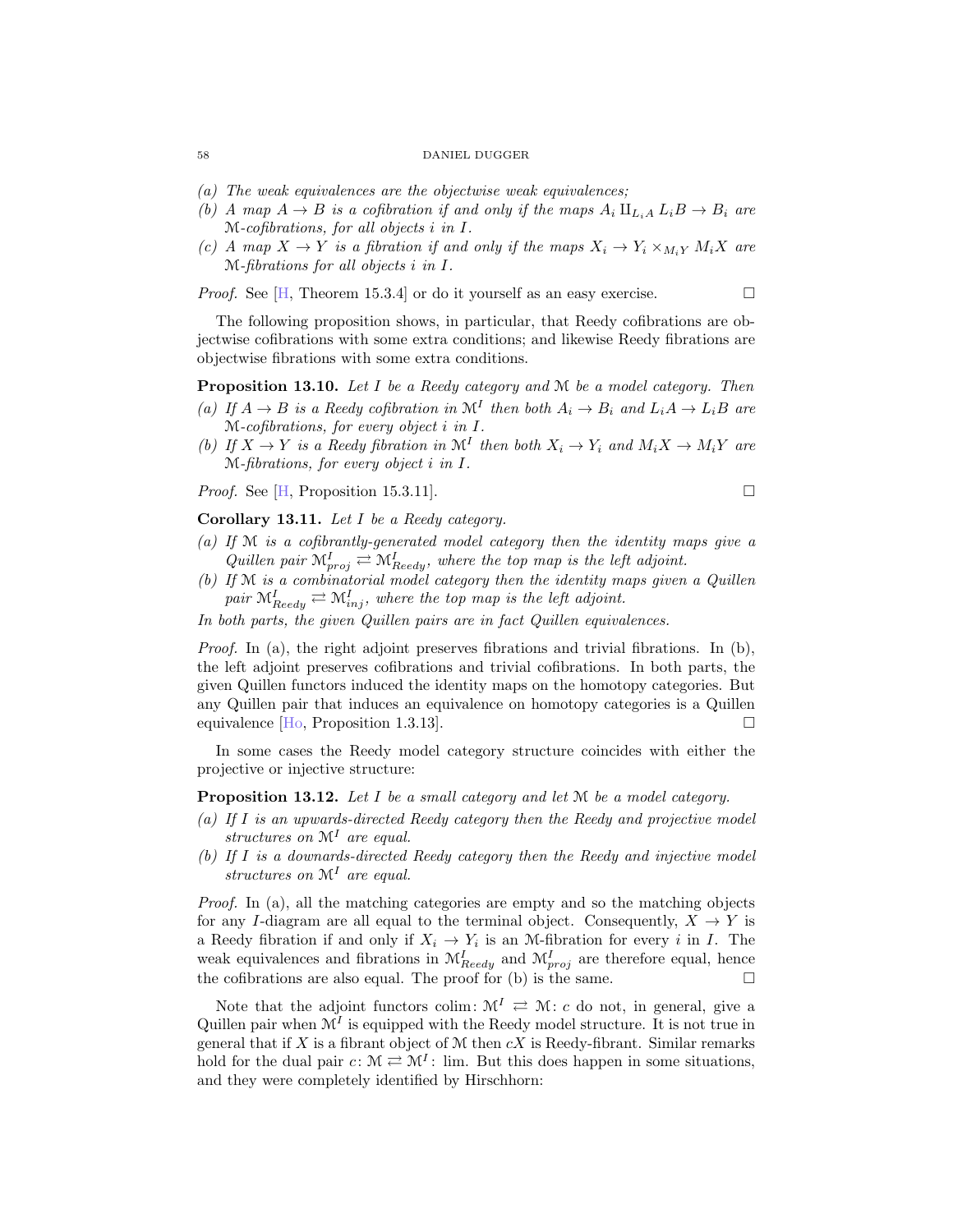<span id="page-58-0"></span>Theorem 13.13. Let I be a Reedy category, let M be a model category, and equip  $\mathbb{M}^I$  with the Reedy model structure.

- (a) colim:  $\mathcal{M}^I \rightleftarrows \mathcal{M}$ : c is a Quillen pair (with c the right adjoint) if and only if for every object i of I, the matching category  $\partial(i \downarrow I^{dn})$  is empty or connected.
- (b) c:  $\mathcal{M} \rightleftharpoons \mathcal{M}^I$ : lim is a Quillen pair (with c the left adjoint) if and only if for every object i of I, the latching category  $\partial(I^{up} \downarrow i)$  is empty or connected.

*Proof.* See [\[H,](#page-108-1) Section 15.10].

Note that part (a) includes all upwards-directed Reedy categories, and part (b) includes all downwards-directed Reedy categories (as we already knew based on Proposition [13.12\)](#page-57-0).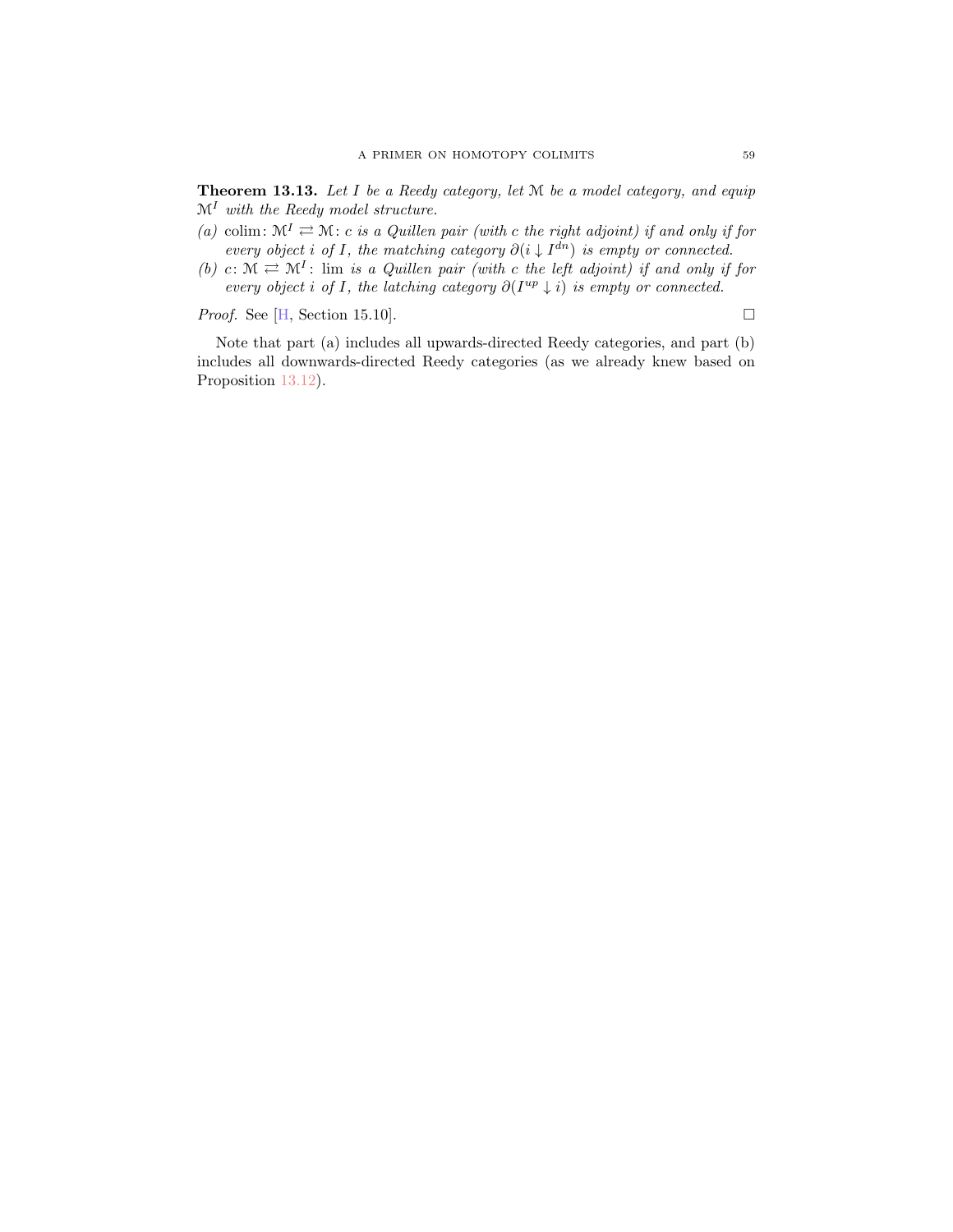## 14. Cofibrant diagrams

Suppose M is a model category, I is a small category, and  $X: I \to \mathcal{M}$  is a diagram. If  $\mathcal{M}^I$  has a model category structure where colim:  $\mathcal{M}^I \rightleftarrows \mathcal{M}$ : c is a Quillen pair, then the homotopy colimit of  $X$  can be computed by finding a cofibrantreplacement  $QX \to X$  in  $\mathcal{M}^I$  and taking the ordinary colimit of  $QX$ . We have seen that our standard formula for homotopy colimits comes from a certain "standard" cofibrant-replacement functor, but the fact that any cofibrant-replacement will do sometimes allows one to find a model for the homotopy colimit that is easier to understand. For this reason, it is useful to have some experience determining what cofibrant diagrams look like in different model structures on  $\mathcal{M}^{I}$ . We will explore several examples in this section.

14.1. **Upwards-directed Reedy diagrams.** Let I be an upwards-directed Reedy category, and let  $X: I \to \mathfrak{Top}$  be a diagram. Recall that for each object i in I we have a latching object  $L_iX = \text{colim}_{\partial(I\downarrow i)} X$ , and this comes equipped with a latching map  $L_i X \to X_i$ .

**Proposition 14.2.** If the latching map  $L_iX \to X_i$  is a cofibration for each object i, then X is projective-cofibrant and so hocolim<sub>I</sub>  $X \to \text{colim}_I X$  is a weak equivalence.

*Proof.* The assumed conditions on the latching maps say precisely that  $X$  is Reedy cofibrant. But by Proposition  $13.12(a)$  $13.12(a)$ , the Reedy and projective model structure coincide; so  $X$  is in fact projective-cofibrant. It is then immediately that  $hocolim_I X \to colim_I X$  is a weak equivalence.

We will see several explicit examples of upwards-directed Reedy categories in the further examples below.

14.3. **Pushout diagrams.** Let I denote the pushout category  $1 \leftarrow 0 \rightarrow 2$ . It is easy to see that if  $A_1 \leftarrow A_0 \rightarrow A_2$  is a diagram in M then it is projective-cofibrant if and only if  $A_0$  is cofibrant and both  $A_0 \rightarrow A_1$ ,  $A_0 \rightarrow A_2$  are cofibrations. To see this directly, note that a lifting problem

$$
[X_1 \leftarrow X_0 \rightarrow X_2]
$$

$$
\downarrow \simeq
$$

$$
[A_1 \leftarrow A_0 \rightarrow A_2] \longrightarrow [Y_1 \leftarrow Y_0 \rightarrow Y_2]
$$

can be solved in three steps, by sequentially lifting in the following three diagrams:



where  $A_0 \to X_1$  is the composite  $A_0 \to X_0 \to X_1$ , and likewise for  $A_0 \to X_2$ .

Alternatively, we can make  $I$  into a Reedy category by having both maps raise degree:

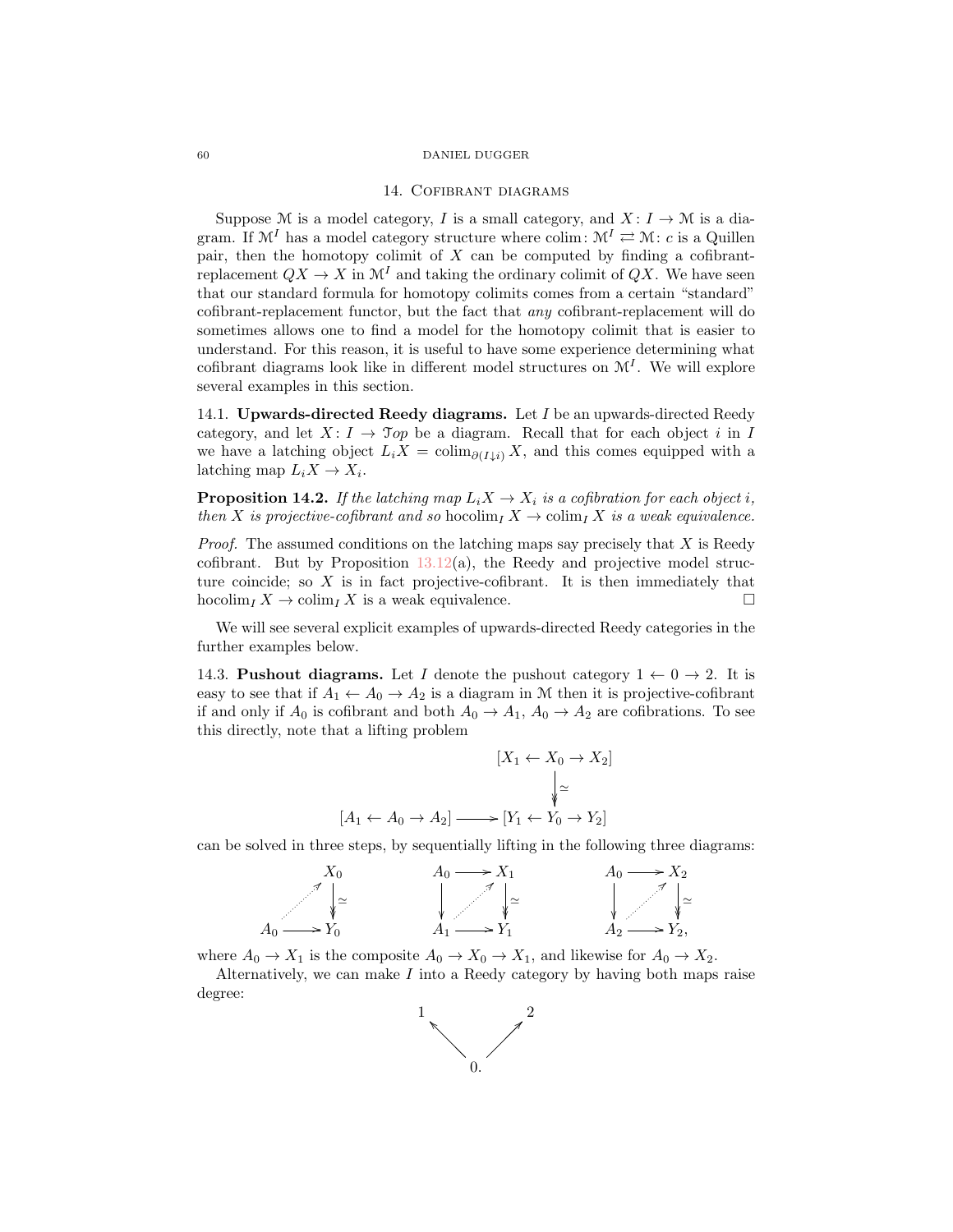We know from Proposition [13.12](#page-57-0) that the Reedy and projective model structures agree in this case. Given a diagram  $A_1 \leftarrow A_0 \rightarrow A_2$ , the latching objects are  $L_0A = \emptyset$  and  $L_1A = L_2A = A_0$ ; so the condition for Reedy cofibrancy are precisely that  $\emptyset \to A_0$ ,  $A_0 \to A_1$ , and  $A_1 \to A_2$  are all cofibrations.

Since colim:  $\mathcal{M}_{proj}^I \to \mathcal{M}$  is a left Quillen functor, we deduce the following:

**Proposition 14.4.** If  $A_1 \leftarrow A_0 \rightarrow A_2$  is a pushout diagram in a model category M such that  $A_0$  is cofibrant and  $A_0 \rightarrow A_1$ ,  $A_1 \rightarrow A_2$  are cofibrations, then the natural map hocolim  $A \rightarrow$  colim A is a weak equivalence.

We can improve on the above proposition slightly. Observe that  $I$  can be made into a Reedy category in a different way by arranging the arrows as follows:



For a diagram  $A_1 \leftarrow A_0 \rightarrow A_2$  we then have  $L_1A = \emptyset$ ,  $L_0A = \emptyset$ , and  $L_2A = A_0$ . So A is Reedy cofibrant if and only if  $A_0$  and  $A_1$  are cofibrant, and  $A_0 \rightarrow A_2$  is a cofibration. The matching categories are empty for the objects 0 and 1, and the trivial category with one object for 2; so by Theorem  $13.13$  colim:  $\mathcal{M}_{ူ}_d \to \mathcal{M}$  is again a Quillen functor. We therefore deduce:

**Proposition 14.5.** Let  $A_1 \leftarrow A_0 \rightarrow A_2$  be a diagram in a model category M. Then if  $A_0$  and  $A_1$  are cofibrant and  $A_0 \rightarrow A_2$  is a cofibration, the natural map hocolim  $A \rightarrow$  colim  $A$  is a weak equivalence.

**Example 14.6.** If  $A \to X$  is a cofibration between cofibrant objects in  $\mathcal{T}op$ , then the homotopy pushout of  $* \leftarrow A \rightarrow X$  is weakly equivalent to  $X/A$ .

14.7. Coequalizer diagrams. Using exactly the same kind of analysis as for pushout categories, one can prove the following:

**Proposition 14.8.** Let  $A_0 \rightrightarrows A_1$  be a coequalizer diagram in a model category M. Then if  $A_0$  is cofibrant and the evident map  $A_0 \amalg A_0 \rightarrow A_1$  is a cofibration, then A is a projective-cofibrant diagram and the map hocolim  $A \to \text{colim } A$  is a weak equivalence.

Proof. Make the coequalizer category into an upwards-directed Reedy category, so that the Reedy and projective model structures coincide. The latching objects for A are  $L_0A = \emptyset$  and  $L_1A = A_0 \amalg A_0$ .

14.9. Sequential colimit diagrams. Let  $\omega$  denote the category

$$
0 \to 1 \to 2 \to \cdots
$$

We can again make this into an upwards-directed Reedy category, so that the projective and Reedy model structures coincide. The latching object for a diagram A at level n is just the object  $A_{n-1}$ , so the projective-cofibrant objects are the diagrams such that  $A_0$  is cofibrant and  $A_n \to A_{n+1}$  is a cofibration, for all n. We deduce the following:

<span id="page-60-0"></span>**Proposition 14.10.** If  $A_0 \rightarrow A_1 \rightarrow \cdots$  is a diagram in a model category M such that  $A_0$  is cofibrant and each  $A_n \to A_{n+1}$  is a cofibration, then hocolim  $A \to \text{colim } A$ is a weak equivalence.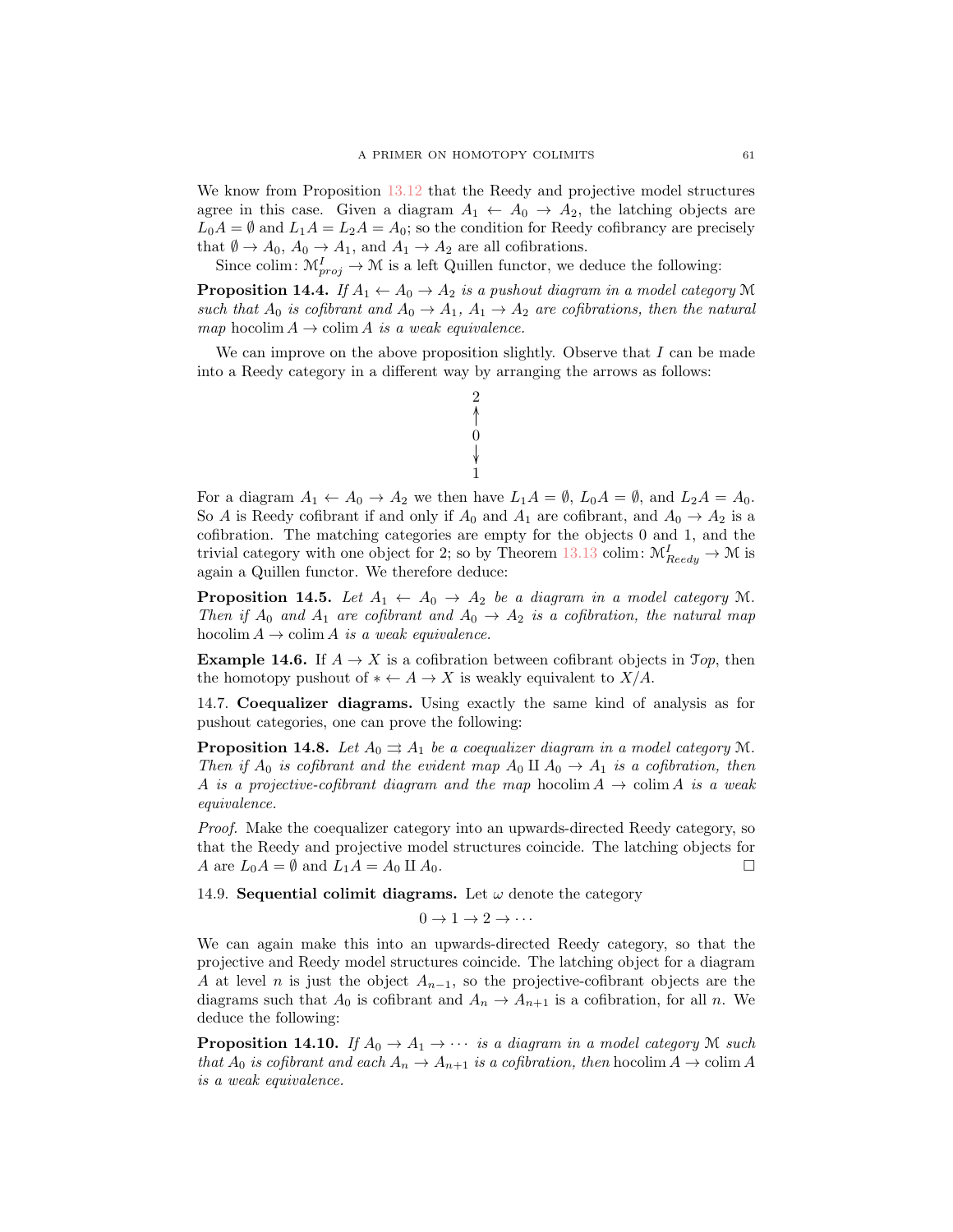In the category of topological spaces one often models sequential homotopy colimits by "mapping telescopes": if  $A_0 \rightarrow A_1 \rightarrow \cdots$  is a diagram of topological spaces where all the maps are denoted  $f$ , then the telescope is

$$
\operatorname{Tel}(A) = \left(\coprod_n A_n \times I\right)\Big/\sim
$$

where the equivalence relation has  $(x, 1) \sim (f(x), 0)$  for all  $x \in A_n$  and all  $n \geq 0$ . There is a picture that goes with this:



Corollary 14.11. Let  $A_0 \rightarrow A_1 \rightarrow \cdots$  be a diagram of cofibrant spaces in Top. Then the mapping telescope  $Tel(A)$  is a model for the homotopy colimit.

*Proof.* Define Tel<sub>n</sub> $(A) = (\coprod_{i=0}^{n} A_i)/\sim$  where the equivalence relation is the same as for  $Tel(A)$ . Then we have the commutative diagram



where the horizontal maps are the evident inclusions and the vertical maps are the evident projections. This diagram shows

$$
\operatorname*{hocolim}_n\operatorname*{Tel}_n(A)\rightarrow\operatorname*{hocolim}_nA_n
$$

is a weak equivalence. But the maps  $\text{Tel}_n(A) \to \text{Tel}_{n+1}(A)$  are cofibrations, and so hocolim<sub>n</sub> Tel<sub>n</sub> $(A) \rightarrow$  colim<sub>n</sub> Tel<sub>n</sub> $(A)$  is a weak equivalence by Proposition [14.10.](#page-60-0) Finish by observing that  $\text{Tel}(A) = \text{colim}_n \text{Tel}_n(A)$ .

14.12. Group actions. Let G be a discrete group and let  $\mathbb{B}G$  denote the category with one object and endormorphism monoid G. A  $\mathbb{B}G$ -diagram in M is simply an object X of M with a map of monoids  $G \to \mathcal{M}(X,X)$ , which is one way of saying that we have a left  $G$ -action on  $X$ 

Here we do not have a Reedy structure on  $\mathcal{M}^{\mathbb{B}G}$ , so we will assume that M is cofibrantly-generated with generating cofibrations  ${A_{\alpha} \rightarrow B_{\alpha}}$  and will use the projective model structure on  $\mathcal{M}^{\mathbb{B}G}$ . For an object X in M the free  $\mathbb{B}G$ -diagram is  $F(X) = G \otimes X$ , where recall that this denotes a coproduct of copies of X indexed by the elements of  $G$ . The  $G$ -action is the evident one, where  $G$  acts by permutation of the copies. Then the maps  $\{F(A_\alpha) \to F(B_\alpha)\}\$ are generating cofibrations for  $\mathcal{M}^{\mathbb{B}G}$ .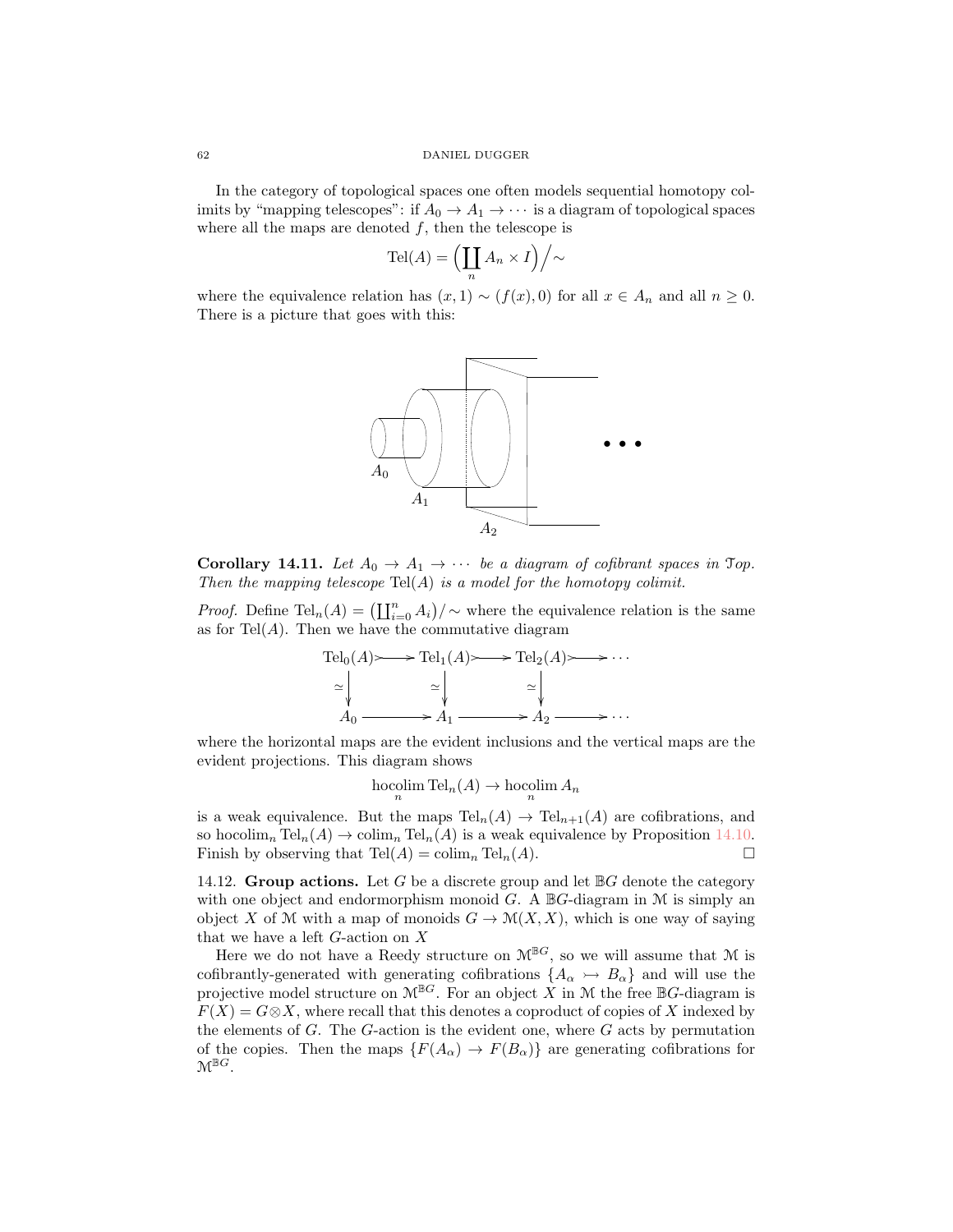Let us specialize a bit further by taking  $\mathcal{M} = \mathcal{T}op$ . Then our generating cofibrations are  $\{S^{n-1} \leftrightarrow D^n\}$ , and the generating cofibrations of  $\mathfrak{Top}^{\mathbb{B}G}$  are  $\{G \times S^{n-1} \hookrightarrow G \times D^n\}.$  We conclude:

**Proposition 14.13.** Every free G-cell complex X is cofibrant in  $\mathfrak{Top}^{\mathbb{B}G}$ , and so has the property that hocolim<sub>BG</sub>  $X \to X/G$  is a weak equivalence.

Let EG be a free G-cell complex whose underlying space is contractible. Define a G-cell complex to be any G-space built up from cell attachments via maps  $G/H \times$  $S^{n-1} \hookrightarrow G/H \times D^n$ , where H ranges over all subgroups of G. If X is any G-cell complex, then  $X \times EG$  has an induced G-cell structure where all the G-cells are free (the basic point here is that  $G \times (G/H)$  with its diagonal G-action is isomorphic, as a G-space, to a disjoint union of copies of G). So  $X \times EG$  is cofibrant as a  $\mathbb{B}G$ diagram, and the projection  $X \times EG \to X$  is a weak equivalence of BG-diagrams. We conclude that colim<sub>BG</sub> $(X \times EG)$  is a model for hocolim<sub>BG</sub> X. That is:

**Proposition 14.14.** If X is any G-cell complex then  $(X \times EG)/G$  is a model for  $hocolim_{\mathbb{B} G}X.$ 

14.15. Cubical diagrams. For any set S, let  $\mathcal{P}(S)$  be the poset of finite subsets of S, ordered by inclusion. When S is itself finite,  $\mathcal{P}(S)$  has a terminal object and often we will want to omit that: so let  $i\mathcal{P}(S)$  denote the full subcategory of  $\mathcal{P}(S)$ consisting of all *proper* finite subsets. The 'i' stands for 'initial'. We will write  $i\mathcal{P}_n$ for  $i\mathcal{P}(\{1,\ldots,n\})$ .

Note that  $i\mathcal{P}_2$  is just the pushout category. The category  $i\mathcal{P}_3$  is depicted by the diagram



and in general the diagram for  $i\mathcal{P}_n$  can be depicted by a "punctured *n*-cube".

There are different ways to regard  $i\mathcal{P}_n$  as a Reedy category, but in some sense the most obvious is to make it an upward-directed Reedy category by defining the degree of a subset of be its number of elements. If  $A: P_n \to \mathcal{T}op$  is a diagram then for any  $S \subseteq \{1, 2, ..., n\}$  we can identify the latching object as

$$
L_S(X) = \left[\coprod_{T \subset S} A_T\right] / \sim
$$

where the quotient relation says that for any two proper subsets  $T, T' \subset S$  and any  $x \in A_{T \cap T'}$ , the images of x under  $A_{T \cap T'} \to A_T$  and  $A_{T \cap T'} \to A_{T'}$  are identified. Note that we could also describe  $L_S(A)$  as a quotient space  $[\coprod A_U ]/\sim$  where U runs over the proper subsets of S with  $|U| = |S| - 1$ .

The following result is just a restatement of the fact that for an upwards-directed Reedy category the Reedy and projective model structures are identical:

**Proposition 14.16.** A diagram A:  $i\mathcal{P}_n \to \mathcal{T}_{op}$  is projective-cofibrant if and only if for every finite  $S \subseteq \{1, 2, ..., n\}$  the latching map  $L_S(A) \to A_S$  is a cofibration.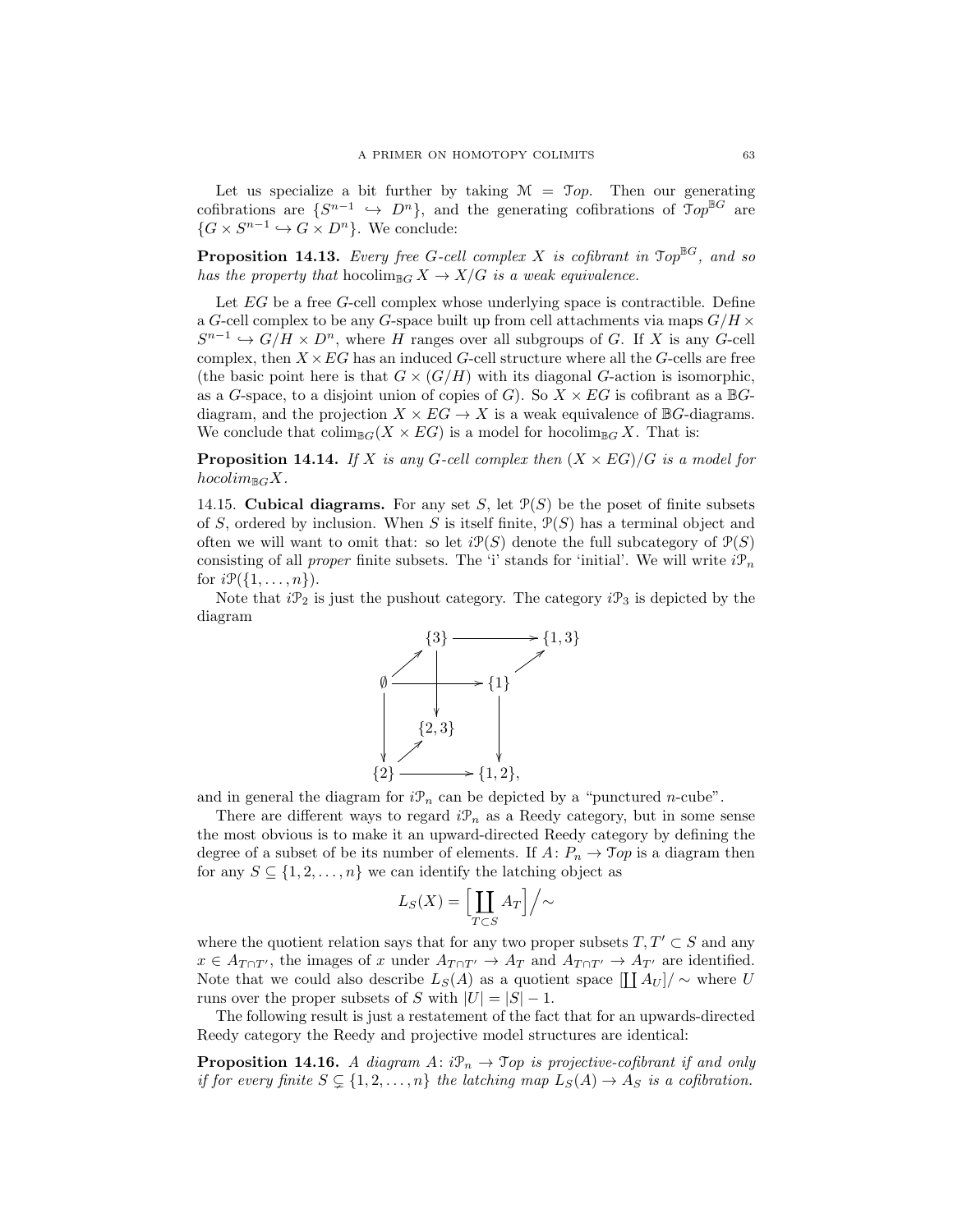Here is a simple application of what we have learned so far. Let  $X$  be a topological space, and let  $\{A_1, \ldots, A_n\}$  be a collection of closed sets which cover X. For any  $S \subseteq \{1, 2, \ldots, n\}$ , set

$$
\hat{A}_S = \bigcup_{j \notin S} A_j.
$$

For example,  $\hat{A}_{\emptyset} = A_1 \cap \cdots \cap A_n$ . Notice that this defines a diagram  $\hat{A}: i\mathcal{P}_n \to \mathcal{T}op$ by having the maps in the diagram be the evident inclusions. The induced map colim<sub>iPn</sub>  $\hat{A} \to X$  is clearly a bijection, and it is easy to check that it is actually a homeomorphism (but note that this uses that we have a *finite* cover). We obtain the following:

**Corollary 14.17.** Let  $\{A_1, \ldots, A_n\}$  be a closed cover for a space X, and let  $\hat{A}: i\mathcal{P}_n \to \mathcal{T}\text{op}$  be as defined above. Assume that for every proper subset  $S \subset$  $\{1,\ldots,n\}$ , the inclusion  $\bigcup_{T\subset S}\hat{A}_T \hookrightarrow \hat{A}_S$  is a cofibration. Then hocolim<sub>i</sub> $\mathcal{P}_n \hat{A} \to X$ is a weak equivalence.

*Proof.* One simply checks that the latching maps are the maps  $\bigcup_{T\subset S} \hat{A}_T \to \hat{A}_S$ .  $\Box$ 

Let  $A: i\mathcal{P}_n \to \mathcal{T}\text{op}$  be a diagram. Just as we saw for the pushout category  $i\mathcal{P}_2$ , one can obtain different criteria for hocolim  $A \to \text{colim } A$  to be a weak equivalence by noticing that  $i\mathcal{P}_n$  can be given the structure of a Reedy category in several ways. For example, the following diagram shows a Reedy structure on  $i\mathcal{P}_3$ :



More precisely, the degrees of objects are determined by their vertical position on the page (with the lowest object having degree zero, for example). The category  $i\mathcal{P}_3{}^{up}$  is the subcategory generated by all of the drawn maps that raise degree, and  $i\mathcal{P}_3{}^{dn}$  is the subcategory generated by the drawn maps that lower degree.

For this Reedy structure to apply to our problem we need to check two things:

- (1) Every map in the diagram has a unique factorization as a down-map followed by an up-map (the condition for being a Reedy category);
- (2) For each spot in the diagram, the matching category is either empty or connected (the condition for colim:  $\mathcal{M}^I \rightleftarrows \mathcal{M}: c$  to be a Quillen pair, cf. Theorem [13.13\)](#page-58-0).

In this case both are easy and left to the reader. Consequently, we obtain the following:

**Proposition 14.18.** Suppose given a diagram A:  $i\mathcal{P}_3 \rightarrow \mathcal{T}_{op}$  such that

(1) all objects are cofibrant,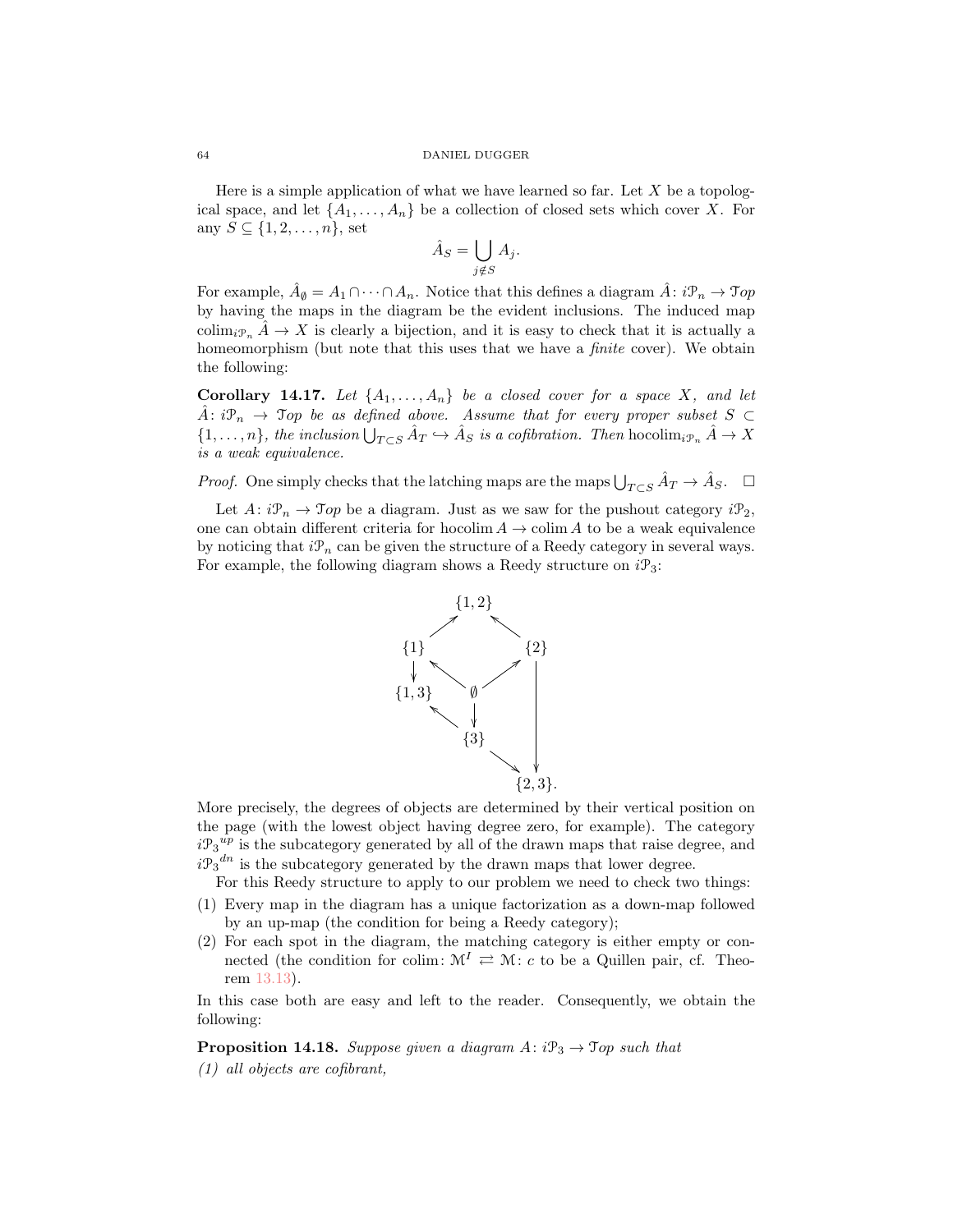(2)  $A_3 \rightarrow A_{13}$  is a cofibration,

- (3)  $A_{\emptyset} \rightarrow A_1$  and  $A_{\emptyset} \rightarrow A_2$  are cofibrations, and
- (4) The induced map  $A_1 \amalg_{A_0} A_2 \rightarrow A_{12}$  is a cofibration.

Then the natural map hocolim  $A \rightarrow \text{colim } A$  is a weak equivalence.

Proof. The listed conditions are just the various latching-map conditions for a diagram to be Reedy cofibrant.  $\hfill \square$ 

Exercise 14.19. Consider the following two pictures showing proposed Reedy structures on  $i\mathcal{P}_3$ :



One of these is not, in fact, a Reedy structure. The other one is a Reedy structure but does not satisfy the property about matching categories needed for Hirschhorn's Theorem [\(13.13\)](#page-58-0). Which is which?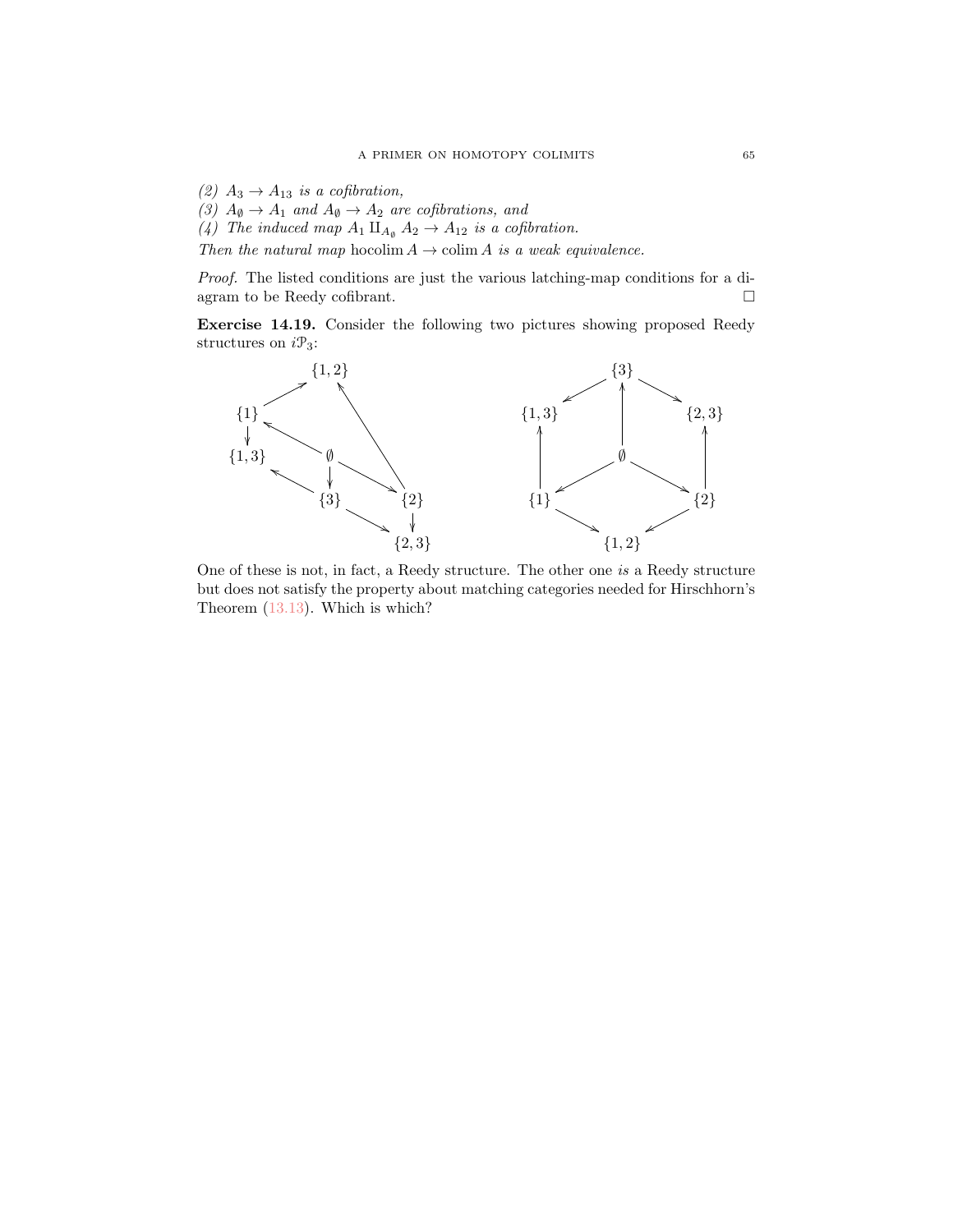### 15. Diagrams in the homotopy category

The canonical functor  $\mathcal{M} \to \mathcal{H}_0(\mathcal{M})$  induces  $\mathcal{M}^I \to \mathcal{H}_0(\mathcal{M})^I$ , and clearly this latter map sends objectwise weak equivalences to isomorphisms. So there is an induced functor  $\mathfrak{H}\mathfrak{o}(M^I) \to \mathfrak{H}\mathfrak{o}(M)^I$ . This is typically far from being an equivalence, so let us investigate some examples demonstrating the differences. We will use the model category  $\mathfrak{Top}_{\ast}$  of pointed topological spaces; the basepoints are used here for convenience, rather than for any essential reason.

**Example 15.1** (Differences in morphisms). Let I be the category  $0 \rightarrow 1$ , so that  $\mathfrak{Top}^I_*$  is the category of maps in  $\mathfrak{Top}_*.$  Morphisms in  $\mathfrak{Ho}(\mathfrak{Top}_*)^I$  from  $[S^n \to *]$ to  $[j: A \to X]$  are in bijective correspondence with  $\{f \in \pi_n(A) | j \circ f \simeq *\}.$  To compute morphisms in  $\mathfrak{H}\mathit{o}(\mathfrak{Top}_*^I)$  we first replace  $[S^n \to *]$  with the cofibrant model  $[S^n \hookrightarrow D^{n+1}]$ , then we compute homotopy classes of maps from this model into  $[A \rightarrow X]$ . One readily checks that this coincides with the classical definition of the relative homotopy group  $\pi_{n+1}(X, A)$ .

Note that when  $A = *$  then

$$
\mathcal{H}o(\mathcal{T}op_*)^I\Bigl([S^n\to *], [* \to X]\Bigr)=\{*\}
$$

whereas

$$
\mathfrak{Ho}(\mathfrak{Top}^I_*)\Big([S^n \to *], [* \to X]\Big) = \pi_{n+1}(X).
$$

So clearly these can be different.

The map  $\mathfrak{H}\mathit{o}(\mathfrak{Top}^I_*)([S^n \to *], [A \to X]) \to \mathfrak{H}\mathit{o}(\mathfrak{Top}_*)^I([S^n \to *], [A \to X])$  takes the form

$$
\pi_{n+1}(X,A) \to \{ f \in \pi_n(A) \mid j \circ f \simeq * \}
$$

and is readily checked to be the boundary map in the long exact sequence for relative homotopy groups. Exactness precisely says that the above map is surjective.

It is a general fact that for I equal to  $0 \to 1$  that  $\mathfrak{H}\mathit{o}(\mathfrak{Top}_*)^I \to \mathfrak{H}\mathit{o}(\mathfrak{Top}_*)^I$ always induces surjections on sets or morphisms (we leave this as an exercise for the reader). It is possible to given categories  $I$  for which this is not true, but coming up with concrete examples is difficult.

Example 15.2 (Differences in objects). We next give an example where  $\mathfrak{H}\mathit{o}(\mathfrak{Top}_*)^I \to \mathfrak{H}\mathit{o}(\mathfrak{Top}_*)^I$  is not surjective on isomorphism classes. Starting with a diagram  $X: I \to \mathcal{H}o(\mathfrak{Top}_*)$ , a lifting to a diagram  $\tilde{X}: I \to \mathfrak{Top}_*$  is called a **rigidification** of  $X$  (or sometimes a *realization* of  $X$ ). So our example will show that rigidifications do not always exist.

The following example is due to Cooke  $[Co]$ . Let I be the category with one object and endomorphism monoid  $\mathbb{Z}/2$ . An object of  $\mathcal{H}o(\mathfrak{Top}_*)^I$  can be described as a homotopy  $\mathbb{Z}/2$ -action on a space X. Cooke constructed such a homotopy action that could not be rigidified into an "honest" action. To describe this it will be useful for us to work stably, which means replacing  $\mathcal{T}\mathit{op}_*$  with the category of spectra. We will do this, but at the same time be casual in our notation and write things like  $S^k$  instead of  $\Sigma^\infty(S^k)$ . If one does not want to use spectra, one can make all of the arguments below in  $\mathfrak{Top}_{\ast}$  by simply suspending enough times.

Before giving Cooke's construction let us describe his obstruction to the existence of rigidifications. If X is a space and  $f: X \to X$  is such that  $f^2 \simeq id$ , choose a homotopy  $H: X \times I \to X$  such that  $H_0 = id$  and  $H_1 = f^2$ . Then  $H \circ (f \times id)$ and  $f \circ H$  are both homotopies from f to  $f^3$ . We regard these as paths in the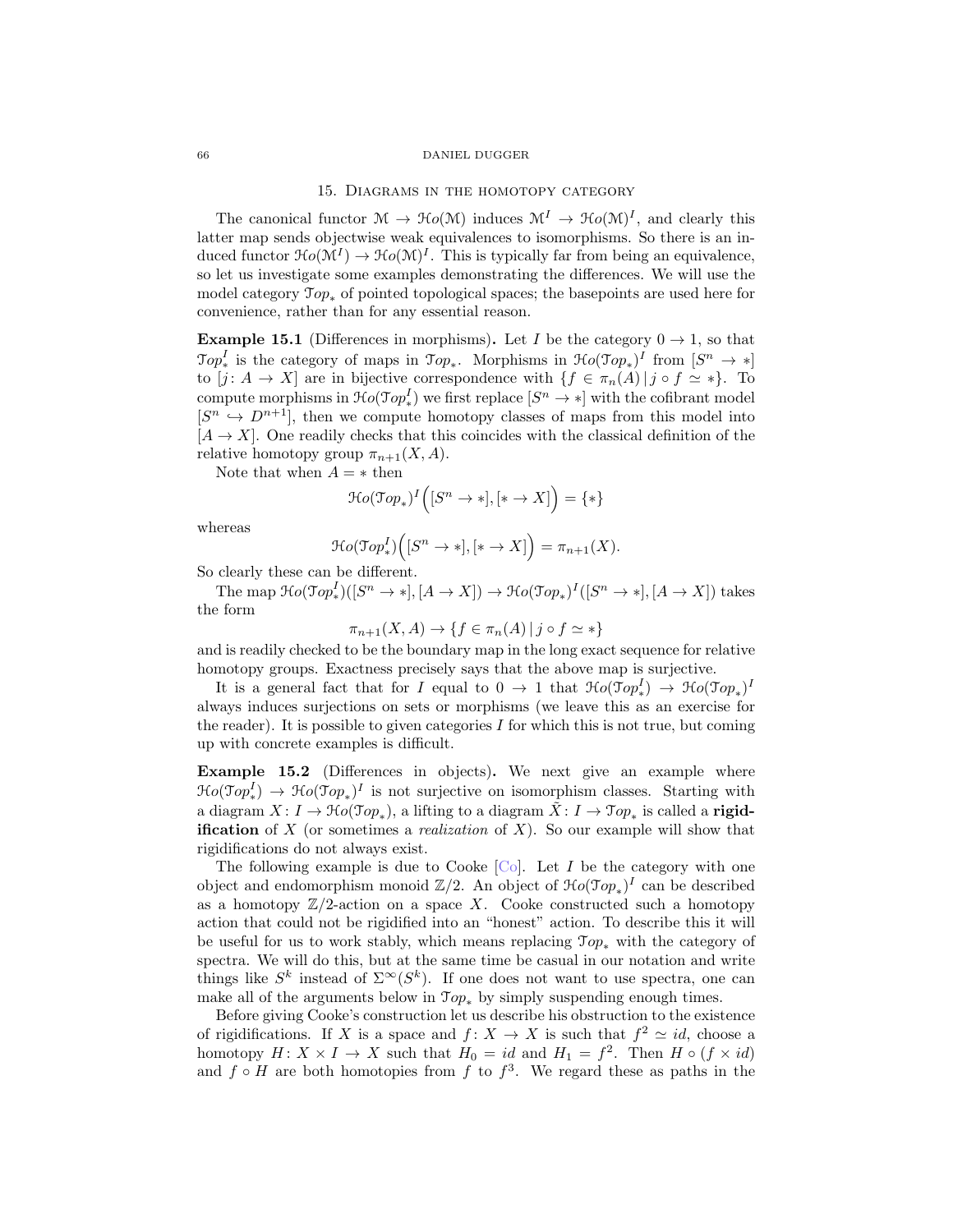mapping space  $\text{Map}(X, X)$ . Since these two paths have the same beginning and ending points, we can use them to make a loop: set

$$
J_{f,H} = H(f \times id) * \overline{fH} \in \pi_1(\text{Map}(X,X), f).
$$

Here the overline indicates that the path  $fH$  is run in reverse.

The loop  $J_{f,H}$  depends on the choice of homotopy  $H$ , so we set

 $S_f = \{J_{f,H} | H$  is a homotopy from id to  $f^2\} \subseteq \pi_1(\mathrm{Map}(X,X), f)$ .

This set is an invariant of the pair  $(X, f)$ . One can readily check that if  $(X, f)$ has a rigidification then  $S_f$  contains the constant path. Cooke constructed a pair  $(X, f)$  where he could prove that  $S_f$  does not contain the constant path, and so concluded that the pair did not have a rigidication.

A similar invariant is the Toda bracket  $\langle f -1, f + 1, f -1 \rangle \subseteq \left[ \sum X, X \right]_{*}$ . If  $(X, f)$ is rigidifiable then this Toda bracket must contain the null map.

Let  $\alpha \in \pi_{n-1}(S^k)$  be any element whose order is a multiple of 4 (the first such example is  $\nu \in \pi_7(S^4)$ ). Let  $A = S^k \cup_{2\alpha} e^n$ , and let  $X = A \vee S^{n-1} \vee S^{n-1}$ . Let  $i: S^k \hookrightarrow A$  be the inclusion of the bottom cell, and let  $\pi: A \to S^n$  be the map which squashes the bottom cell to a point. Since the stable homotopy category is additive we can describe maps  $X \to X$  via  $3 \times 3$  matrices. Let f be the element of  $[X, X]_{\ast}$  represented by the matrix

$$
\begin{bmatrix} I & i\alpha & 0 \\ 0 & I & 0 \\ \eta \pi & 0 & I. \end{bmatrix}
$$

Matrix multiplication shows that  $f^2$  is represented by

$$
\begin{bmatrix} I & 2i\alpha & 0 \\ 0 & I & 0 \\ 2\eta\pi & \eta\pi i\alpha & I \end{bmatrix}
$$

and since  $2i\alpha$ :  $S^{n-1} \to A$ ,  $2\eta$ :  $S^n \to S^{n-1}$ , and  $\pi i$  are all null-homotopic we find that  $f^2 \simeq id$ . So  $(X, f)$  is a homotopy  $\mathbb{Z}/2$ -action.

Example 15.3 (Colimits in the homotopy category). We give an example showing that  $\mathcal{H}o(\mathfrak{Top}_*)^I$  generally does not have colimits. Let I be the pushout category 1 ← 0 → 2, and let X be the diagram  $* \leftarrow S^1 \xrightarrow{\times 2} S^1$  in  $\mathfrak{H}o(\mathfrak{Top}_*)^I$ . It is easy to see that for any pointed space Z one has a natural bijection

$$
\mathfrak{Ho}(\mathfrak{Top}_*)^I(X,cZ) \cong \{a \in \pi_1(Z) \mid a^2 = 0\}.
$$

Let us write  $\Theta(Z)$  for the group on the right. If W is a colimit for X in  $\mathfrak{Ho}(\mathfrak{Top}_*)$ then there is a natural bijection  $\Theta(Z) \cong \mathfrak{H}_0(\mathfrak{Top}_*)(W,Z)$ . Consequently, if  $Z_1 \to$  $Z_2 \rightarrow Z_3$  is a fiber sequence in  $\mathfrak{H}\mathfrak{o}(\mathfrak{Top}_*)$  then the sequence

$$
\Theta(Z_1) \to \Theta(Z_2) \to \Theta(Z_3)
$$

is exact (as a sequence of pointed sets) in the middle spot. But it is easy to find counterexamples to this. For example, consider the fiber sequence

$$
K(\mathbb{Z}/4,1) \to K(\mathbb{Z}/2,1) \stackrel{\text{Sq}^1}{\longrightarrow} K(\mathbb{Z}/2,2).
$$

Applying Θ gives the sequence

$$
\{0,2\} \to \{0,1\} \to \{0\}
$$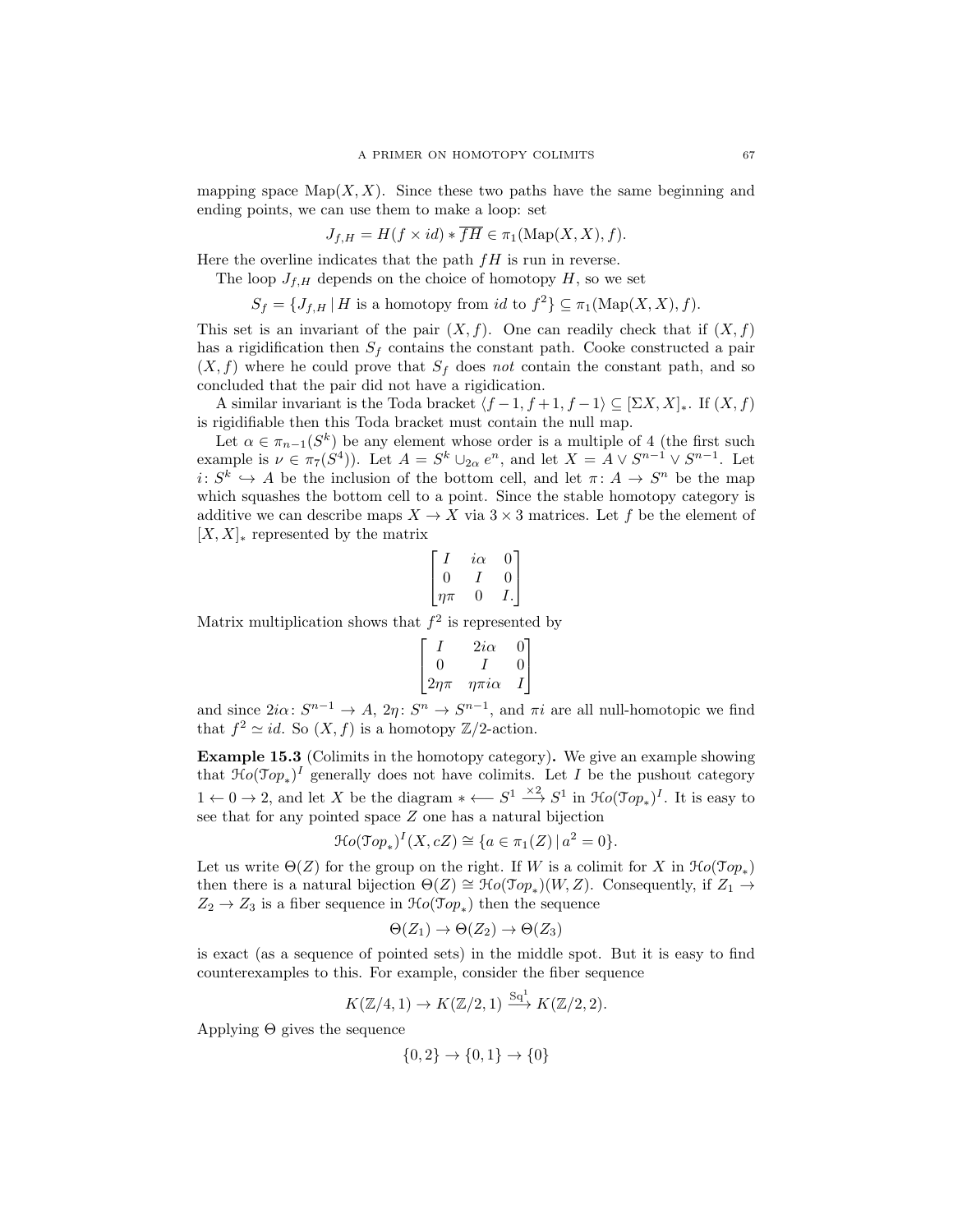but where the first map sends both elements to 0; clearly this is not exact. Another example is the fiber sequence  $S^1 \to \mathbb{R}P^{\infty} \to \mathbb{C}P^{\infty}$ . In any case, we have a contradiction and so conclude that X does not have a colimit in  $\mathfrak{H}o(\mathfrak{Top}_*)$ .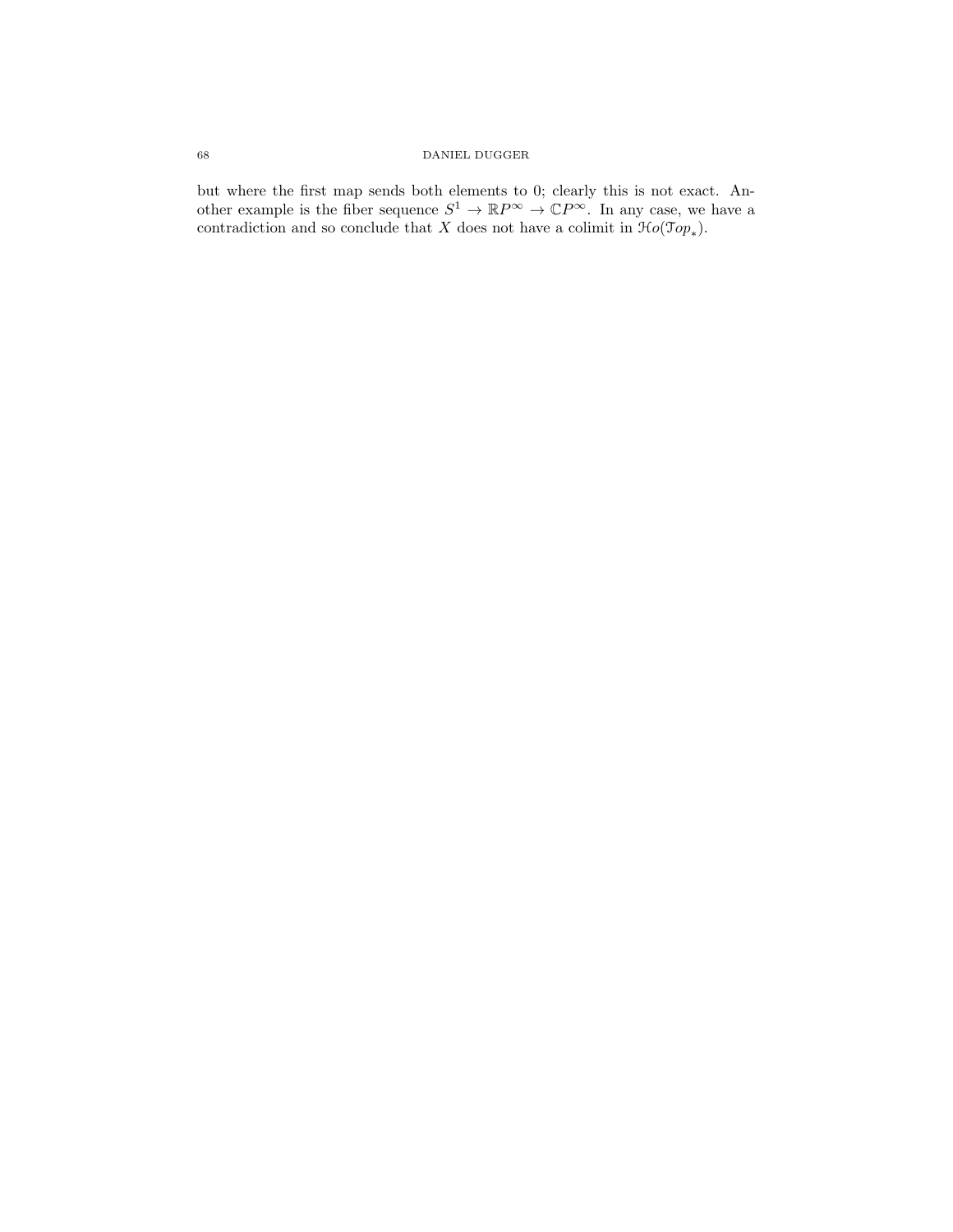### 16. Homotopy coherent diagrams

16.1. **Introduction.** Let I be a small category. A diagram  $X: I \rightarrow \mathcal{T}op$  is a pair of assignments  $i \mapsto X_i$  and  $[f : i \longrightarrow j] \mapsto [X_f : X_i \rightarrow X_j]$  such that  $X_{id} = id$  and for every pair of composable morphisms  $[i \stackrel{f}{\longrightarrow} j \stackrel{g}{\longrightarrow} k]$  the diagram



is commutative. A homotopy commutative diagram is a similar pair of assignments but where the triangle is only required to commute up to homotopy: that is, there must exist homotopies  $H_{g,f}: X_i \times I \to X_k$  such that  $H_0 = X_g \circ X_f$  and  $H_1 = X_{gf}$ , but no specific homotopy is assumed to be chosen.

Suppose that we actually choose homotopies  $H_{g,f}$ , for every composable pair. Then for every composable triple  $h \circ g \circ f$  we get a sequence of homotopies

$$
X_h \circ (X_g \circ X_f) - X_h \circ X_{gf} - X_{h(gf)} = X_{(hg)f} - X_{hg} \circ X_f - (X_h \circ X_g) \circ X_f.
$$

That is, we get an explicit set of homotopies  $H_{h,g,f}$  demonstrating that composition of the X-maps is homotopy-associative. Well, for any composable 4-tuple

$$
i_0 \xrightarrow{f} i_1 \xrightarrow{g} i_2 \xrightarrow{h} i_3 \xrightarrow{j} i_4
$$

we then get the classical Stasheff pentagon



These five homotopies assemble to give a loop in the mapping space  $\text{Map}(X_{i_0}, X_{i_4}),$ and we can ask that these loops all be null-homotopic. This is a kind of "higher homotopy" condition on our diagram. Moreover, explicit choices of null-homotopies for these Stasheff pentagons then lead to even higher homotopy elements in various mapping spaces, which we can again require to be null-homotopic.

There is some bookkeeping required to make sense of all this, but very briefly a homotopy coherent diagram is a homotopy commutative diagram together with an explicit choice of higher and higher homotopies demonstrating that various homotopy elements of mapping spaces are actually null.

Note that every "honest" diagram  $X: I \to Top$  will yield a homotopy coherent diagram, by simply taking all the required homotopies to be constant. Likewise, evey homotopy coherent diagram yields a homotopy commutative diagram, simply by forgetting the choices of all the higher homotopies.

The theory of homotopy coherent diagrams goes back to Vogt, Dwyer-Kan, and others ?????. Some of the main points are: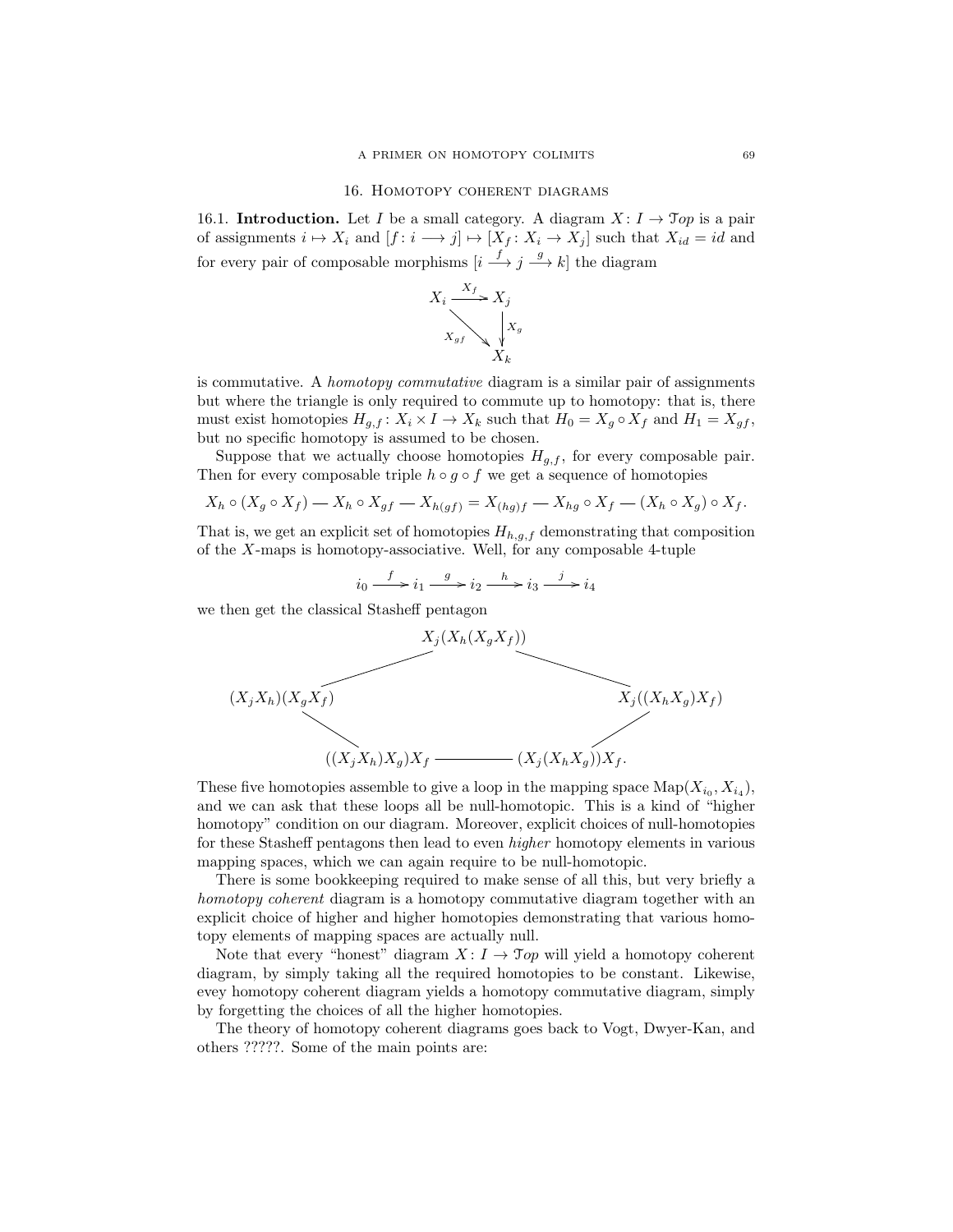- (1) There are notions of homotopy colimit and homotopy limit that make sense for homotopy coherent diagrams.
- (2) Every homotopy coherent diagram can be "rigidified" into an honest diagram. Moreover, the homotopy theories of honest diagrams and homotopy coherent diagrams are equivalent.
- (3) Given a homotopy commutative diagram, there is an obstruction theory for giving it the structure of a homotopy coherent diagram. In light of (2), this is an obstruction theory for "rigidifying" the given homotopy commutative diagram into an honest diagram.

16.2. **Simplicial diagams.** Let  $\mathcal{C}at$  denote the category of small categories. By a simplicial category we mean a simplicial object in  $\mathcal{C}at$  where the categories in each level have the same object set. Alternatively, we may regard such a thing as a category enriched over  $sSet$ . To be concrete, a (small) simplicial category I consists of

- (1) A set of objects (denoted  $I$  by abuse);
- (2) For each  $i, j \in I$ , a simplicial set  $I(i, j)$ ;
- (3) For each  $i \in I$ , a distinguished 0-simplex  $id_i \in I(i, i)$ ;
- (4) For each  $i, j, k \in I$ , composition maps  $I(j, k) \times I(i, j) \rightarrow I(i, k)$  which satisfy associativity and unital axioms.

One defines functors between simplicial categories in the evident manner.

If C is another simplicial category, then an I-diagram in C is just a functor  $X: I \to \mathcal{C}$ . Concretely, this consists of a collection of objects  $X_i \in \mathcal{C}$  together with maps of simplicial sets  $I(i, j) \to C(X_i, X_j)$  for each  $i, j \in I$  such that

- (1)  $id_i$  maps to  $id_{X_i}$ , and
- (2) for each  $i, j, k \in I$ , the diagram

$$
I(j,k) \times I(i,j) \longrightarrow I(i,k)
$$
  
\n
$$
\downarrow \qquad \qquad \downarrow
$$
  
\n
$$
C(X_j, X_k) \times C(X_i, X_j) \longrightarrow C(X_i, X_k)
$$

commutes.

If  $X, Y: I \to \mathcal{C}$  are two functors then a natural transformation from X to Y is a collection of maps  $f_i: X_i \to Y_i$  such that for any objects i and j, the diagram

$$
I(i, j) \longrightarrow \mathcal{C}(Y_i, Y_j)
$$
  
\n
$$
\downarrow \qquad \qquad \downarrow \qquad \qquad (-) \circ f_i
$$
  
\n
$$
\mathcal{C}(X_i, X_j) \xrightarrow{f_j \circ (-)} \mathcal{C}(X_i, Y_j)
$$

commutes. Here the bottom horizontal map is the composite

$$
\mathcal{C}(X_i, X_j) = \{f_j\} \times \mathcal{C}(X_i, X_j) \longrightarrow \mathcal{C}(X_j, Y_j) \times \mathcal{C}(X_i, X_j) \longrightarrow \mathcal{C}(X_i, Y_j),
$$

and similary for the right vertical map.

Write  $\mathcal{C}^I$  for the category of all *I*-diagrams in  $\mathcal{C}$ . This is itself a simplicial category, under the following definition. Given  $X, Y: I \to \mathcal{C}$ , define an *n*-simplex of Map(X, Y) to be a collection of maps  $\Delta^n \to \mathcal{C}(X_i, Y_i)$  (for every object i) such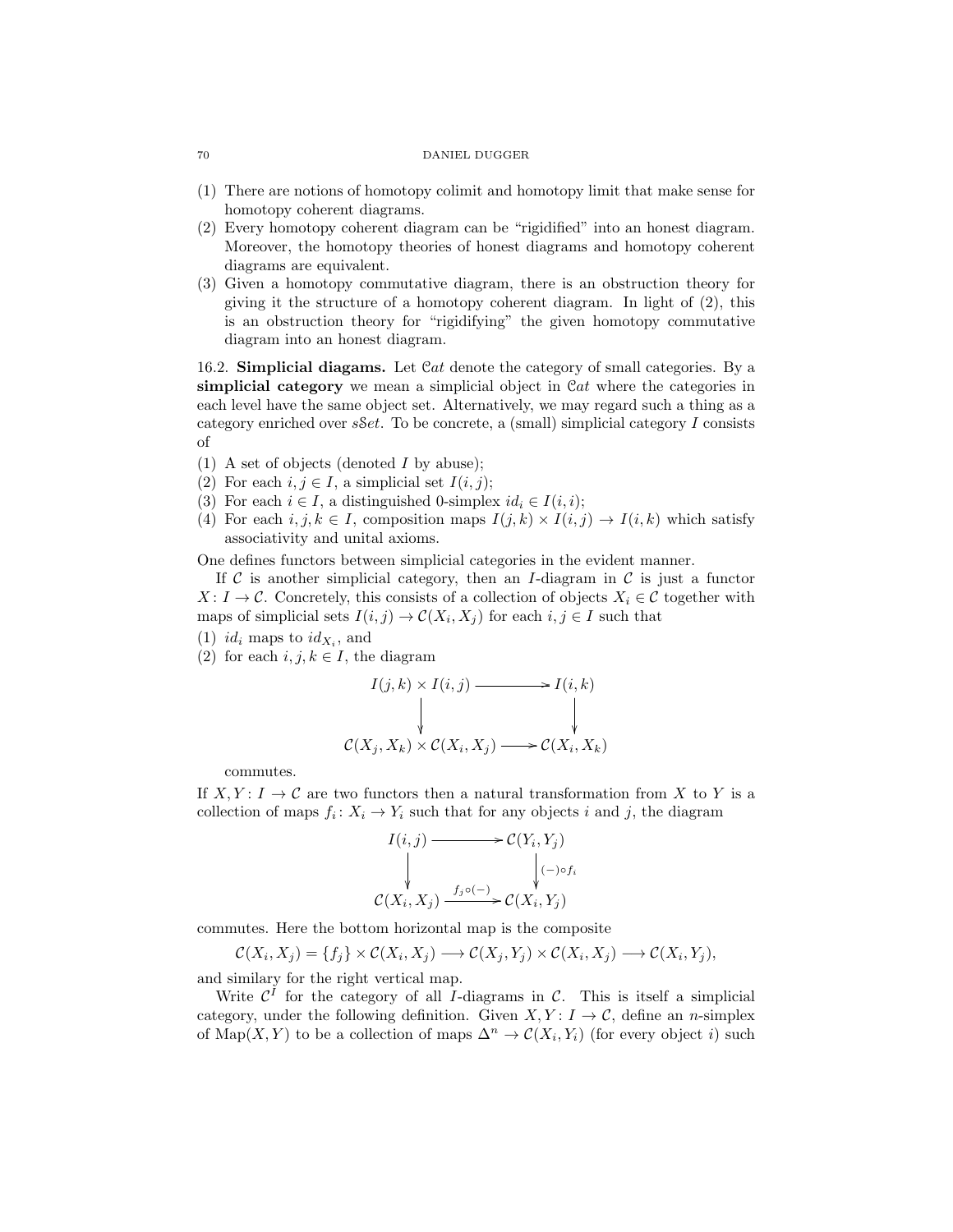that for every two objects  $i$  and  $j$  the following diagram commutes:



It takes a moment to verify that there are evident maps  $\mathrm{Map}(Y, Z) \times \mathrm{Map}(X, Y) \to$  $\text{Map}(X, Z)$  satisfying the necessary associativity and unital axioms.

**Definition 16.3.** A simplicially-powered category  $\mathcal C$  is a simplicial category together with functors  $\otimes$ :  $sSet \times C_0 \rightarrow C_0$  and  $F$ :  $sSet^{op} \times C_0 \rightarrow C_0$  such that the following axioms are satisfied:

(1)  $C(X \otimes K, Y) \cong \text{Map}(K, \mathcal{C}(X, Y)) \cong \mathcal{C}(X, F(K, Y)).$ (2) ???

Note that this actually has the structure of a simplicial category, and is simplicially tensored and cotensored if  $\mathcal C$  is so. ?????

**Remark 16.4.** Now let M be a simplicial model category, and let  $X: I \to M$  be a diagram. Note that the maps  $I(i, j) \to \underline{\mathcal{M}}(X_i, X_j)$  yield maps  $I(i, j) \otimes X_i \to$  $X_i$  via adjointness. So an *I*-diagram in  $M$  can be thought of as a collection of objects  $X_i$  and a collection of 'action' maps  $I(i, j) \otimes X_i \to X_j$  satisfying the evident associativity and unital conditions. Just as we did for diagrams indexed by ordinary categories, we will think of diagrams  $I \to \mathcal{M}$  as 'left I-modules'.

Let  $C$  be simplicially tensored. Then for any i in I, the evaluation functor  $ev_i: \mathcal{C}^I \to \mathcal{C}$  has a left adjoint  $F_i$  given by

$$
[F_i(A)]_j = I(i,j) \otimes A.
$$

The structure maps  $I(j,k) \otimes [F_i(A)]_j \to [F_i(A)]_k$  are the evident ones that use the composition pairings in I. We leave it to the reader to verify that this is indeed a left adjoint to  $ev_i$ .

Theorem 16.5 (???). Let M be a cofibrantly-generated, simplicial model category. Then  $\mathcal{M}^I$  has a model category structure where the weak equivalences and fibrations are determined objectwise. This is called the **projective model structure** on  $\mathbb{M}^{I}$ . Moreover, the canonical simplicial structure on  $\mathcal{M}^I$  makes this into a simplicial model category.

Let  $\alpha: I \to J$  be a map of simplicial categories. Then there is a restriction functor  $\alpha^*: \mathcal{M}^J \to \mathcal{M}^I$ , and this functor has both left and right adjoints, denoted  $L_{\alpha}$  and  $R_{\alpha}$ . If  $X: I \to \mathcal{M}$  then  $L_{\alpha}X$  is given by

$$
[L_{\alpha}X]_j = \text{coe}q \left[ \coprod_i J(\alpha i, j) \otimes X_i \right. \leftleftarrows \coprod_{i_0, i_1} J(\alpha i_1, j) \otimes I(i_0, i_1) \otimes X_{i_0} \right]
$$

where the two maps in the coequalizer come from the pairings

$$
I(i_0, i_1) \otimes X_{i_0} \longrightarrow X_{i_1},
$$
  
\n
$$
J(\alpha i_1, j) \otimes I(i_0, i_1) \longrightarrow J(\alpha i_1, j) \otimes J(\alpha i_0, \alpha i_1) \longrightarrow J(\alpha i_0, j).
$$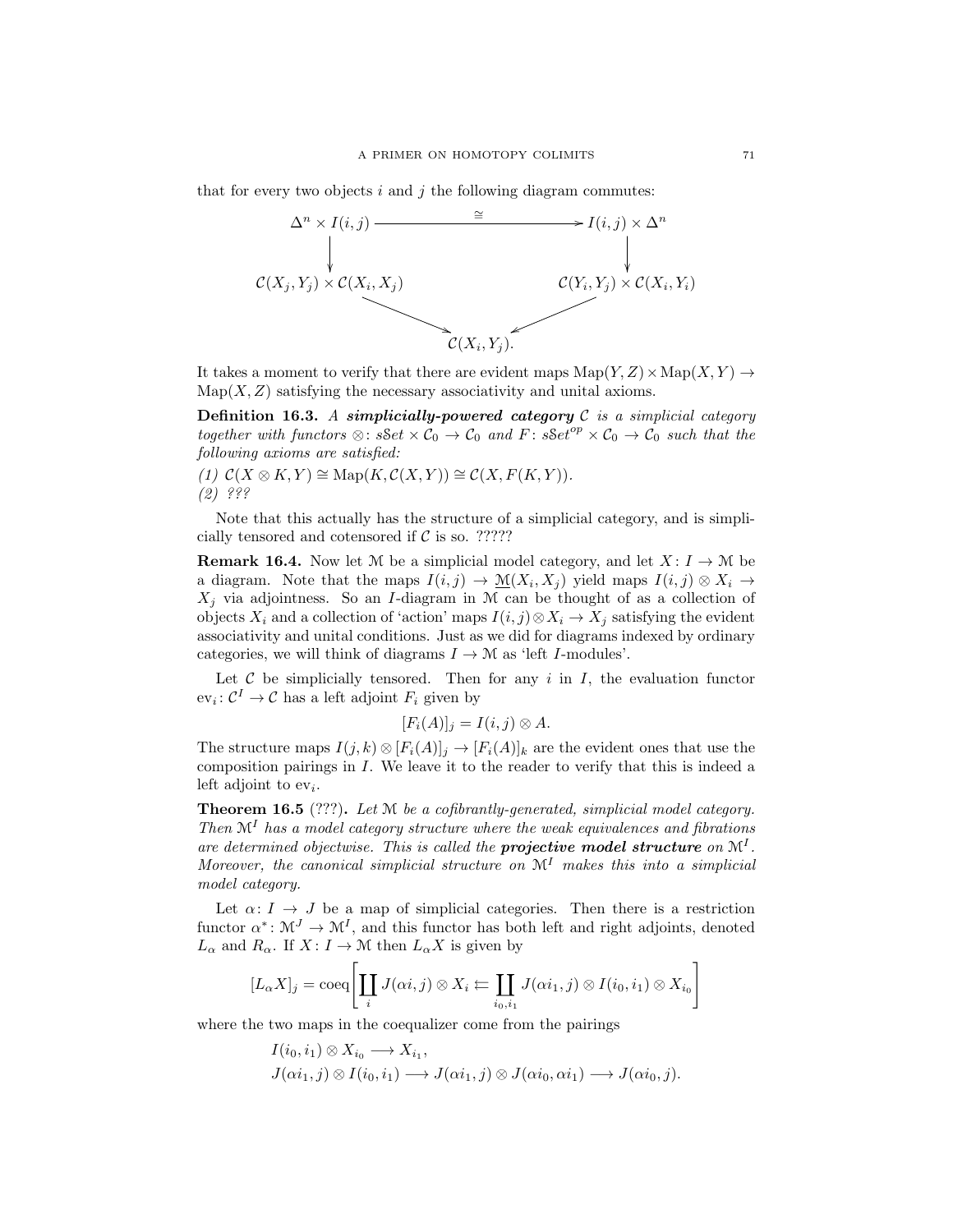We leave it to the reader to check that there are evident pairings

$$
J(j, j') \otimes [L_{\alpha} X]_j \to [L_{\alpha} X]_{j'}
$$

making  $L_{\alpha}X$  into a J-diagram, and to verify that this is indeed left adjoint to  $\alpha^*$ .

Note that  $\alpha^*$  preserves objectwise weak equivalences and objectwise fibrations, and so we have a Quillen pair

$$
L_{\alpha} \colon \mathcal{M}^I \rightleftarrows \mathcal{M}^J \colon \alpha^*.
$$

<span id="page-71-0"></span>**Theorem 16.6** (???). Let  $\alpha: I \rightarrow J$  be a map of simplicial categories having the same object set (and assume that  $\alpha$  is the identity on objects). Suppose that  $I(i, j) \rightarrow J(i, j)$  is a weak equivalence for all objects i and j. Then the adjoint pair  $L_{\alpha} : \mathcal{M}^I \rightleftarrows \mathcal{M}^J : \alpha^*$  is a Quillen equivalence.

Before proving this result let us introduce the version of the bar construction that is relevant to simplicial diagrams. We will be concerned with the object  $B_{\bullet}(J, I, X)$ , which to every  $j$  in  $J$  associates the simplicial object

$$
[n] \mapsto \coprod_{i_0,i_1,\ldots,i_n} \Big[ J(\alpha i_0,j) \otimes I(i_1,i_0) \otimes \cdots \otimes I(i_n,i_{n-1}) \otimes X_{i_n} \Big]
$$

.

Note the similarities to  $(11.2)$ . The tensor product of the I-factors generalizes the strings  $i_0 \leftarrow i_1 \leftarrow \cdots \leftarrow i_n$  that we used in the version for non-simplicial categories. ?????

*Proof of Theorem [16.6.](#page-71-0)* Let X be a J-diagram. We must show that  $[L_{\alpha}Q(\alpha^*X)] \rightarrow$ X is an objectwise weak equivalence, so let j be an object in  $J$ . The key step is to examine the following map of simplicial objects:

$$
\coprod_{i_0} J(\alpha i_0, j) \otimes X_{i_0} \Longleftarrow \coprod_{i_0, i_1} J(\alpha i_1, j) \otimes I(i_0, i_1) \otimes X_{i_1} \Longleftarrow \cdots
$$
\n
$$
\downarrow \qquad \qquad \downarrow \qquad \qquad \downarrow
$$
\n
$$
\coprod_{j_0} J(j_0, j) \otimes X_{j_0} \Longleftarrow \coprod_{j_0, j_1} J(j_1, j) \otimes J(j_0, j_1) \otimes X_{j_1} \Longleftarrow \cdots
$$

where in level n the vertical map is induced by the maps  $\alpha: I(a, b) \to J(a, b)$  and on indices can be described by the "substitution"  $i_r \mapsto j_r$  for  $r < n$  and  $\alpha i_n \to j_n$ . The hypotheses on  $\alpha$  imply that the above is a levelwise weak equivalence, and so it induces a weak equivalence on realizations. The bottom simplicial object has a contracting homotopy induced by the identity map on  $j$  (it is an instructive exercise to write this down). This completes the argument. For  $Y$  an  $I$ -diagram, the argument for showing that  $Y \to \alpha^*[L_\alpha(QY)]$  is an objectwise weak equivalence is very similar.

Now we give the slick version. The map we are trying to analyze is the composite

$$
B(J, I, X) \longrightarrow B(J, J, X) \longrightarrow X.
$$

The first map is an objectwise equivalence because  $I \rightarrow J$  is so, and the second map is always an objectwise equivalence. For the other direction we are looking at

$$
Y \longrightarrow B(I, I, Y) \longrightarrow B(J, I, Y).
$$

Again, the first map is always an objectwise equivalence and the second map is so because of the hypothesis on  $\alpha$ .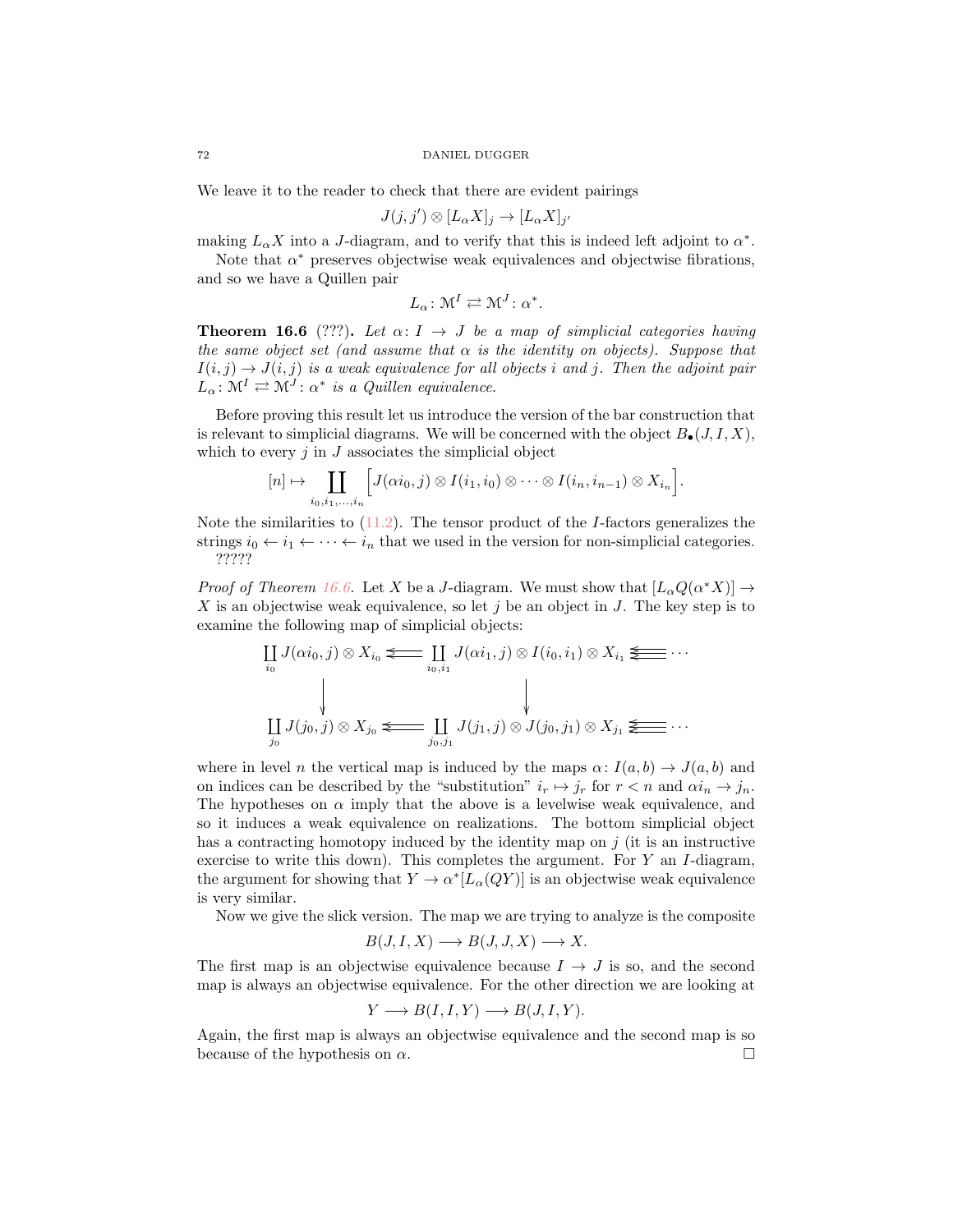Finally, we note that the theory of homotopy colimits for simplicial diagrams works just as for ordinary diagrams, via the evident modifications. For example, if  $X: I \to \mathcal{C}$  is a simplicial diagram then its homotopy colimit is defined to be the realization of the simplicial replacement

$$
\coprod_{i_0} X(i_0) \Longleftarrow \coprod_{i_0,i_1} I(i_1,i_0) \otimes X_{i_1} \Longleftarrow \coprod_{i_0,i_1,i_2} I(i_1,i_0) \otimes I(i_2,i_1) \otimes X_{i_2} \Longleftarrow \cdots
$$

We leave the reader to check to develop the details of the theory for him- or herself.

16.7. Resolutions of categories. Let  $I$  be an ordinary category. We can regard I as a simplicial category by regarding all its mappings sets as discrete simplicial sets. By a resolution of I we mean a simplicial category  $\tilde{I}$  with the same set of objects as I, together with a map of simplicial categories  $\tilde{I} \to I$  with the property that for every  $i, j \in I$  the map  $\tilde{I}(i, j) \to I(i, j)$  is a weak equivalence.

If S is a set, define a **graph** G with object set S to be an assignment  $(s,t) \mapsto$  $\mathcal{G}(s,t)$  for  $s,t \in S$ . Morphisms of graphs are the evident ones, and  $Graph(S)$  will denote the category of all graphs with object set  $S$ . Likewise, let  $Cat(S)$  denote the category of small categories with object set S.

There is a forgetful functor  $\tilde{U}$ :  $\mathcal{C}at(S) \rightarrow Graph(S)$ , and this has a left adjoint  $\tilde{F}$ : if G is a graph, then the morphisms in  $\tilde{F}(\mathcal{G})$  are formal compositions of the elements in the appropriate  $G(s, t)$  sets. If I is an object in  $Cat(S)$  we can look at the (augmented) bar resolution

$$
\cdots \equiv \equiv \tilde{F}\tilde{U}\tilde{F}\tilde{U}\tilde{F}\tilde{U}(I) \Longrightarrow \tilde{F}\tilde{U}\tilde{F}\tilde{U}(I) \Longrightarrow \tilde{F}\tilde{U}(I) \longrightarrow I
$$

from Example [3.15.](#page-12-0) Write  $(F\tilde{U})_{\bullet}(I)$  for the simplicial category (without the augmentation). Applying  $\tilde{U}$ , we pick up a contracting homotopy; this shows that  $[(\tilde{F}\tilde{U})_{\bullet}(I)](i, j) \rightarrow I(i, j)$  is a weak equivalence for all objects i and j. In other words,  $(FU)_{\bullet}(I) \rightarrow I$  is a resolution of categories.

There is a variant of this construction that is also useful. Define the trivial **pointed graph** on a set S to be graph [S] for which  $[S](s,t) = \emptyset$  if  $s \neq t$  and  $[S](s,s) = \{*\}$  for every  $s \in S$ . Define a **pointed graph** on a set S to a graph  $\mathcal G$  together with a morphism  $[S] \to \mathcal G$ . Let  $\mathcal Graph_*(S)$  be the category of pointed graphs on S. There is then an evident forgetful functor  $U: \mathcal{C}at(S) \to \mathcal{G}raph_*(S)$ , where the extra "pointed" structure consists of the identity maps. This has a left adjoint  $F: \mathit{Graph}_*(S) \to \mathcal{C}at(S)$  which can be described as "take the category freely generated by the non-identity edges of the graph". One still has that  $(FU)_{\bullet}(I) \rightarrow I$ is a resolution of  $I$  by free categories.

While both constructions are large, we prefer  $(FU)_\bullet(I)$  because it is noticeably smaller than  $(F\tilde{U})_{\bullet}(I)$ . It is convenient to not have to add formal generators correponding to identity maps when one forms  $(FU)(I)$ .

Definition 16.8. Let I be a small category and let M be a simplicial model category. A homotopy coherent diagram in M is a simplicial functor  $(FU)_\bullet(I) \to \mathcal{M}$ . The category of homotopy coherent diagrams is  $\mathcal{M}^{(FU)\bullet(I)}$ .

We aim to investigate the simplicial categories  $(FU)_{\bullet}(I)$  in some examples. Let [n] denote the category  $0 \to 1 \to \cdots \to n$ . That is, the object set is  $\{0, 1, \ldots, n\}$ and there is a unique map  $i \to j$  when  $i \leq j$ . We will investigate the simplicial categories  $(FU)_{\bullet}([n])$ .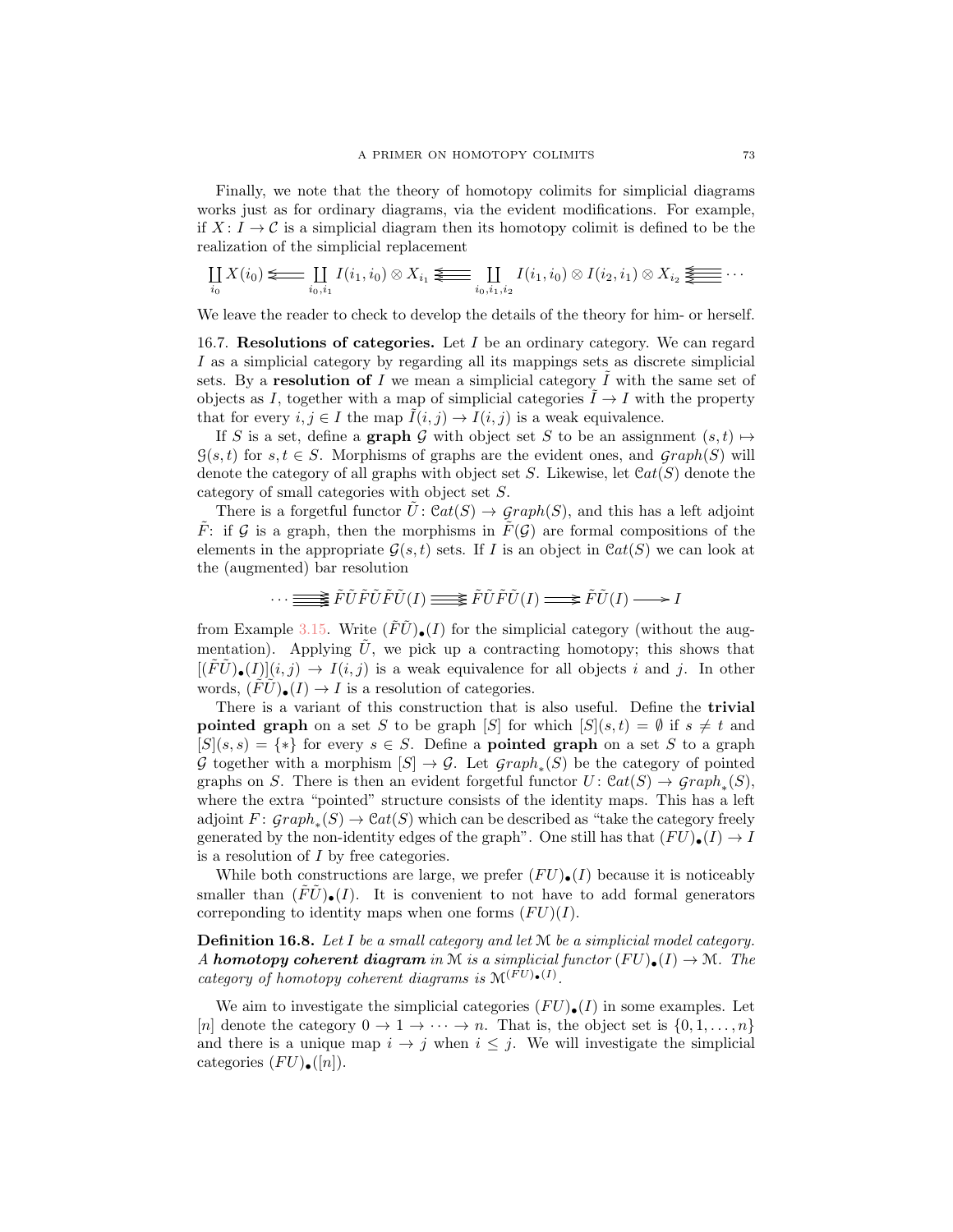It is immediate that  $(FU)([0]) = [0]$  (note that this would not be true if we used  $(FU)$ , and also that  $(FU)([1]) = [1]$ . So we have  $(FU)_{\bullet}([0]) = c[0]$  and  $(FU)_{\bullet}(1] = c[1]$ , where the  $c(-)$  means regard the argument as a constant simplicial category.

The first place things are interesting is with  $(FU)([2])$ . Let the maps in [2] be denoted  $0 \stackrel{g}{\longrightarrow} 1 \stackrel{f}{\longrightarrow} 2$ . If u is a morphism in a category I, write [u] for the corresponding "free generator" in the category  $FU(I)$ . Then  $(FU)([2])$  is the category

$$
\begin{array}{c}\n\begin{array}{c}\n1 \\
\hline\n\end{array}\n\end{array}
$$
\n
$$
\begin{array}{c}\n\begin{array}{c}\n\begin{array}{c}\n\end{array}\n\end{array}\n\end{array}
$$
\n
$$
\begin{array}{c}\n\begin{array}{c}\n\end{array}\n\end{array}\n\end{array}
$$
\n
$$
\begin{array}{c}\n\begin{array}{c}\n\end{array}\n\end{array}\n\end{array}
$$

and  $(FUFU)([2])$  is the category

$$
\begin{array}{c}\n\begin{array}{c}\n1 \\
\hline\n\end{array} \\
0 \xrightarrow{\begin{array}{c}\n\begin{array}{c}\n\begin{array}{c}\n\begin{array}{c}\n\begin{array}{c}\n\end{array} \\
\hline\n\end{array} \\
\hline\n\end{array} \\
\hline\n\end{array} \\
\hline\n\end{array} \\
\hline\n\end{array} \\
\hline\n\end{array} \\
\hline\n\end{array} \\
\hline\n\end{array} \\
\hline\n\end{array}
$$

In general,  $(FU)^n([2])$  has exactly one map from 0 to 1, one map from 1 to 2, and exactly  $n + 1$  maps from 0 to 2. A little work verifies that the morphism simplicial sets are

$$
\operatorname{Hom}_{(FU)_{\bullet}([2])}(i,j) = \begin{cases} * & \text{if } i < j \text{ and } (i,j) \neq (0,2) \\ \Delta^1 & \text{if } (i,j) = (0,2). \end{cases}
$$

For  $(FU)_{\bullet}([3])$ , the full subcategory consisting of objects 0, 1, and 2 is readily identified with what we just described. Similarly for the full subcategory consisting of objects 1, 2, and 3. The only thing new is the space of morphisms from 0 to 3. We leave the reader to verify that there are four morphisms from 0 to 3 in  $(FU)([3])$ , and nine in  $(FUFU)([3])$ .

**Definition 16.9.** Fix  $n \geq 1$ . For  $0 \leq i \leq j \leq n$  let  $P_{i,j}$  denote the poset of subsets of  $\{i, i+1, \ldots, j\}$  that contain i and j. Let  $\mu: P_{j,k} \times P_{i,j} \to P_{i,k}$  be the unique functor given on objects by union of subsets.

Let  $NP_n$  be the simplicial category whose object set is  $\{0, 1, \ldots, n\}$  and whose simplicial set of morphisms from i to j is the nerve  $NP_{i,j}$ , with composition induced by the maps  $\mu$ .

**Remark 16.10.** Note that if  $j > i$  then  $P_{i,j}$  is isomorphic to the poset consisting of all subsets of  $\{i+1,\ldots,j-1\}$ , and so  $\overrightarrow{NP}_{i,j} \cong (\Delta^1)^{j-i-1}$ .

**Proposition 16.11.** There is an isomorphism of simplicial categories  $(FU)_\bullet([n]) \cong$  $NP_n$ .

*Proof.* The proof we give is adopted from [\[DS,](#page-108-0) Section A.7]. Let  $m_i$  denote the unique map in [n] from  $i-1$  to i. Then morphisms from i to j in  $FU([n])$  are in bijective correspondence with bracketings of the expression  $m_j m_{j-1} \cdots m_{i+1}$  having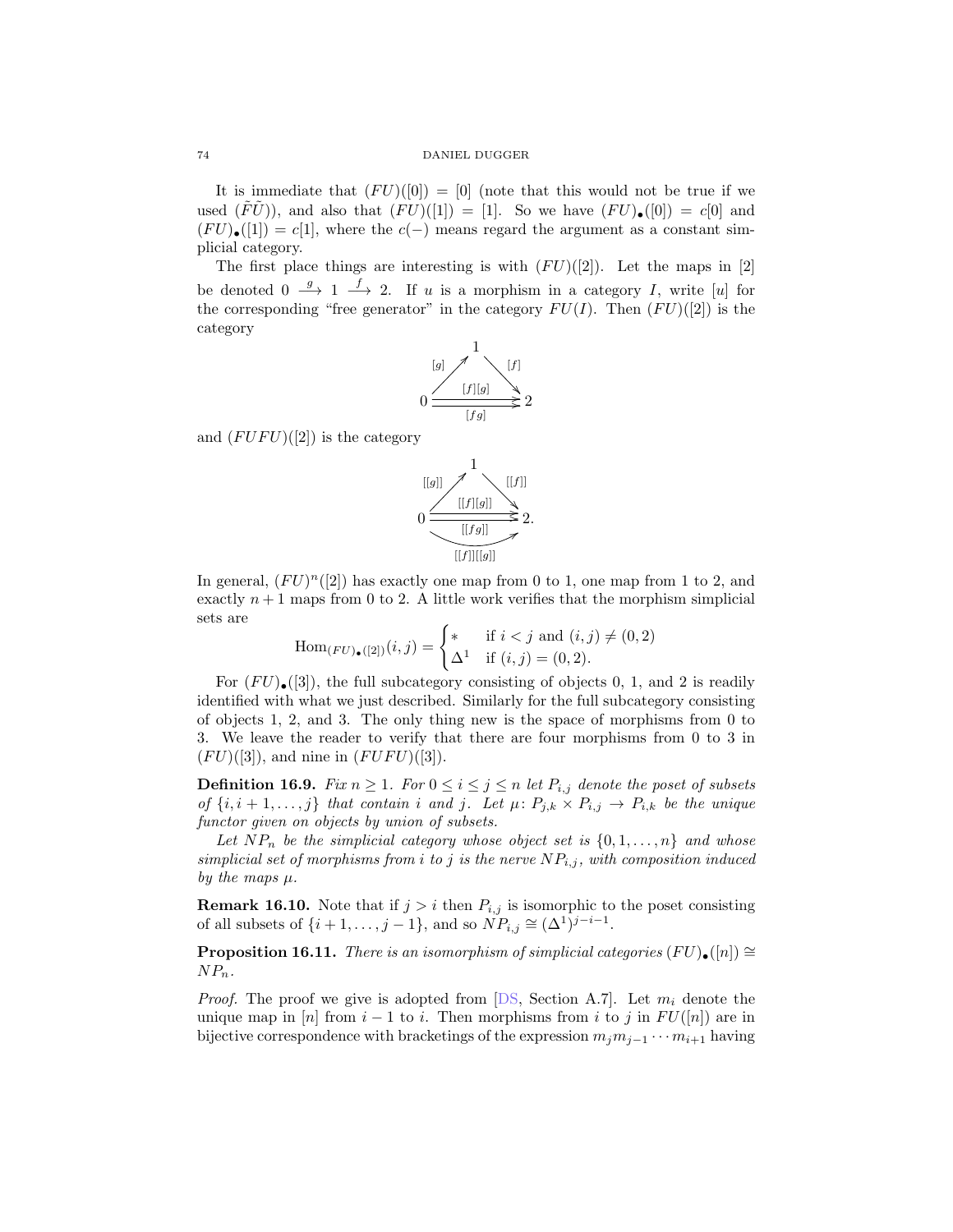the property that every  $m_r$  is inside exactly one set of brackets. For example, the maps from [0] to [3] are

$$
[m_3m_2m_1]
$$
,  $[m_3m_2][m_1]$ ,  $[m_3][m_2m_1]$ ,  $[m_3][m_2][m_1]$ .

Such bracketings can be parameterized by subsets of  $\{i, i + 1, \ldots, j\}$  containing i and j: namely, send an expression to the union of  $\{i\}$  and the set of indices that occur immediately after a left bracket. In order, the bracketed expressions listed above correspond to  $\{0, 3\}, \{0, 1, 3\}, \{0, 2, 3\}, \{0, 1, 2, 3\}.$ 

If one thinks of maps in  $FU([n])$  as formal compositions of maps in [n], the associated subset can be thought of as the set of "intermediate stops" in the formal composition.

Generalizing the above analysis, maps from i to j in  $(FU)^{r}([n])$  correspond to bracketings of the expression  $m_j m_{j-1} \cdots m_{i+1}$  having the property that every  $m_s$ is inside exactly t sets of brackets. For example, when  $r = 3$  here are some maps from 0 to 3:

$$
\text{[[}[m_3m_2m_1]]], \quad [[m_3][m_2]][[m_1]], \quad [[m_3m_2][m_1]], \ldots]
$$

In such a bracketed expression, rank the brackets by "interiority": outermost brackets have rank 0, and innermost brackets have rank  $r-1$ . The face map  $d_i$  corresponds to removing all brackets of rank  $j$ , whereas the degeneracy  $s_j$  amounts to doubling all brackets of rank j. For example,

$$
d_0\Big([[m_3][m_2m_1]]\Big) = [m_3][m_2m_1], \quad d_1\Big([[m_3][m_2m_1]]\Big) = [m_3m_2m_1],
$$
  

$$
s_0\Big([[m_3][m_2m_1]]\Big) = [[[m_3][m_2m_1]]], \quad s_1\Big([[m_3][m_2m_1]]\Big) = [[[m_3]][[m_2m_1]].
$$

Given a bracketed expression  $\omega$ , define the sth vertex  $v_s(\omega)$  to be the expression obtained by removing all brackets except those of rank s. Using the bijection between simple bracketed expressions and subsets that we discussed already, each  $v_s(\omega)$  corresponds to a subset  $S_s$  of  $\{i, i+1, \ldots, j\}$ . The fact that the rank s brackets are inside the rank  $s - 1$  brackets implies that  $S_{s-1} \subseteq S_s$ .

A bracketed expression with s layers therefore corresponds to a chain  $S_0 \subseteq S_1 \subseteq$  $\cdots \subseteq S_{s-1} \subseteq \{i, i+1, \ldots, j\}$ , and it is easy to see that this indeed gives a bijection. It is immediate to check that this is compatible with face and degeneracy operators, giving an isomorphism of simplicial sets  $(FU)_{\bullet}([n])(i, j) \cong NP_{i,j}$ .

Composition in  $(FU)_{\bullet}([n])$  corresponds to concatenation of bracketed expressions, which in turn clearly corresponds to the union of subsets. A little thought completes the proof.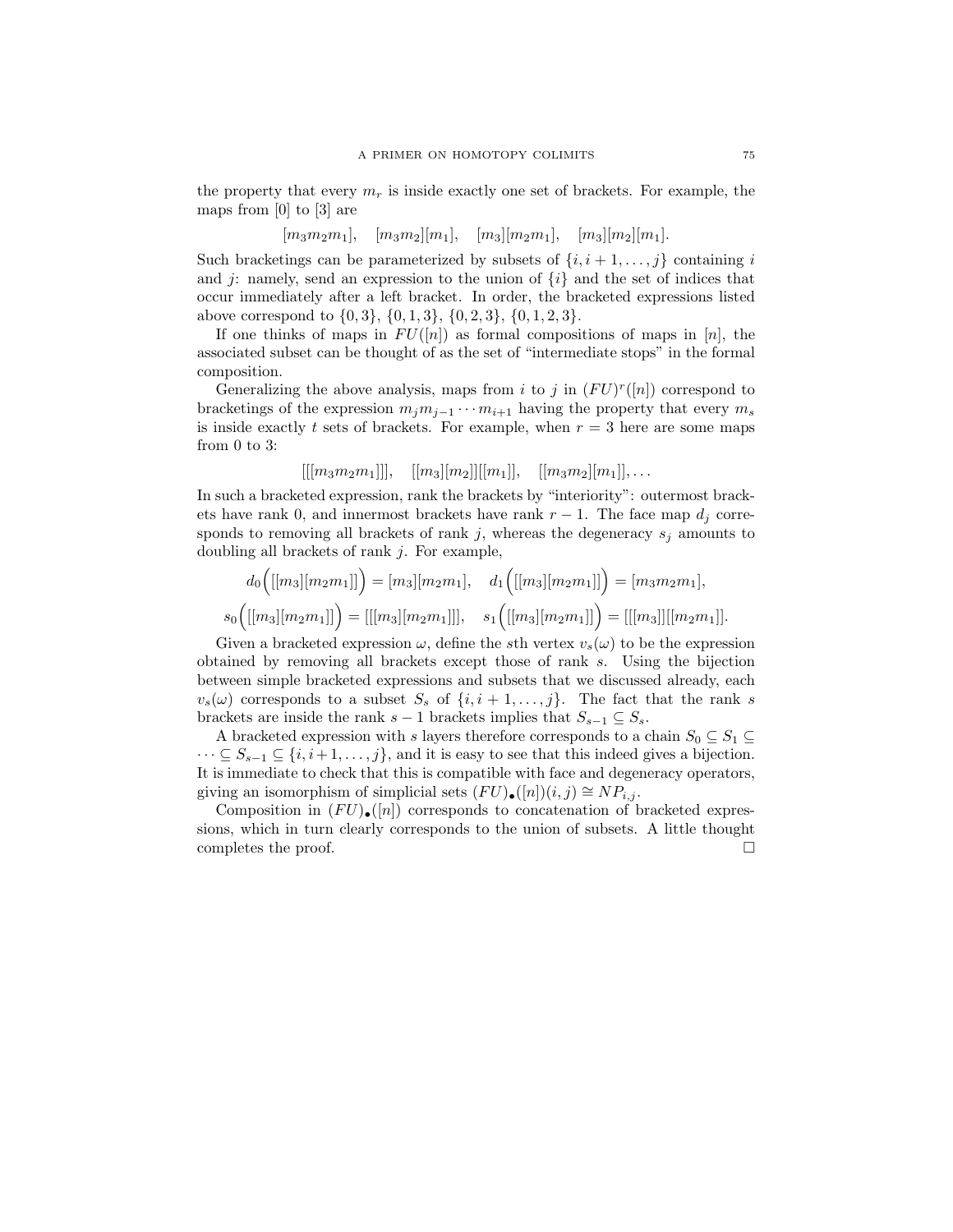Part 4. Other useful tools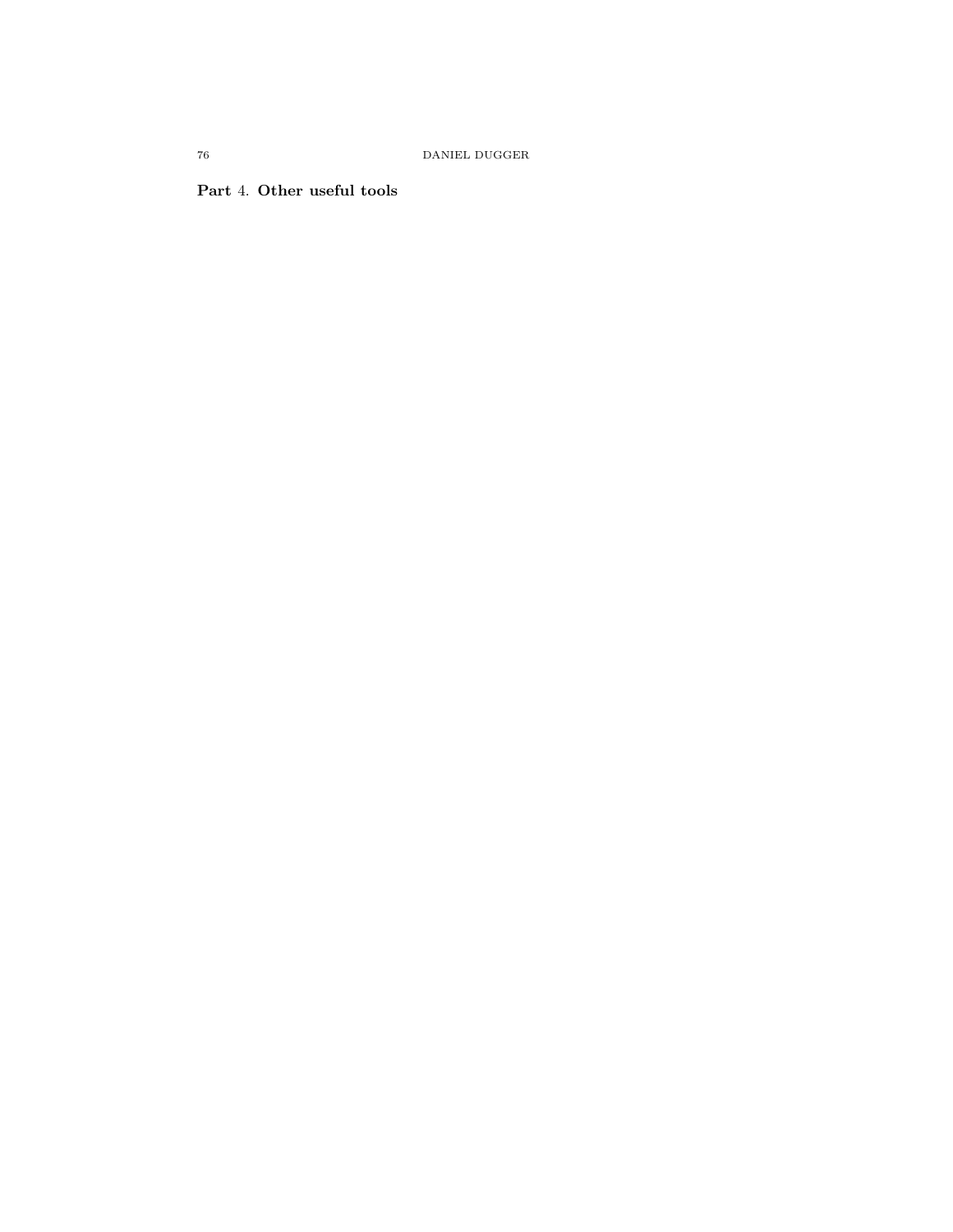### 17. Homology and cohomology of categories

This section is really a prelude to the following one. If  $D: I \rightarrow \mathcal{T}\omega p$  is a diagram and  $E_*(-)$  is a homology theory, it turns out that there is a certain spectral sequence that starts with the groups  $E_*(D_i)$  and computes the groups  $E_*(\text{hocolim } D)$ . The starting page for this spectral sequences is a collection of groups written  $H_p(I; E_q(D))$  that are called the "homology of I with coefficients in the functor  $E_q(D)$ ". Here  $E_q(D)$  denotes the diagram  $I \to Ab$  given by  $i \mapsto E_q(D_i)$ .

There is a similar spectral sequence for computing  $E^*$  (hocolim  $D$ ), starting with cohomology groups  $H^p(I^{op}; E^q(D))$ . Likewise, there is a spectral sequence for computing  $\pi_*(\text{holim } D)$  starting with the groups  $H^p(I; \pi_q(D))$  (assuming appropriate connectivity hypotheses on the spaces  $D_i$ ).

Section [18](#page-84-0) will describe all of these spectral sequences in detail. In the present section we develop the algebraic constructions  $H_*(I;F)$  and  $H^*(I;F)$ , where F is a functor  $I \rightarrow Ab$ .

17.1. Homology and cohomology of a category with coefficients in a functor. Fix an abelian category A. In our applications below this will always be the category of abelian groups.

Let T be a small category, and let  $D: \mathcal{I} \to \mathcal{A}$  be a functor. We will define objects  $H^p(\mathcal{I}; D)$  and  $H_p(\mathcal{I}; D)$  in A, for each  $p \geq 0$ . One approach starts by writing down the cosimplicial replacement for  $F$ :

$$
\prod_i D(i) \longrightarrow \prod_{i_0 \to i_1} D(i_1) \longrightarrow \prod_{i_0 \to i_1 \to i_2} D(i_2) \longrightarrow \cdots
$$

This is a cosimplicial object over  $\mathcal{A}$ . Taking the alternating sum of the coface maps gives a cochain complex over A, and we define  $H^p(\mathcal{I}; D)$  to the the pth cohomology group of this complex.

Note that  $H^0(\mathcal{I};F)$  is just the equalizer of the first two arrows in our cosimplicial object, which is precisely  $\lim F$ . So in some sense the groups  $H^p(\mathcal{I}; F)$  are 'higher limit functors'. One somtimes writes

$$
H^p(\mathcal{I};F) = \lim^p D.
$$

We will make the connection with derived functors more precise in a moment.

Similarly, the homology group  $H_p(\mathcal{I}; D)$  is defined to be the pth homology group of the chain complex associated to the simplicial replacement of D:

$$
\coprod_{i_0} D(i_0) \leq \qquad \qquad \coprod_{i_0 \leftarrow i_1} D(i_1) \leq \qquad \qquad \coprod_{i_0 \leftarrow i_1 \leftarrow i_2} D(i_2) \leq \qquad \qquad \cdots
$$

Here we have  $H_0(\mathcal{I}; D) \cong \text{colim}_{\mathcal{I}} D$ , and one sometimes writes

$$
H_p(\mathcal{I}; D) = \operatorname{colim}_p D.
$$

The connection with derived functors is given by *relative* homological algebra, and we will take a brief digression to describe this general theory.

**Definition 17.2.** Let C be an abelian category. A **projective class** in C consists of a pair  $(\mathcal{P}, \mathcal{E})$  where  $\mathcal P$  is a class of objects,  $\mathcal E$  is a class of morphisms, and the following axioms are satisfied:

(1) An object U is in P if and only if  $C(U, X) \to C(U, Y)$  is surjective for every  $X \to Y$  in  $\mathcal{E}$ ;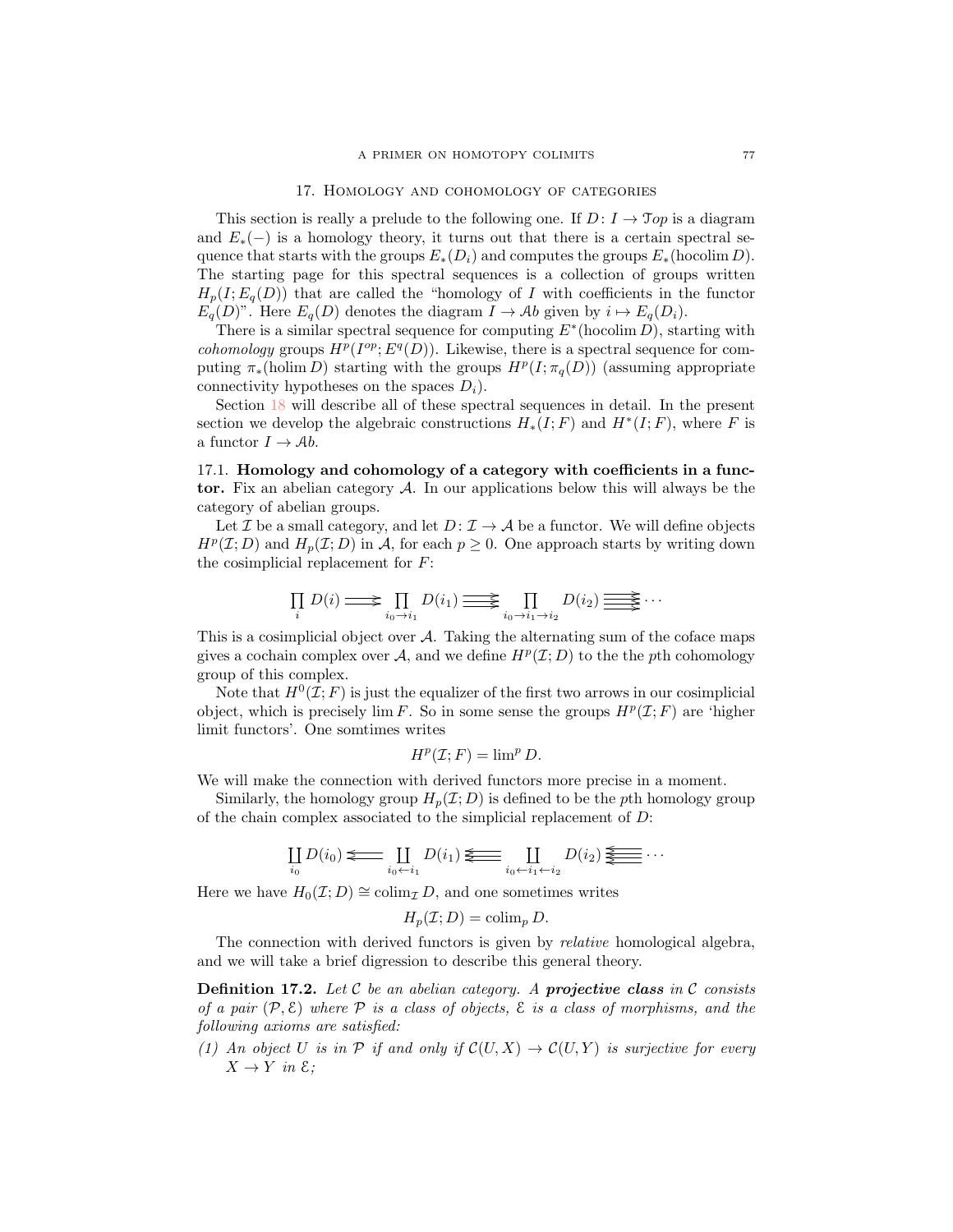- (2) A map  $X \to Y$  lies in  $\mathcal E$  if and only if  $\mathcal C(U,X) \to \mathcal C(U,Y)$  is surjective for every U in  $P$ ;
- (3) For every X in C, there is a morphism  $P \to X$  in  $\mathcal E$  such that P is in  $\mathcal P$ .

Objects of P are called **P**-projectives or relative projectives. Elements of  $\mathcal{E}$  are called P-epimorphisms or relative epimorphisms.

<span id="page-77-0"></span>Example 17.3. Here are three standard examples of projective classes:

- (a) R is a ring and C is the category of left R-modules. Let  $\mathcal E$  consist of the surjective maps, and and  $\mathcal P$  consist of the direct sums of free modules (the "categorical" projectives).
- (b) Let  $A$  be any abelian category, let  $P$  consist of all objects of  $A$ , and let  $\mathcal E$  consist of the split-epimorphisms. This is called the trivial projective class.
- (c) Let A be an abelian category, let T be a small category, and let  $\mathcal{C} = \mathcal{A}^I$ . Define P to consist of all retracts of coproducts of the free diagrams  $F_i(A)$  where A is in A and i is in I. Define  $\mathcal E$  to be the class of objectwise split-epimorphisms: the maps of diagrams  $D_1 \to D_2$  such that  $D_1(A) \to D_2(A)$  is a split-epimorphism for every A in A. A little thought shows that  $(\mathcal{P}, \mathcal{E})$  is a projective class; we will call it the standard projective class on  $\mathcal{A}^{\mathcal{I}}$ .

**Remark 17.4** (Pullbacks of projective classes). If  $L: \mathcal{C}_1 \rightleftarrows \mathcal{C}_2: R$  are an adjoint pair between abelian categories and  $(\mathcal{P}_1, \mathcal{E}_1)$  is a projective class on  $\mathcal{C}_1$ , then one can lift this to a projective class on  $\mathcal{C}_2$ . Define  $\mathcal{P}_2$  to be the collection of all retracts of objects  $L(P)$  for P in  $\mathcal{P}_1$ , and define  $\mathcal{E}_2$  to be  $R^{-1}(\mathcal{E}_1)$ . One can readily theck that  $(\mathcal{P}_2, \mathcal{E}_2)$  is indeed a projective class. Example [17.3\(](#page-77-0)c) is an example of this, using the usual adjoint pair  $\mathcal{A}^{\text{ob}(\mathcal{I})} \rightleftarrows \mathcal{A}^{\mathcal{I}}$  and lifting the trivial projective class from  $\mathcal{A}^{\mathrm{ob}(\mathcal{I})}$ .

Given a projective class  $(\mathcal{P}, \mathcal{E})$  in C, a sequence  $A \to B \to C$  in C is defined to be  $\mathcal{P}\text{-exact}$  if the composite is zero and if for every P in  $\mathcal P$  the sequence

$$
\mathcal{C}(P,A) \to \mathcal{C}(P,B) \to \mathcal{C}(P,C)
$$

is an exact sequence of abelian groups. Homological algebra then goes through in the context of projective classes with little change from the usual story. If  $F$  is an additive functor on C then one gets derived functors  $L_k^{\mathcal{P}}F$  as follows: for X in C one builds a P-projective resolution  $\Omega_* \to X$ , and then  $(L_k^{rel} F)(X) = H_k(F(\Omega)).$ The usual arguments show that this is independent of the choice of resolution, up to unique isomorphism.

Note that there is a completely dual notion of **injective class**, and that one can use these to define right derived functors.

17.5. (Co)homology of categories as a derived functor. Let  $A$  be an abelian category,  $\mathcal I$  be a small category, and let  $(\mathcal P, \mathcal E)$  be the standard projective class on  $\mathcal{A}^{\mathcal{I}}$ . Recall that for each i in  $\mathcal{I}$  we have the adjoint pair  $F_i: \mathcal{A} \rightleftarrows \mathcal{A}^{\mathcal{I}}$ : ev<sub>i</sub>, and by definition the objects  $F_i(A)$  are all P-projectives for any A in A. For j in I one has  $F_i(A) = \mathcal{I}(i, j) \otimes A$ . Note that if  $f : i \to j$  is a map in  $\mathcal I$  then there is a canonical map  $F_i(A) \to F_i(A)$  which is adjoint to the map  $A \to [F_i(A)]_j$  which includes the copy of A indexed by the map f. So in fact we have a diagram  $F_{(-)}(A): \mathcal{I}^{op} \to \mathcal{A}^{\mathcal{I}}$ .

For a given diagram  $D: \mathcal{I} \to \mathcal{A}$  consider the following augmented simplicial object in  $\mathcal{A}^{\mathcal{I}}$ :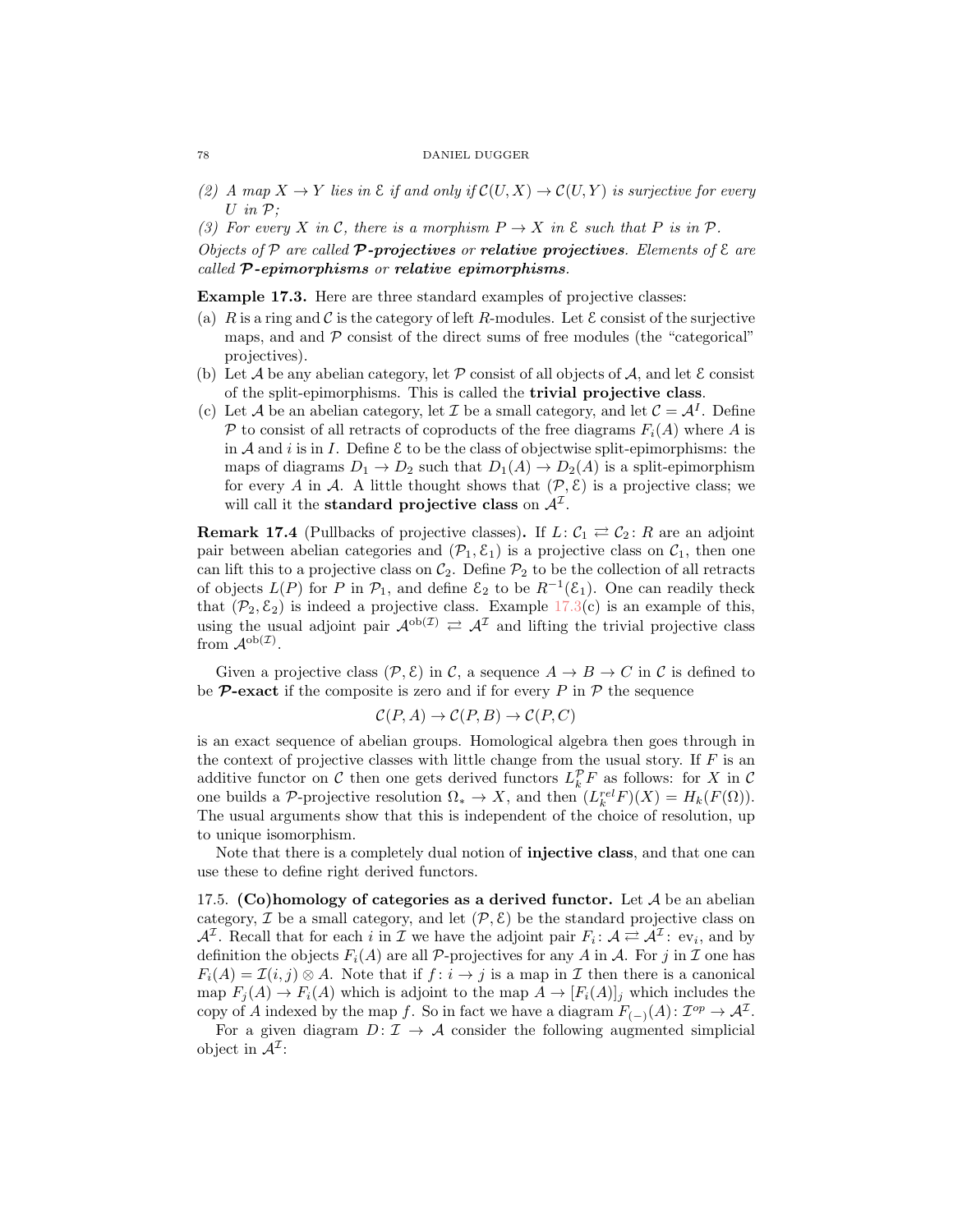$$
D \longleftarrow \coprod_{i_0} F_{i_0}(D_{i_0}) \Longleftarrow \coprod_{i_0 \leftarrow i_1} F_{i_0}(D_{i_1}) \Longleftarrow \coprod_{i_0 \leftarrow i_1 \leftarrow i_2} F_{i_0}(D_{i_2}) \underbrace{\underbrace{\equiv} \cdots}
$$

This is the bar resolution associated to the adjoint pair  $F: \mathcal{A}^{\mathrm{ob}(\mathcal{I})} \rightleftarrows \mathcal{A}^{\mathcal{I}}: U$ , and so the usual arguments (???) show that upon taking alternating sums of face maps we get a resolution of  $D$  by  $\mathcal{P}$ -projectives.

The next step is to apply the colimit functor to every stage of this resolution. Since colim is a left adjoint, it commutes with coproducts. Also, the pair of adjoint functors

$$
\mathcal{A} \xrightarrow{\begin{subarray}{l} F_i \\ \hline \text{ev}_i \end{subarray}} \mathcal{A}^{\mathcal{I}} \xleftarrow{\begin{subarray}{l} \text{colim} \\ \hline c \end{subarray}} \mathcal{I}
$$

gives that colim  $\circ F_i$  is left adjoint to ev<sub>i</sub>  $\circ c$ . But since the latter is the identity this implies that there exists natural isomorphisms colim $(F_i(A)) \cong A$ . So applying colim to the above resolution exactly reproduces the simplicial replacement of  $D$ , and we have therefore proven that

$$
H_k(\mathcal{I}; D) \cong [L_k^{rel} \operatorname{colim}](D).
$$

The situation for cohomology is completely similar. Here one uses the coaugmented cosimplicial object

$$
D \longrightarrow \prod_{i_0} CF_{i_0}(D_{i_0}) \longrightarrow \prod_{i_0 \to i_1} CF_{i_0}(D_{i_1}) \longrightarrow \prod_{i_0 \to i_1 \to i_2} CF_{i_0}(D_{i_2}) \longrightarrow \cdots
$$

which gives a relative injective resolution of  $D$  with respect to the standard injective class on  $\mathcal{A}^{\mathcal{I}}$ . The natural isomorphisms lim  $CF_i(A) \cong A$  then lead to the conclusion that

$$
H^k(\mathcal{I}; D) \cong [R_{rel}^k \lim](D).
$$

# 17.6. One more persepective on (co)homology of categories.

Let  $K$  be a simplicial set. The **category of simplices** of  $K$  is the Grothendieck construction of  $K: \Delta^{op} \to \mathcal{S}et$ . That is, an object of  $\Delta K$  is a pair  $([n], \alpha: \Delta^n \to K)$ and a morphism  $([n], \alpha) \rightarrow ([k], \beta)$  is a map  $\sigma : [k] \rightarrow [n]$  in  $\Delta$  (it goes the other way in  $\Delta^{op}$ ) such that  $\beta = \alpha \circ \sigma$ .

Define a **homological coefficient system** on K to be a functor  $F: \Delta K \to Ab$ . A coefficient system is called **locally constant** if it takes every map in  $\Delta K$  to an isomorphism in Ab.

Given a coefficient system  $F$  on  $K$ , we can produce the following simplicial abelian group:

$$
\coprod_{a_0 \in K_0} F([0], a_0) \Longleftarrow \coprod_{a_1 \in K_1} F([1], a_1) \Longleftarrow \coprod_{a_2 \in K_2} F([2], a_2) \underleftarrow{\underleftarrow{\equiv}} \cdots
$$

The face and degeneracy operators are induced, in an evident way, from the ones on K and the functor structure of F. We then define  $C_*(K;F)$  to be the associated chain complex, and  $H_*(K;F)$  as the homology.

Analogously, define a cohomological coefficient system on K to be a functor  $F: (\Delta K)^{op} \to Ab$ . Given such a system, we can construct the cosimplicial abelian group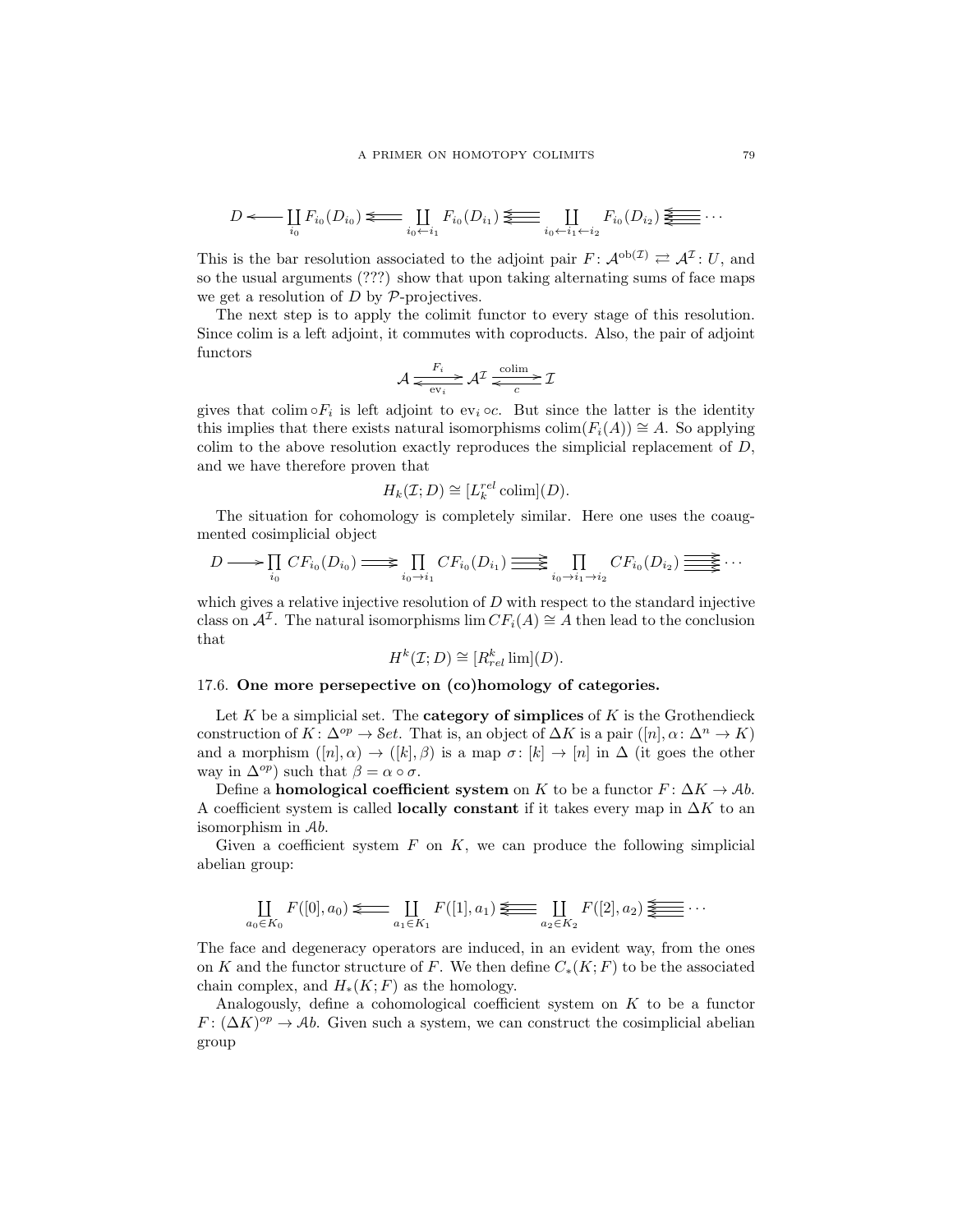$$
\prod_{a_0 \in K_0} F([0], a_0) \Longrightarrow \prod_{a_1 \in K_1} F([1], a_1) \Longrightarrow \prod_{a_2 \in K_2} F([2], a_2) \Longrightarrow \cdots
$$

and the associated cochain complex  $C^*(K;F)$ . Then we write  $H^*(K;F)$  for the cohomology groups.

Note that these constructions are quite general: given a simplicial set  $K$  and a (co)homological coefficient system F, we get (co)homology groups  $H_*(K;F)$  or  $H^*(K;F)$ .

Now let I be a category and  $F: I \to Ab$  be a functor. This induces a coefficient system  $\mathfrak F$  on the nerve NI by

$$
([n], [i_0 \to i_1 \to \cdots \to i_n]) \mapsto F(i_0).
$$

One readily checks that our definitions of  $H_*(I; F)$  and  $H_*(NI; F)$ .

# 17.7. Examples of homology and cohomology groups of categories.

**Example 17.8** (Homology of groups). Let  $A$  be the category of vector spaces over a field k. Let G be a group, and let  $\mathbb{B}G$  be the category with one object whose endomorphism group is G. Then a functor  $D: \mathbb{B}G \to \mathcal{A}$  is just a representation of G over k, and  $H^*(\mathbb{B}G;D)$  is just classical group cohomology. In particular, note that the cohomology groups are often nontrivial when  $* > 0$ , even though A is "just" the category of vector spaces.

As one specific example, let X be an object in A with a  $\mathbb{Z}/2$ -action. Let  $\sigma$ denote the generator of  $\mathbb{Z}/2$ . The free diagram  $F(X)$  is  $X \oplus X$  where  $\sigma$  acts by swapping the two factors. We surject  $F(X)$  onto X using the equivariant map  $1 + \sigma : X \oplus X \to X$ , and then kernel is  $\{(x, -\sigma x) | x \in X\}$ . We can equivariantly surject  $F(X)$  onto this kernel in the evident way, and continuing like this we object the resolution

$$
\cdots \longrightarrow X\oplus X\stackrel{h}{\longrightarrow} X\oplus X\stackrel{g}{\longrightarrow} X\oplus X\stackrel{h}{\longrightarrow} X\oplus X\stackrel{1+\sigma}{\longrightarrow} X\longrightarrow 0
$$

where h sends  $(x, 0) \mapsto (x, -\sigma x)$  and g sends  $(x, 0) \mapsto (x, \sigma x)$  (the behavior of h and g on  $(0, x)$  is forced by equivariance). In this case the colimit functor quotients by the  $\mathbb{Z}/2$ -action, which identifies the two copies of X in each appearance of  $F(X)$ . So  $H_k(\mathbb{B}\mathbb{Z}/2;X)$  is the kth homology group of

$$
\cdots X \xrightarrow{1-\sigma} X \xrightarrow{1+\sigma} X \xrightarrow{1-\sigma} X \longrightarrow 0.
$$

This is, of course, the usual computation of the group homology  $H_*(\mathbb{Z}/2; X)$ . We leave the reader to go through the similar process to check that  $H^*(\mathbb{B}\mathbb{Z}/2;X) \cong$  $H^*(\mathbb{Z}/2;X)$ , using that the co-free object is  $X \times X$  where  $\sigma$  again acts by swapping the two factors. (Note that  $X \times X = X \oplus X$ , since we are in an additive category).

**Example 17.9** (The pushout category). Let  $\mathcal{I}$  be the category  $1 \leftarrow 0 \rightarrow 2$ , and let  $A = [A_1 \leftarrow A_0 \rightarrow A_2]$  be a diagram in some abelian category A. The three types of free diagrams are readily checked to be

$$
F_0(X) = [X \xleftarrow{id} X \xrightarrow{id} X], \quad F_1(X) = [X \leftarrow 0 \longrightarrow 0]
$$

$$
F_2(X) = [0 \leftarrow 0 \longrightarrow X].
$$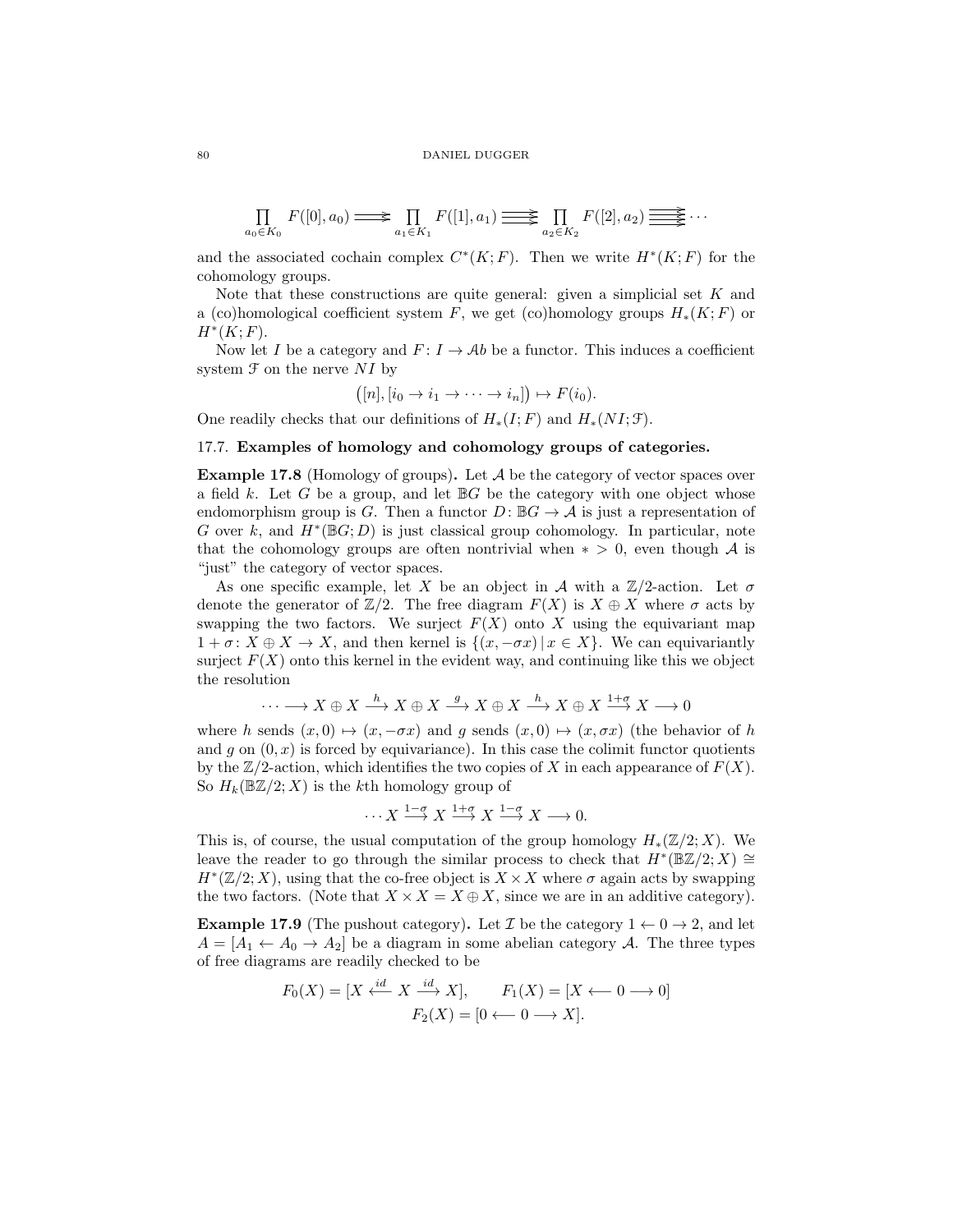Using these, we surject onto A in an evident way and readily compute the kernel, which turns out to be free. The resolution so obtained is:

$$
[A_0 \leftarrow 0 \rightarrow 0] \oplus [0 \leftarrow 0 \rightarrow A_0]
$$
  
\n
$$
[A_0 \leftarrow A_0 \rightarrow A_0] \oplus [A_1 \leftarrow 0 \rightarrow 0] \oplus [0 \leftarrow 0 \rightarrow A_2]
$$
  
\n
$$
\downarrow
$$
  
\n
$$
[A_1 \leftarrow A_0 \xrightarrow{g} A_2]
$$
  
\n
$$
\downarrow
$$
  
\n0,

where the maps are evident ones that we will leave the reader to work out. Applying the colimit functor, we find that the groups  $H_*(\mathcal{I};A)$  are the homology groups of the chain complex

$$
0 \longrightarrow A_0 \oplus A_0 \longrightarrow A_0 \oplus A_1 \oplus A_2 \longrightarrow 0
$$

where the middle map sends  $(x, y) \mapsto (x + y, -f(x), -g(y))$ . One readily finds that

$$
H_*(\mathcal{I}; A) = \begin{cases} \operatorname{colim}_{\mathcal{I}} A & \text{when } * = 0, \\ \ker f \cap \ker g & \text{when } * = 1, \\ 0 & \text{otherwise.} \end{cases}
$$

This is a good example of how we can effectively compute by using resolutions that are not the standard resolution.

**Example 17.10** (The pullback category). Let  $\mathcal{I}$  be the category  $1 \rightarrow 0 \leftarrow 2$ . The resolution we used in the previous example dualizes to give a co-free resolution in this case. We leave the reader to work out that

$$
H^*(\mathcal{I}; A) = \begin{cases} \lim_{\mathcal{I}} A & \text{when } * = 0, \\ A/(\lim_{\mathcal{I}} f + \lim_{\mathcal{I}} g) & \text{when } * = 1, \\ 0 & \text{otherwise.} \end{cases}
$$

This can also be deduced from the previous example by an appropriate use of opposite categories.

<span id="page-80-0"></span>**Example 17.11** (The indexing category for sequential colimits). Let  $\mathcal I$  denote the category  $0 \to 1 \to 2 \to \cdots$  and let  $A: \mathcal{I} \to \mathcal{A}$  be a diagram. Let us write  $f: A_i \to A_{i+1}$  to denote all the maps in the diagram.

The free diagram  $F_i(X)$  looks like

$$
0 \longrightarrow 0 \longrightarrow \cdots \longrightarrow 0 \longrightarrow X \xrightarrow{id} X \xrightarrow{id} \cdots
$$

where the first X occurs in spot i. To surject onto A we need to use  $\bigoplus_i F_i(A_i)$ , but it is easy to see that the kernel of  $\bigoplus_i F_i(A_i) \to A$  is then free. That is to say, we have a short free resolution of the form

$$
0 \longrightarrow \bigoplus_i F_{i+1}(A_i) \stackrel{g}{\longrightarrow} \bigoplus_i F_i(A_i) \longrightarrow A \longrightarrow 0
$$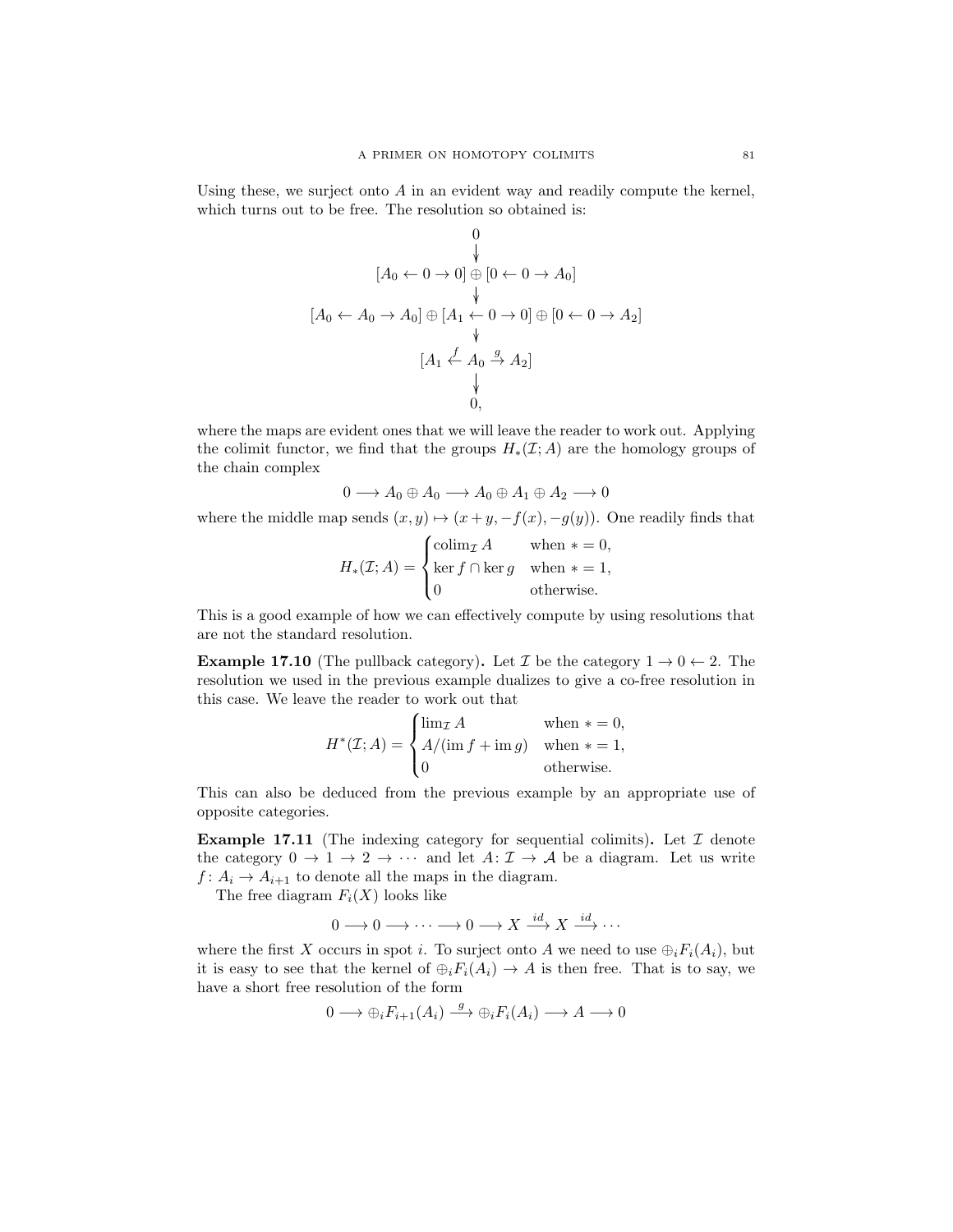where the map g can be described as follows: on  $F_{i+1}(A_i)$  it is the adjoint of the map

$$
A_i \longrightarrow [F_i(A_i)]_{i+1} \oplus [F_{i+1}(A_{i+1})]_{i+1} \longrightarrow A_i \oplus A_{i+1}
$$
  

$$
id \oplus f
$$

(where the equality sign denotes the canonical isomorphism). This is a mouthful, but this is a case where it is really easier to work it out oneself than to read an explanation.

Applying the colimit functor to each stage of the resolution, we find that the groups  $H_*(\mathcal{I};A)$  are the homology groups of the complex

$$
0\longrightarrow \oplus_i A_i\stackrel{\tilde{g}}{\longrightarrow} \oplus_i A_i\longrightarrow 0
$$

where  $\tilde{g}$  restricts to the map  $id \oplus f$  on  $A_i$ . It is easy to check that  $H_0(\mathcal{I}; A) =$  $\text{colim}_{\mathcal{I}} A$  here, but an analysis of  $H_1$  is difficult in this generality. So let us now assume that A is the category of left R-modules, for some ring R. Then  $\tilde{g}$  acts on elements as

$$
\tilde{g}(a_0, a_1, a_2, \ldots) = (a_0, a_1 - f(a_0), a_2 - f(a_1), \ldots).
$$

Note that the tuples must be eventually zero, being in the direct sum and not the direct product of the  $A_i$ . Now one readily finds that

$$
H_*(\mathcal{I}; A) = \begin{cases} \operatorname{colim}_{\mathcal{I}} A & \text{if } * = 0, \\ 0 & \text{otherwise.} \end{cases}
$$

Be warned that it is *not* true that  $H_1(\mathcal{I}; A) = 0$  in all abelian categories, we have only proven this for categories of modules over a ring. We will shortly see a counterexample to the general statement.

**Example 17.12** (The indexing category for sequential limits). Here let  $\mathcal{J} = \mathcal{I}^{op}$ , where  $\mathcal I$  is from the previous example. So  $\mathcal J$  indexes sequential *limit* diagrams. The co-free diagram  $CF_i(X)$  looks like

$$
\cdots \longrightarrow X \xrightarrow{id} X \xrightarrow{id} X \longrightarrow 0 \longrightarrow 0 \longrightarrow \cdots \longrightarrow 0
$$

where the rightmost  $X$  occurs in spot  $i$ . A diagram  $A$  can be resolved by co-free diagrams via

$$
0 \longrightarrow A \longrightarrow \prod_i F_i(A_i) \stackrel{g}{\longrightarrow} \prod_i F_{i+1}(A_i) \longrightarrow 0
$$

where q is defined dually to what we saw for  $\mathcal{I}\text{-diagrams}$ . At spot j this is the exact sequence

$$
0 \longrightarrow A_j \xrightarrow{(id, f, \dots, f^j)} A_j \times A_{j-1} \times \dots \times A_0 \xrightarrow{g} A_{j-1} \times \dots \times A_0 \longrightarrow 0
$$

where the component of g mapping into  $A_k$  is the difference  $\pi_k - f \pi_{k+1}$  and  $\pi_i$  is the evident projection onto  $A_i$ .

Applying the limit functor to each stage of our resolution gives that  $H^*(\mathcal{J};A)$ is calculated as the cohomology groups of

$$
0 \longrightarrow \prod_i A_i \stackrel{\tilde{g}}{\longrightarrow} \prod_i A_i \longrightarrow 0
$$

where the component of  $\tilde{g}$  mapping into  $A_i$  is again  $\pi_i - f \pi_{i+1}$ . The kernel of  $\tilde{g}$  is clearly  $H^0(\mathcal{J};A)$ , but the cokernel is hard to analyze. Even in the case where the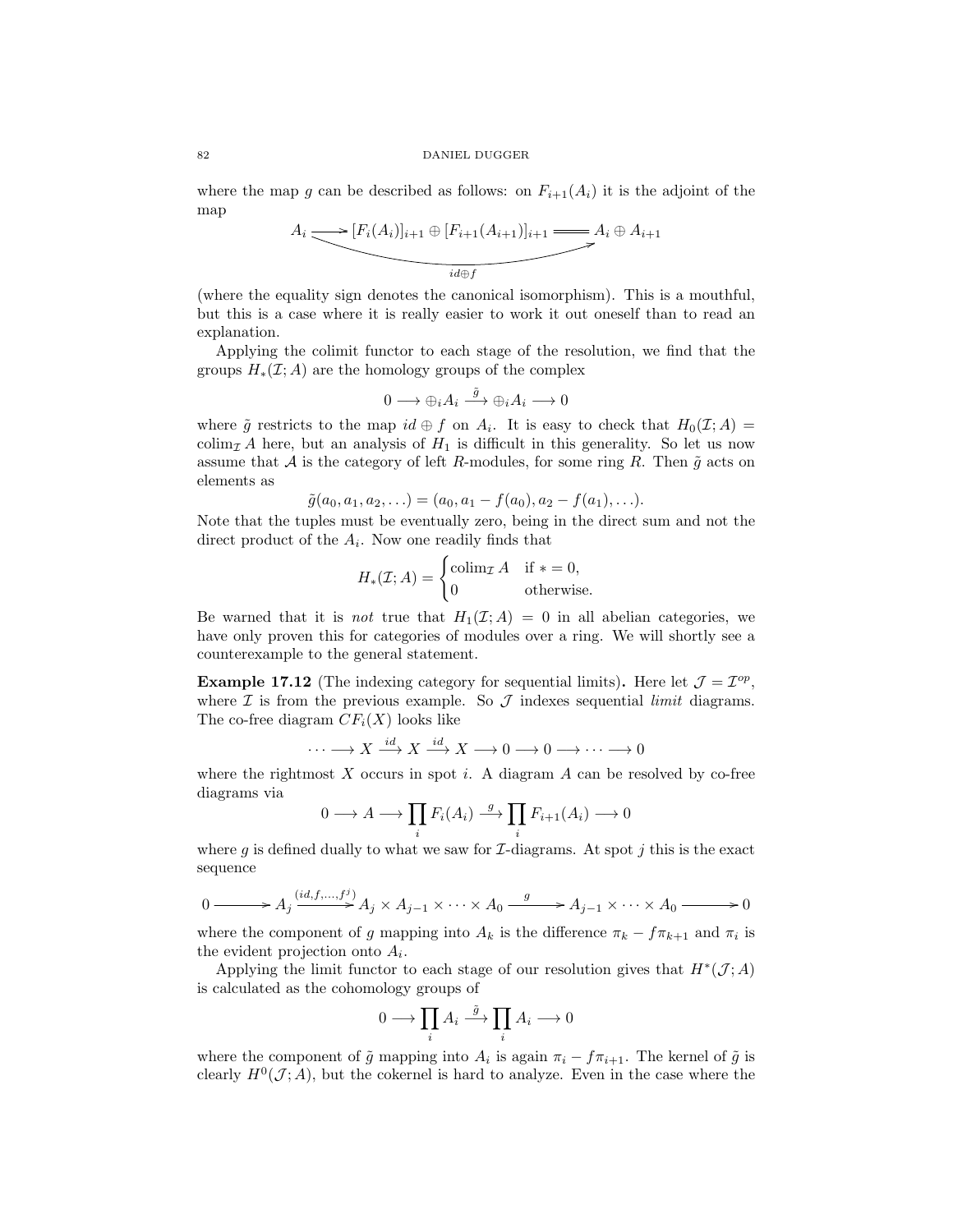abelian category  $A$  is  $R$ -modules, this cokernel is not easy to describe. It is usually denoted  $\lim^1 A$ . So we have computed

$$
H^*(\mathcal{J}; A) = \begin{cases} \lim_{\delta} A & \text{if } * = 0, \\ \lim_{\delta} A = \text{coker}(\tilde{g}) & \text{if } * = 1, \\ 0 & \text{otherwise.} \end{cases}
$$

**Example 17.13** (A non-vanishing  $\lim^1$ ). Let A be the category of abelian groups, and consider the diagram

$$
\cdots \longrightarrow \mathbb{Z} \stackrel{2}{\longrightarrow} \mathbb{Z} \stackrel{2}{\longrightarrow} \mathbb{Z} \stackrel{2}{\longrightarrow} \mathbb{Z}.
$$

Then  $\lim$ <sup>1</sup> of this diagram is the cokernel of

$$
\prod_i \mathbb{Z} \longrightarrow \prod_i \mathbb{Z}, \quad (a_0, a_1, \ldots) \mapsto (a_0 - 2a_1, a_1 - 2a_2, \ldots).
$$

If a sequence  $(u_0, u_1, \ldots)$  is in the image of this map, then notice that

$$
u_0 \equiv a_0 \pmod{2}
$$
,  $u_0 + 2u_1 \equiv a_0 \pmod{2}$ ,  $u_0 + 2u_1 + 4u_2 \equiv a_0 \pmod{2}$ 

and so forth. So the series  $u_0 + 2u_1 + 4u_2 + \cdots$  converges to an integer in the 2-adic topology on Z. It is easy to give examples of sequences where this fails, for example  $1 = u_i$  for all i. This proves that  $\lim^1$  is non-vanishing in this case.

We can actually compute  $\lim^1$  explicitly for this example. Consider the exact sequence of diagams



Call the columns  $A, B$  and  $C$ , from left to right. The long exact sequence for lim<sup>\*</sup> gives

$$
0 \longrightarrow \lim_{n \to \infty} A \longrightarrow \lim_{n \to \infty} B \longrightarrow \lim_{n \to \infty} C \longrightarrow \lim_{n \to \infty} A \longrightarrow \lim_{n \to \infty} A \longrightarrow \lim_{n \to \infty} B \longrightarrow \lim_{n \to \infty} C \longrightarrow 0
$$
  
\n
$$
\parallel \qquad \qquad \parallel \qquad \qquad \parallel
$$
  
\n
$$
\parallel \qquad \qquad \parallel
$$
  
\n
$$
\parallel \qquad \qquad \parallel
$$
  
\n
$$
\parallel \qquad \qquad \parallel
$$
  
\n
$$
\parallel \qquad \qquad \parallel
$$
  
\n
$$
\parallel \qquad \qquad \parallel
$$
  
\n
$$
\qquad \qquad \parallel
$$
  
\n
$$
\qquad \qquad \parallel
$$
  
\n
$$
\qquad \qquad \parallel
$$
  
\n
$$
\qquad \qquad \parallel
$$
  
\n
$$
\qquad \qquad \parallel
$$
  
\n
$$
\qquad \qquad \parallel
$$
  
\n
$$
\qquad \qquad \parallel
$$
  
\n
$$
\qquad \qquad \parallel
$$

where  $\mathbb{Z}_2^{\wedge}$  denotes the 2-adic completion of  $\mathbb{Z}$ . The fact that  $\lim^1 B = 0$  follows directly from the definition. Consequently, the above exact sequence shows that  $\lim^1 C = 0$  and also  $\lim^1 A = \mathbb{Z}_2^{\wedge}/\mathbb{Z}$ . Note that  $\mathbb{Z}_2^{\wedge}$  is uncountable, and the same is therefore true of  $\lim^1 A$ .

**Remark 17.14.** Let us now return to our analysis of  $H_1(\mathcal{I}; A)$  in Example [17.11.](#page-80-0) We saw that this vanished when the abelian category is the category of R-modules. To see a case where it does not vanish, take  $A = Ab^{op}$  (the opposite category of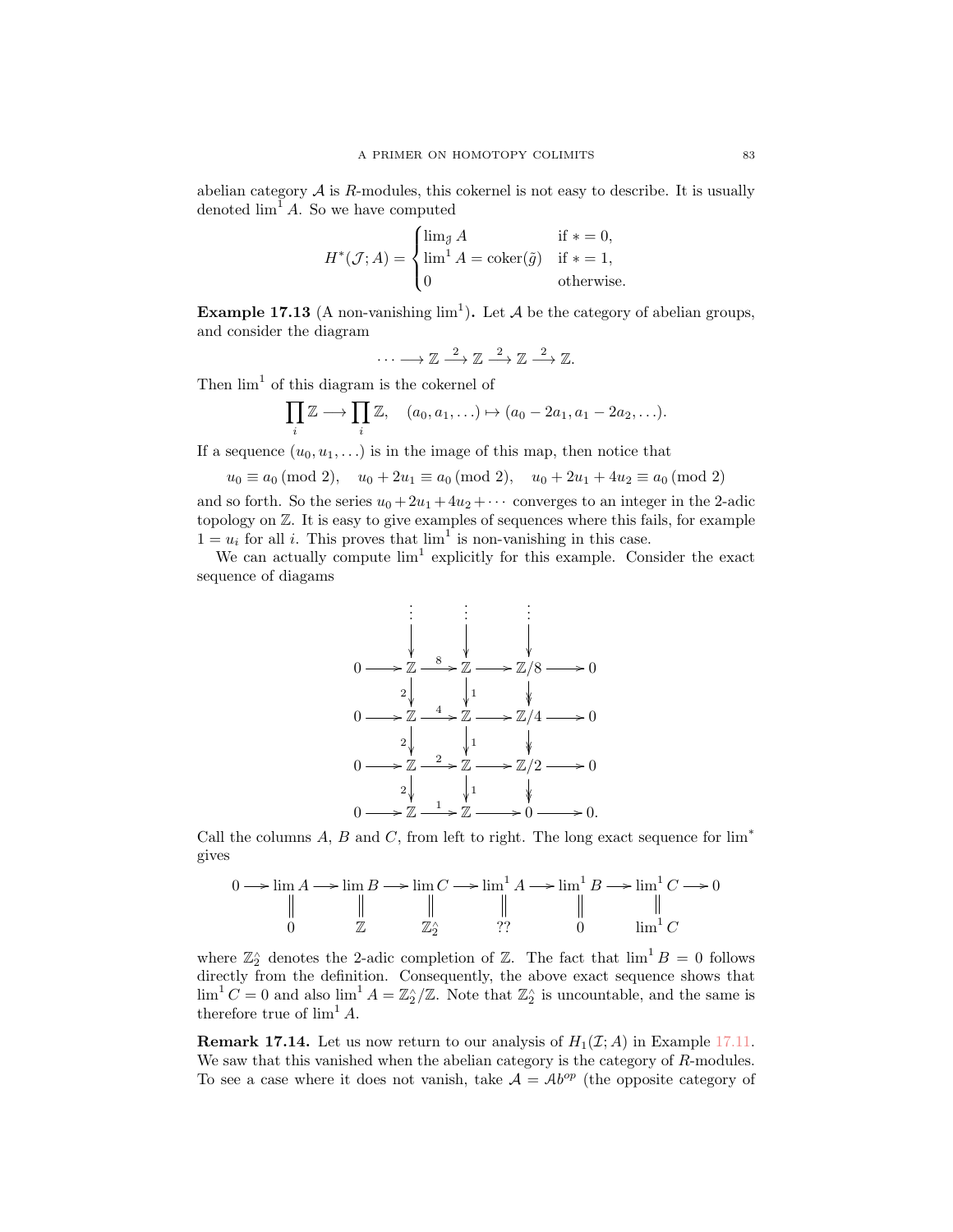abelian groups). The computations for  $H_1(\mathcal{I};-)$  are then the same as for  $H^1(\mathcal{J};-)$ in Ab, and we have just seen that these groups can be nonzero.

This example illustrates an important point regarding abelian categories. It is sometimes said that the Freyd-Mitchell Embedding Theorem shows that one can always pretend that any abelian category is a category of modules, and can therefore prove theorems by assuming that the objects in the abelian category have underlying sets that behave just as in the module case. This is fine up to a point, but our analysis of  $H_1(\mathcal{I};-)$  shows that it only goes so far.

Specifically, the Freyd-Mitchell Embedding Theorem says that if  ${\mathcal A}$  is a small abelian category then there is a fully faithful and exact functor  $E: A \rightarrow R - Mod$ for some ring  $R$ . Here "exact" means that the functor preserves finite limits and colimits. It is the "finite" word that is important for our discussion, as our analysis of  $H_1(\mathcal{I};-)$  required us to work with an infinite coproduct. As the Freyd-Mitchell theorem does not guarantee that E preserves such coproducts, one cannot reduce the  $H_1(\mathcal{I};-)$  computation to the case where A is a subcategory of  $R-\mathcal{M}od$ .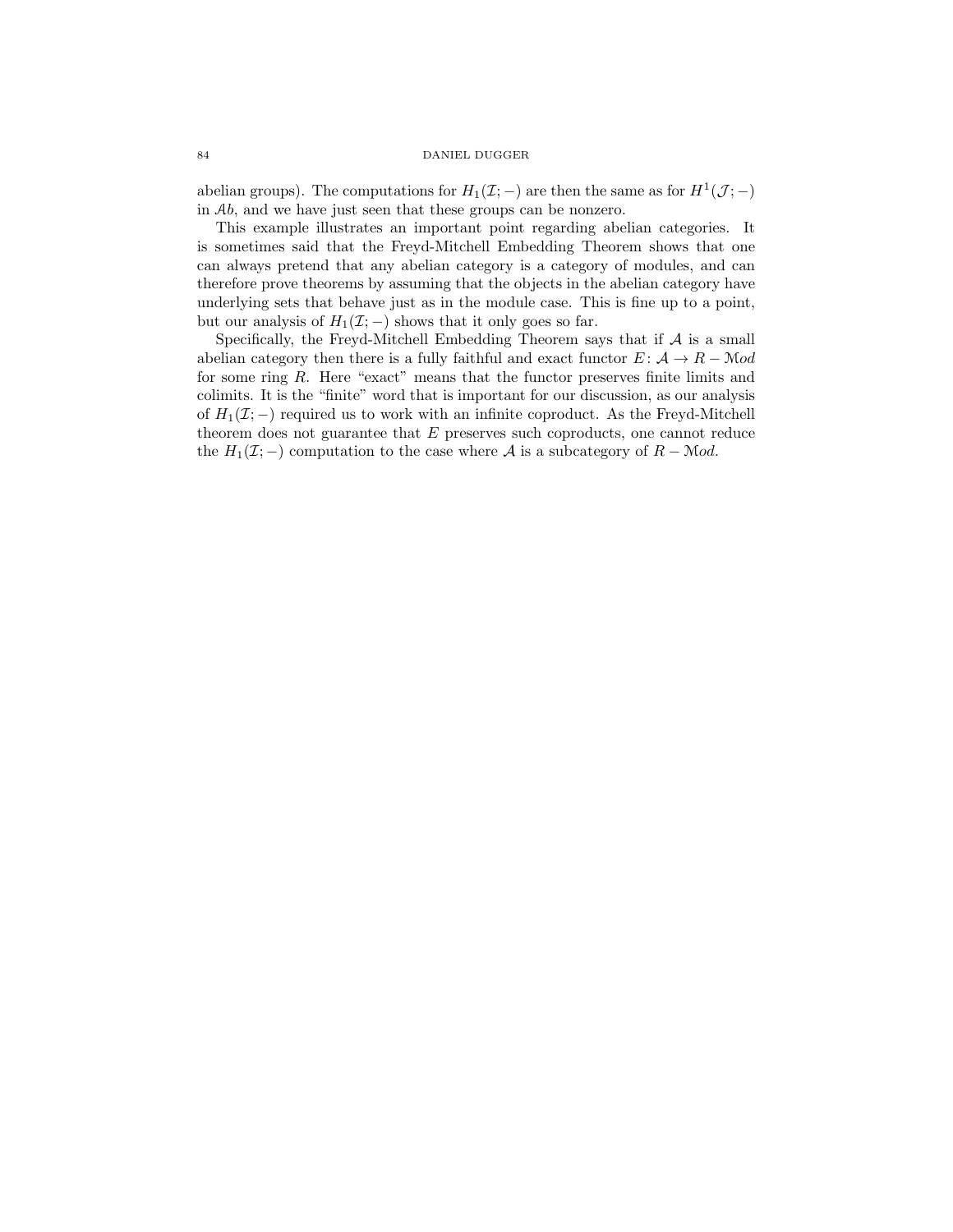#### 18. Spectral sequences for holims and hocolims

<span id="page-84-0"></span>If  $D: I \rightarrow \mathcal{T}\omega p$  is a diagram, there is a spectral sequence for computing  $\pi_*(\text{holim } D)$  from knowledge of  $\pi_*(D_i)$  for each i. Actually, this is not always a true spectral sequence due to the fact that  $\pi_0$  may not be a group, and  $\pi_1$  may not be an abelian group. So one has these problems on the 'fringe'. There are ways to deal with these problems, but very often one is in a situation where they actually aren't there. One way this can happen is if one is really dealing with spectra rather than spaces. Another way is if one is dealing with spaces which are all connected with abelian fundamental groups. We will develop things in these two special cases.

If  $E$  is a cohomology theory, then there is a related spectral sequence for computing  $E^*(\text{hocolim } D)$  from knowledge of  $E^*(D_i)$ , for all i. In fact this can be obtained as a special case of the above, using the adjunctions in the category of spectra

$$
E^{n}(\text{hocolim }D) = \pi_{-n} \text{Map}(\text{hocolim }D, E) = \pi_{-n} \left[ \text{holim } \text{Map}(D(i), E) \right].
$$

Here we are writing  $E$  also for some spectrum representing our given cohomology theory. In this section we will explain these two spectral sequences.

<span id="page-84-1"></span>18.1. A motivating example. Before tackling the general case, we pause to consider one special example. Given a pushout diagram  $X = [B \leftarrow A \rightarrow C]$  of cofibrant objects, we have seen that one model for hocolim  $X$  is the double mapping cylinder obtained as a pushout of

$$
B \amalg C \longleftarrow A \amalg A \longrightarrow A \times I.
$$

As discussed in Example [2.2,](#page-3-0) there is an evident open cover  $\{U, V\}$  of this space obtained by roughly cutting the cylinder in half (but allowing a little overlap between the two pieces). The intersection  $U \cap V$  is then homotopy equivalent to A, and  $U \simeq B$  and  $V \simeq C$ . Mayer-Vietoris gives a long exact sequence

 $\cdots \to E^*(\text{hocolim } X) \to E^*(B) \oplus E^*(C) \to E^*(A) \to E^{*+1}(\text{hocolim } X) \to \cdots$ 

This long exact sequence is a degenerate case of the spectral sequence we are after.

There is another way to get this long exact sequence that works if A is wellpointed. Choose a basepoint  $*$  in A such that  $* \hookrightarrow A$  is a cofibration, and consider the subspace  $W = B \cup (* \times I) \cup C$  inside of hocolim X. The quotient (hocolim X)/W is isomorphic to  $\Sigma A$  and  $W \simeq B \vee C$ , so the long exact sequence for the pair  $(hocolin X, W)$  can be written as

$$
\cdots \to E^*(\Sigma A, *) \to E^*(\text{hocolim } X) \to E^*(B \vee C) \to E^{*+1}(\Sigma A, *) \to \cdots
$$

One can check that this is "the same" as the previous long exact sequence, after appropriate use of the suspension isomorphism.

This example indicates the basic idea: for a general diagram  $X$ , the construction of hocolim  $X$  should yield a certain decomposition of this space into simpler components—either via an open covering or otherwise. The usual tools of cohomology theories will take such a decomposition and churn out a spectral sequence. In fact, the description of hocolim  $X$  as a geometric realization immediately suggests the "skeletal" filtration where one decomposes the space by the dimension of the attached simplices (this is basically what we did in the second approach above). The problem to be solved is really just one of bookkeeping: how does one describe the filtration quotients and compute the initial input for the spectral sequence.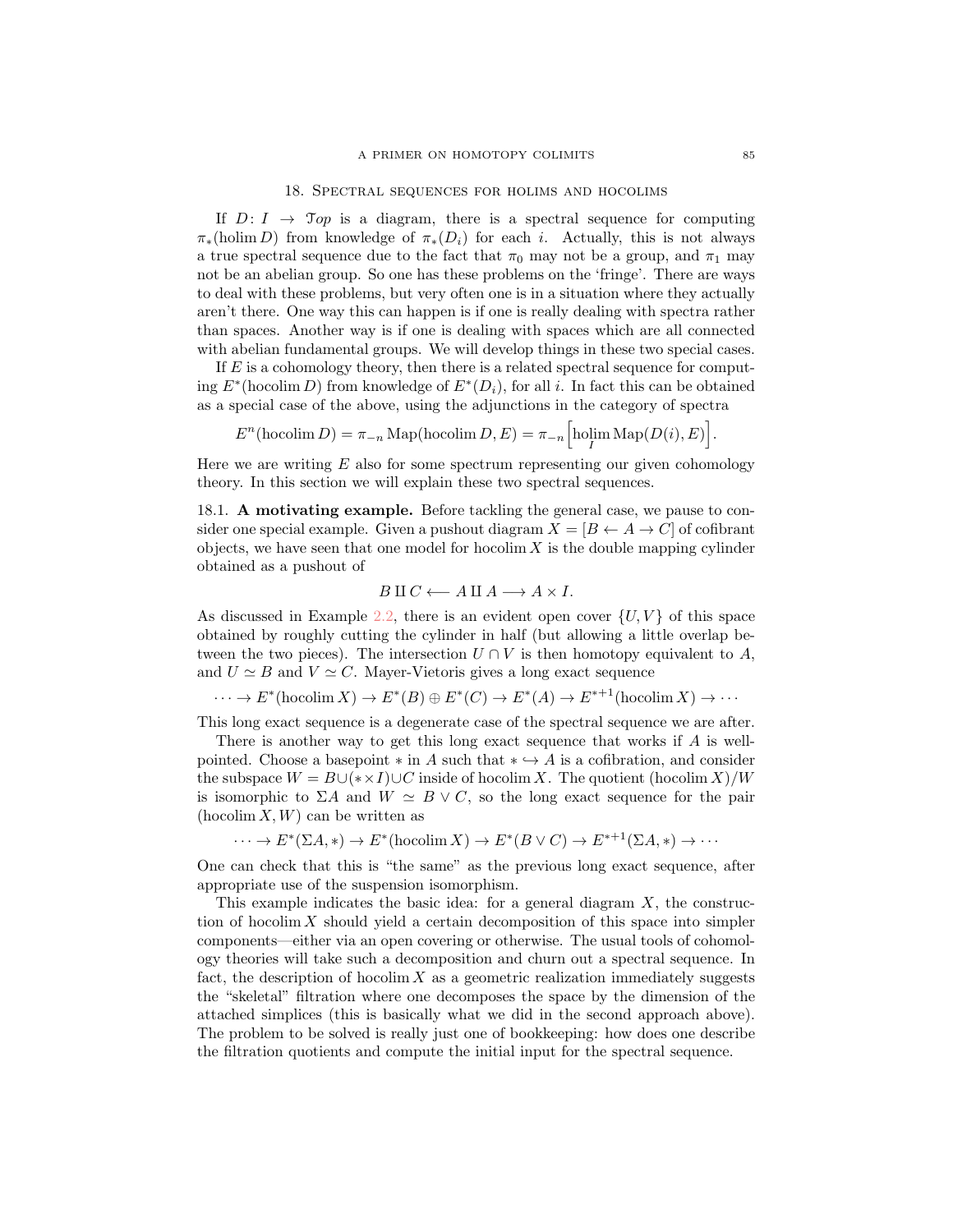The situation for homotopy limits is completely dual. If  $Y = [B \rightarrow A \leftarrow C]$  is a diagram of pointed spaces then one model for the homotopy limit is the pullback of  $B \times C \longrightarrow A \times A \stackrel{\pi}{\longleftarrow} A^I$ . The map  $A^I \to A \times A$  is a fibration whose fiber over  $(*, *)$  is  $\Omega A$ , and so pulling back gives a fibration sequence

 $\Omega A \to \text{holim } Y \to B \times C.$ 

The long exact sequence in homotopy groups becomes

 $\cdots \to \pi_{i+1}(A) \to \pi_i(\text{holim } Y) \to \pi_i(B) \oplus \pi_i(C) \to \pi_i(A) \to \cdots$ 

and again this can be regarded as a certain degenerate example of a spectral sequence.

18.2. The spectral sequences. Let  $D: I \to Top$  be a diagram, and let  $\mathcal{E}_*$  be a homology theory. Write  $\mathcal{E}_k(D)$  for the diagram  $I \to Ab$  given by  $i \mapsto \mathcal{E}_k(D_i)$ , and write  $\mathcal{E}^{k}(D)$  for the analogous diagram  $I^{op} \to \mathcal{A}b$ .

Theorem 18.3 (Spectral sequences for homotopy colimits).

- (a) There is a spectral sequence  $E_{p,q}^2 = H_p(I; \mathcal{E}_q(D)) \Rightarrow \mathcal{E}_{p+q}(\text{hocolim } D)$ . The differentials have the form  $d^r: E^{\vec{r}}_{p,q} \to E^r_{p-r,q+r-1}$ .
- (b) There is a spectral sequence  $E_2^{p,q} = H^p(I^{op}; \mathcal{E}^q(D)) \Rightarrow \mathcal{E}^{p+q}(\text{hocolim } D)$ . The differentials have the form  $d_r: E_r^{p,q} \to E_r^{p+r,q-r+1}$ .

The dual version for homotopy limits is a bit more dicey to state, because of the problem that the homotopy groups  $\pi_i$  of a space depend on basepoints, are nonabelian when  $i = 1$ , and are not groups at all when  $i = 0$ . There are ways to deal with these issues and talk about a "fringed spectral sequence", but we will not tackle this and instead assume we are in a situation where these problems are not present.

**Theorem 18.4** (Spectral sequences for homotopy limits). Assume either that

(1) Each space  $D_i$  is path-connected with abelian fundamental group, or

(2) D is actually a diagram in some category of spectra.

Then there is a spectral sequence  $E_2^{p,q} = H^p(I; \pi_q D) \Rightarrow \pi_{q-p}(\text{holim } D)$ . The differentials have the form  $d_r: E_r^{p,q} \to E_r^{p+r,q+r-1}$ .

We will later discuss where these spectral sequences come from and how to remember the bigrading of the differentials.

# 18.5. Examples.

**Example 18.6** (Homology of a homotopy pushout). Let I be the category  $1 \leftarrow$  $0 \to 2$ , and let  $D = [B \leftarrow A \to C]$  be a *I*-diagram in  $\mathfrak{Top}$ . Let  $\mathcal{E}_*(-)$  be a homology theory. Recall that  $H_p(I; -)$  is nonzero only for  $p = 0, 1$ . Since the  $d_r$ -differential maps the  $p = k$  line to the  $p = k - r$  line, the spectral sequence collapses at the  $E_2$ -page.

Also, recall that we computed

$$
H_0(I; \mathcal{E}_q(D)) = \text{coker} \big[ \mathcal{E}_q(A) \to \mathcal{E}_q(B) \oplus \mathcal{E}_q(C) \big] = \text{coker}_q
$$
  

$$
H_1(I; \mathcal{E}_q(D)) = \text{ker} \big[ \mathcal{E}_q(A) \to \mathcal{E}_q(B) \big] \cap \text{ker} \big[ \mathcal{E}_q(A) \to \mathcal{E}_q(C) \big] = \text{ker}_q.
$$

Note that  $\operatorname{coker}_q$  and  $\ker_q$  are simply abbreviations that will be useful below.

We have the following picture: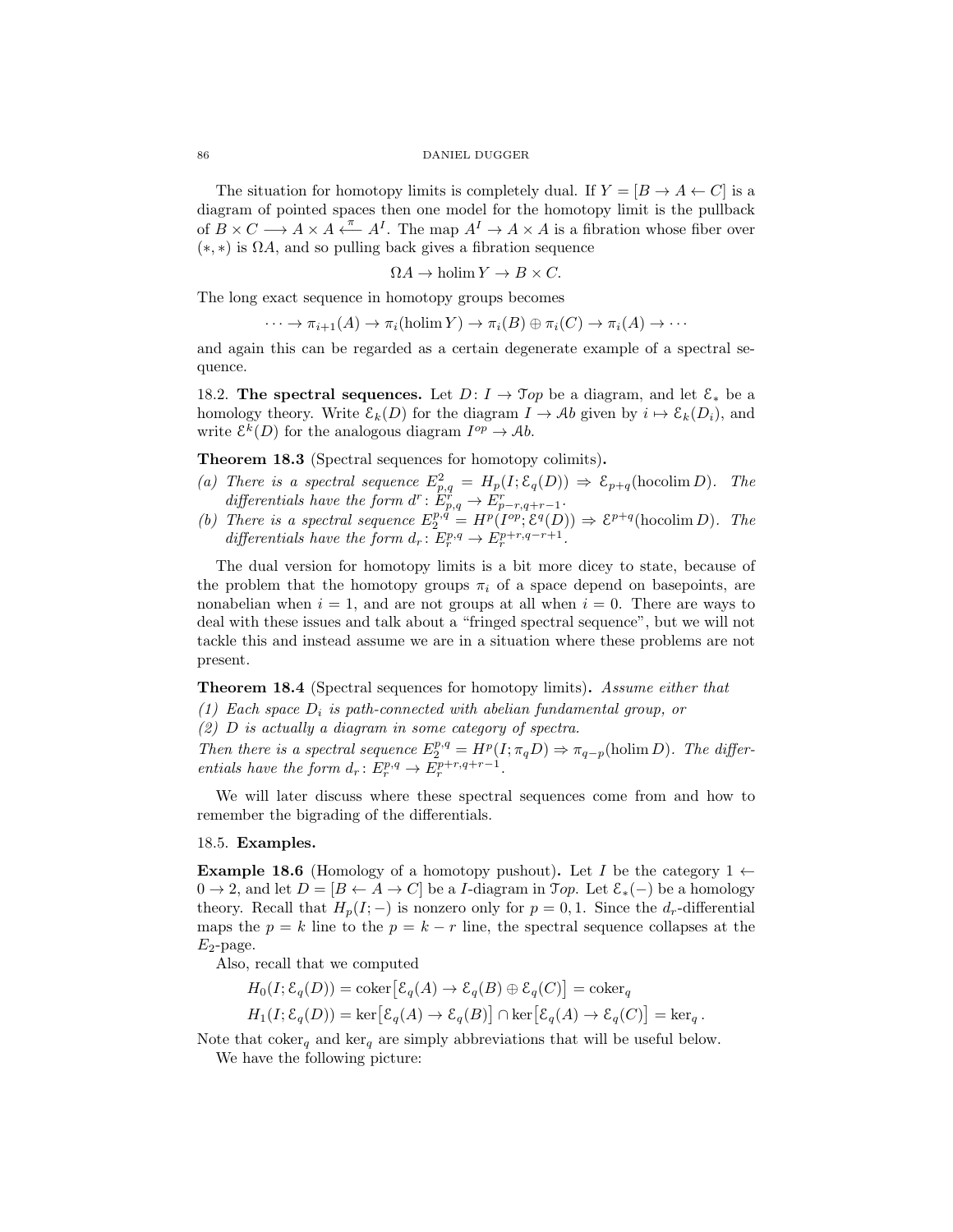

The spectral sequence tells us there is a very short filtration  $\mathcal{E}^n$ (hocolim D) =  $F_0 \subseteq F_1$ , and the groups  $(F_0/F_1) \oplus F_1$  are the ones appearing in the *n*th diagonal in the  $E_{\infty}$ -term (where the second "diagonal" is the one circled in the picture). It remains to remember the order in which these two terms appear along the diagonal: to do this, move along the diagonal in the vague direction of the differentials. In our picture this takes us from lower to higher in the diagonal. The quotient group of  $\mathcal{E}^n$ (hocolim D)  $(F_0/F_1$  in our notation) is always the one near the tail of the differential. So in our case this says

$$
F_0/F_1 \cong \ker_{n-1}
$$
 and  $F_1 \cong \text{coker}_n$ .

Putting everything together, the spectral sequence is giving us short exact sequences

$$
0 \longrightarrow \operatorname{coker}_n \longrightarrow \mathcal{E}_n(\operatorname{hocolim} D) \longrightarrow \ker_{n-1} \longrightarrow 0.
$$

Note that this is the same information as in the long exact sequence

$$
\cdots \longrightarrow E_n(A) \longrightarrow E_n(B) \oplus E_n(C) \longrightarrow E_n(\text{hocolim }D)
$$
  

$$
\longrightarrow E_{n-1}(A) \longrightarrow E_{n-1}(B) \oplus E_{n-1}(C) \longrightarrow \cdots
$$

Exercise 18.7. Check that the spectral sequence for computing the cohomology of a homotopy pushout, and for computing the homotopy groups of a homotopy pullback, represent the same information that we saw in the motivating examples from Section [18.1.](#page-84-1)

**Example 18.8** (Homotopy of a sequential homotopy limit). Let  $\cdots \rightarrow X_2 \rightarrow X_1 \rightarrow$  $X_0$  be an inverse limit system of pointed topological spaces (connected with abelian fundamental groups). Let  $\mathcal J$  denote the indexing category  $\cdots \rightarrow 2 \rightarrow 1 \rightarrow 0$ . The spectral sequence

$$
H^p(\mathcal{J}; \pi_q(X)) \Rightarrow \pi_{q-p}(\text{holim } X)
$$

is again concentrated along the lines  $p = 0, 1$ , and the differentials leave this range and so are all zero. Recall that

$$
H^0(\mathcal{J}; \pi_q(X)) = \lim \pi_q(X), \qquad H^1(\mathcal{J}; \pi_q(X)) = \lim^1 \pi_q(X).
$$

This time our spectral sequence looks like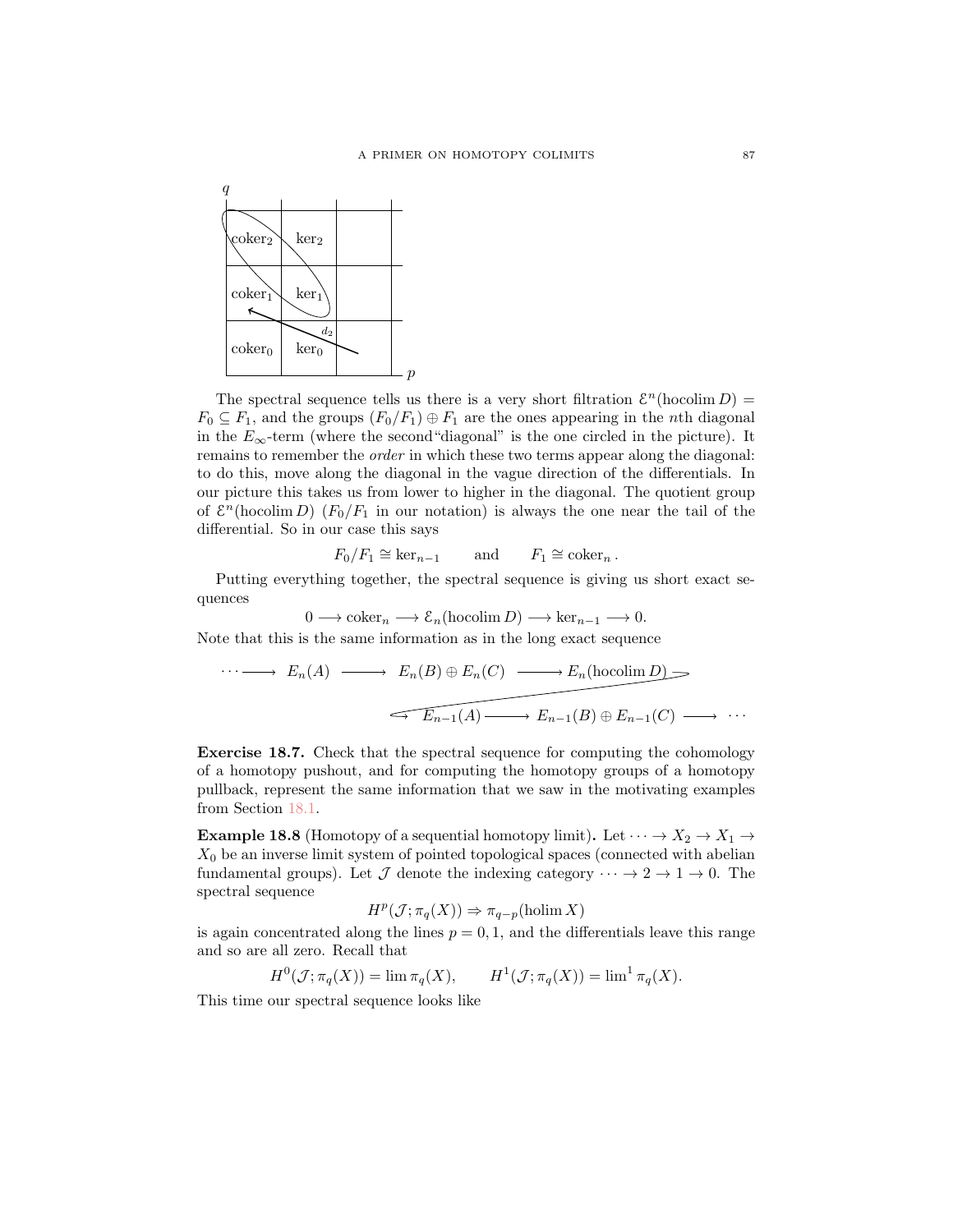

Reasoning as in the previous example, the spectral sequence gives us short exact sequences

$$
0 \longrightarrow \lim^{1} \pi_{n+1}(D) \longrightarrow \pi_{n}(\text{holim } D) \longrightarrow \lim \pi_{n}(D) \longrightarrow 0.
$$

**Exercise 18.9.** Given a sequence of spaces  $X_0 \rightarrow X_1 \rightarrow \cdots$ , use the spectral sequence for the cohomology of a sequential colimit to derive the short exact sequences

 $0 \longrightarrow \lim^{1} \mathcal{E}^{n-1}(X) \longrightarrow \mathcal{E}^{n}(\text{hocolim } X_{n}) \longrightarrow \lim \mathcal{E}^{n}(X) \longrightarrow 0.$ 

This is usually called the Milnor exact sequence.

### 18.10. Spectral sequences for simplicial and cosimplicial spaces. ?????

This is an immediate consequence of the following result about cosimplicial spaces. If  $X$  is a cosimplicial pointed space, one may form a cosimplicial abelian group by applying  $\pi_n(-, *)$  to each level (assuming that  $n \geq 2$ , or that the spaces  $X_i$  are connected with abelian fundamental group). After taking the alternating sum of the coface maps, the cosimplicial abelian group becomes a cochain complex. Let  $H^p(\pi_q(X))$  denote the pth cohomology group.

**Theorem 18.11.** Let X be a Reedy fibrant simplicial space, such that each  $X_n$ is connected with abelian fundamental group. Then there is a spectral sequence of the form  $E_2^{p,q} = H^p(\pi_q(X)) \Rightarrow \pi_{q-p}(\text{Tot } X)$ , where the differentials have the form  $d_r: E_r^{p,q} \to E_r^{p+r,q+r-1}.$ 

Remark 18.12. There is an easy way to remember how the differentials work in the above spectral sequence, at least if one understands the two spectral sequences associated to a double chain complex. Suppose that, instead of  $X$  being a cosimplicial space, X were a cosimplicial chain complex. That is, suppose that instead of working in the model category  $\mathcal{T}_{op}$  we were working in the model category  $Ch(\mathbb{Z})$ .

Now each  $X_n$  is a chain complex, which we draw vertically with the differentials going down. We are now looking at a cosimplicial chain complex, which after taking the alternating sum of coface maps becomes a double complex. In this case  $\text{Tot } X$ "is" the totalization of this double complex, and the spectral sequence "is" the spectral sequence obtained by first taking homology groups in the vertical direction and then in the horizontal direction. So if one knows how the indexing works in the latter spectral sequence, one also knows how it works in the former.

18.13. Spectral sequences for homotopy colimits. Suppose  $D: I \rightarrow Top$ , and that  $\mathcal{E}^*$  is a cohomology theory represented by a spectrum  $\mathcal{E}$ . Note that for each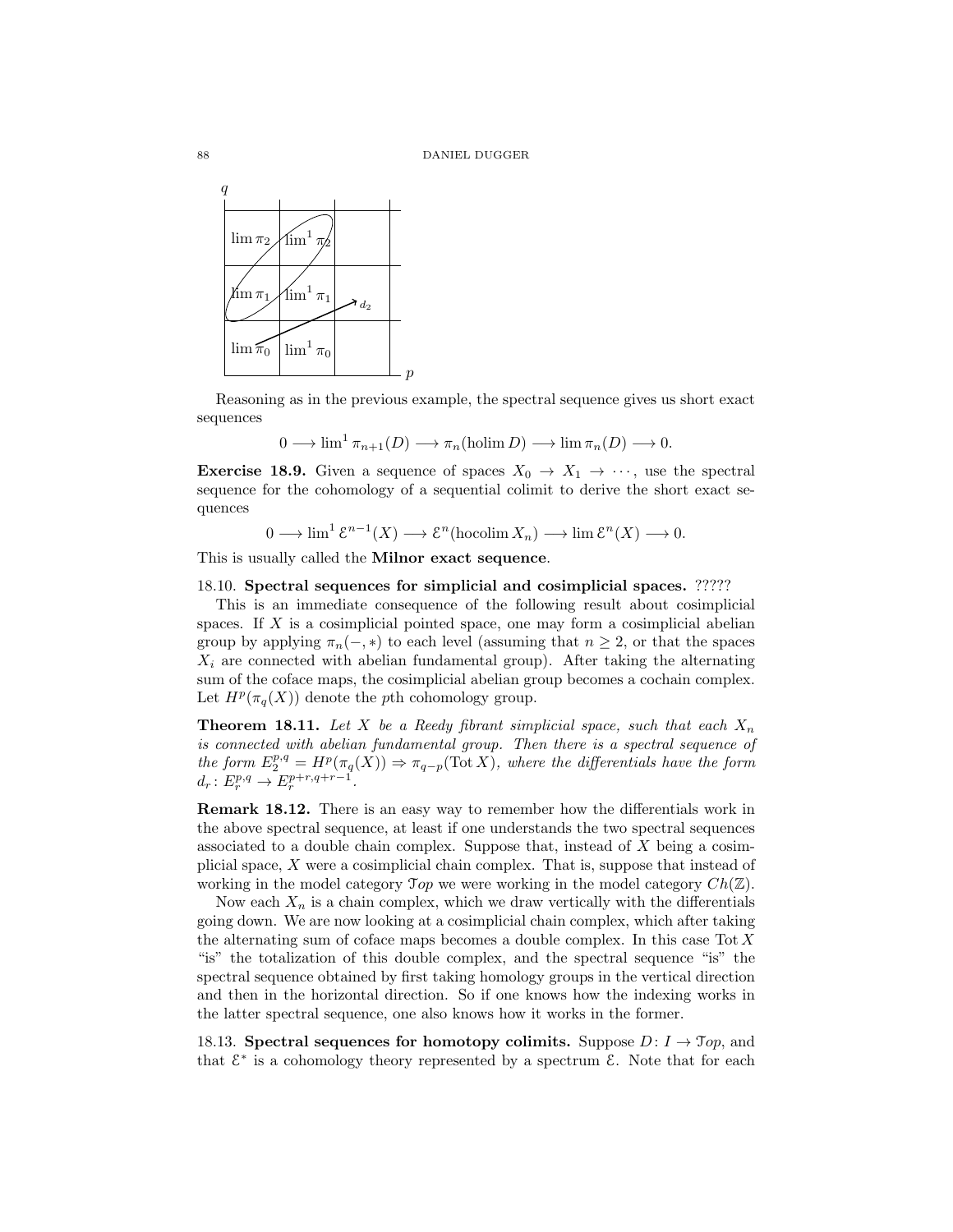*n* one obtains an  $I^{op}$ -diagram of abelian groups by  $i \mapsto \mathcal{E}^n(D(i))$ . We'll call this diagram  $\mathcal{E}^n(D)$ , for short.

<span id="page-88-1"></span>**Proposition 18.14.** There is a spectral sequence  $E_2^{p,q} = H^p(I^{op}; \mathcal{E}^q(D)) \Rightarrow$  $\mathcal{E}^{p-q}$ (hocolim D). The differentials have the form  $d_r: E_r^{p,q} \to E_r^{p+r,q-r+1}$ .

*Proof.* This is obtained by dualizing the spectral sequence for a homotopy limit.  $\square$ 

One can also derive a spectral sequence for computing the E-homology of a homotopy colimit. This is based on the following spectral sequence for the homotopy groups of a geometric realization of spectra:

<span id="page-88-0"></span>**Proposition 18.15.** Let  $[n] \mapsto G_n$  be a simplicial spectrum. Then there is a spectral sequence

$$
E_{p,q}^1 = \pi_p G_q \Rightarrow \pi_{p+q} |G|
$$

where the differentials have the form  $d^r: E^r_{p,q} \to E^r_{p+r-1,q-r}$ . The differential  $d_1$  is the alternating sum of the face maps in the cosimplicial abelian group  $[n] \mapsto \pi_* G_n$ .

Proof. This is the homotopy spectral sequence associated to the tower of homotopy cofiber sequences



In spectra, homotopy cofiber sequences are also homotopy fiber sequences—so each layer in the tower gives a long exact sequence in homotopy groups, resulting in an exact couple.

Remark 18.16. Again, there is a nice way to remember how the differentials go in the above spectral sequence. Imagine the parallel situation in which the  $G_i$  are chain complexes rather than spectra. Then what we really have is a double complex, and we are looking at the spectral sequence whose  $G_2$ -term is obtained by first taking the homology of the  $G_i$ 's and then taking homology in the other direction. Provided one can remember how the differentials work in the spectral sequence of a double complex, one also knows how they work in the spectral sequence of Proposition [18.15.](#page-88-0)

**Proposition 18.17.** Let  $\mathcal{E}$  be a spectrum and let  $X: I \rightarrow Top$  be a diagram of spaces. Then for each p one gets a diagram of abelian group  $i \mapsto \mathcal{E}_p(X_i)$ ; call this diagram  $\mathcal{E}_p X$ .

There is a spectral sequence

$$
E_{p,q}^2 = H_q(I; \mathcal{E}_p X) \Rightarrow \mathcal{E}_{p+q}(\text{hocolim } X).
$$

The differentials have the form  $d^r: E^r_{p,q} \to E^r_{p+r-1,q-r}$ .

*Proof.* Consider the simplicial spectrum  $[n] \mapsto \mathcal{E} \wedge \Sigma^{\infty}(\text{srep}(X)_n)$ . The geometric realization of this simplicial spectrum is  $hocolim_I(\mathcal{E}\wedge\Sigma^{\infty}(X_i)_+)$ , which is the same as

 $\mathcal{E} \wedge \Sigma^{\infty}$ (hocolim  $X_i$ ).

The spectral sequence of Proposition  $18.15$  converges to the  $(p+q)$ th homotopy group of this geometric realization, which is therefore  $\mathcal{E}_{p+q}(\text{hocolim}_{I} X)$ .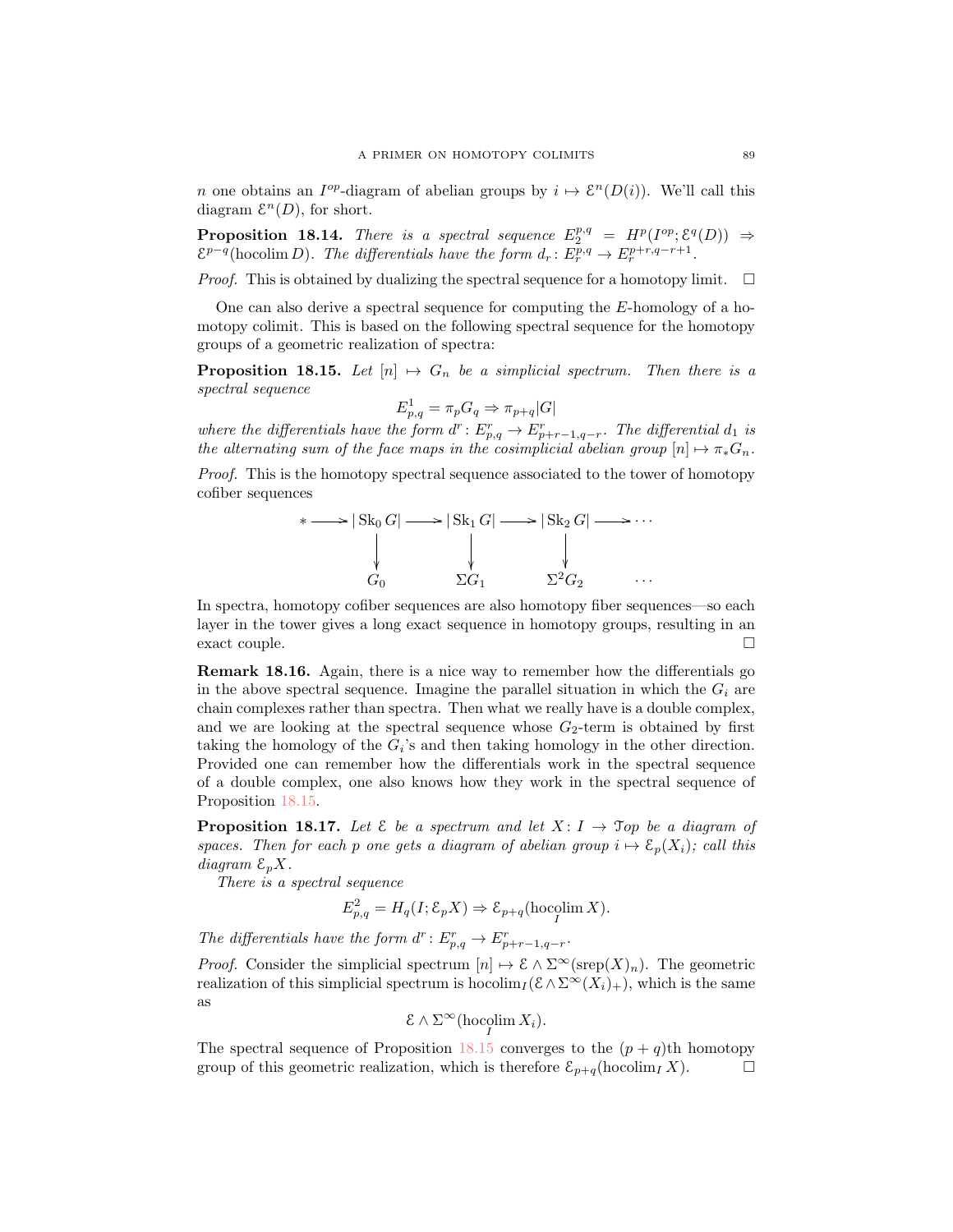#### 19. Homotopy limits and colimits in other model categories

So far we have been almost exclusively working in the model category of topological spaces. In this section we will explain some of the ways in which our methods adapt to more general model categories. In many cases this takes the form, "If a model category satisfies  $P$  and  $Q$  then everything we did before works exactly the same. However, if the model category does not satisfy  $P$  or  $Q$  then one can still get the same basic results, but it requires harder work."

We also make some remarks particular to the case where the model category is chain complexes over an abelian category. Here, the study of homotopical algebra is really just ordinary homological algebra. So the theory of homotopy colimits can be phrased in somewhat more algebraic terms. We make some of this explicit.

19.1. Simplicial model categories. A model category  $M$  is called *simplicial* if for every  $X, Y \in \mathcal{M}$  and  $K \in s\mathcal{S}et$  one has functorial constructions

 $X \otimes K \in \mathcal{M}$ ,  $F(K, X) \in \mathcal{M}$ , and  $\text{Map}(X, Y) \in s\mathcal{S}et$ 

together with adjunction isomorphisms

$$
Map(X \otimes K, Y) \cong Map(X, F(K, Y)) \cong sSet(K, Map(X, Y))
$$

(note that these are isomorphisms of simplicial sets). One assumes there is a composition law  $\text{Map}(Y, Z) \times \text{Map}(X, Y) \rightarrow \text{Map}(X, Z)$  and identity maps  $* \rightarrow \text{Map}(X, X)$  satisfying the expected properties, and also an isomorphism  $\text{Map}(X, Y)_0 \cong \mathcal{M}(X, Y)$  that commutes with composition. Finally, one assumes the pushout-product axiom SM7; there are several equivalent versions, but we will use the one saying that if  $i: A \rightarrow B$  is a cofibration in M and  $j: K \hookrightarrow L$  is a cofibration in sSet, then the map

$$
i\Box j\colon (A\otimes L)\amalg_{(A\otimes K)} (B\otimes K)\to B\otimes L
$$

is a cofibration which is a weak equivalence if either  $i$  or  $j$  is so. A detailed treatment of simplicial model categories can be found in  $[H, Chapter 9]$ .

Example 19.2. The model category Top is a simplicial model category, where one defines

$$
X \otimes K = X \times |K|, \qquad F(K, X) = X^{|K|}
$$

and where  $\text{Map}(X, Y)$  is the simplicial set  $[n] \mapsto \mathfrak{Top}(X \times \Delta^n, Y)$ .

Similarly,  $sSet$  is a simplicial model category where one defines

 $X \otimes K = X \times K$ ,  $F(K, X) = sSet(K, X)$ , and  $\text{Map}(X, Y) = sSet(X, Y)$ .

In a simplicial model category, one can give formulas for homotopy limits and colimits exactly like what we have described for Top. One uses exactly the same definitions, and all the same results hold.

19.3. The homotopy theory of diagrams. Let  $M$  be any model category, and let I be a small category. Let  $\mathcal{M}^I$  denote the category of I-diagrams and natural transformations.

One would like there to be a model category structure on  $\mathcal{M}^I$  where the weak equivalences are the objectwise weak equivalences. Unfortunately this probably doesn't exist in general. However, it does exist if I is a so-called Reedy category, and for all I if M is a *cofibrantly-generated* model category.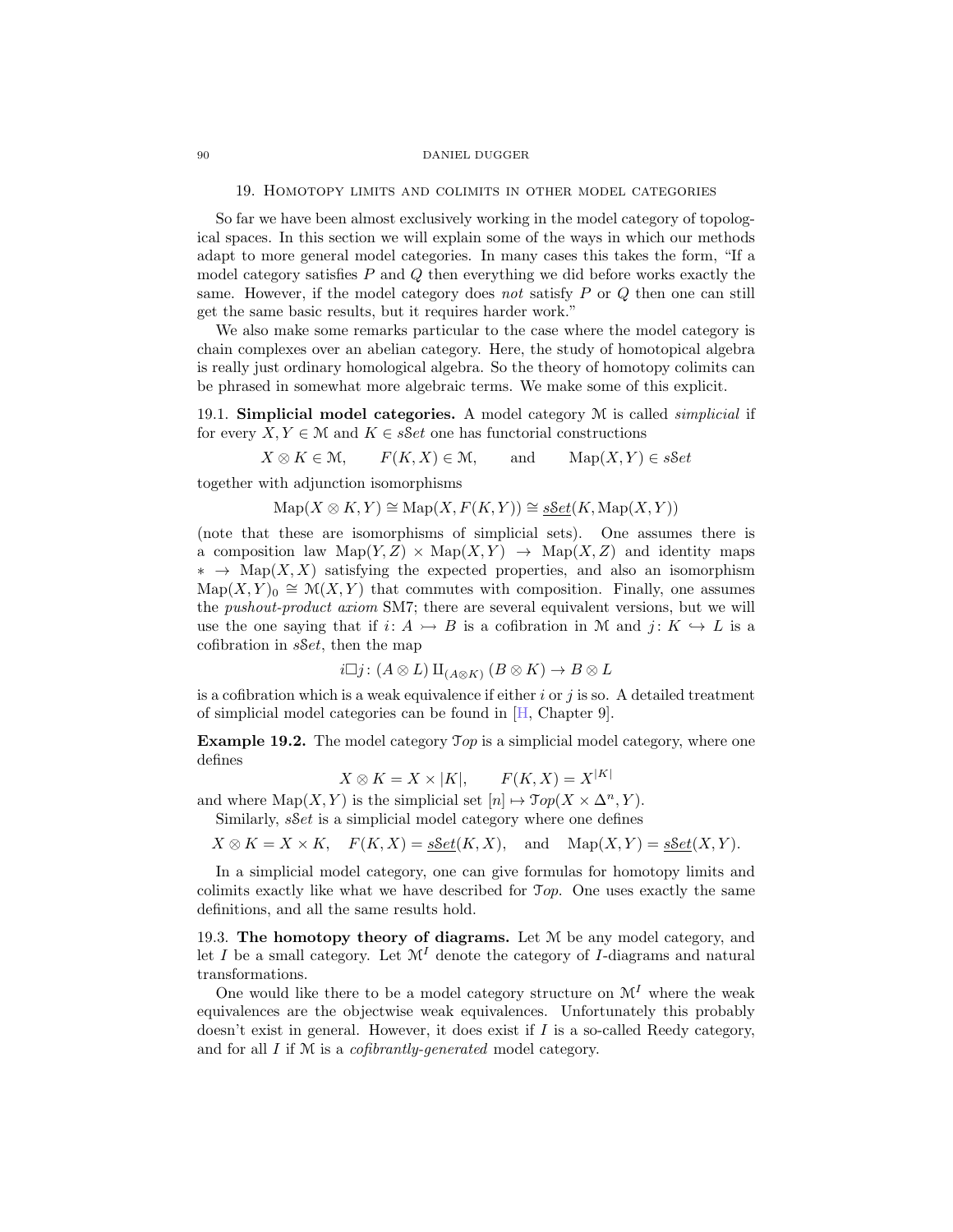Theorem 19.4. Assume M is a cofibrantly-generated model category. Then for any small category I there is a model category structure on  $\mathcal{M}^I$  where the weak equivalences and fibrations are determined objectwise. This is commonly called the projective model category structure on  $\mathcal{M}^I$ .

*Proof.* See [\[H,](#page-108-1) Section 11.6].

If M is cofibrantly-generated, we can again consider the adjoint functors

colim:  $\mathcal{M}^I \rightleftarrows$ :  $\mathcal{M}: c$ 

and these are again a Quillen pair. One can define the homotopy colimit of a diagram as the derived functor of the colimit, just as we did in Top. Notice that this works even if M is not simplicial! Relative homotopy colimits can also be defined, and the whole theory is exactly the same as for Top.

The dual story for homotopy limits is also a little different. Here one wants a model category structure on  $\mathcal{M}^I$  where the weak equivalences and *cofibrations* are defined objectwise. For the following, recall that a model category is called combinatorial if it is cofibrantly-generated and the underlying category is locally presentable.

**Theorem 19.5** (J. Smith, unpublished). Assume that  $M$  is a combinatorial model category. Then for any small category I there is a model category structure on  $\mathcal{M}^I$ in which the weak equivalences and cofibrations are determined objectwise. This is commonly called the **injective** model category structure on  $\mathbb{M}^I$ .

If M is a combinatorial model category one can then consider the adjoint functors

$$
c\colon \mathcal{M} \rightleftarrows \mathcal{M}^I\colon \lim
$$

(where  $c$  is the left adjoint), and observe that  $c$  preserves cofibrations and trivial cofibrations. To this is a Quillen pair, and one can define the homotopy limit of a diagram to be the derived functor of lim.

**Remark 19.6.** Even if the appropriate model category structure on  $\mathcal{M}^I$  does not exist, there are other techniques for making the derived functor perspective work. One can still define a homotopy category of diagrams  $Ho(M^I)$ , even though an underlying model category structure may not exist. And one can still talk about the derived functors of colim and lim. See [\[DHKS\]](#page-108-2) for this approach.

For yet another approach to homotopy limits and colimits in general model categories, see [\[CS\]](#page-107-0).

19.7. Non-simplicial model categories. Formulas for homotopy limits and colimits can also be given without assuming a simplicial structure on the model category; one just has to work a little harder. This is due to Dwyer-Kan, and it is described in detail in [\[H,](#page-108-1) Chapters 16, 19].

If X is a cofibrant object in a simplicial model category, then one can obtain a cylinder object for X by looking at  $X \otimes \Delta^1$ . One also has cylinder objects in non-simplicial model categories: they can be constructed by factoring the fold map  $\nabla: X \amalg X \to X$  into a cofibration followed by a trivial fibration:

$$
X \amalg X \rightarrowtail \text{Cyl}(X) \xrightarrow{\sim} X.
$$

These are even functorial, using that our factorizations are functorial.

In the same way, in any model category one can construct objects which "look like"  $X \otimes \Delta^2$ ,  $X \otimes \Delta^3$ , etc. This is due to Dywer-Kan and is referred to as the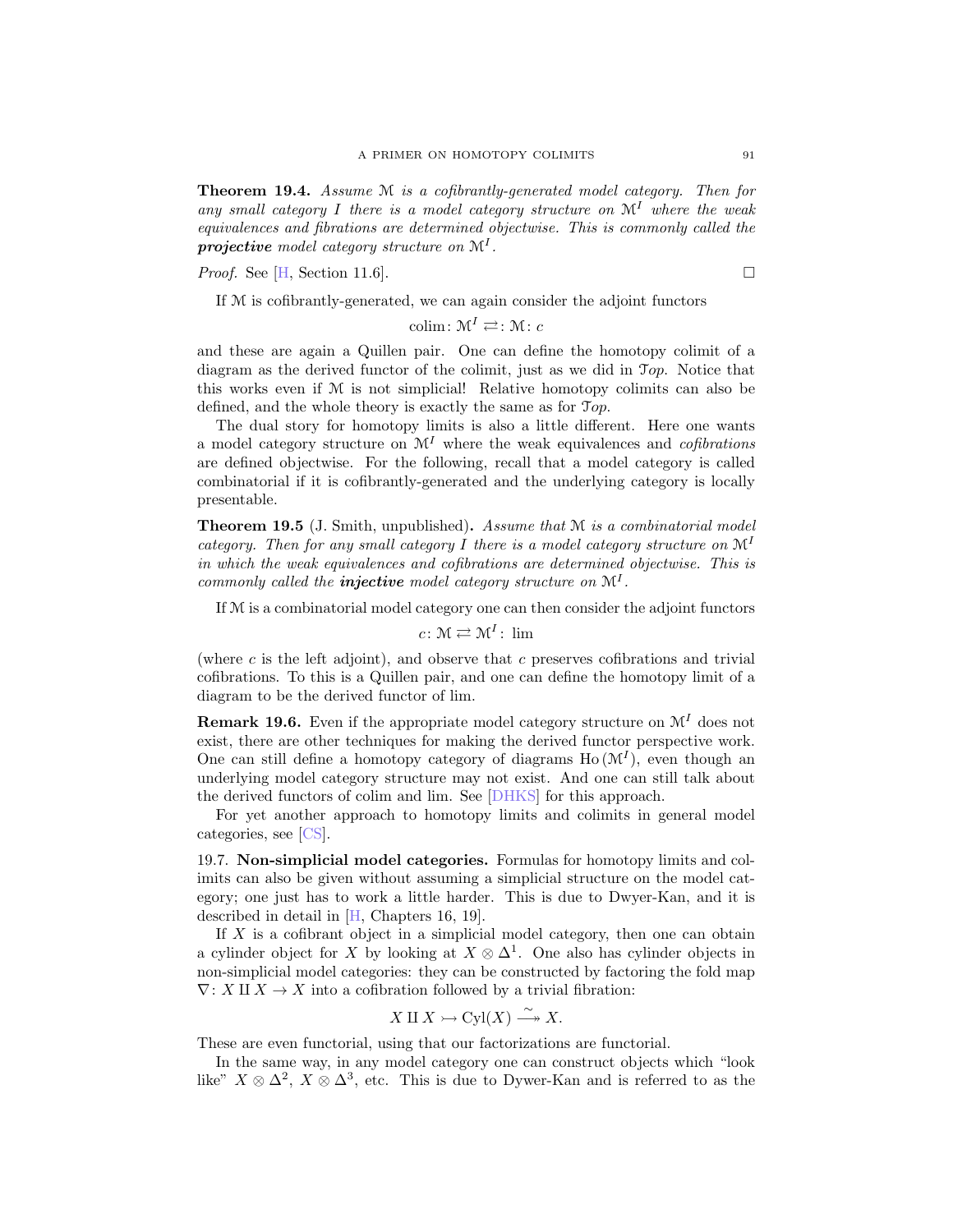theory of framings. For instance, to construct an object that looks like  $X \otimes \Delta^2$  one does the following. Recall that our cylinder object  $Cyl(X)$  came with two maps  $d^0, d^1: X \to \mathrm{Cyl}(X)$ . One can make an object that looks like  $X \otimes \partial \Delta^1$  by forming the colimit of the diagram



This corresponds to gluing three copies of  $Cyl(X)$  to make the picture

• • Cyl(X) Cyl(X) • Cyl(X)

corresponding to  $\partial \Delta^1$ . Let Z denote this colimit.

Our canonical map  $Cyl(X) \to X$  coequalizes  $d^0$  and  $d^1$ , and therefore induces a map  $Z \to X$ . Factoring this again as a cofibration followed by trivial fibration gives

$$
Z \rightarrowtail X[2] \xrightarrow{\sim} X
$$

and this X[2] is our object which "looks like"  $X \otimes \Delta^2$ . Note that it is also functorial in  $X$ , due to the functoriality of our factorizations.

For an object  $X \in \mathcal{M}$ , let  $cX$  denote the constant cosimplicial object which is X in every dimension. Briefly, a *cosimplicial frame* on X is a cosimplicial object X in M, together with an objectwise weak equivalence  $\ddot{X} \rightarrow cX$  which is an isomorphism in level 0. When X is cofibrant, one also requires that  $\hat{X}$  satisfy a certain Reedy cofibrancy condition having to do with latching maps being cofibrations—we will not write this down. The *n*th object of X is our object which "looks like"  $X \otimes$  $\Delta^n$ . Dwyer and Kan showed that cosimplicial frames exist in any model category, essentially by inductively continuing the procedure we began above.

Let I be a small category. Given a diagram  $D: I \to \mathcal{M}$ , a cosimplicial frame on D is a diagram  $\hat{D}: I \to c\mathcal{M}$  (a diagram of cosimplicial objects on M) together with natural weak equivalences  $\hat{D}(i) \rightarrow c[D(i)]$  which make each  $\hat{D}(i)$  a cosimplicial frame on  $D(i)$ . Again, cosimplicial frames on diagrams always exist.

Once one has a cosimplicial frame on  $D$ , one can again write down explicit formulas for the homotopy colimit. (For the homotopy limit one needs a simplicial frame on D—we have not defined this but it is completely dual). The formulas are exactly what we wrote down in the simplicial case, one just has to develop enough machinery to realize that they really do make sense.

There is no point in us describing this theory in more detail because the reader should just go read [\[H\]](#page-108-1). The theory of frames and homotopy limits/colimits in general model categories is wonderfully presented there.

19.8. **Abelian categories.** Let  $A$  be an abelian category with enough projectives and injectives. Then there are model categories on  $Ch_{\geq 0}(\mathcal{A})$  and  $Ch_{\leq 0}(\mathcal{A})$  which exactly parallel the two model category structures described at the beginning of this section, when  $A$  is the category of modules over a ring. In these categories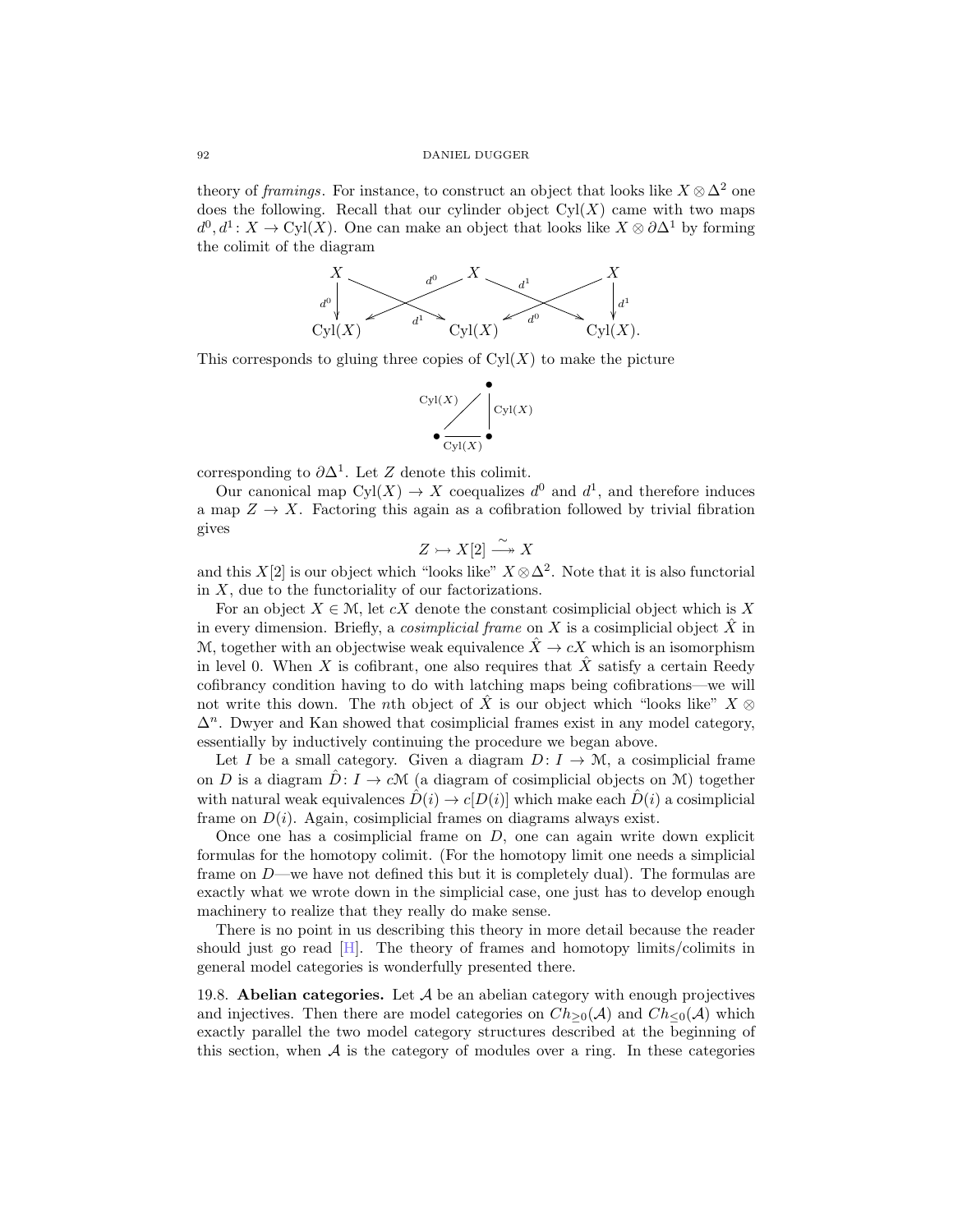the theory of homotopy limits and colimits becomes somewhat simpler and more familiar.

Recall that if B is an additive category then there is an equivalence between the category of simplicial objects in B and the category  $Ch_{\geq 0}(B)$ . In one direction one replaces a simplicial object by its normalized chain complex; up to quasiisomorphism, this is the same as the chain complex obtained by just taking the alternating sum of face maps.

Also, recall that if  $D_{*,*}$  is a double chain complex then one may form a total chain complex in two ways. One way has  $\text{Tot}^{\oplus}(D)_n = \bigoplus_{p+q=n} D_{p,q}$  and the other has  $\mathrm{Tot}^{\otimes}(D)_n = \bigotimes_{p+q=n} D_{p,q}$ . We will have need for both of these.

Suppose given a simplicial object  $X_*$  of  $Ch_{\geq 0}(\mathcal{A})$ . Since the category of chain complexes is additive, we may take the alternating sum of face maps. . .and what we get is a double complex! Let  $X_*^{alt}$  denote this double complex. The result we are after is the following:

**Proposition 19.9.** The two chain complexes hocolim  $X_*$  and  $\text{Tot}^{\oplus}(X_*^{alt})$  are quasi-isomorphic.

Similarly, suppose  $Z^*$  is a cosimplicial object in  $Ch_{\leq 0}(\mathcal{A})$ . Let  $Z_{alt}^*$  denote the double complex obtained by taking the alternating sum of coface maps. Then

# **Proposition 19.10.** The complexes holim  $Z^*$  and  $\text{Tot}^{\otimes}(Z_{alt}^*)$  are quasi-isomorphic.

What these propositions say is that the theory of homotopy colimits in  $Ch_{\geq 0}(\mathcal{A})$ (and of homotopy limits in  $Ch_{<0}(\mathcal{A}))$  can be drastically simplified by using total complexes. For instance, if  $D: I \to Ch_{\geq 0}(\mathcal{A})$  is a diagram then to construct hocolim D one can form the simplicial replacement, take the alternating sum of faces, and then apply  $\text{Tot}^{\oplus}$ . No geometric realization (or Tot) is needed.

What about homotopy *limits* in  $Ch_{>0}(\mathcal{A})$ ? Here the story is a little more complicated, but only barely. The difficulty is as follows. Suppose  $Z^*$  is a cosimplicial object in  $Ch_{\geq 0}(\mathcal{A})$ . Taking alternating sums of coface maps gives a double complex  $Z_{alt}^*$ . But taking the total complex now gives a complex which has terms in negative degrees, so it does not lie in  $Ch_{\geq 0}(\mathcal{A})$ . How does one fix this? Well, for any  $\mathbb{Z}$ -graded chain complex  $C_*$  one can obtain a non-negatively graded chain complex by considering the truncation  $\tau_{\geq 0}(C_*)$  given by

 $Z_0 \leftarrow C_1 \leftarrow C_2 \leftarrow \cdots$ 

where  $Z_0$  is the subobject of cycles in degree 0.

**Proposition 19.11.** If  $Z^*$  is a cosimplicial object in  $Ch_{\geq 0}(\mathcal{A})$ , then holim  $Z^*$  is quasi-isomorphic to  $\tau_{\geq 0} \text{Tot}^{\otimes}[Z_{alt}^*].$ 

Similarly, we have

**Proposition 19.12.** If  $X_*$  is a simplicial object in  $Ch_{\leq 0}(\mathcal{A})$ , then hocolim  $X_*$  is quasi-isomorphic to  $\tau \leq 0$  Tot $\mathbb{P}[X_{alt}^*]$ . Here, if  $C_*$  is a  $\mathbb{Z}$ -graded chain complex then  $\tau_{\leq 0}(C_*)$  is the non-positively graded chain complex given by

$$
C_0/B_0 \to C_{-1} \to C_{-2} \to C_{-3} \to \cdots
$$

where  $B_0$  is the subobject of boundaries in degree 0.

Again, the above propositions show that the theory of homotopy limits and colimits in  $Ch_{>0}(\mathcal{A})$  and  $Ch_{<0}(\mathcal{A})$  can be drastically simplified by using total complexes in place of geometric realizations or Tot.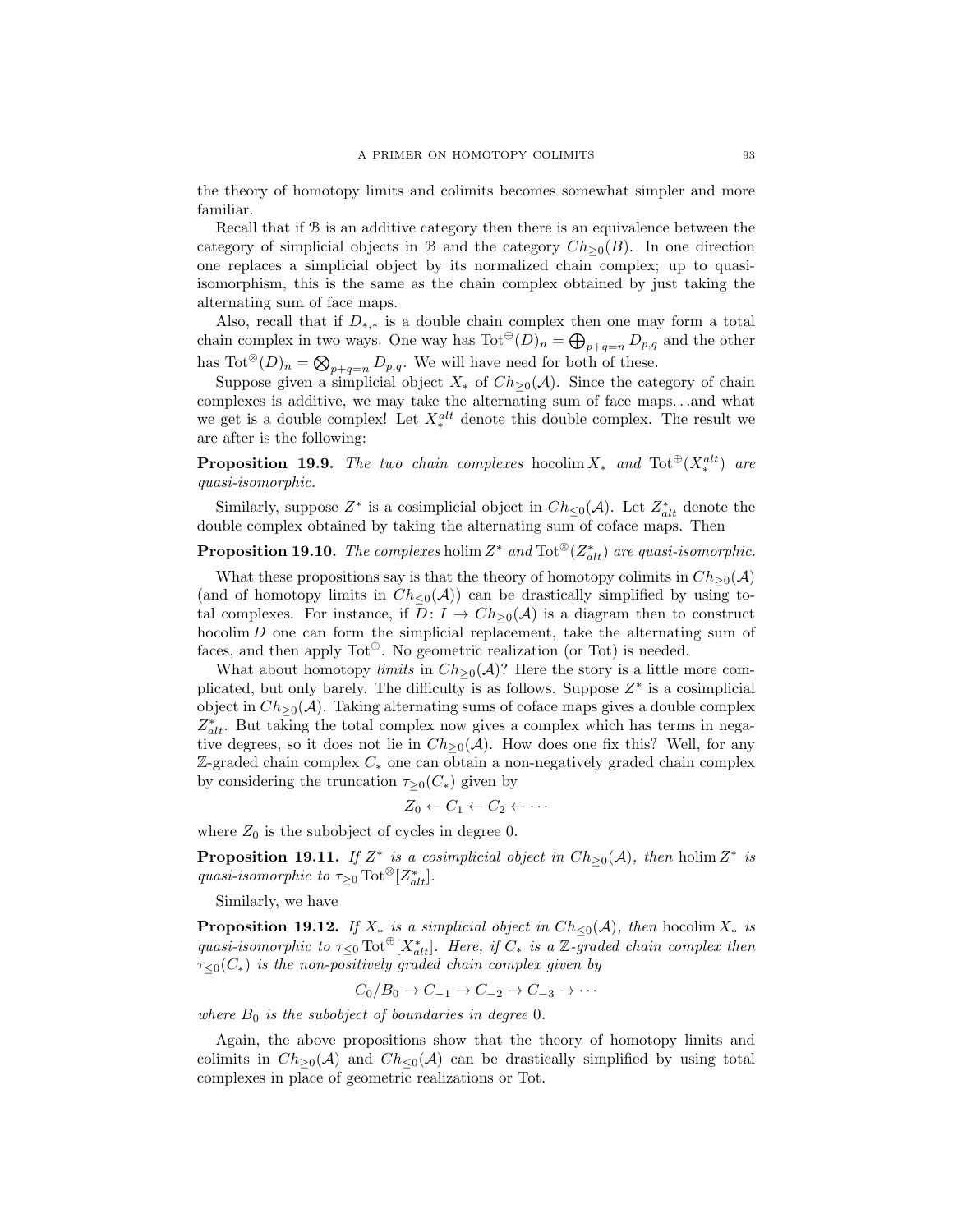20. Various results concerning simplicial objects

### This section is under construction!

Let I and J be two small categories, and let  $X \to I \times J \to \mathcal{T}_{op}$  be a diagram. Note that for any  $i \in I$  we get a *J*-diagram by  $j \mapsto X(i, j)$ , and likewise for any  $j \in J$  we get an *I*-diagram

Proposition 20.1. There are canonical zig-zags of weak equivalences between the three objects

 $\operatorname{hocolim}_{I}[i \mapsto \operatorname{hocolim}_{J} X(i,-)], \qquad \operatorname{hocolim}_{J}[j \mapsto \operatorname{hocolim}_{I} X(-,j)],$ 

and hocolim<sub>I×J</sub> X.

20.2. Homotopy colimits and realizations. Let  $X: \Delta^{op} \to \mathcal{T}_{op}$ . We have already talked about the geometric realization  $|X|$ , but we can also form the homotopy colimit hocolim  $X$ . These are both homotopy invariant constructions, but they are usually different. We can compare them, though:

**Proposition 20.3.** There is a natural map hocolim  $X \to |X|$  called the **Bousfield-Kan map.** It is a weak equivalence when  $X$  is Reedy cofibrant.

Similarly, if  $Z: \Delta \rightarrow \mathcal{T}_{op}$  is a cosimplicial space then there is a natural map Tot  $Z \to \text{holim } Z$ ; this is a weak equivalence if Z is Reedy fibrant.

The proof of the above proposition requires more techniques than we have at the moment. However, we can at least describe the map. Recall that

$$
\begin{aligned} \operatorname*{hocolim}_{\Delta^{op}} X &= \operatorname*{coeq} \left[ \coprod_{[n] \to [k]} X_k \times B([n] \downarrow \Delta^{op})^{op} \rightrightarrows \coprod_{n} X_n \times B([n] \downarrow \Delta^{op})^{op} \right] \\ &= \operatorname*{coeq} \left[ \coprod_{[n] \to [k]} X_k \times B(\Delta \downarrow [n]) \rightrightarrows \coprod_{n} X_n \times B(\Delta \downarrow [n]) \right]. \end{aligned}
$$

Likewise, we have

$$
|X| = \text{coeq}\left[\coprod_{[n] \to [k]} X_k \times \Delta^n \right] \to \coprod_n X_n \times \Delta^n.
$$

We can produce a map hocolim  $X \to |X|$  by finding maps  $\alpha_n : B(\Delta \downarrow [n]) \to \Delta^n$ having the property that for every  $\sigma: [n] \to [k]$  one gets a commutative square

$$
B(\Delta \downarrow [n]) \xrightarrow{\sigma_*} B(\Delta \downarrow [k])
$$
  
\n
$$
\downarrow \qquad \qquad \downarrow
$$
  
\n
$$
\Delta^n \xrightarrow{\sigma_*} \Delta^k.
$$

We'll actually produce maps of simplicial sets  $N(\Delta \downarrow [n]) \mapsto \Delta^n$ . Recall that  $\Delta^n$  is the simplicial set  $[k] \mapsto \Delta([k], [n])$ . A k-simplex in  $N(\Delta \downarrow [n])$  is a string

$$
[i_0] \to [i_1] \to \cdots \to [i_k] \to [n].
$$

We can produce a map  $[k] \to [n]$ —that is, a k-simplex in  $\Delta^n$ —by sending an element  $j \in [k]$  to the image in [n] of the last vertex of [i<sub>j</sub>] under the above composition of maps. Note that this gives a monotone increasing function  $[k] \rightarrow [n]$ , as desired. The resulting map  $N(\Delta \downarrow [n]) \rightarrow \Delta^n$  is called the **last vertex map**. The reader may easily check that it gives the necessary commutative squares.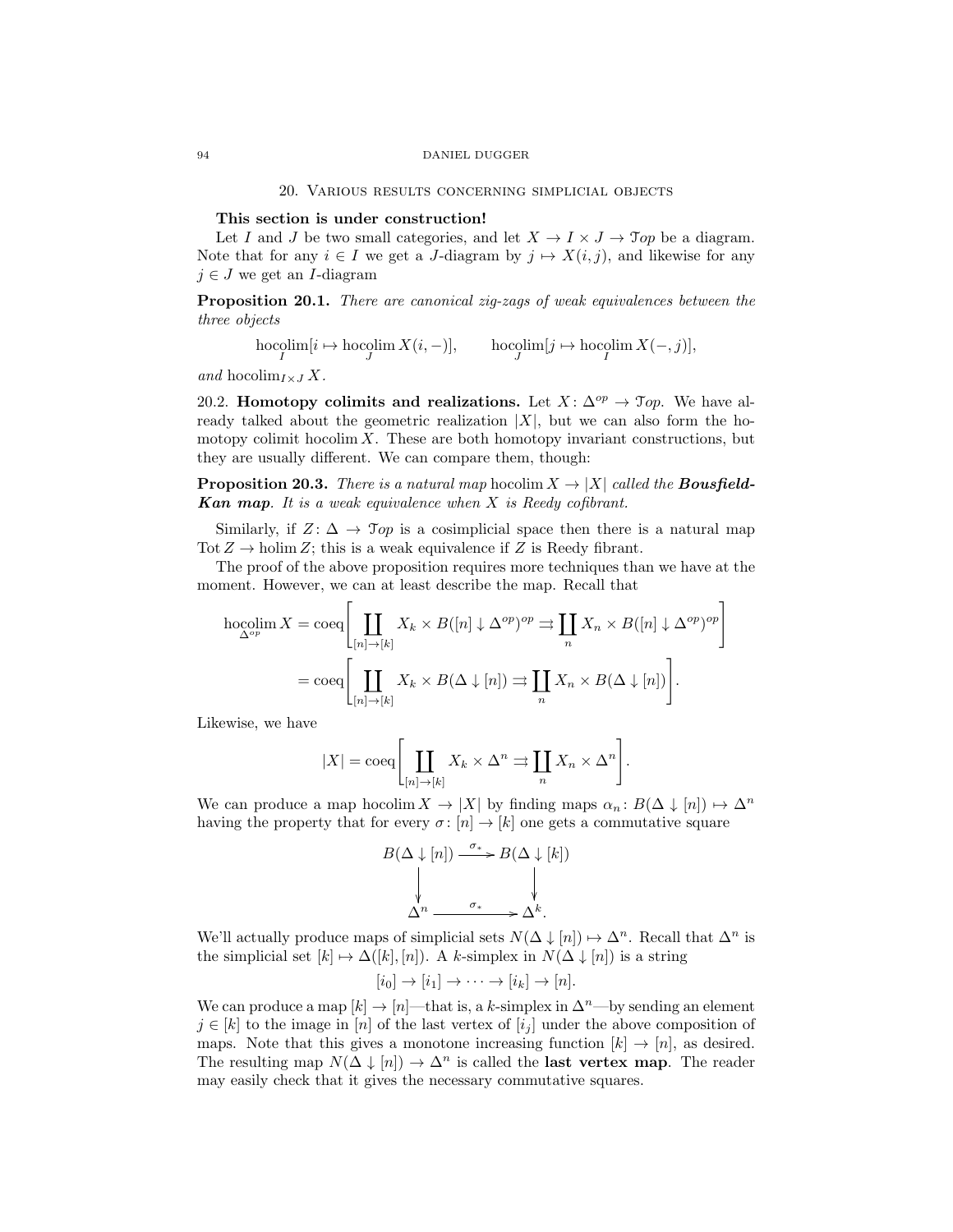20.4. **Fat vs. non-fat.** Recall that  $\Delta_f \subseteq \Delta$  is the subcategory consisting of all the co-face maps. A ' $\Delta$ -complex' is a functor  $\Delta_f^{op} \to \mathcal{T}op$ —it is a simplicial set without the degeneracy maps. If  $Z$  is a  $\Delta$ -complex then the above Bousfield-Kan construction gives a natural map hocolim<sub>∆f</sub>  $Z \rightarrow ||Z||$ .

So if  $X$  is a simplicial space one has the following square:



**Proposition 20.5.** If  $X$  is objectwise cofibrant, the two maps with domain  $\operatorname{hocolim}_{\Delta_f^{op}}X$  are weak equivalences. If X is also Reedy cofibrant, the other two maps are weak equivalences as well.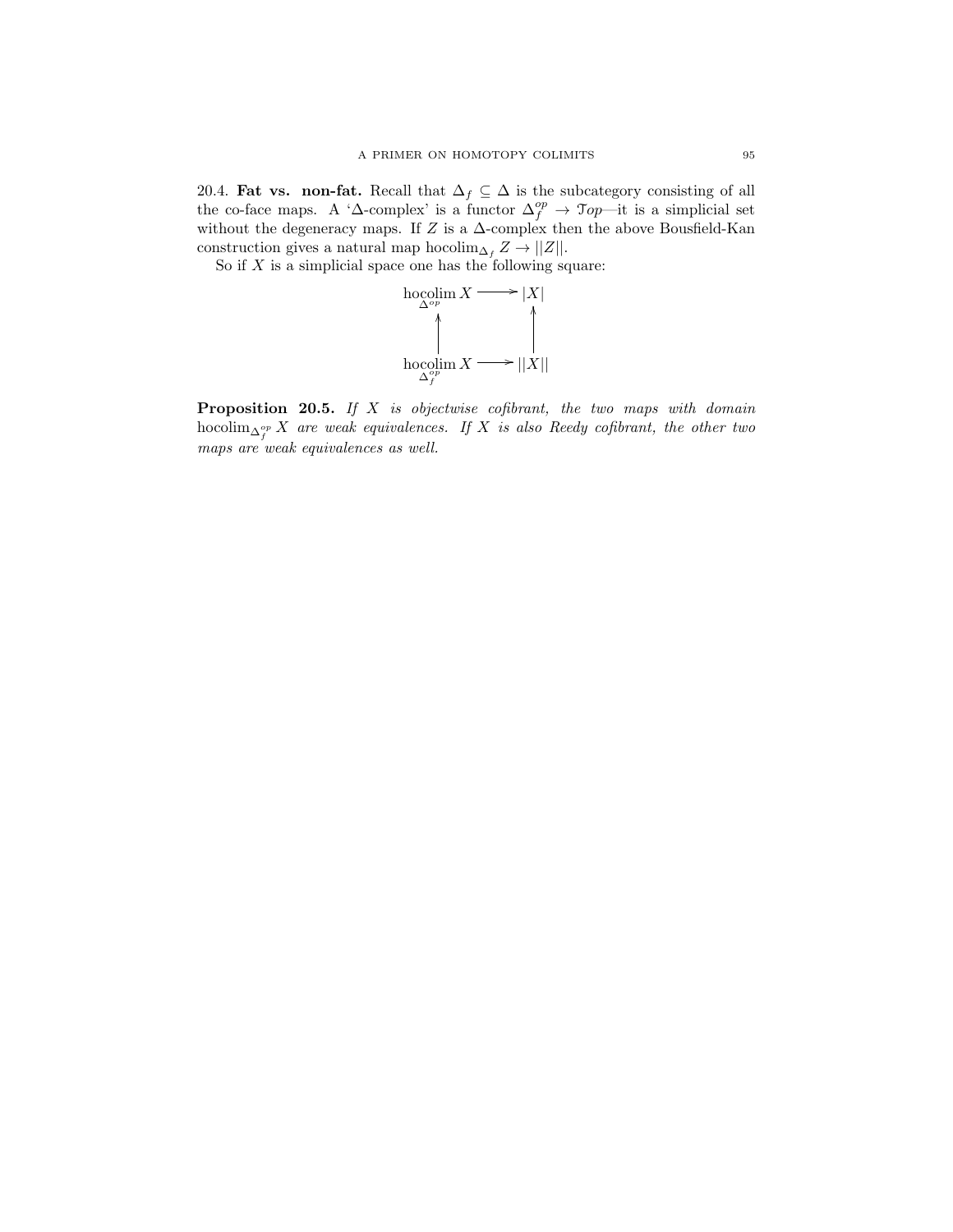## Part 5. Examples

### 21. Homotopy initial and terminal functors

In this section we present several specific examples of functors which are homotopy initial or terminal.

Our first example is a functor which is merely initial, not homotopy initial:

**Example 21.1.** Let  $J \hookrightarrow \Delta$  denote the subcategory consisting of the objects [0], [1], and the two maps  $d^0$ ,  $d^1$  between them. We claim that  $J \hookrightarrow \Delta$  is initial; this is equivalent to saying that  $J^{op} \to \Delta^{op}$  is terminal. This will justify our claim from Section [3.7](#page-10-0) that if X is a simplicial space then  $\text{colim}_{\Delta^{op}} X$  is homeomorphic to the coequalizer of  $d_0, d_1 : X_1 \rightrightarrows X_0$ .

To see that  $i: J \hookrightarrow \Delta$  is initial, we must verify that for every  $n \geq 0$  the category  $(i \downarrow [n])$  is connected. The objects in this category consist of all maps  $[0] \rightarrow [n]$ and all maps  $[1] \rightarrow [n]$ . Let  $e_k : [0] \rightarrow [n]$  denote the map whose image is  $\{k\}$ . Let  $f_k: [1] \to [n]$  denote the map whose image is  $\{k\}$ . Finally, if  $k < l$  let  $g_{k,l}: [1] \to [n]$ be the map sending  $0 \mapsto k$  and  $1 \mapsto l$ . These are all the objects in  $(i \downarrow [n])$ .

One readily checks that there are maps in  $(i \downarrow [n])$  from  $e_k$  to  $g_{k,l}$ ,  $e_l$  to  $g_{k,l}$ , and from  $e_k$  to  $f_k$ . This proves that  $(i \downarrow [n])$  is connected.

<span id="page-95-0"></span>**Example 21.2.** Let  $\Delta_f \hookrightarrow \Delta$  be the subcategory consisting of all maps which are monomorphisms (that is, all coface maps). We claim that the inclusion functor i:  $\Delta_f$  →  $\Delta$  is homotopy initial. As a consequence, i<sup>op</sup> is homotopy terminal; so the homotopy colimit of a simplicial object can be obtained by instead taking the homotopy colimit of the object obtained by forgetting all degeneracies.

We must prove that for every  $n \geq 0$ , the overcategory  $(i \downarrow [n])$  is contractible. To do this, consider the functor

$$
F\colon (i\downarrow [n]) \longrightarrow (i\downarrow [n])
$$

which sends a map  $\sigma: [k] \to [n]$  to the map  $F\sigma: [k+1] \to [n]$  given by

$$
(F\sigma)(0) = 0, \qquad (F\sigma)(i) = \sigma(i-1) \text{ if } i \ge 1.
$$

This becomes a functor in the evident way.

Let  $e: [0] \to [n]$  denote the map whose image is 0, and let  $E: (i \downarrow [n]) \to (i \downarrow [n])$ be the functor which sends every object to e and every map to the identity. We thus have three functors

$$
F, id, e: (i \downarrow [n]) \longrightarrow (i \downarrow [n]).
$$

The reader can check that there are natural transformations  $id \rightarrow F$  and  $e \rightarrow F$ . This shows that upon taking classifying spaces the maps induced by  $F$ , id, and  $e$ are all homotopic. In particular, the identity map is null-homotopic; so  $(i \downarrow [n])$  is contractible.

The argument from the above example actually shows the following. For each  $\sigma: [k] \to [n]$  in  $\Delta$ , let  $sh(\sigma)$  denote the map  $[k+1] \to [n+1]$  which sends  $0 \to 0$ and  $i \mapsto \sigma(i - 1) + 1$  for  $i \ge 1$ . So  $sh(\sigma)$  is a 'shift' of the map  $\sigma$ .

**Proposition 21.3.** Let  $J \hookrightarrow \Delta$  be a subcategory satisfying the following:

- (1) For each map  $\sigma$  in J, sh( $\sigma$ ) is also in J;
- (2) For each  $n \geq 0$ , the 'add 1 map'  $[n] \rightarrow [n+1]$  given by  $i \rightarrow i+1$  belongs to J.
- (3) For each  $n \geq 0$ , the map  $[0] \rightarrow [n]$  whose image is  $\{0\}$  belongs to J.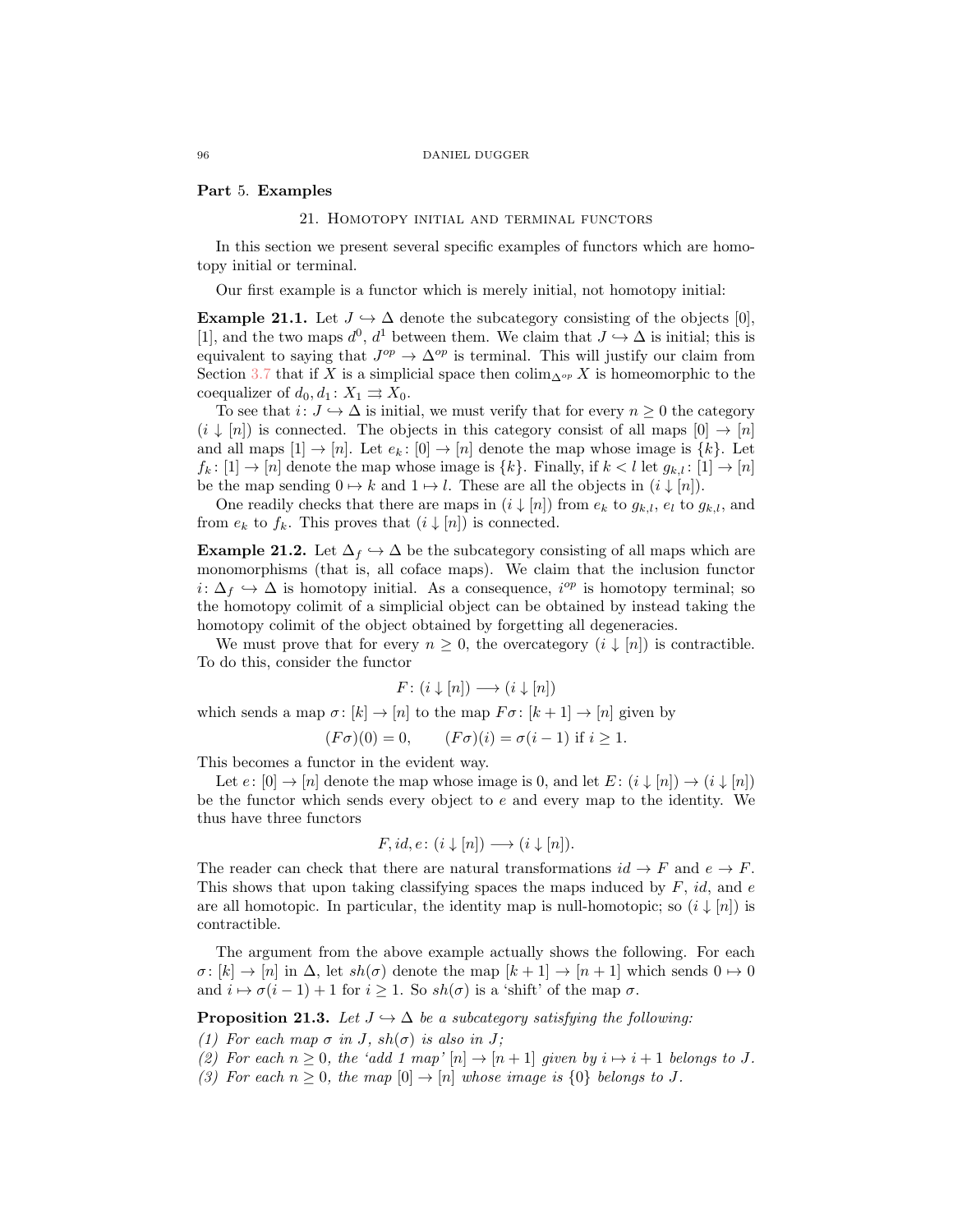# Then  $J \hookrightarrow \Delta$  is homotopy initial.

*Proof.* Left to the reader.  $\Box$ 

The reader can check that  $\Delta_f$  is the smallest subcategory of  $\Delta$  satisfying the three conditions in the above proposition.

Exercise 21.4. Let  $\Omega$  be the full subcategory of *Set* consisting of the objects  $[0], [1], [2], \ldots$  Recall that  $[n] = \{0, 1, \ldots, n\}$ . Note that  $\Delta$  is a subcategory of  $\Omega$ , with the only maps in  $\Delta$  being the monotone increasing functions.

Adapt the method used in Example [21.2](#page-95-0) to prove that the inclusion  $\Delta \hookrightarrow \Omega$  is homotopy initial.

**Example 21.5.** Consider the product category  $\Delta \times \Delta$ . Objects are pairs ([n<sub>1</sub>], [n<sub>2</sub>]), and a map  $([k_1], [k_2]) \rightarrow ([n_1], [n_2])$  simply consists of two maps  $k_1 \rightarrow n_1$  and  $k_2 \rightarrow n_2$ .

Let  $d: \Delta \to \Delta \times \Delta$  denote the diagonal functor. We claim that this is homotopy initial. As a consequence,  $d^{op}$  is homotopy terminal; so if  $X_{*,*}$  is a bisimplicial space then its homotopy colimit is weakly equivalent to the homotopy colimit of the simplicial space  $[n] \mapsto X_{n,n}$ .

To justify the claim, we prove that  $(d \downarrow (p], [q])$  is contractible for any p and q. The method is similar to that of the previous example. Recall that an object of  $(d \downarrow (p], [q])$  consists of an object  $[n]$  in  $\Delta$  and a map  $d([n]) \rightarrow ([p], [q])$ . So we have an [n] and two maps  $[n] \to [p]$  and  $[n] \to [q]$ . Given an [n'] and two maps  $[n'] \to [p]$  and  $[n'] \to [q]$ , a map from the first object to this one consists of a map  $[n] \to [n']$  making the two evident triangles commute. Let

$$
F: (d \downarrow ([p], [q])) \longrightarrow (d \downarrow ([p], [q]))
$$

be the functor which sends the object  $([n], \sigma_1 : [n] \to [p], \sigma_2 : [n] \to [q])$  to the object  $([n+1], [n+1] \rightarrow [p], [n+1] \rightarrow [q]$ ) where the first map sends  $0 \mapsto 0$  and  $i \mapsto \sigma_1(i-1)$ for  $i \geq 1$ , while the second map sends  $0 \mapsto 0$  and  $i \mapsto \sigma_2(i-1)$  for  $i \geq 1$ . The functor  $F$  has the evident behavior on maps.

Let  $e: (d \downarrow (p], [q]) \rightarrow (d \downarrow (p], [q])$  denote the functor which sends all objects to  $([0], e_0, e_0)$  where  $e_0 : [k] \to [n]$  always denotes the map whose image is  $\{0\}$ .

The reader can check that there are natural transformations  $id \to F$  and  $e \to F$ . So after taking classifying spaces one finds that the identity is null-homotopic, and therefore  $(d \downarrow (p], [q])$  is contractible.

21.6. Truncated simplicial objects. Let  $\Delta_{\leq n}$  be the subcategory of  $\Delta$  consisting of all objects [k] where  $k \leq n$ . A functor  $(\Delta_{\leq n})^{op} \to X$  is called an **n**-truncated simplicial space, or an  $n$ -skeletal simplicial space.

When taking homotopy colimits of an *n*-truncated simplicial space, one can no longer throw away the degeneracies and be guaranteed the same answer. That is, the subcategory of  $(\Delta_{\leq n})^{op}$  consisting of the face maps is no longer homotopy final. One can see that the proof in Example [21.2](#page-95-0) breaks down, as that proof used the infinite nature of the category  $\Delta$ . Still, there is a nice reduction one can make.

Let Sub<sub>n</sub> be the poset of subsets of  $\{0, 1, \ldots, n\}$ , ordered by inclusion, regarded as a category in the usual way. A picture of this category would look like an n-cube, hence the name. Note that  $\text{Sub}_n$  can also be thought of as the category of subsimplices of  $\Delta^n$ —so the sub-simplices of a simplex form a cube! Let  $iSub_n$  be the full subcategory consisting of all objects except  $\{0, 1, \ldots, n\}$  (the 'i' is for 'initial').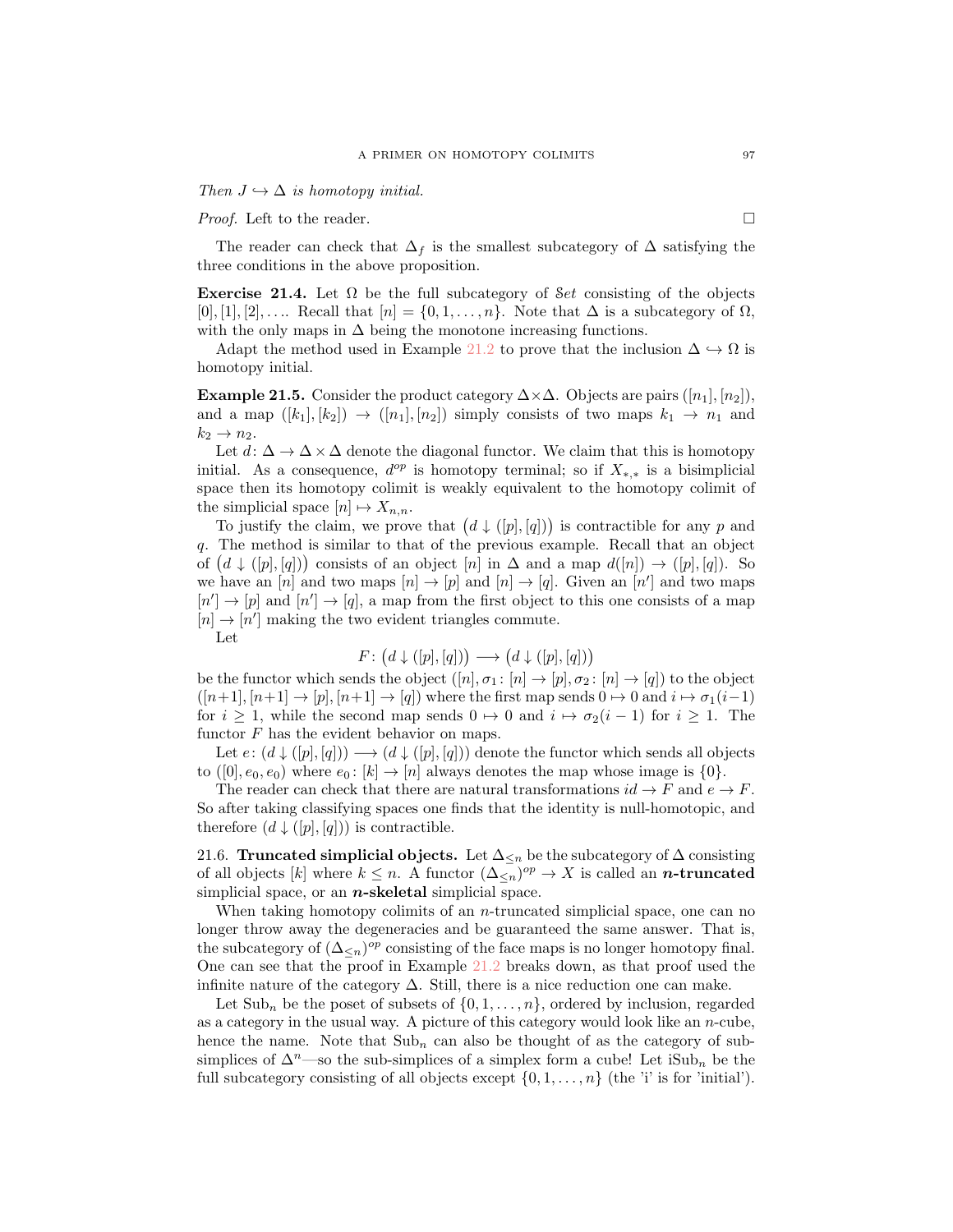Notice that there is a functor  $\Gamma: iSub_n \to \Delta_{\leq n}$ , defined as follows. For any subset  $S = \{i_0, \ldots, i_k\}$  of  $[n]$ , there is a unique order-preserving bijection between S and [k]. Using this, an inclusion of subsets gives rise to an inclusion in  $\Delta_{\leq n}$ . The map  $\Gamma$  just sends the subset S to [k], and has the evident behavior on maps. For instance, the inclusion  $\{1\} \hookrightarrow \{0,1\}$  is sent to the map  $[0] \mapsto [1]$  whose image is 1; the inclusion  $\{1, 3\} \hookrightarrow \{1, 2, 3\}$  is send to the map  $[1] \rightarrow [2]$  whose image is  $\{0, 2\}$ .

**Proposition 21.7.** The functor  $\Gamma$ : iSub<sub>n</sub>  $\rightarrow \Delta_{\leq n}$  is homotopy initial. So  $\Gamma^{op}$ : (iSub<sub>n</sub>)<sup>op</sup>  $\rightarrow$  ( $\Delta_{\leq n}$ )<sup>op</sup> is homotopy terminal.

**Remark 21.8.** Let  $X$  be an *n*-truncated simplicial object. The above proposition shows that when computing hocolim  $X$  the degeneracies don't really matter—in the sense that one can write down a cubical diagram, using only face maps, whose homotopy colimit is hocolim X. However, this does not say that if you look at the subdiagram of  $X$  consisting only of face maps that the homotopy colimit of that diagram is also the same as hocolim X. The subcategory of  $(\Delta_{\leq n})^{op}$  consisting of the face maps is not homotopy final!

The proof of the above proposition is more involved than what we have done so far. The classifying spaces of the overcategories are somewhat complicated, and their contractibility has to be proven by a combinatorial argument. A nice reference in the literature is [\[Si,](#page-108-3) Section 6].

Let  $I_{n,k}$  denote the overcategory (iSub<sub>n</sub>  $\downarrow$  [k]), where  $k \leq n$ . Note that an object of  $I_{n,k}$  is a pair  $(\sigma, \phi)$  where  $\sigma \subseteq [n]$  and  $\phi \colon \Gamma(\sigma) \to [k]$  is an order-preserving map. It is useful to drop the 'Γ', and regard  $\phi$  just as an order-preserving map  $\sigma \to [k]$ . To have a map  $(\sigma, \phi) \to (\sigma', \phi')$  means that  $\sigma \subseteq \sigma'$  and  $\phi$  is the restriction of  $\phi'$ . From this it is easy to see that  $I_{n,k}$  is a poset.

We wish to ultimately show that each  $I_{n,k}$  is contractible, but we'll start by describing a certain stratification of  $I_{n,k}$ . For each order-preserving map  $\alpha: [n] \rightarrow$ [k], let  $J_{\alpha}$  denote the full subcategory of  $I_{n,k}$  consisting of pairs  $(\sigma, \phi)$  such that  $\phi$  is the restriction of  $\alpha$ . It's easy to check that  $J_{\alpha}$  is isomorphic to the category iSub<sub>n</sub> (in effect, the data in  $\phi$  is redundant), and so the nerve of  $J_{\alpha}$  is sd  $\Delta^{n}$ .

If  $\alpha$  and  $\beta$  are maps  $[n] \to [k]$  in  $\Delta$ , then  $J_{\alpha} \cap J_{\beta}$  consists of pairs  $(\sigma, \phi)$  such that  $\phi$  is the restriction of both  $\alpha$  and  $\beta$ . If we let S denote the maximal subset of [n] on which  $\alpha$  and  $\beta$  agree, then  $J_{\alpha} \cap J_{\beta}$  is isomorphic to the category of subsets of S; hence  $J_{\alpha} \cap J_{\beta}$  is sd  $\Delta^{i}$  for some i (or empty). This same reasoning applies to any iterated intersection  $J_{\alpha_1} \cap J_{\alpha_2} \cap \ldots \cap J_{\alpha_l}$ .

Order-preserving maps  $[n] \to [k]$  are in bijective correspondence with monotone increasing sequences of length  $n+1$ , with values in  $\{0, 1, ..., k\}$ . There are  $\binom{n+k+1}{k}$ such sequences (they are in bijective correspondence with monomials of degree  $n+1$ in the variables  $X_0, X_1, \ldots, X_k$ , where the exponent of  $X_i$  is the number of times i appears in the sequence). So we have seen how to decompose the nerve of  $I_{n,k}$ into  $\binom{n+k+1}{k}$  copies of sd  $\Delta^n$ , and the intersection of any number of these copies is a copy of sd $\Delta^i$  for some i (or else empty).

**Exercise 21.9.** Using the above description, work out explicit pictures of  $I_{1,1}$ ,  $I_{2,1}$ , and  $I_{2,2}$ . The first, for instance, is the union of 3 copies of sd  $\Delta^1$ , glued together in a certain way.

The above description tells us that the nerve of  $I_{n,k}$  is the barycentric subdivision of a certain complex we'll call  $L_{n,k}$ . We can describe this complex as follows: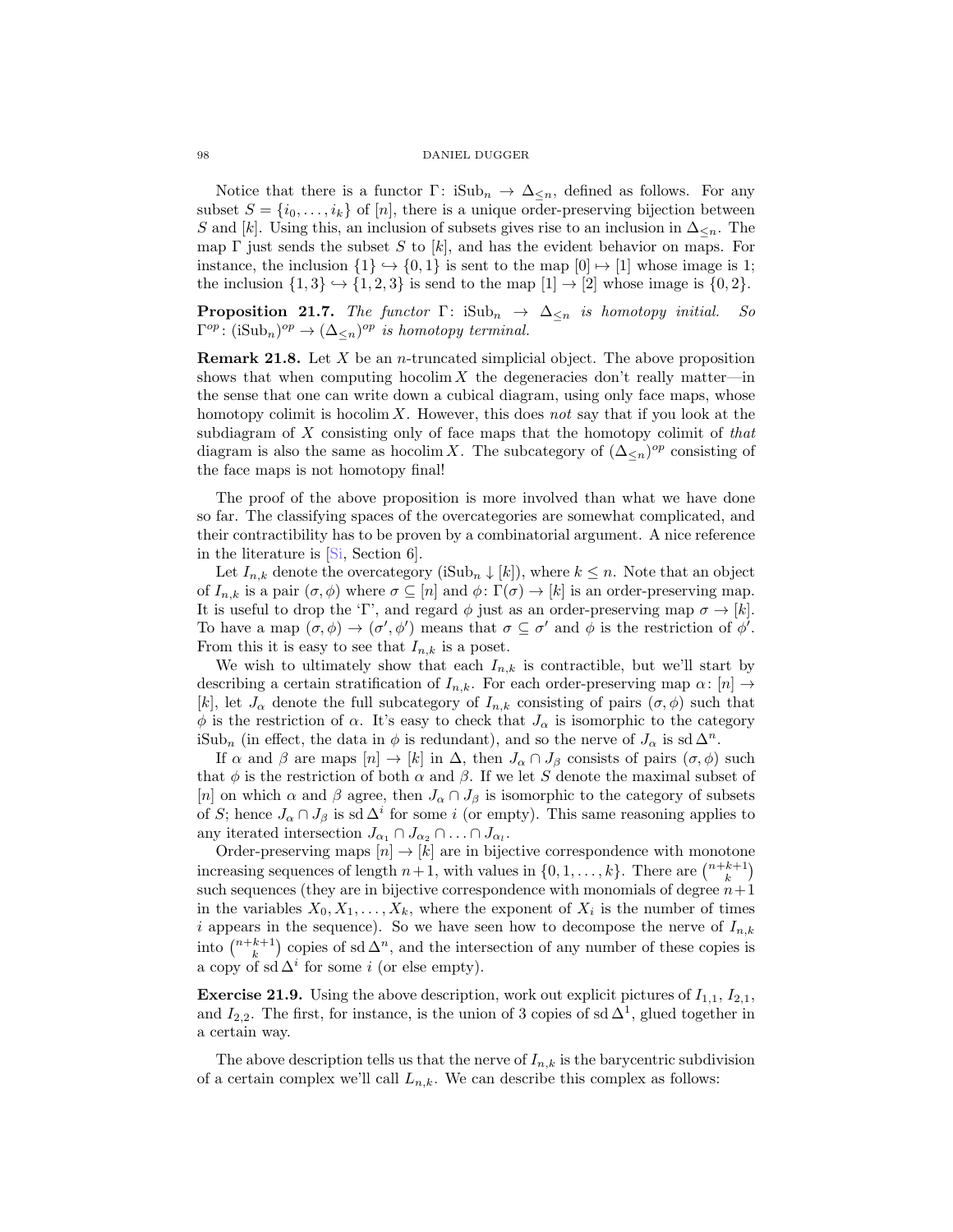- (1) The *n*-simplices correspond to monotone increasing sequences  $a_0 \ldots a_n$ whose values are in  $\{0, \ldots, k\}$  (i.e., to maps  $[n] \rightarrow [k]$ ).
- (2) The  $(n-i)$ -simplices correspond to sequences as in (1) except where i of the  $a_j$ 's have been replaced by the symbol '?'.
- (3) The face-map  $d_i$  corresponds to replacing the *i*th entry of the sequence with a '?'.

For instance, in  $L_{1,1}$  there are three 1-simplices, indexed by the sequences 00, 01, and 11. We have that  $d_1(00) = 0$ ? and  $d_1(01) = 0$ ?, etc. So  $L_{1,1}$  consists of three 1-simplices which are glued together sequentially, with one pair head-to-head and the other pair tail-to-tail:  $\cdot \rightarrow \cdot \leftarrow \cdot \rightarrow \cdot$ 

We need to show that  $L_{n,k}$  is contractible.

**Lemma 21.10.** Let  $X$  be a simplicial complex which is purely of dimension  $d$ (meaning that every simplex is contained in a d-simplex). Suppose the d-simplices can be ordered as  $F_1, F_2, \ldots, F_M$  in such a way that for each  $i \geq 1$ 

- (a) the subcomplex  $F_{i+1} \cup F_{i+2} \cup \cdots \cup F_M$  intersects  $F_i$  purely in dimension  $d-1$ , and
- (b)  $F_i$  has at least one face which is not in  $F_{i+1} \cup \cdots \cup F_M$ .

Then X is contractible.

*Proof.* The main point is that if  $\sigma$  is an n-simplex and S is any union of codimension one faces forming a *proper* subset of  $\partial \sigma$ , then there is a deformation retraction of  $\sigma$  onto S. Since the n-simplex  $F_1$  has a face which is not in  $F_2 \cup \cdots \cup F_M$ , we can therefore deformation-retract X down to  $F_2 \cup \cdots \cup F_M$ . Now proceed by induction, at each step choosing a deformation retration of  $F_k \cup \cdots \cup F_M$  down to  $F_{k+1} \cup \cdots \cup F_M.$ 

# **Proposition 21.11.** If  $k \leq n$ , the nerve of  $L_{n,k}$  is contractible.

*Proof.* We have already seen that  $L_{n,k}$  is purely *n*-dimensional. The *n*-simplices of  $L_{n,k}$  are indexed by monotone increasing sequences of length  $n+1$  with values in  $\{0, 1, \ldots, k\}$ , and we can order these lexicographically. We claim that this ordering satisfies the conditions of the lemma.

Let F be the *n*-simplex corresponding to a sequence  $a_0a_1 \ldots a_n$ . If  $a_i = a_{i+1}$  for some *i*, then the face of F corresponding to  $a_0a_1 \ldots a_{i-1}a_{i+1} \ldots a_n$  only belongs to  $n$ -simplices which come before F in the ordering (because such an  $n$ -simplex would have the "?" replaced with a number  $j \leq a_{i+1}$ , and we would then have  $j \leq a_i$  as well). On the other hand, if the sequence  $a_0a_1 \ldots a_n$  has no repeats then it means that  $n = k$  and we are looking at the sequence  $0, 1, \ldots, n$ . In this case, the face of F corresponding to  $0, 1, \ldots, n-1$ , ? only belongs to *n*-simplices which come before  $F$  in the ordering. This proves property (b).

To prove property (a), suppose that F meets an *n*-simplex  $G$  corresponding to the sequence  $b_0b_1 \ldots b_n$ , where  $\{b\}$  is lexicographically greater than  $\{a\}$ . We need to find a sequence  ${c}$  which is also lexicographically greater than  ${a}$ , such that the intersection of F with the  ${c}$ -simplex contains an  $(n-1)$ -simplex which itself contains  $F \cap G$ .

Let j be the smallest index for which  $a_j \neq b_j$ . Then  $F \cap G$  is contained entirely in the  $(n-1)$ -simplex  $a_0 \ldots a_{j-1}$ ? $a_{j+1} \ldots a_n$ . Note that we cannot have  $a_j = k$ , since  $a_j < b_j$ . If  $a_0a_1 \ldots a_{j-1}(a_j+1)a_{j+1} \ldots a_n$  is a monotone increasing sequence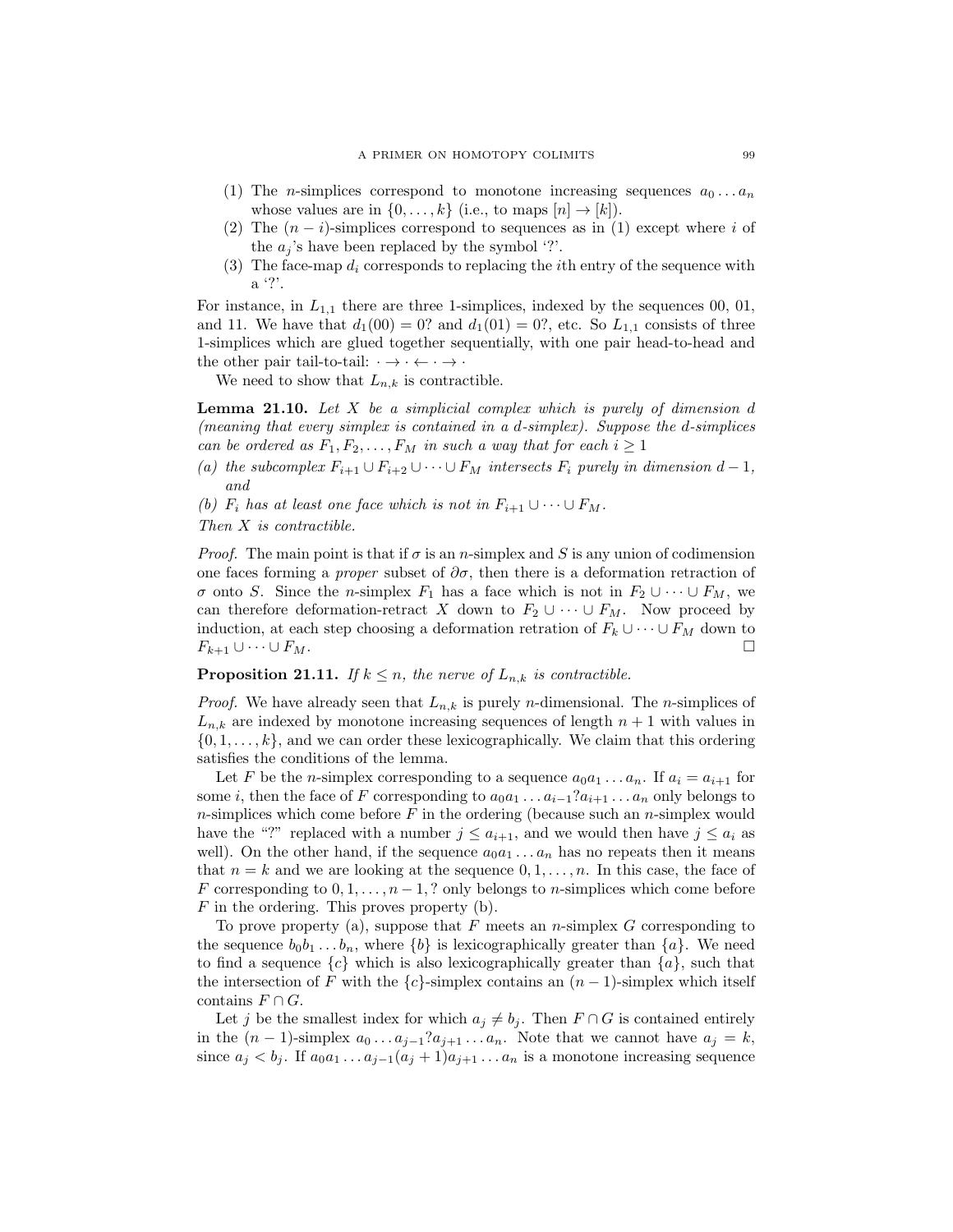then we can take it as our  ${c}$ —the corresponding *n*-simplex intersects F in the codimension 1 face  $a_0 \ldots a_{j-1}$ ? $a_{j+1} \ldots a_n$ , and this face contains  $F \cap G$ .

If the sequence  $a_0a_1 \ldots a_{j-1}(a_j + 1)a_{j+1} \ldots a_n$  is not monotone increasing then this means  $a_j = a_{j+1} = \cdots = a_{j+p}$  for some  $p \ge 1$  (where we choose p as large as possible). Since  $a_j < b_j$  we must have  $a_i \neq b_i$  for  $i \in [j, j+p]$ —in particular,  $a_{j+p} \neq$  $b_{j+p}$ . In this case take  $\{c\}$  to be the sequence  $a_0a_1 \ldots a_{j+p-1}(a_{j+p}+1)a_{j+p+1} \ldots a_n$ . Then the intersection of F and the simplex corresponding to  $\{c\}$  contains the codimension one face  $a_0a_1 \ldots a_{j+p-1}a_{j+p+1} \ldots a_n$ , which in turn contains  $F \cap G$ .  $\Box$ 

21.12. Homotopical symmetric products. This will be the final example of this section. Let  $(n)$  denote the finite set  $\{1, 2, \ldots, n\}$ , and let I denote the category whose objects are all such sets (with  $n \geq 1$ ) and where the maps are monomorphisms. The category I is similar to  $\Delta_f$ , except that we have now expanded the morphisms to include permutations.

Let X be a pointed space. For every map  $\sigma: (n) \to (k)$  in I, there is an induced map  $\sigma_*\colon X^n \to X^k$  sending  $(x_1, \ldots, x_n)$  to the tuple with  $x_i$  in spot  $\sigma(i)$  and the basepoint in all other spots. This gives a diagram  $X^*: I \to \mathcal{T}op$ .

Our first goal will be to show that the colimit of  $X^*$  is isomorphic to something more familiar, namely the infinite symmetric product of X. The latter is the space  $SP^{\infty}(X) = X^{\infty}/\Sigma_{\infty}$ , where  $X^{\infty}$  is the colimit of the sequence

$$
X \hookrightarrow X^2 \hookrightarrow X^3 \hookrightarrow \cdots
$$

in which each map sends  $(x_1, \ldots, x_n)$  to  $(x_1, \ldots, x_n, *)$ . To see that colim<sub>I</sub> X<sup>\*</sup> and  $SP^{\infty}(X)$  are isomorphic, follow the steps in the exercise below.

<span id="page-99-0"></span>**Exercise 21.13.** Let  $\omega = \{1, 2, 3, ...\}$ , and let  $I_{\infty}$  be the subcategory of *Set* consisting of the objects (n) (for all  $n \geq 1$ ) and  $\omega$ , where the maps as follows:

- maps from  $(n)$  to  $(k)$  are the monomorphisms;
- maps from  $(n)$  to  $\omega$  are the monomorphisms;
- maps from  $\omega$  to  $\omega$  are the elements of  $\Sigma_{\infty}$ .

Let  $j: I \hookrightarrow I_{\infty}$  be the inclusion. Finally, let  $I_{std}$  be the subcategory of I consisting of all objects (n) but where the morphisms are the *standard* inclusions  $(n) \rightarrow (k)$ .

- (a) If  $D: I \to \mathfrak{Top}$ , let  $L_iD = \text{colim}_{I \to I_{\infty}}D$  be the relative colimit (or left Kan extension) of D along j. Recall that  $[L_jD](\omega) \cong \text{colim}_{n \in (j\downarrow \omega)} D_n$ . Note that there is an evident functor  $I_{std} \rightarrow (j \downarrow \omega)$ , and prove that this is terminal. Deduce that  $[L_jD](\omega) \cong \operatorname{colim}_{I_{std}} D$ .
- (b) Let  $B\Sigma_{\infty}$  denote the category with one object and endomorphism set  $\Sigma_{\infty}$ . Note that there is an evident functor  $B\Sigma_{\infty} \to I_{\omega}$  sending the unique object to  $\omega$ . Prove that this functor is terminal.
- (c) If  $D: I \to \mathcal{T}op$  is any diagram, argue that colim D is isomorphic to colim $[L_iD]$ . Use (b) to deduce that the latter is is isomorphic to  $[L_iD](\omega)/\Sigma_{\infty}$ , and use (a) to replace  $[L_jD](\omega)$  with  $\text{colim}_{I_{std}} D$ . When  $D = X^*$ , deduce that  $\text{colim}_I X^* \cong$  $X^{\infty}/\Sigma_{\infty}$ .

We now wish to consider the homotopy colimit hocolim<sub>I</sub>  $X^*$ ; it is natural to call this the *homotopical infinite symmetric product* of  $X$ . We'll use the notation  $SP<sup>h</sup>(X) = hocolim<sub>I</sub> X<sup>*</sup>$ . This construction was probably first considered by Jeff Smith, who used it in the context of symmetric spectra—the first reference I know in print is  $[Sh, Section 1]$ . The spaces  $SP<sup>h</sup>(X)$  were later intensively studied in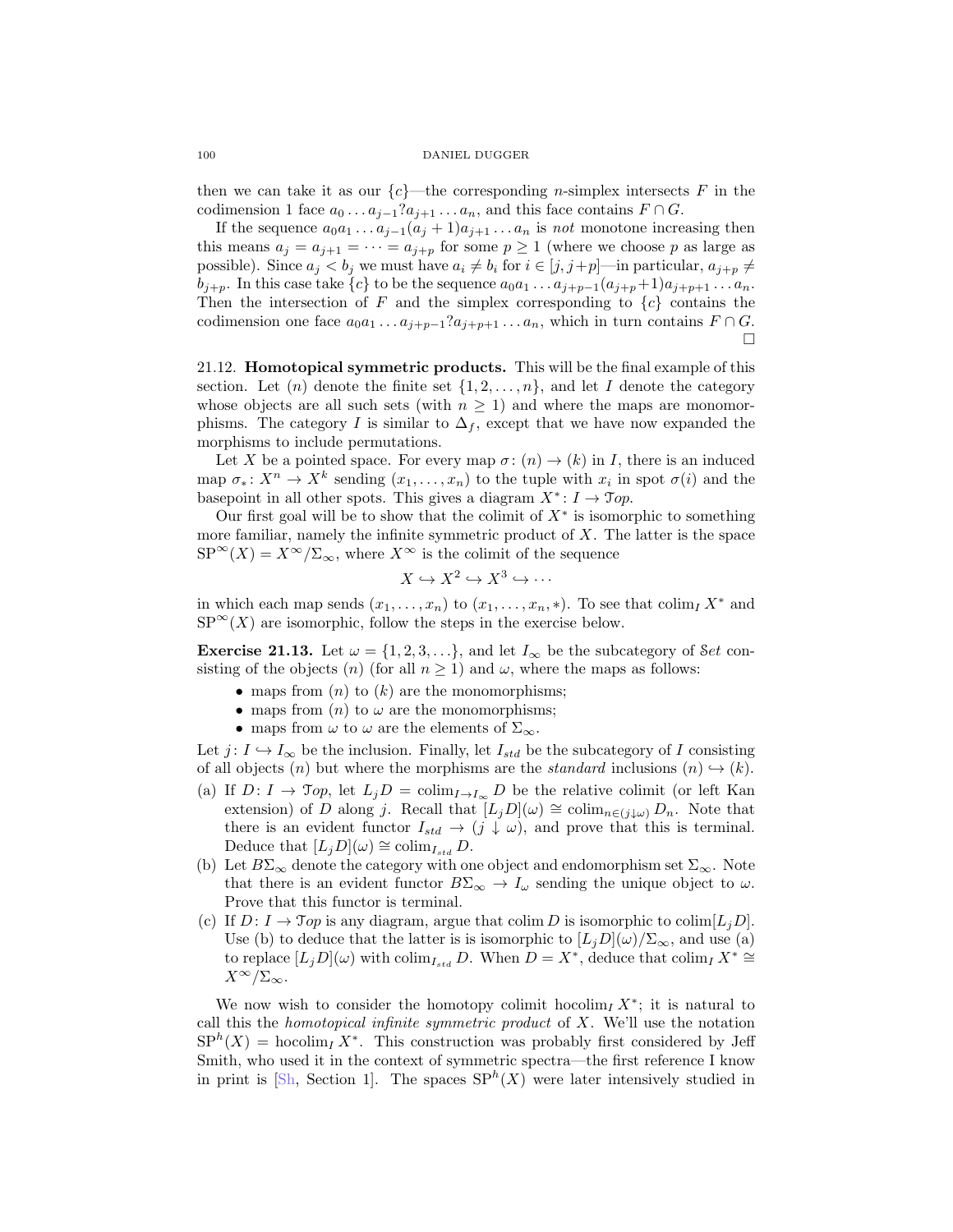[\[Schl\]](#page-108-5), where it was shown that if X is path-connected then  $SP<sup>h</sup>(X) \simeq \Omega^{\infty} \Sigma^{\infty} X;$ this is related to the Barratt-Priddy-Quillen theorem.

We proved in the previous exercise that  $\text{colim}_I X^* \cong (X^{\infty})/\Sigma_{\infty}$ , and from this it would be a natural guess that hocolim<sub>I</sub>  $X^* \simeq (X^{\infty})_{h\Sigma^{\infty}}$ . However, this guess is incorrect (for reasons which we will see below). To correct the guess, recall that  $\omega = \{1, 2, 3, \ldots\}$ . Let M denote the injective self-maps of  $\omega$ , which form a monoid under composition. Clearly we have  $\Sigma_{\infty} \subseteq M$ , and if X is a pointed space there is a natural action of M on  $X^{\infty}$  which extends the action of  $\Sigma_{\infty}$ . We have the following nice result, which is [\[Schl,](#page-108-5) Proposition 3.7].

# <span id="page-100-1"></span>**Proposition 21.14.** If X is a well-pointed CW-complex, then  $SP<sup>h</sup>(X) \simeq (X^{\infty})_{hM}$ .

We'll outline the proof of this following  $[Sch]$ , leaving most steps as exercises for the reader. First, let  $I_{\omega}$  denote the subcategory of *Set* whose objects are the sets (n) together with  $\omega$ , and where the maps are the monomorphisms. Let  $j: I \hookrightarrow I_{\omega}$ denote the evident inclusion. Finally, let BM denote the category with one object and endomorphism set M, and let  $i: BM \to I_{\omega}$  denote the inclusion sending the unique object of  $BM$  to  $\omega$ .

The following exercise contains a key result due to J. Smith, which first appeared in [\[Sh,](#page-108-4) Lemma 2.2.9]. I owe my understanding of this proof to Stefan Schwede, and the proof we outline below is entirely from [\[Sch\]](#page-108-6).

<span id="page-100-0"></span>**Exercise 21.15.** Prove that  $j: BM \hookrightarrow I_{\omega}$  is homotopy terminal by following the steps below.

(a) Define a functor  $c: M \to M$  by the following formula: if  $f \in M$ , then

$$
(cf)(i) = \begin{cases} i & \text{if } i \text{ is odd,} \\ 2 \cdot f(i/2) & \text{if } i \text{ is even.} \end{cases}
$$

Verify that  $c$  is a homomorphism of monoids, and therefore induces a functor  $Bc: BM_{cat} \rightarrow BM_{cat}.$ 

- (b) Construct a natural transformation  $id \rightarrow Bc$ , as well as a natural transformation  $Bc \to *$  where  $*$  is the functor which sends all morphisms to the identity. Conclude that on classifying spaces one has  $id \simeq Bc \simeq *$  as maps  $BM \to BM$ , and therefore BM is contractible.
- (c) Fix  $n \geq 1$ . For any  $\alpha \in M$ , let  $\alpha + n$  be the element of M which is the identity on the numbers  $1, 2, ..., n$  and sends  $n+i$  to  $n+\alpha(i)$  for  $i \geq 1$ . Define a functor  $BM_{cat} \rightarrow ((n) \downarrow j)$  which sends the unique object to the standard inclusion  $(n) \hookrightarrow \omega$  and which sends the morphism  $\alpha \in M$  to  $\alpha + n$ . Verify that that this is indeed a functor, that it is fully faithful, and that it is surjective on isomorphism classes—so conclude that it as an equivalence of categories.
- (d) Deduce that  $((n) \downarrow j)$  is contractible, for all  $n \geq 1$ . Prove that  $(\omega \downarrow j)$  has an initial object and is therefore also contractible. Conclude that  $j$  is homotopy terminal.

**Exercise 21.16.** Now let  $D: I \rightarrow Top$  be any diagram. Let  $L_iD$  denote the homotopy left Kan extension of D along the inclusion  $j: I \hookrightarrow I_\omega$ .

(a) Prove that there are weak equivalences

hocolim  $D \simeq \text{hocolim}(L_j D) \simeq \text{hocolim}(L_j D)(\omega) = [(L_j D)(\omega)]_{hM}.$ 

(b) Prove that there is a weak equivalence  $(L_jD)(\omega) \simeq \text{hocolim}_{I_{std}} D$ .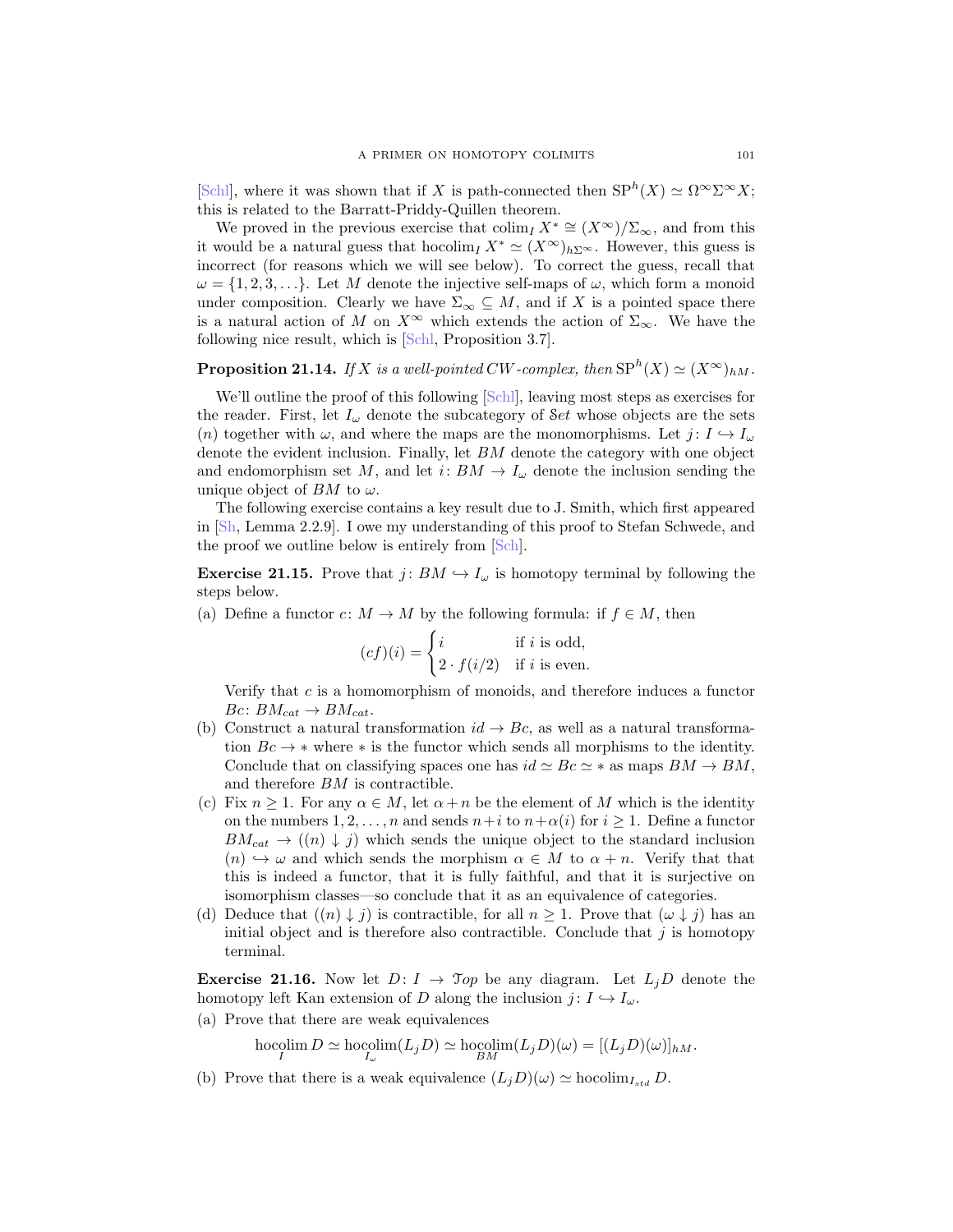- (c) Prove that if the maps in  $D: I_{std} \rightarrow Top$  are all cofibrations, then hocolim<sub>Istd</sub>  $D \simeq \operatorname{colim}_{I_{std}} D$ .
- (d) Conclude that if X is a well-pointed CW-complex then hocolim<sub>I</sub>  $X^*$   $\simeq$  $(X^{\infty})_{hM}.$

Remark 21.17. The main difference between the work in Exercises [21.13](#page-99-0) and [21.15](#page-100-0) is that in the latter we must use  $I_{\omega}$  instead of  $I_{\infty}$ . The reason is that although  $B\Sigma_{\infty} \to I_{\infty}$  is terminal, it is not homotopy terminal; this is why the monoid M, rather than  $\Sigma_{\infty}$ , appears in Proposition [21.14.](#page-100-1)

**Exercise 21.18.** Prove that  $B\Sigma_{\infty} \to I_{\infty}$  is not homotopy terminal.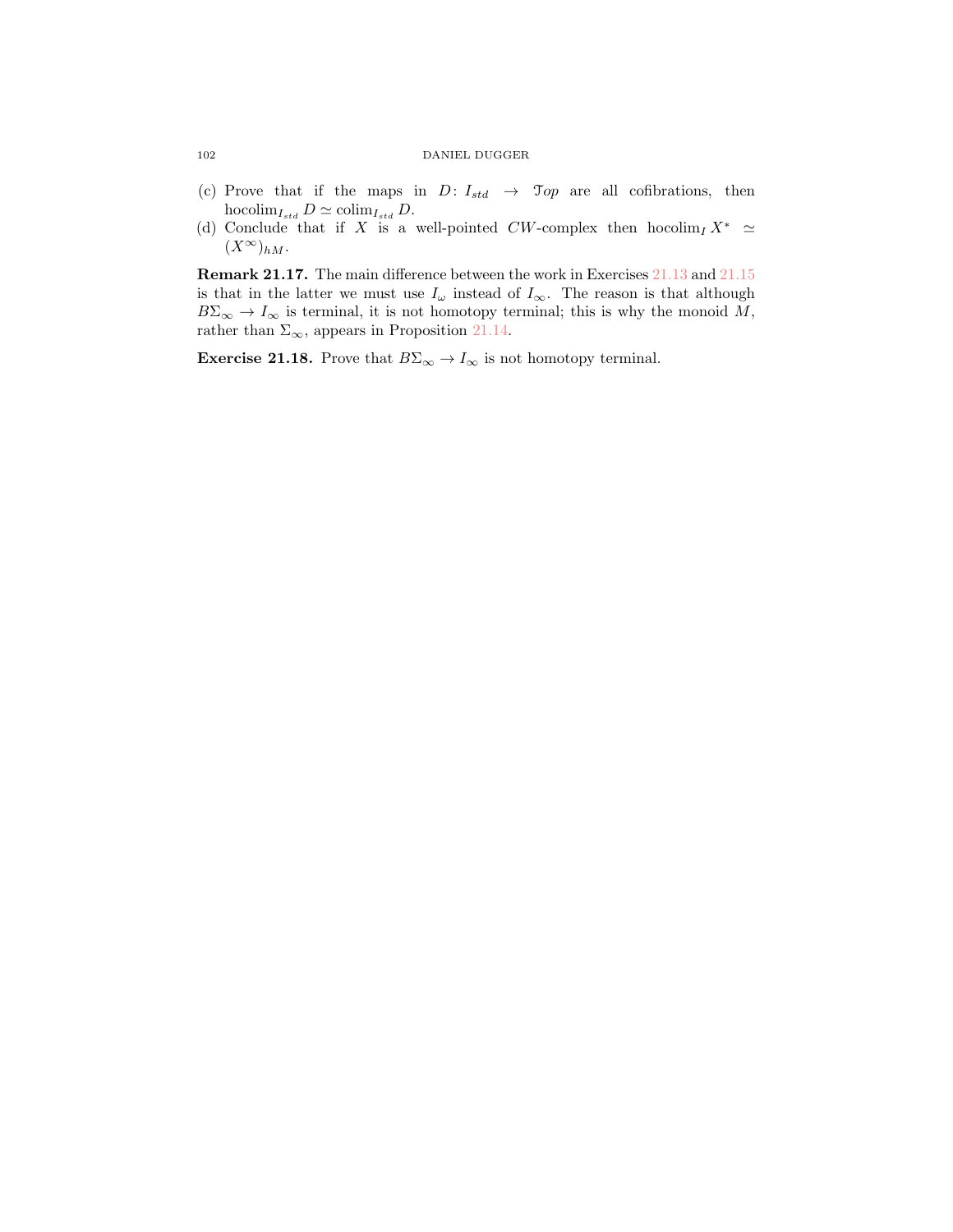#### 22. Homotopical decompositions of spaces

By a "homotopical decomposition" of a space X we mean a diagram  $D: I \to \mathcal{T}\!op$ together with a map colim<sub>I</sub>  $D \rightarrow X$ , such that the composite hocolim<sub>I</sub>  $D \rightarrow$  $\text{colim}_I D \to X$  is a weak equivalence. Note that by Proposition [18.14](#page-88-1) a homotopical decomposition yields, in particular, a spectral sequence for computing the cohomology groups  $\mathcal{E}^*(X)$  from the groups  $\mathcal{E}^*(D_i)$ .

We have already seen one example of a homotopical decomposition, back in Sec-tion [14.15.](#page-62-0) If  $\{A_1, \ldots, A_n\}$  is a closed cover of X then one can form the cubical diagram  $A: P_n \to \mathcal{T}op$  sending a subset  $\{i_1, \ldots, i_k\}$  to  $A_{i_1} \cap \cdots \cap A_{i_k}$ . Under the condition of certain inclusions being cofibrations, this is a homotopical decomposition.

Note that giving a diagram  $D: I \to Top$  together with a map colim<sub>I</sub>  $D \to X$ is the same as giving a diagram  $I \to (\mathcal{T}op \downarrow X)$ . If we let  $\Gamma: (\mathcal{T}op \downarrow X) \to \mathcal{T}op$ denote the forgetful functor sending the pair  $[Y, Y \rightarrow X]$  to Y, then D is just the composite

$$
I \longrightarrow (\mathfrak{Top} \downarrow X) \stackrel{\Gamma}{\longrightarrow} \mathfrak{Top}.
$$

In many applications I is actually a subcategory of  $(\mathcal{T}\mathit{op} \downarrow X)$ .

Homotopical decompositions seem to be useful in a variety of situations. In this section we will give a few examples of these decompositions.

Here is one example worth recording:

**Proposition 22.1.** Let  $\{U_{\alpha}\}\$ be an open cover of X. Let I be the subcategory of (Top  $\downarrow$  X) consisting of the U<sub> $\alpha$ </sub>'s and all their finite intersections. Then

$$
\operatornamewithlimits{hocolim}_{I}\Gamma\to X
$$

is a weak equivalence.

*Proof.* See [\[DI\]](#page-108-7).  $\Box$ 

Before proceeding to another important example, we need a new tool. To set this in context, all of the theorems we stated in Parts 1–3 about homotopy colimits are actually generic results which work basically the same in any model category (not just in  $\mathcal{T}\text{o}p$ ). The following result is very particular to  $\mathcal{T}\text{o}p$ , however.

Let  $D: I \to \mathcal{T}op$  and suppose one has a map  $p: \text{colim}_I D \to X$ , where X is some space. For each n and each map  $\sigma: \Delta^n \to X$ , consider the category  $F(D)_{\sigma}$  whose objects are tuples

$$
[i,\alpha\colon \Delta^n\to D_i]
$$

such that  $p \circ \alpha = \sigma$ . A map from this object to  $[j, \beta : \Delta^n \to D_j]$  is a map  $i \to j$ making the evident triangle commute. We call  $F(D)_{\sigma}$  the fiber category of D over  $\sigma$ .

<span id="page-102-0"></span>**Theorem 22.2.** In the above setting, suppose that for each  $n \geq 0$  and each  $\sigma: \Delta^n \to X$ , the category  $F(D)_{\sigma}$  is contractible. Then the composite hocolim<sub>I</sub> D  $\to$ colim<sub>I</sub>  $D \rightarrow X$  is a weak equivalence.

Now assume in addition that there is a diagram  $\tilde{D}: I \to sSet$  and a natural isomorphism  $\phi_i: |\tilde{D}_i| \to D_i$ . For each  $\sigma: \Delta^n \to X$  we can define a new category  $\tilde{F}(D)_{\sigma}$  as follows. Objects of this category are pairs  $[i, \Delta_s^n \to \tilde{D}_i]$  such that the composite  $|\Delta_s^n| \to |\tilde{D}_i| \to D_i \to X$  is equal to  $\alpha$ , and maps are the expected things. Here  $\Delta_s^n$  denote the canonical n-simplex  $\Delta_s^n \in sSet$ . Note that there is a map of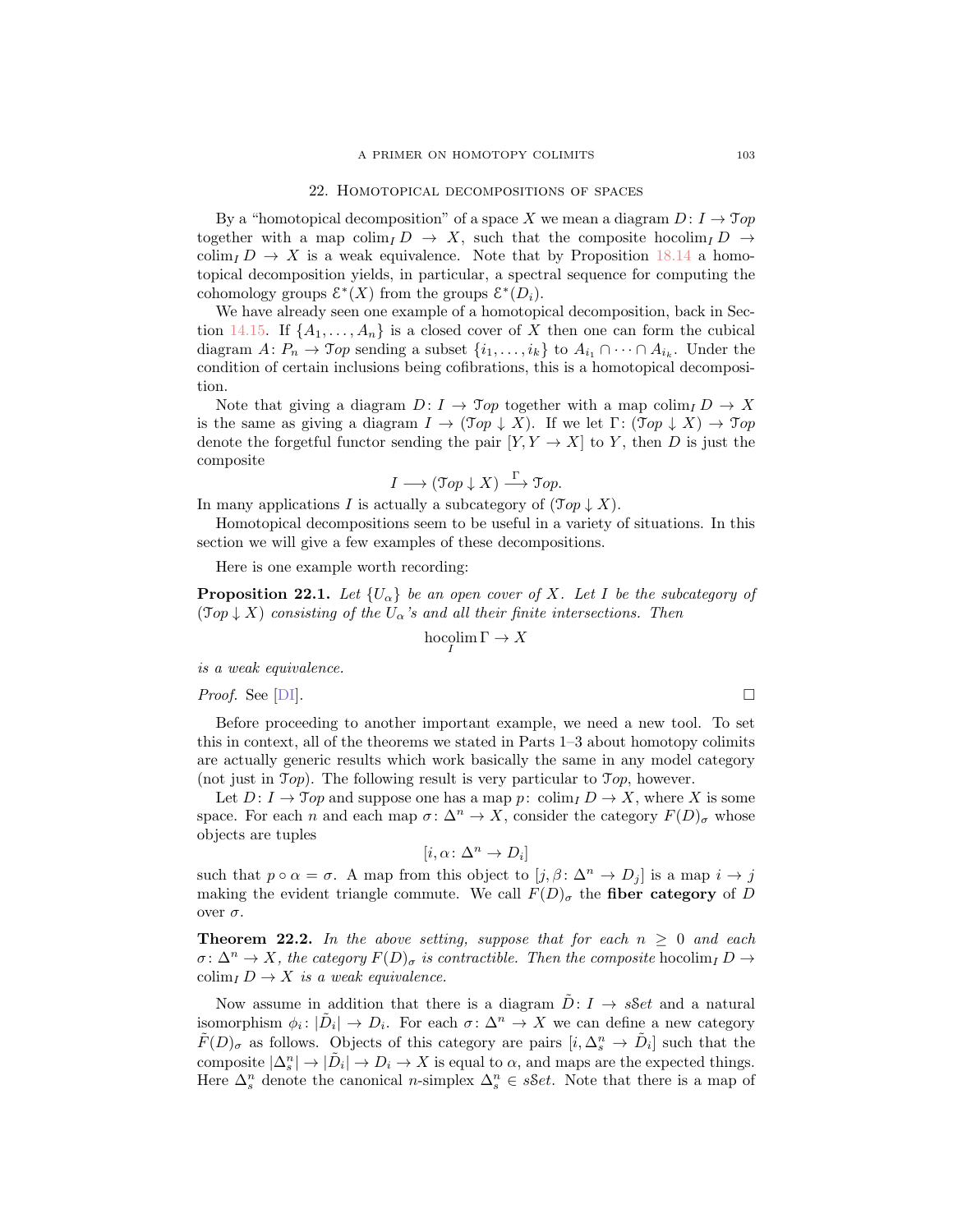categories  $F(D)_{\sigma} \to F(D)_{\sigma}$ , but there's no reason to suspect that this is a weak equivalence.

We have the following refinement of the previous theorem:

<span id="page-103-0"></span>**Theorem 22.3.** In the above setting, suppose that for each  $n \geq 0$  and each  $\sigma: \Delta^n \to X$ , the category  $\tilde{F}(D)_{\sigma}$  is contractible. Then the composite hocolim<sub>I</sub> D  $\to$ colim<sub>I</sub>  $D \rightarrow X$  is a weak equivalence.

We will give the proofs of Theorems [22.2](#page-102-0) and [22.3](#page-103-0) in Section [22.8](#page-104-0) below. But first we record some useful applications. These are all inspired by the discussion in [\[J2,](#page-108-8) Section 2].

<span id="page-103-1"></span>**Proposition 22.4.** Let  $\Delta \downarrow X$  denote the overcategory  $(j \downarrow X)$ , where  $j : \Delta \rightarrow \text{Top}$ is the usual functor. The functor j gives us a map  $(\Delta \downarrow X) \rightarrow (\mathcal{T}op \downarrow X)$ , and the natural map

$$
\operatornamewithlimits{hocolim}_{(\Delta\downarrow X)}j^*\Gamma\to \operatornamewithlimits{colim}_{(\Delta\downarrow X)}j^*\Gamma\to X
$$

is a weak equivalence.

*Proof.* Note that the diagram  $j^* \Gamma$  lifts to a diagram  $\tilde{\Gamma} : (\Delta \downarrow X) \rightarrow s\mathcal{S}et$ . So we can attempt to use Theorem [22.3.](#page-103-0)

Let  $I = (\Delta \downarrow X)$ , and let  $\sigma: \Delta^n \to X$ . An object of  $\tilde{F}(\Gamma)_{\sigma}$  consists of an object [k], a map  $f: \Delta^k \to X$ , and a simplicial map  $\Delta^n \to \Delta^k$  whose composite with f is  $\sigma$ . But note that this category has an initial object, given by [n], the map  $\sigma: \Delta^n \to X$ , and the identity map  $\Delta^n \to \Delta^n$ . So  $\tilde{F}(\Gamma)_{\sigma}$  is contractible, and we are done. □

**Proposition 22.5.** Let  $\Delta_c(X)$  be the full subcategory of  $\text{Top} \downarrow X$  consisting of all maps whose domain is a simplex. Then hocolim<sub> $\Delta_c(X)$ </sub>  $\Gamma \to X$  is a weak equivalence.

Proof. This is a consequence of Theorem [22.2.](#page-102-0) The same kind of argument as in the previous proof shows that the fiber categories  $F(\Gamma)_{\sigma}$  are all contractible.  $\Box$ 

Now let  $p: E \to B$  be a map, and let  $\alpha: I \to \mathcal{T}_{op} \downarrow B$  be a functor. Let  $\Gamma_p$ denote the diagram  $I \to \mathcal{T}\omega$  sending i to  $\alpha(i)^*E$ , the pullback of  $E \to B$  along the map  $\alpha(i)$ . Clearly there is a map colim<sub>I</sub>  $\Gamma_p \to E$ , and so we may consider the composite

$$
\operatorname*{hocolim}\nolimits\Gamma_p\to\operatorname*{colim}\nolimits\Gamma_p\to E.
$$

**Proposition 22.6.** In the above setting, let  $I = (\Delta \downarrow B)$ . Then the map hocolim<sub>I</sub>  $\Gamma_p \to E$  is a weak equivalence, for any map p which is a fibration.

*Proof.* Consider the diagram  $D: I \to Top$  which sends a pair  $([k], \Delta^k \to B)$  to the geometric realization of the simplicial set obtained as the pullback  $\Delta_s^k \to SB \leftarrow SE,$ where  $S(-)$  is the singular functor.

There is an evident map of diagrams  $|D| \to \Gamma_p$ , and the fact that p is a fibration implies that this map is an objectwise weak equivalence. One uses here that  $SE \rightarrow$  $SB$  is a fibration of simplicial sets, and that in  $sSet$  a pullback of a weak equivalence along a fibration is another weak equivalence.

So we are reduced to showing that hocolim<sub>I</sub>  $|D| \to X$  is a weak equivalence. This is an easy application of Theorem [22.3,](#page-103-0) very similar to the proof of Proposition [22.4.](#page-103-1)

The following corollary is now immediate from Proposition [18.14.](#page-88-1)

 $\Box$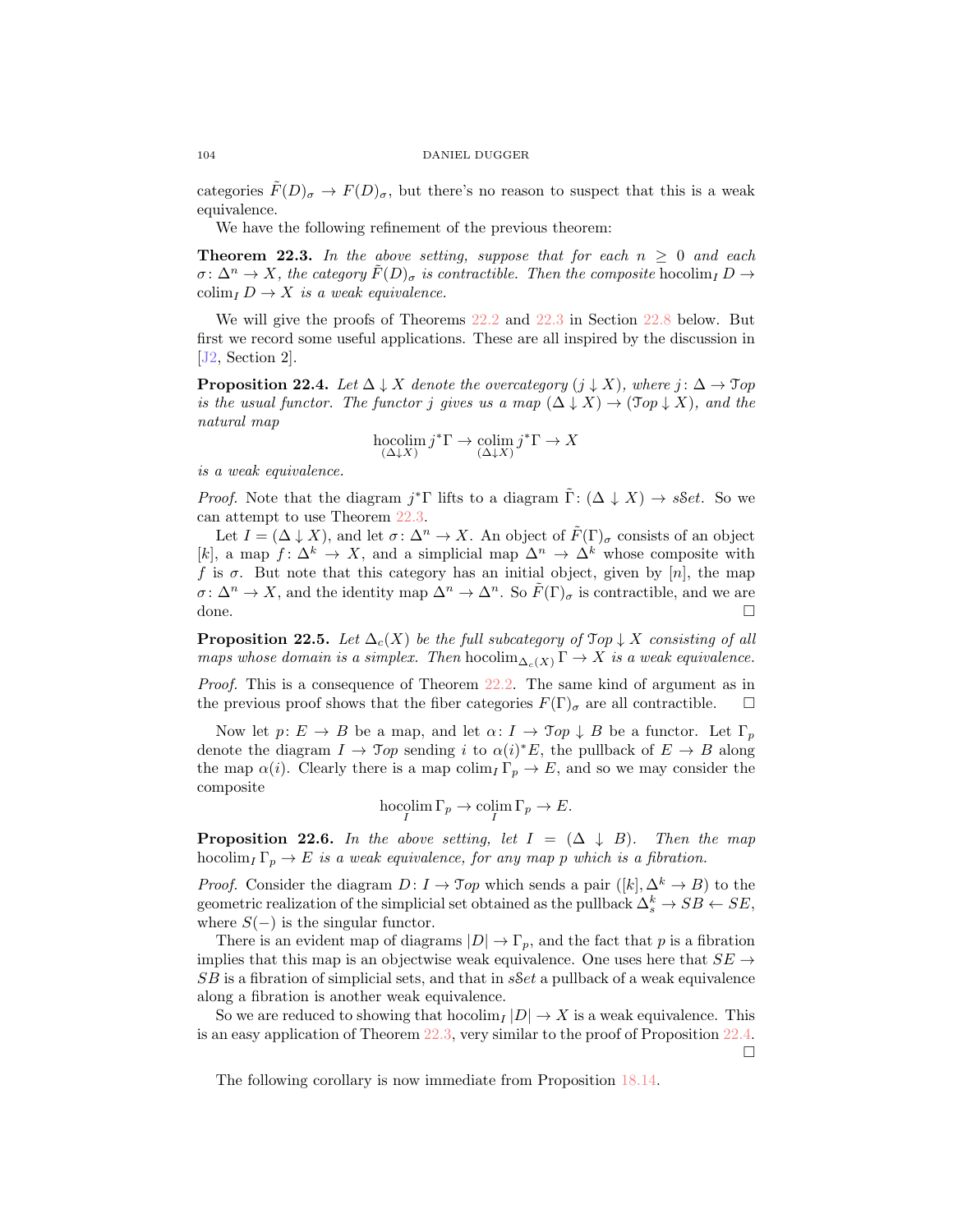**Corollary 22.7.** If  $p: E \to B$  is a fibration, then for any cohomology theory  $\mathcal E$ there is a spectral sequence

$$
E_2^{p,q}=H^p(\Delta\downarrow B; \mathcal{E}^q(\Gamma_p))\Rightarrow \mathcal{E}^{p+q}(E).
$$

Note that for each simplex  $\sigma: \Delta^n \to B$ , the space  $\Gamma_p(\sigma) = \sigma^* E$  is weakly equivalent to the fiber F of p. So the diagram  $\mathcal{E}^q \Gamma_p$  is a diagram of abelian groups where all the abelian groups are isomorphic. One can also check that every map in the diagram is an isomorphism. So this is something which should be called a "local coefficient system". The above spectral sequence is a version of the generalized Atiyah-Hirzebruch/Leray-Serre spectral sequence.

<span id="page-104-0"></span>22.8. Proofs of the two main theorems. The two proofs are both based on an analogous theorem about simplicial sets. Let  $D: I \rightarrow sSet$  be a diagram of simplicial sets, let  $X \in sSet$ , and suppose there is a map colim<sub>I</sub>  $D \to X$ . For each simplex  $\sigma \in X_n$ , let  $F(D)_{\sigma}$  denote the category whose objects are pairs  $[i, \alpha \in (D_i)_n]$  such that the map  $D_i \to X_i$  sends  $\alpha$  to  $\sigma$ . A map in  $F(D)_{\sigma}$  from  $[i, \alpha \in (D_i)_n]$  to  $[j, \beta \in (D_j)_n]$  is a map  $i \to j$  such that  $D_i \to D_j$  sends  $\alpha$  to  $\beta$ . We call  $F(D)_{\sigma}$  the "fiber category" of D over  $\sigma$ .

The following result is a slight generalization of  $[J2, \text{ Lemma } 2.7]$ . The proof, however, is exactly the same.

<span id="page-104-1"></span>**Proposition 22.9.** Suppose that  $D: I \rightarrow \mathcal{S}$  and X are as above, and assume that for every  $n \geq 0$  and every  $\sigma \in X_n$ , the fiber category  $F(D)_{\sigma}$  is contractible. Then the map hocolim<sub>I</sub>  $D \rightarrow X$  is a weak equivalence of simplicial sets.

*Proof.* Consider the simplicial replacement  $\text{srep}(D)$ , and observe that this is a bisimplicial set. Let us write  $\text{step}(D)_{p,q}$  for the q-simplices in the pth level of  $srep(D)$ ; that is so say,

$$
srep(D)_{p,q} = \coprod_{i_0 \leftarrow \cdots \leftarrow i_p} D(i_p)_q.
$$

When drawing the bisimplicial set we draw the  $q$ -direction vertically and the  $p$ direction horizontally.

If  $B_{*,*}$  is a bisimplicial set, then there are two geometric realizations of B, depending on whether we realize vertically or horizontally. Define

$$
|B|_{h} = \text{coeq}\left[\coprod_{[n] \to [k]} B_{k,*} \times \Delta^{n} \right] = \coprod_{n} B_{n,*} \times \Delta^{n}\right]
$$

and

$$
|B|_{v} = \text{coeq}\left[\coprod_{[n] \to [k]} B_{*,k} \times \Delta^{n} \right] \to \coprod_{n} B_{*,n} \times \Delta^{n}.
$$

Note that hocolim<sub>I</sub>  $D = |\text{srep}(D)|_h$  in this notation.

Let  $d(B)$  denote the diagonal simplicial set of B. Then we know there are natural maps  $|B|_h \to d(B) \leftarrow |B|_v$  and that these are both isomorphisms.

Let  $c_h X$  denote the bisimplicial set with  $(c_h X)_{p,q} = X_q$ , where all the horizontal faces and degeneracies are the identity map. This bisimplicial set is 'horizontally constant'.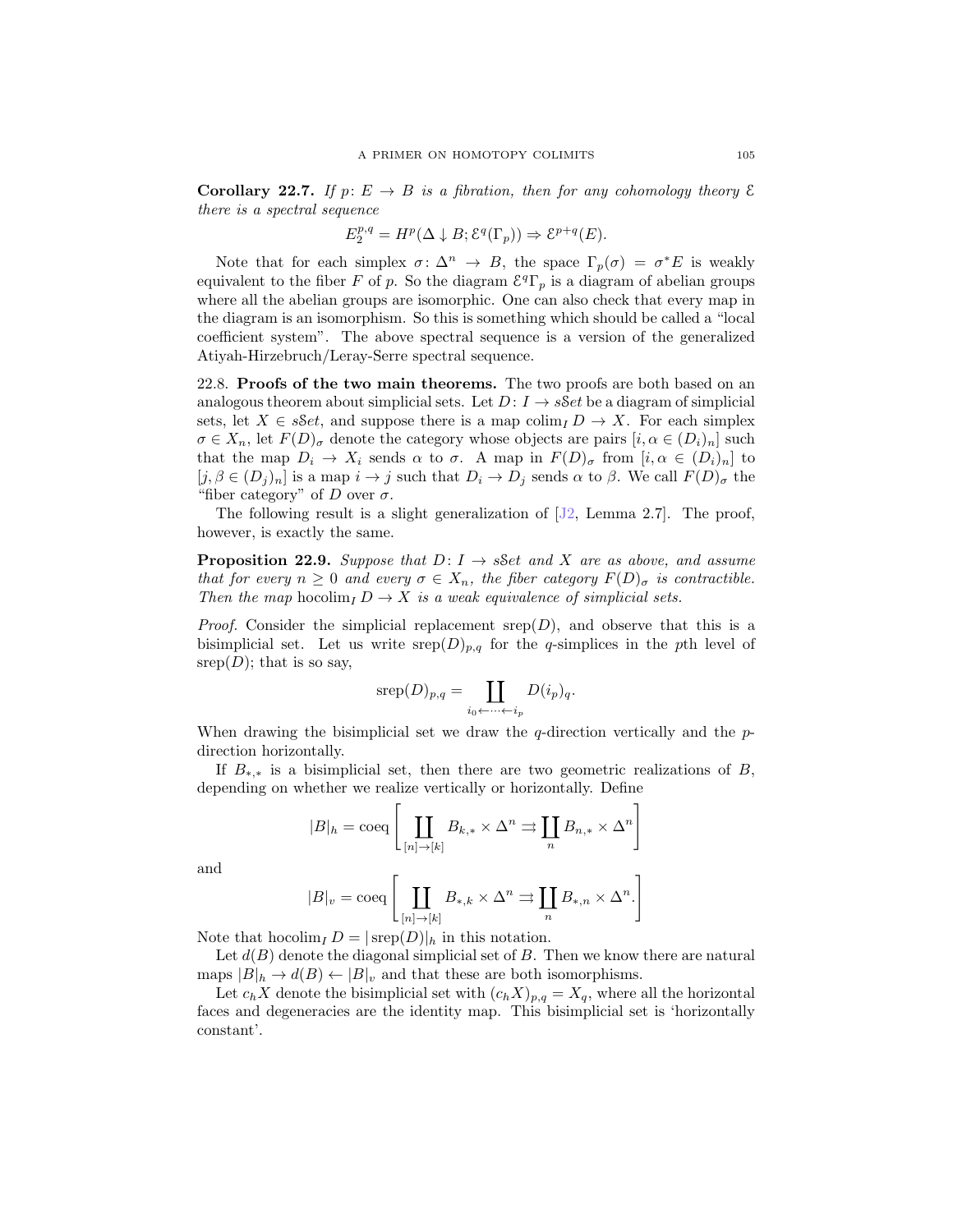There is a natural map of bisimplicial sets srep $(D) \rightarrow c_h X$ . This gives a commutative diagram

$$
|\operatorname{srep}(D)|_h \xrightarrow{\cong} d(\operatorname{srep}(D)) \xleftarrow{\cong} |\operatorname{srep}(D)|_v
$$
  

$$
\downarrow \qquad \qquad \downarrow \qquad \qquad \downarrow
$$
  

$$
|c_h X|_h \xrightarrow{\cong} d(c_h X) \xleftarrow{\cong} |c_h X|_v.
$$

Our goal is to show that the left vertical map is a weak equivalence, and so it will suffice to show that the right vertical map is a weak equivalence.

We will argue that each map of simplicial sets srep $(D)_{*,q} \to (c_h X)_{*,q}$  is a weak equivalence. This will imply that we get a weak equivalence after applying the vertical geometric realization.

Note that  $(c_h X)_{*,q}$  is just the discrete simplicial set corresponding to the set  $X_q$ . So it will suffice to prove that the fiber of the map  $\pi_q$ : srep $(D)_{*,q} \to X_q$  over any point is contractible. But if  $\sigma \in X_q$ , then one readily checks that the fiber of  $\pi_q$  over  $\sigma$  is the nerve of the category  $F(D)_{\sigma}$ , and hence is contractible by assumption.  $\Box$ 

We can now give the proofs of our two theorems:

*Proof of Theorem [22.2.](#page-102-0)* Let Sing:  $Top \rightarrow sSet$  denote the usual singular functor. Applying this to D gives a diagram Sing  $D: I \rightarrow s\mathcal{S}et$ , together with an induced map colim(Sing D)  $\rightarrow$  Sing X. An n-simplex of Sing X is just a map  $\sigma: \Delta^n \rightarrow X$ , and the fiber category  $F(\text{Sing }D)_{\sigma}$  from Proposition [22.9](#page-104-1) is precisely the fiber category  $F(D)$ <sub>σ</sub> from the statement of the theorem. Since these fiber categories are assumed to be contractible, Proposition [22.9](#page-104-1) says that  $hocolim_I(\text{Sing } D) \to \text{Sing } X$  is a weak equivalence of simplicial sets.

The final step is to apply geometric realization to the above map, and then to use the following commutative diagram:



We know from the previous paragraph that the composite across the top row is a weak equivalence. The two-out-of-three property then shows that the composite across the bottom row is also a weak equivalence.  $\Box$ 

Proof of Theorem [22.3.](#page-103-0) This proof is similar to the preceding one. The natural maps  $|\tilde{D}_i| \to D_i$  and  $D_i \to X$  allow us to consider the composites

$$
\tilde{D}_i \to \text{Sing} \, |\tilde{D}_i| \to \text{Sing} \, D_i \to \text{Sing} \, X.
$$

These are compatible as i varies, so we have a map colim<sub>I</sub>  $\tilde{D} \rightarrow$  Sing X. The assumptions of the theorem say precisely that the fiber categories  $F(\hat{D})_{\sigma}$  are contractible, for every simplex  $\sigma$  of Sing X. By Proposition [22.9](#page-104-1) we therefore have that hocolim<sub>I</sub>  $\ddot{D} \rightarrow$  Sing X is a weak equivalence.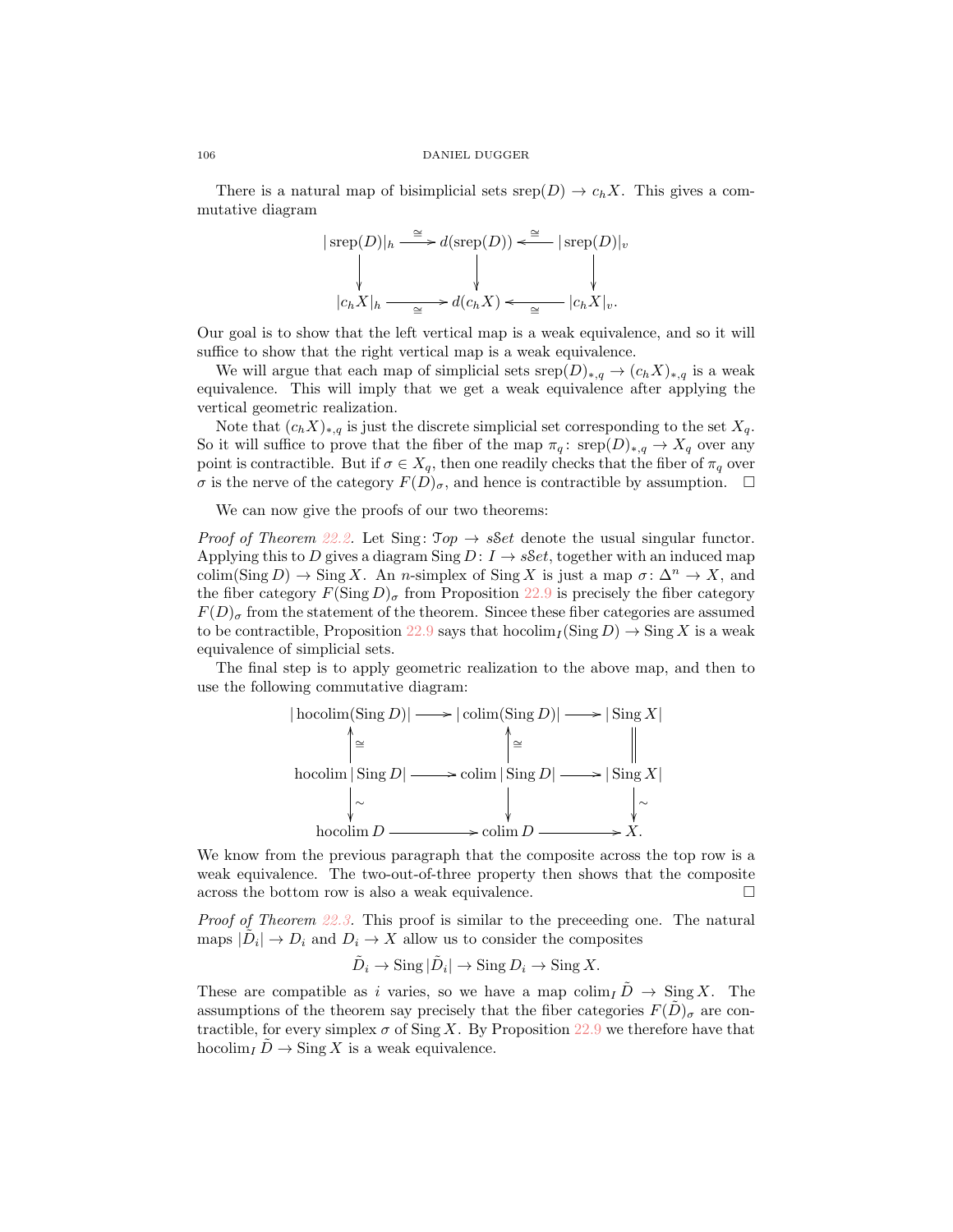To complete the proof one considers the following diagram:

$$
|\text{hocolim }\tilde{D}| \xrightarrow{\sim} |\text{hocolim}(\text{Sing }D)| \longrightarrow |\text{Sing }X|
$$
  
\n
$$
\downarrow \cong \qquad \qquad \downarrow \cong \qquad \qquad \parallel
$$
  
\n
$$
\text{hocolim }\tilde{D}| \xrightarrow{\sim} \text{hocolim }|\text{Sing }D| \longrightarrow |\text{Sing }X|
$$
  
\n
$$
\qquad \qquad \downarrow \qquad \qquad \downarrow \sim
$$
  
\n
$$
\text{hocolim }D \longrightarrow X.
$$

We have proven that hocolim<sub>I</sub>  $\tilde{D} \rightarrow$  Sing X is a weak equivalence. Our assumption that the maps  $|\tilde{D}_i| \to D_i$  are weak equivalences implies that hocolim  $|\tilde{D}| \to$ hocolim  $D$  is a weak equivalence. The two-out-of-three property, applied several times, now gives that hocolim  $D_i \to X$  is a weak equivalence.  $\Box$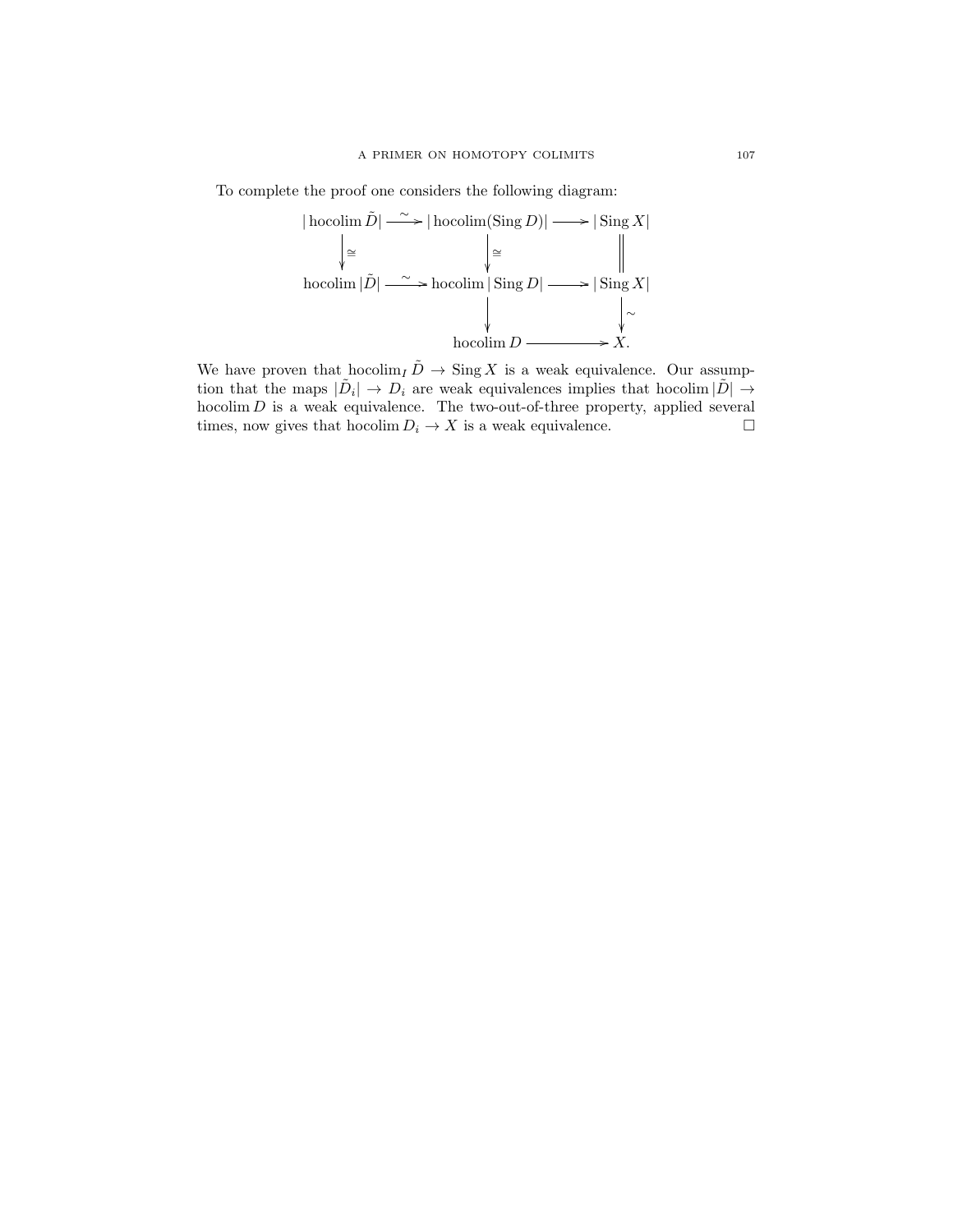23. A survey of other applications

- 23.1. Telescopes and the localization of spaces. ????
- 23.2. Homotopy decompositions of classifying spaces. ?????
- 23.3. Homotopical sheaf theory. ?????

23.4. Further directions. In this final section we mention aspects of the theory of homotopy limits and colimits which we have not addressed here. We also suggest some other references.

- (1) A very general approach to homotopy limits and colimits, and particularly their role as derived functors, can be found in [\[DHKS\]](#page-108-2).
- (2) Let I be a topological category—that is, a category where the morphism sets have the structure of topological spaces, and where composition is continuous. An enriched diagram  $X: I \to \mathcal{T}_{op}$  consists of a topological space  $X(i)$  for every  $i \in I$ , together with continuous maps of spaces  $I(i, j) \to \text{Map}(X(i), X(j))$ which are compatible with composition and identities.

One important example of this is when  $G$  is a topological group, and  $I$  is the topological category with one object whose endomorphisms are  $G$ . An enriched diagram  $X: I \to \mathcal{T}\text{op}$  consists of a space  $X(*)$  and a continuous group action  $G \times X(*) \rightarrow X(*)$ .

One can ask for a theory of enriched homotopy colimits and limits. This has been developed recently in [\[S\]](#page-108-9).

(3) Section 5 of Thomason's paper [\[T\]](#page-108-10) contains a very compact and appealing treatment of homotopy limits and colimits, their associated spectral sequences, as well as a "Scholium of Great Enlightenment". We highly recommend it.

Appendix A. The simplicial cone construction

???

#### **REFERENCES**

- [BHKKRS] M. Bayeh, K. Hess, V. Karpova, M. Kedziorek, E. Riehl, and B. Shipley, Left-induced model structures and diagram categories, Women in topology: collaborations in homotopy theory, 49–81, Contemp. Math. 641, Amer. Math. Soc., Providence, RI, 2015.
- [Be] T. Beke, Sheafifiable homotopy model categories, Math. Proc. Cambridge Philos. Soc. 129 (2000), no. 3, 447–475.
- [BK] A. K. Bousfield and D. M. Kan, *Homotopy limits, completions and localizations*, Lect. Notes in Math., vol. 304, Springer-Verlag, New York, 1972.
- <span id="page-107-0"></span>[CS] W. Chachólski and J. Scherer, Homotopy theory of diagrams, Mem. Amer. Math. Soc. no. 736, 2002.
- [CH] J. D. Christensen and M. Hovey, Quillen model structures for relative homological algebra, Math. Proc. Cambridge Philos. Soc. 133 (2002), no. 2, 261–293.
- [Co] G. Cooke, Replacing homotopy actions by topological actions, Trans. Amer. Math. Soc. 237 (1978), 391–406.
- [C] E. Curtis, Simplicial homotopy theory, Advances in Math. 6 (1971), 107–209.
- [DaK] J. F. Davis and P. Kirk, Lecture notes in algebraic topology, Graduate Studies in Mathematics 35, American Mathematical Society, Providene, RI, 2001.
- [D] D. Dugger, Combinatorial model categories have presentations, Adv. Math. 164 (2001), 177–201.
- [DHI] D. Dugger, S. Hollander, and D. C. Isaksen, Hypercovers and simplicial presheaves, Math. Proc. Cambridge Philos. Soc. 136 (2004), no. 1, 9–51.